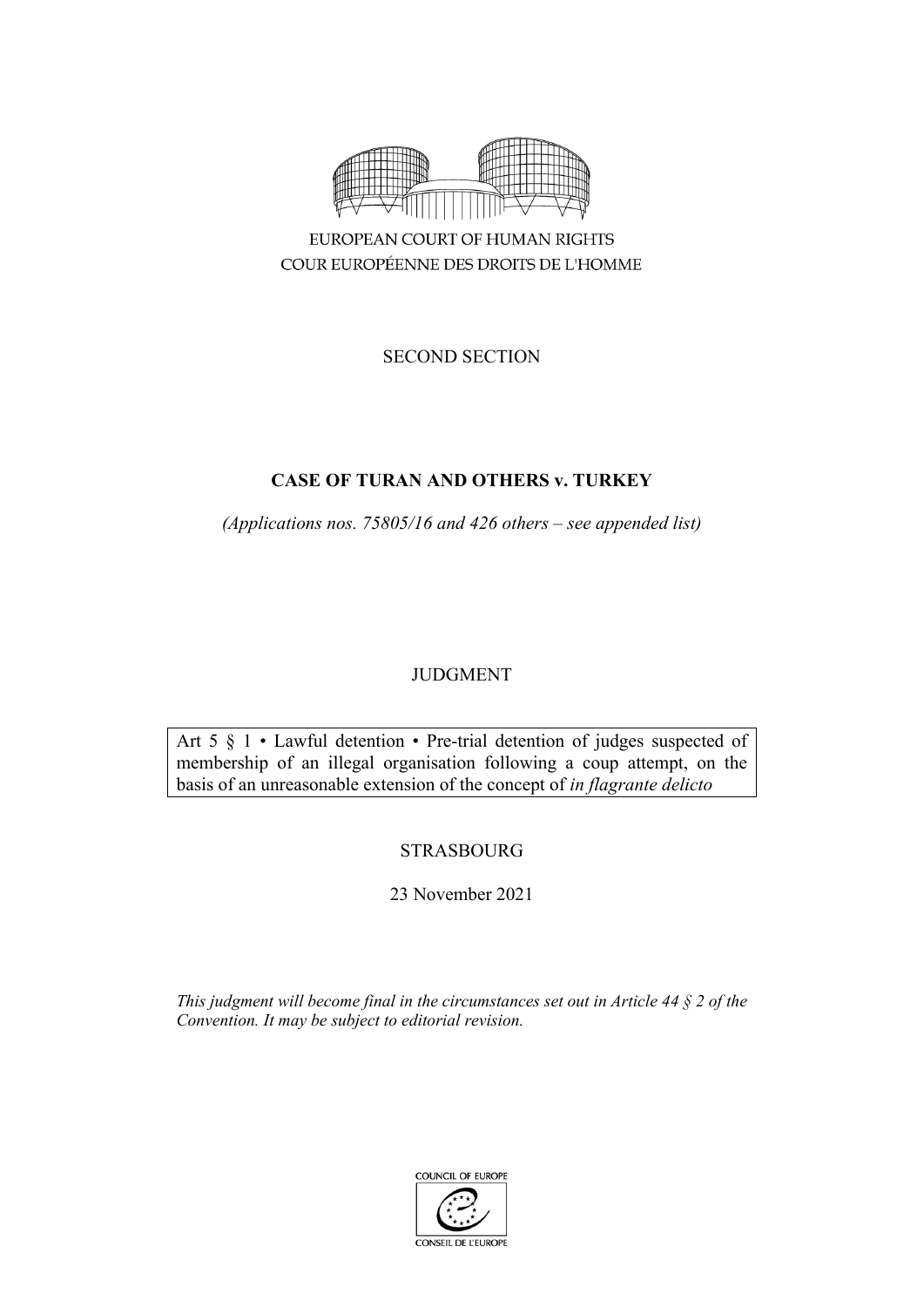### **In the case of Turan and Others v. Turkey,**

The European Court of Human Rights (Second Section), sitting as a Chamber composed of:

Jon Fridrik Kjølbro, *President,* Carlo Ranzoni, Egidijus Kūris, Branko Lubarda, Pauliine Koskelo, Marko Bošnjak, Saadet Yüksel, *judges,*

and Hasan Bakırcı, *Deputy Section Registrar,*

Having regard to:

the applications (nos. 75805/16 and 426 others– see appended list) against the Republic of Turkey lodged with the Court under Article 34 of the Convention for the Protection of Human Rights and Fundamental Freedoms ("the Convention") by 427 Turkish nationals ("the applicants"), on the various dates indicated in the appended table;

the decision to give notice to the Turkish Government ("the Government") of the complaints under Article 5 §§ 1, 3, 4 and 5 of the Convention and to declare inadmissible the remainder of the applications;

the parties' observations;

Having deliberated in private on 19 October 2021,

Delivers the following judgment, which was adopted on that date:

# INTRODUCTION

1. The present applications mainly concern the arrest and pre-trial detention of the applicants – all of whom were sitting as judges or prosecutors at different types and/or levels of court at the material time – on suspicion of their membership of an organisation described by the Turkish authorities as the "Fetullahist Terrorist Organisation / Parallel State Structure" (Fetullahçı Terör Örgütü / Paralel Devlet Yapılanması, hereinafter referred to as "FETÖ/PDY"), in the aftermath of the coup attempt of 15 July 2016.

# THE FACTS

2. A list of the applicants is set out in the appendix. At the time of the events giving rise to the present applications, they were members of the Court of Cassation or the Supreme Administrative Court, or served as judges in lower courts (hereinafter referred to as "ordinary judges") or as prosecutors.

3. Some of the applicants were represented by lawyers, whose names are listed in the appendix. The Government were represented by their Agent,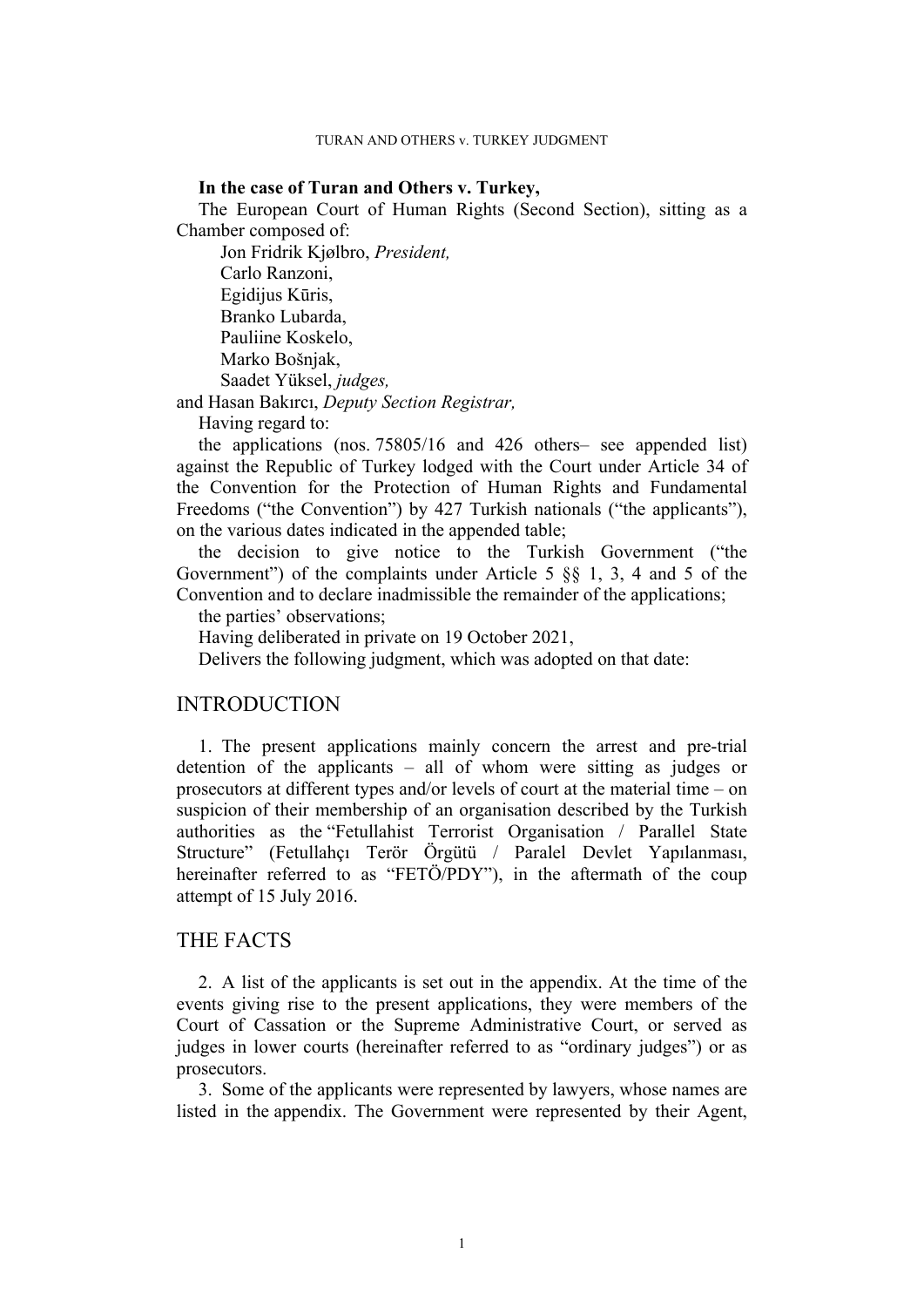Mr Hacı Ali Açıkgül, Head of the Department of Human Rights of the Ministry of Justice of the Republic of Turkey.

4. The facts of the case, as submitted by the parties, may be summarised as follows.

# I. BACKGROUND TO THE CASE

# **A. Attempted coup of 15 July 2016 and declaration of a state of emergency**

5. During the night of 15 to 16 July 2016 a group of members of the Turkish armed forces calling themselves the "Peace at Home Council" attempted to carry out a military coup aimed at overthrowing the democratically installed National Assembly, government and President of Turkey. Further information regarding the events of that night may be found in the case of *Baş v. Turkey* (no. 66448/17, § 7, 3 March 2020).

6. The day after the attempted military coup, the national authorities blamed the attempt on the network linked to Fetullah Gülen, a Turkish citizen living in Pennsylvania (United States of America) and considered to be the leader of FETÖ/PDY.

<span id="page-2-0"></span>7. On 16 July 2016 the Bureau for Crimes against the Constitutional Order at the Ankara public prosecutor's office initiated a criminal investigation *ex proprio motu* into, *inter alios*, the suspected members of FETÖ/PDY within the judiciary. According to the information provided by the Government, this investigation against judges and prosecutors, including members of high courts, was initiated in accordance with the provisions of the ordinary law, on the ground that there had been a case of discovery *in flagrante delicto* falling with the jurisdiction of the assize courts.

<span id="page-2-1"></span>8. In instructions issued to the Directorate General of Security on the same day, the Ankara Chief Public Prosecutor noted that the offence of attempting to overthrow the government and the constitutional order by force was still ongoing and that there was a risk that members of the FETÖ/PDY terrorist organisation who were suspected of committing the offence in question might flee the country. He asked the Directorate General of Security to contact all the regional authorities with a view to taking into police custody all the judges and public prosecutors whose names were listed in the appendix to the instructions – including some of the applicants –, and to ensure that they were brought before a public prosecutor to be placed in pre-trial detention under Article 309 of the Criminal Code.

9. On 20 July 2016 the Government declared a state of emergency for a period of three months as from 21 July 2016; the state of emergency was subsequently extended for further periods of three months by the Council of **Ministers** 

10. On 21 July 2016 the Turkish authorities gave notice to the Secretary General of the Council of Europe of a derogation from the Convention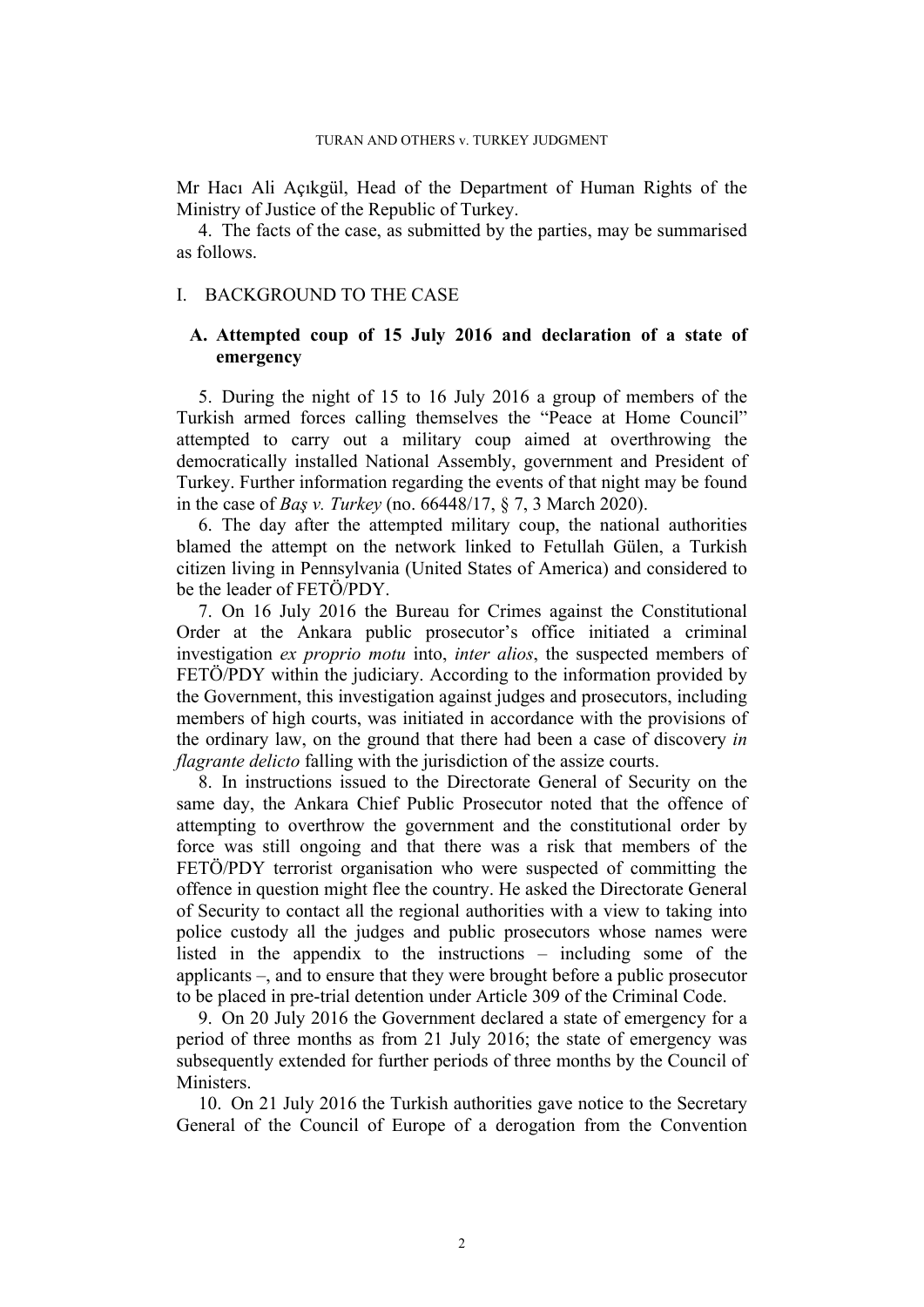under Article 15 (for the contents of the notice, see *Alparslan Altan v. Turkey*, no. 12778/17, § 66, 16 April 2019, or *Baş*, cited above, § 109).

<span id="page-3-0"></span>11. During the state of emergency, the Council of Ministers passed several legislative decrees under Article 121 of the Constitution (see *Baş*, cited above, § 52). One of them, Legislative Decree no. 667, published in the Official Gazette on 23 July 2016, provided in its Article 3 that the High Council of Judges and Prosecutors (*Hakimler ve Savcılar Yüksek Kurulu* -"the HSYK") was authorised to dismiss any judges or prosecutors who were considered to belong or to be affiliated or linked to terrorist organisations or organisations, structures or groups found by the National Security Council to have engaged in activities harmful to national security.

12. On 18 July 2018 the state of emergency was lifted.

## **B. Suspensions and dismissals**

## *1. Suspensions of ordinary judges and prosecutors*

13. On 16 July 2016 the 3rd Chamber of the HSYK noted that, in accordance with the instructions of the Ankara Chief Public Prosecutor, a criminal investigation had been initiated in respect of judges and prosecutors suspected of being members of FETÖ/PDY (see paragraph [7](#page-2-0) above). It decided to submit a proposal to the chairman of the HSYK to approve the opening of an investigation, in accordance with section 82 of Law no. 2802 on judges and prosecutors ("Law no. 2802") (see *Baş*, cited above, § 67, for the relevant section of Law no. 2802).

14. On the same day, the 2nd Chamber of the HSYK held an extraordinary meeting. It noted that the proposal by the 3rd Chamber for the opening of an investigation had been accepted by the chairman of the HSYK and that the presidency of the Inspection Board of the Ministry of Justice had appointed a chief inspector. On the basis of the report drawn up by the chief inspector, the 2nd Chamber of the HSYK suspended 2,735 judges and prosecutors – including some of the applicants – from their duties for a period of three months, pursuant to sections 77(1) and 81(1) of Law no. 2802, on the grounds that there was strong suspicion that they were members of the terrorist organisation that had instigated the attempted coup and that keeping them in their posts would hinder the progress of the investigation and undermine the authority and reputation of the judiciary. Its decision was based on information and documents in the investigation files that it had been sent prior to the coup attempt and on information obtained following research by the intelligence services. Further details regarding the HSYK's decision may be found in the *Baş* case (ibid., §§ 17-20).

15. It appears from the information provided by the Government that by decisions taken on 19 and 22 July, 10 August and 13 October 2016, the HSYK decided to suspend more judges and prosecutors from their duties –including some of the applicants – on grounds similar to those in its earlier decision of 16 July 2016.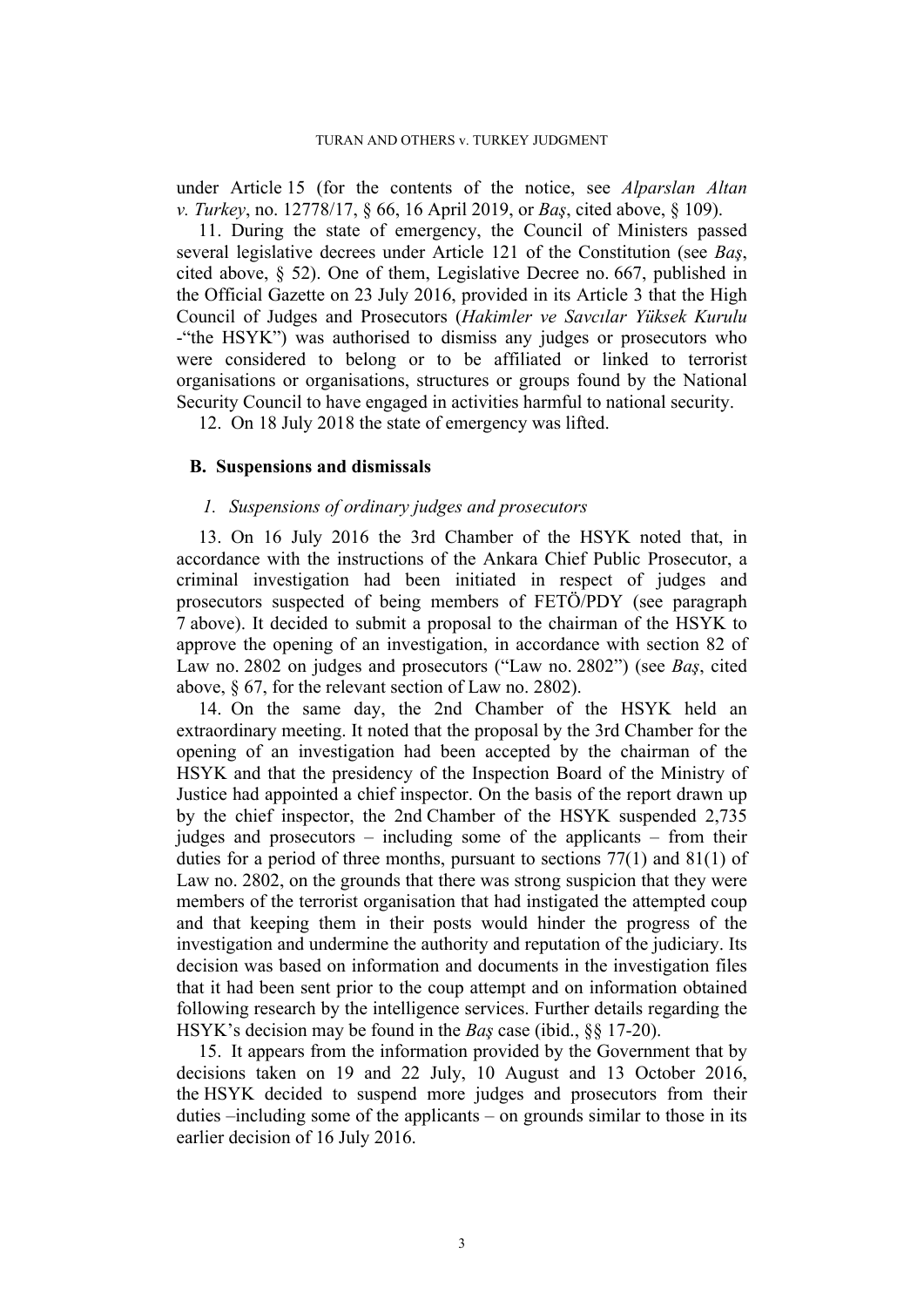# *2. Suspensions of members of the Court of Cassation and the Supreme Administrative Court*

16. On 17 July 2016 the 1st Presidency Board of the Court of Cassation issued a decision (no. 244/a) revoking the existing authorities of the members of the Court of Cassation whose names had been indicated by the Chief Public Prosecutor's Office, including some of the applicants. A similar decision (no. 2016/27) was taken by the Presidency Board of the Supreme Administrative Court on the same date in respect of its members concerned, including, once again, some of the applicants.

### *3. Dismissals*

17. On 24 August 2016, applying Article 3 of Legislative Decree no. 667 (noted in paragraph [11](#page-3-0) above), the plenary HSYK dismissed 2,847 judges and prosecutors – including many of the applicants – considered to be members of or affiliated or linked to FETÖ/PDY (decision no. 2016/426). The HSYK found that the position of the judges and prosecutors concerned within structures that were incompatible with the principles of independence and impartiality and their activities within the organisation's hierarchy, coupled with their underlying sense of allegiance, were likely to undermine the reputation and authority of the judiciary. It held that the fact that judges and prosecutors obeyed the instructions of a hierarchical structure outside the State apparatus presented a genuine obstacle to the right of citizens to a fair trial.

18. According to the information provided by the parties, a total of a further 1,393 judges and prosecutors were dismissed from the profession in the following months, including some of the applicants.

# II. APPLICANTS' ARREST AND PRE-TRIAL DETENTION

# **A. Decisions for the applicants' arrest and pre-trial detention**

19. Acting on the instructions of the Ankara Chief Public Prosecutor's Office (see paragraph [8](#page-2-1) above), regional and provincial prosecutors' offices initiated criminal investigations in respect of individuals suspected of being involved in the coup attempt and/or alleged to have links to the FETÖ/PDY organisation, including the applicants.

20. Following their arrest and detention in police custody, the applicants were placed in pre-trial detention on various dates between 18 July 2016 and 19 October 2016, mainly on suspicion of membership of the FETÖ/PDY organisation, an offence punishable under Article 314 of the Criminal Code (see *Baş*, cited above, § 58). The pre-trial detention orders were issued by the magistrates' courts located at the respective places of the applicants' arrest.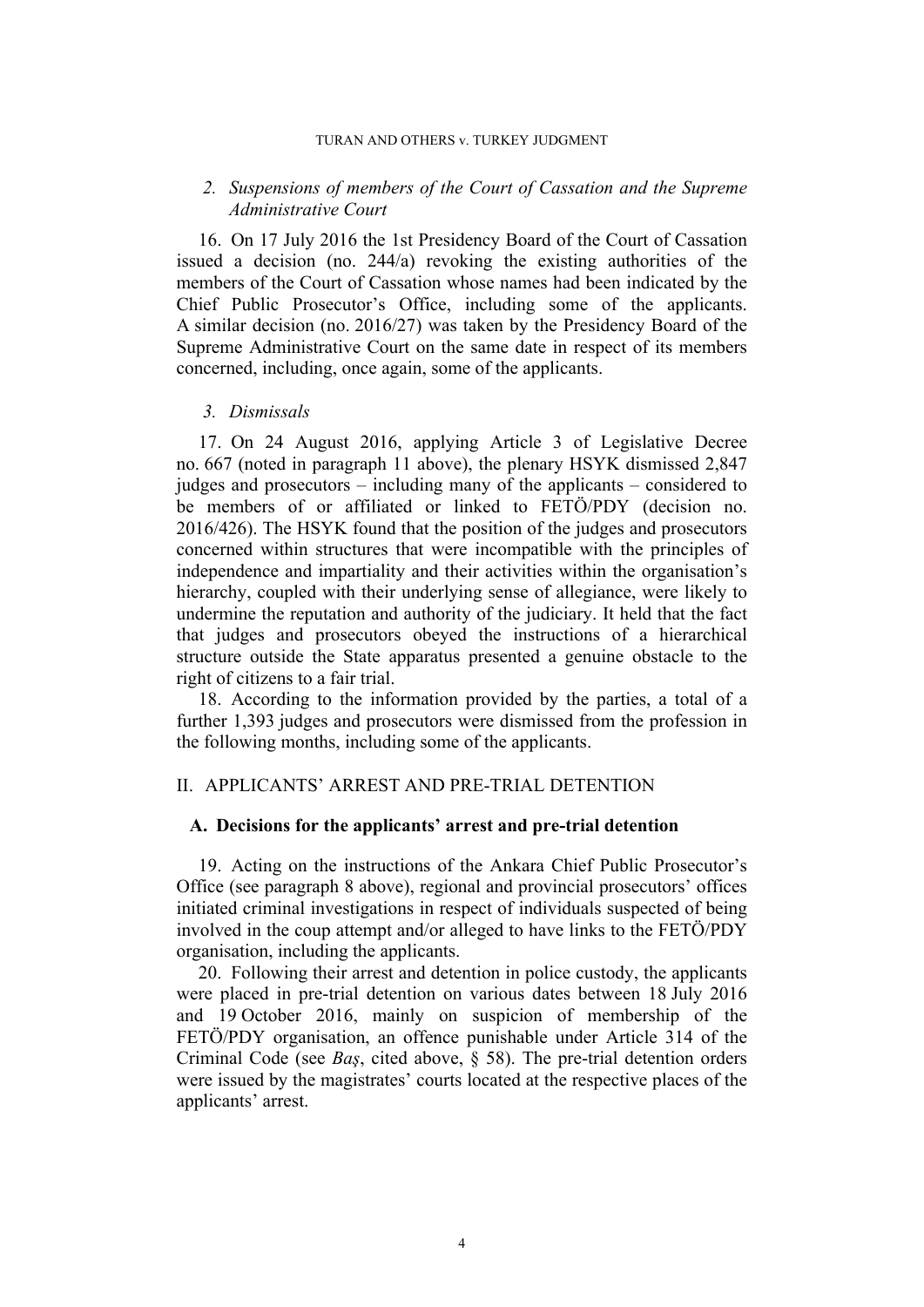21. When ordering the applicants' pre-trial detention, the magistrates' courts relied mainly on the fact that the applicants had been suspended from their duties as judges or prosecutors on the grounds of their membership of the organisation that had instigated the attempted coup and that the Ankara Chief Public Prosecutor's Office had requested the launching of a criminal investigation in their regard. The magistrates noted the existence of further incriminating evidence in respect of some of the applicants, such as witness statements or evidence suggesting their use of the ByLock messaging system. Regard being had to the state of the evidence, the nature of the alleged offence or offences – which were among the so-called 'catalogue' offences listed in Article 100 of the Code of Criminal Procedure (CCP) –, the potential sentences and the ongoing investigations into the coup attempt across the country, the magistrates' courts held that pre-trial detention was a proportionate measure. In the majority of the decisions, it was noted specifically that the criminal investigation was governed by the ordinary rules, given that the offence of which the suspects were accused, namely membership of an armed terrorist organisation, was a 'continuing offence' (*temadi olan suç*) and that there was a case of discovery *in flagrante delicto* governed by the relevant provisions of domestic law (see *Baş*, cited above, § 67, as regards the relevant section 94 of Law no. 2802, and paragraphs [30](#page-7-0) and [31](#page-7-1) below as regards Laws nos. 2797 or 2575, respectively).

22. On different dates the magistrates' courts dismissed the applicants' objections against the initial orders for their detention, mainly on the same grounds as those indicated in the initial detention orders.

23. The applicants' continued pre-trial detention was reviewed automatically pursuant to Article 108 of the CCP, which provides for a review every thirty days (see *Baş*, cited above, § 62). Their requests for release were examined at the same time as the automatic periodic review of their detention, as provided under Article 3, paragraph 1 (ç), of Legislative Decree no. 668 (ibid., § 81). The reviews, which were carried out on the basis of the case files, were not conducted on an individual basis but concerned a large group of suspects. Both the decisions to prolong the pre-trial detention and the dismissals of the applicants' objections to their detention essentially involved a repetition of the reasons put forth at the time of the initial pre-trial detention.

# **B. Decisions concerning the applicants' continued pre-trial detention, and their indictment, trial and conviction**

24. According to the information provided by the parties, on various dates the applicants were charged with membership of a terrorist organisation under Article 314 § 2 of the Criminal Code. During the subsequent trial stage, the first-instance courts, ruling either at the scheduled hearings or at periodic reviews carried out between the hearings, ordered the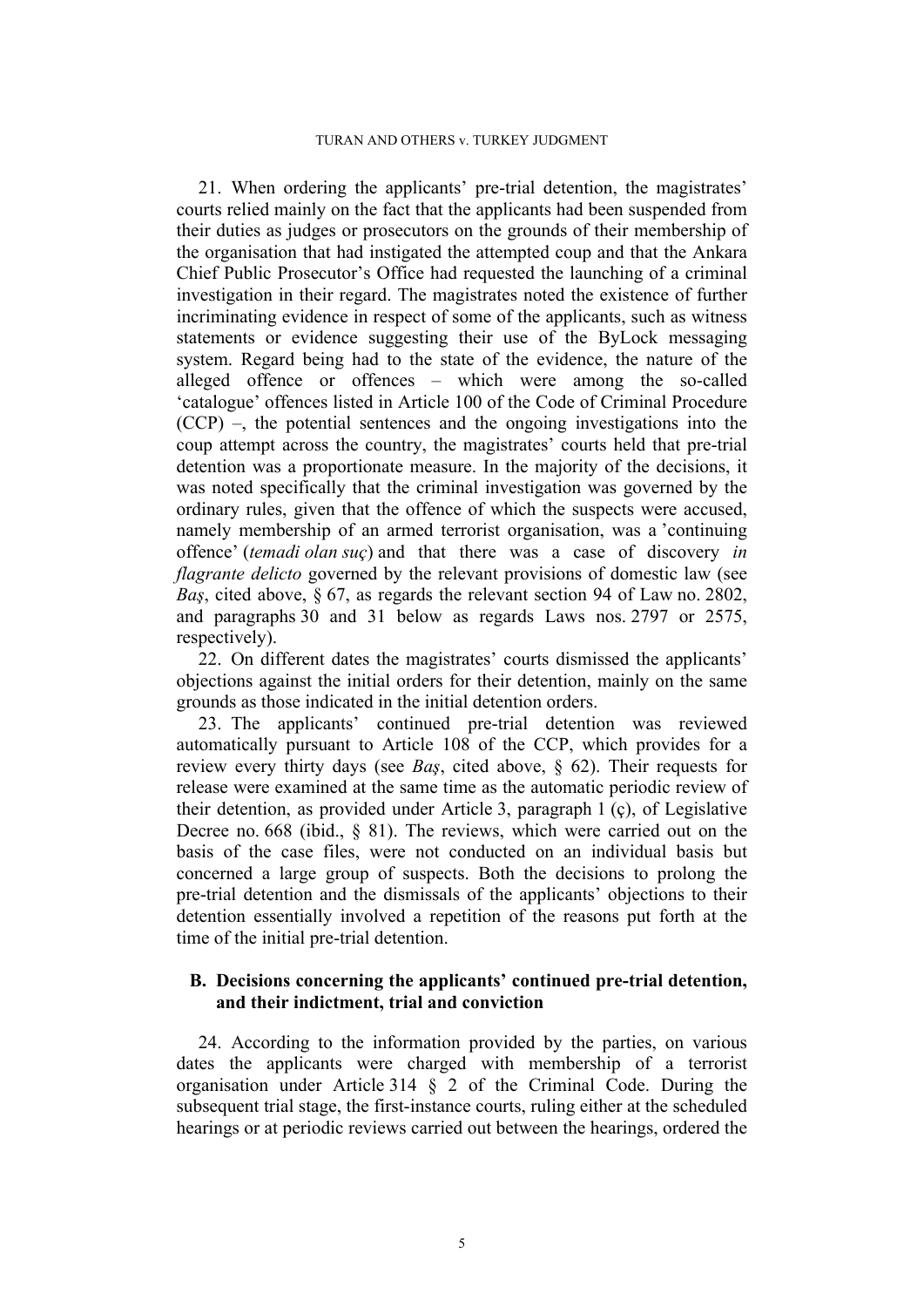applicants' continued detention and dismissed their requests for release on grounds similar to those noted above.

25. According to the latest information in the case file, the first-instance courts have concluded their examinations regarding all applicants, except for a few. Most of the applicants were convicted of membership of a terrorist organisation, and some sixteen applicants were acquitted. For the most part, the appeal proceedings are still pending before the regional courts of appeal or the Court of Cassation, as relevant, except in the case of a few applicants whose convictions or acquittals have become final.

# **C. Individual applications to the Constitutional Court**

26. In the meantime, the applicants lodged one or more individual applications with the Constitutional Court in respect of, *inter alia*, the alleged violation of their right to liberty and security on various accounts, all of which were declared inadmissible.

<span id="page-6-0"></span>27. Amongst the complaints lodged by the applicants was the one concerning their detention in alleged breach of the procedural safeguards afforded to judges and prosecutors in domestic law and the lack of jurisdiction of the magistrates' courts that had ordered their detention, which the Constitutional Court found to be inadmissible. It held essentially that in view of the nature of the alleged offence and the manner in which it had been committed, it had been appropriate to accept the jurisdiction of the magistrates who had ordered the applicants' detention. In many of the decisions, it further stated expressly that there had been no error of assessment or any arbitrariness as regards the application of the provisions relating to discovery *in flagrante delicto*.

# RELEVANT LEGAL FRAMEWORK AND PRACTICE

# I. RELEVANT DOMESTIC LAW AND PRACTICE

28. The relevant domestic law and practice, including the pertinent case-law of the Court of Cassation and the Constitutional Court, have for the most part been set out in the cases of *Alparslan Altan v. Turkey* (cited above, §§ 46-48, 50-55 and 59-64) and *Baş v. Turkey* (cited above, §§ 52-67, 70, 81-90, 98-99, 101-103). Further elements of relevant domestic law and practice are summarised below.

### **A. Code of Criminal Procedure (CCP) (Law no. 5271)**

29. The relevant parts of Article 141 § 1 of the CCP provide:

"Compensation for damage ... may be claimed from the State by anyone ...

(a) who has been arrested or taken into or kept in detention under conditions or in circumstances not complying with the law;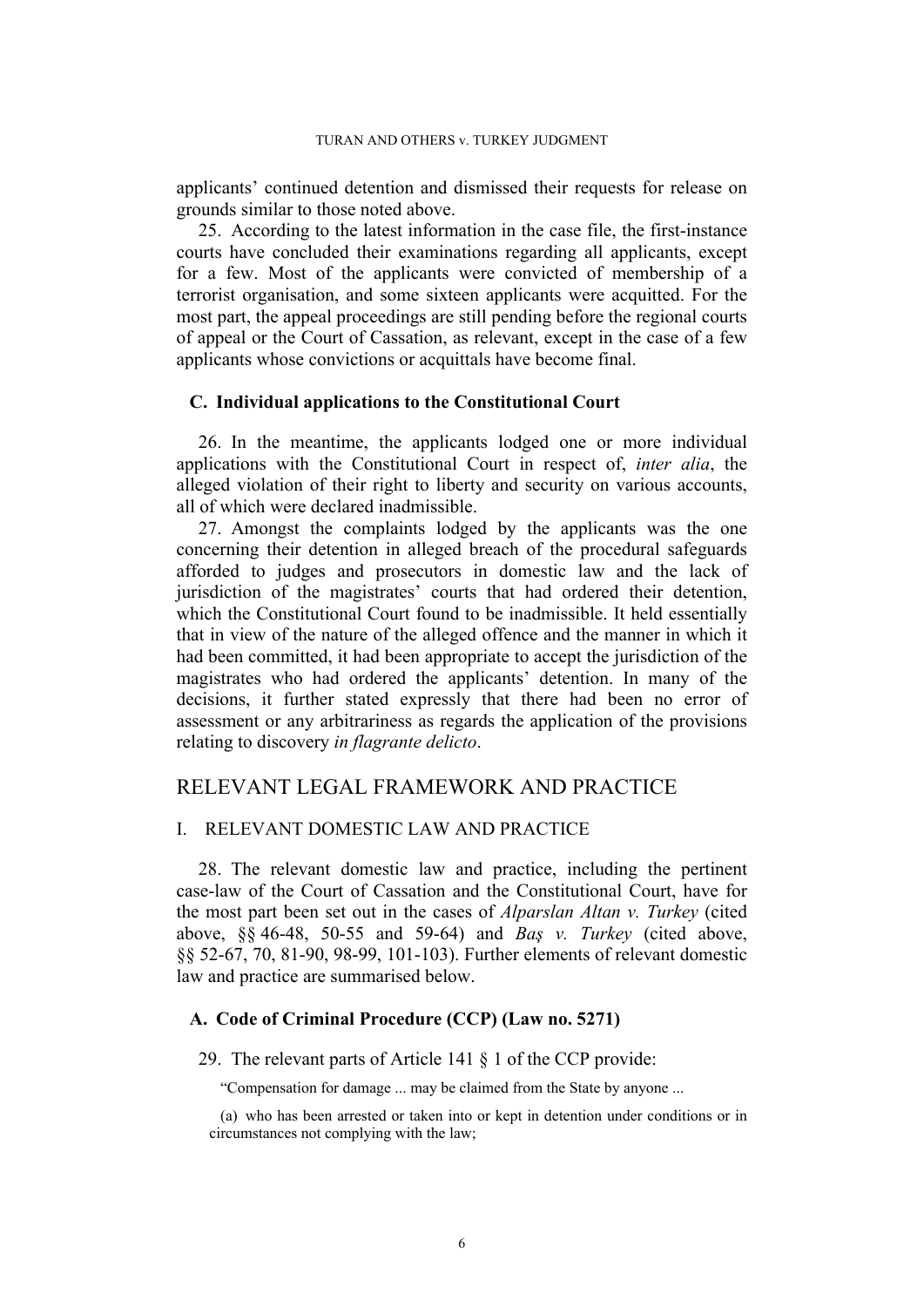(d) who, even if he or she was detained lawfully during the investigation or trial, has not been brought before a judicial authority within a reasonable time and has not obtained a judgment on the merits within a reasonable time;

(e) who, after being arrested or detained in accordance with the law, was not subsequently committed for trial or was acquitted; ..."

### **B. Court of Cassation Act (Law no. 2797)**

<span id="page-7-0"></span>30. The relevant provision of the Court of Cassation Act (Law no. 2797) provides:

#### **Preliminary examination, investigation and prosecution of offences Personal and duty-related offences Section 46**

"The opening of an investigation against the First President, the first deputy presidents, the chamber presidents and the members of the Court of Cassation, as well as the Chief Public Prosecutor and the Deputy Chief Public Prosecutor at the Court of Cassation, in respect of offences related to their official duties or personal offences shall be subject to the decision of the First Presidency Board. However, in cases of discovery *in flagrante delicto* falling within the jurisdiction of the assize courts, the preliminary and initial investigation shall be conducted in accordance with the rules of ordinary law."

#### **C. Supreme Administrative Court Act (Law no. 2575)**

<span id="page-7-1"></span>31. The relevant parts of the Supreme Administrative Court Act (Law no. 2575) provide:

#### **Investigation Section 76**

"1. The initial investigation in respect of offences committed by the President, the Chief Public Prosecutor, the deputy presidents, the chamber presidents and the members of the Supreme Administrative Court in connection with or in the course of their official duties shall be conducted by a committee composed of a chamber president and two members selected by the President of the Supreme Administrative Court.

 $\cdot$ ..."

...

#### **The procedure for the prosecution of personal offences Section 82**

"1. The proceedings regarding the personal offences committed by the President, the Chief Public Prosecutor, the deputy presidents, the chamber presidents and the members of the Supreme Administrative Court shall be conducted in accordance with the provisions concerning the personal offences committed by the President, the Chief Public Prosecutor and the members of the Court of Cassation.

 $\cdot$ ..."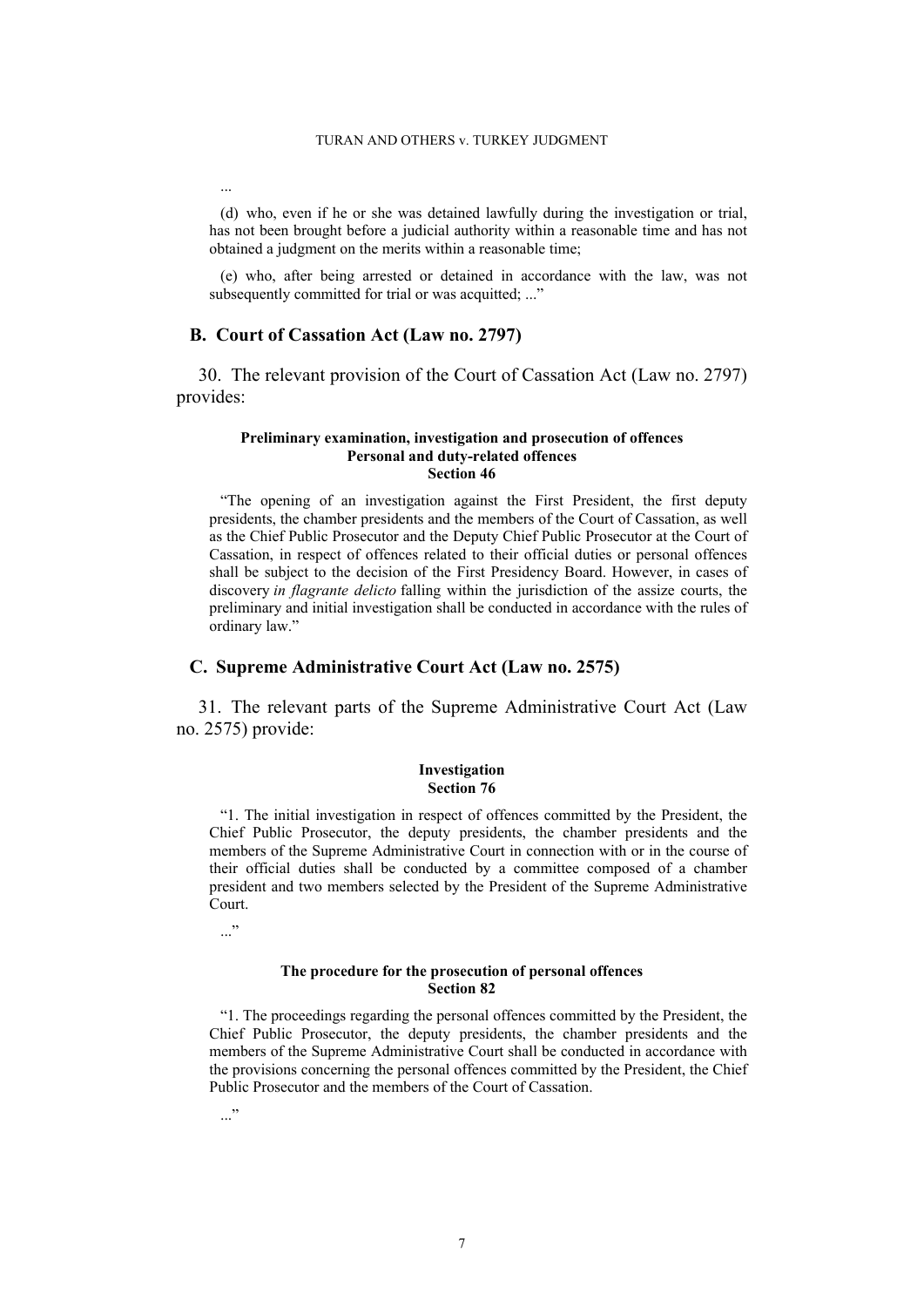### **D. Case-law of the Court of Cassation**

<span id="page-8-0"></span>32. On 2 July 2019 the plenary criminal divisions of the Court of Cassation delivered a judgment (E. 2019/9.MD-312, K.2019/514) regarding a former member of the HSYK suspected of membership of FETÖ/PDY, where it addressed, *inter alia*, the question of the compatibility with domestic law of the conduct of the preliminary investigation in accordance with the rules of ordinary law. After summarising its case law relating to the elements of the offence of membership of an armed organisation, which it noted was a personal offence, and to the notion of "continuing offence" (see, in this regard, *Baş*, cited above, §§ 83-86 and 90), the Court of Cassation proceeded with the examination of the concept of "*in flagrante delicto*" and its application in the context of continuing offences. Referring to the prevalent view in Turkish legal doctrine, the Court of Cassation held that continuing offences could be committed *in flagrante delicto*, and that the situation of discovery *in flagrante delicto* would persist in respect of continuing offences as long as the offence continued to be committed. The Court of Cassation pronounced as follows:

"... As indicated as part of the general remarks regarding membership of an organisation, in order to establish the presence of membership, it is sufficient that the perpetrator continually submits (...) to the hierarchy of the organisation by his concrete actions ... Accordingly, membership (...) does not need to be demonstrated by other acts ... On the other hand, in the event that the competent authorities have obtained evidence that raises a suspicion that the perpetrator is a member of a criminal organisation, and that the continuity of the membership can be established on the basis of that evidence ..., it is not contrary to the law to ... accept that the perpetrator had been [caught] while committing the offence [in question], within the meaning of Article 2 (j), paragraph 1 of the CCP, and that, therefore, [he or she] may be subject to the terms of discovery *in flagrante delicto*. It is not necessary here that the perpetrator's criminal act be observed by the general public; it is sufficient that the competent authorities know at the time of arrest that the acts demonstrating the continuity of the membership of the organisation persist and that the perpetrator had not left the organisation."

33. The Court of Cassation held that contrary to the Court's findings in the case of *Alparslan Altan*, its interpretation of the concept of "discovery *in flagrante delicto*" in the context of the arrest of judges and prosecutors for alleged membership of FETÖ/PDY was not based on an unreasonable and arbitrary judicial interpretation. Its approach, which had also found acceptance by the Constitutional Court, was rather grounded in doctrine, on the theory of organised crime and, above all, on domestic legal provisions that had been enacted by the legislature in a consistent and harmonious manner, which the Strasbourg Court had not taken into account.

34. Referring to Article 161 § 8 of the CCP, the Court of Cassation further stated that in view of their nature and gravity, the investigation of certain offences, including that of membership of an armed organisation, would be conducted directly by the public prosecutors in accordance with the terms of the ordinary law, even if the offence was committed during, or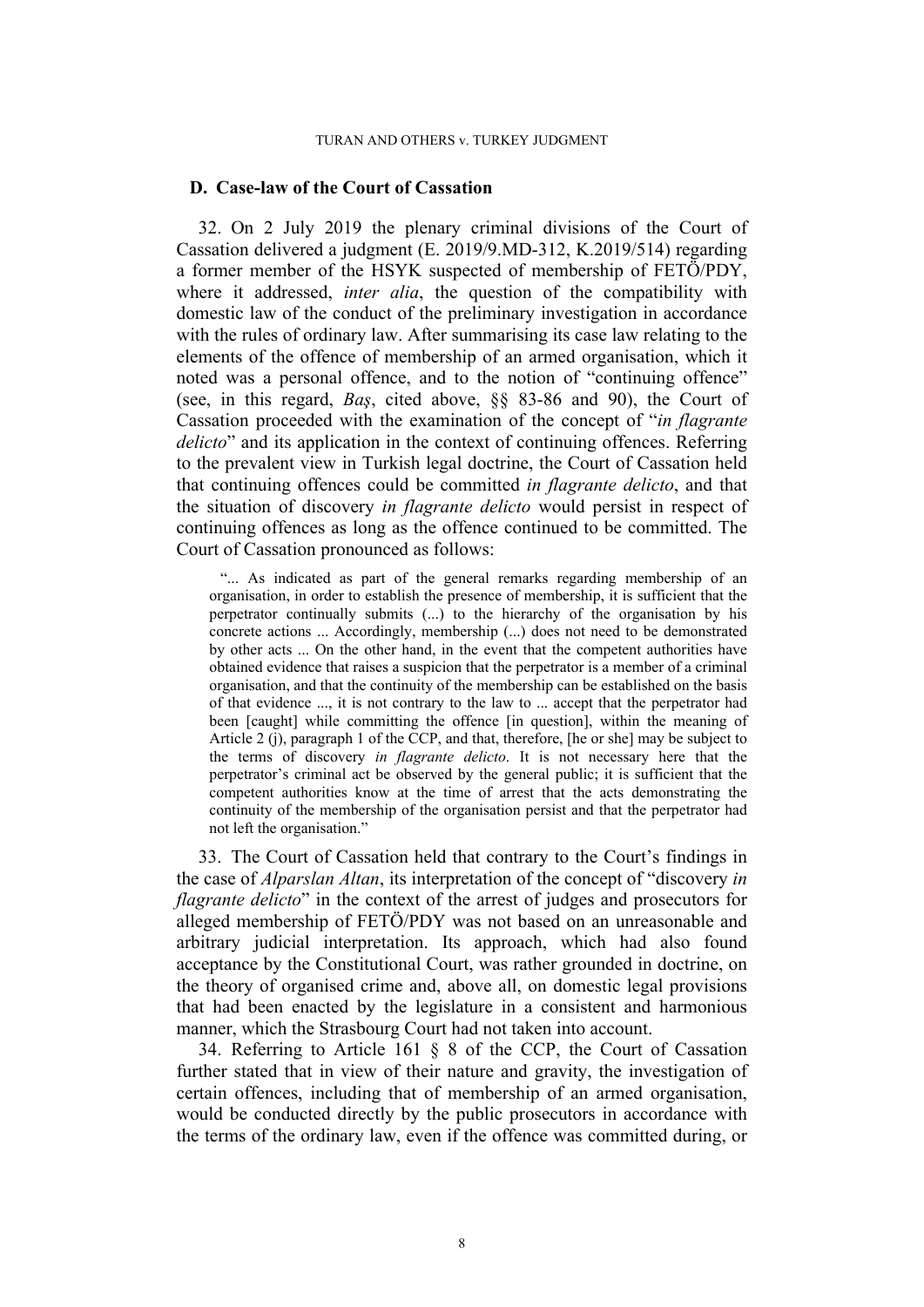in connection with, the performance of an official duty. Accordingly, where such grave offences were concerned, the requirements of Article 161 § 8 of the CCP would prevail and the special investigatory procedures envisaged in certain laws – such as Law no. 2797 in respect of the members of the Court of Cassation –, would not be applicable, regardless of whether there was a case of discovery *in flagrante delicto* or not. The Court of Cassation contended that in its *Alparslan Altan* judgment, the Court had failed to assess the issue of the lawfulness of the pre-trial detention from the standpoint of Article 161 § 8 of the CCP.

<span id="page-9-1"></span>35. The Court of Cassation concluded, in the light of the foregoing, that the conduct of the investigation against the defendant under the terms of the ordinary law had been in accordance with the relevant legal framework, that it had not resulted from an extensive or arbitrary interpretation of the law, and that it had thus been compatible with the requirements of the "quality of law".

# **E. Case-law of the Constitutional Court**

# *1. Selim Öztürk decision (application no. 2017/4834, 8 May 2019)*

<span id="page-9-0"></span>36. In a decision delivered on 8 May 2019, the Constitutional Court examined a complaint relating to the alleged unlawfulness of the pre-trial detention on 21 July 2016 of Selim Öztürk, who served as an ordinary judge subject to Law no. 2802 at the material time. According to the excerpt provided in the Constitutional Court's decision, Mr Öztürk's pre-trial detention was ordered by the Ankara Magistrates' Court on the basis of Articles 100 and 101 of the CCP, without any specific reference to section 94 of Law no. 2802 or to the existence of a situation of a discovery *in flagrante delicto*. When upholding the lawfulness of that detention order, the Constitutional Court nevertheless found that it was factually and legally tenable to hold that the judge in question had been caught *in flagrante delicto*, having regard to the Court of Cassation's consistent case-law on the matter, according to which the existence of a situation of discovery *in flagrante delicto* was inferred at the moment of the arrest of judges and prosecutors suspected of the offence of membership of an armed terrorist organisation –, and to the fact that he had been detained amid efforts to quell the coup attempt for membership of the organisation behind that attempt.

## *2. Yıldırım Turan decision (application no. 2017/10536, 4 June 2020)*

<span id="page-9-2"></span>37. On 4 June 2020 the Plenary of the Constitutional Court delivered a decision of inadmissibility in the case of *Yıldırım Turan*, which concerned the pre-trial detention of an ordinary judge – subject to Law no.  $2802 - in$ the aftermath of the coup attempt on suspicion of membership of FETÖ/PDY. Like the present applicants, the applicant in that case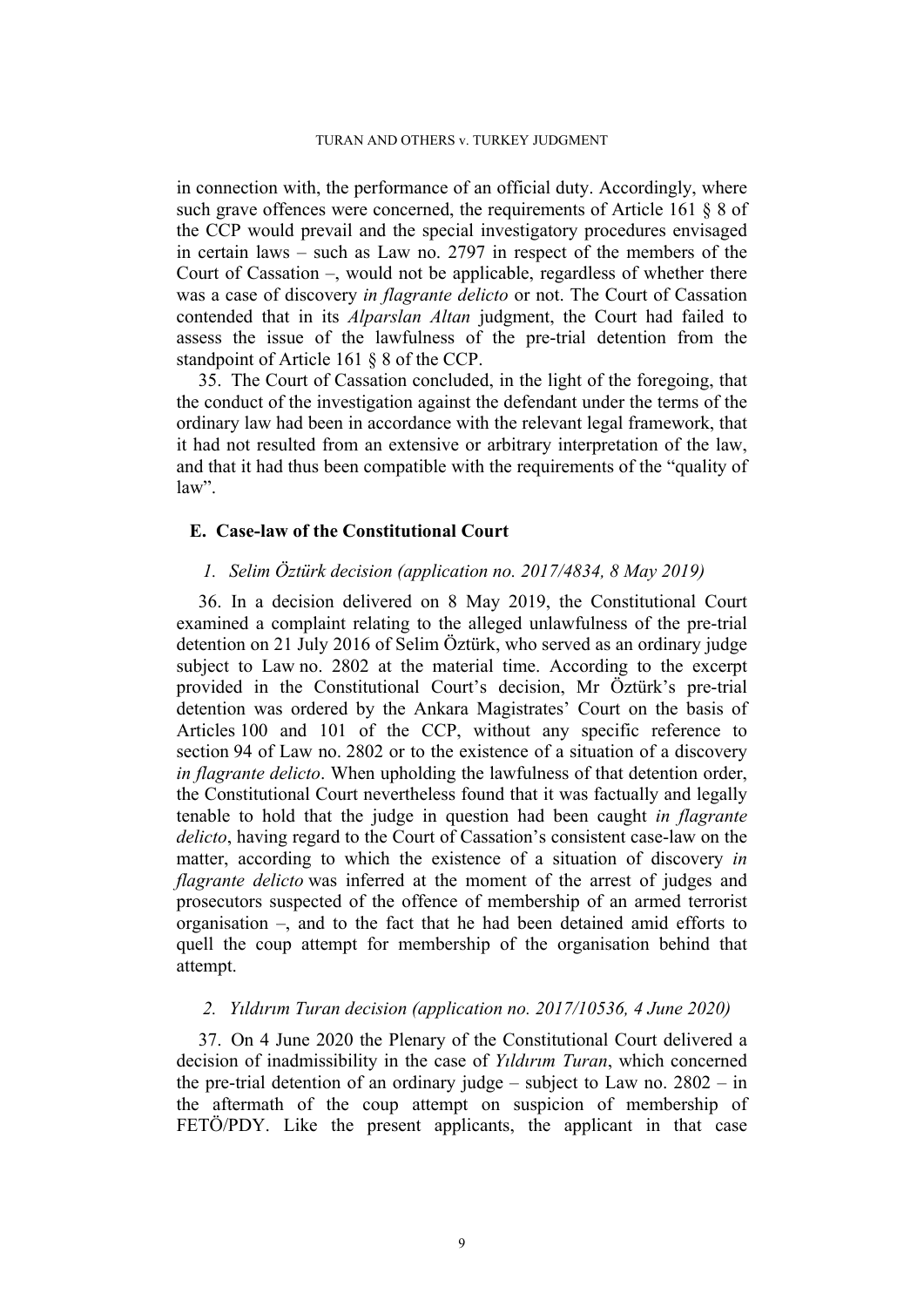complained, *inter alia*, that his pre-trial detention had been ordered without respect for the special procedural guarantees granted to the members of the judiciary in his position under Law no. 2802.

38. The Constitutional Court stated at the outset that it had delivered many decisions where it had addressed this issue, both in respect of the members of the high courts (such as *Alparslan Altan*, no. 2016/15586, 11 January 2018, *Salih Sönmez*, no. 2016/25431, 28 November 2018, and *Hannan Yılbaşı*, no. 2016/37380, 17 July 2019, concerning members of the Constitutional Court, the Court of Cassation and the Supreme Administrative Court, respectively) and ordinary judges (such as *Adem Türkel*, no. 2017/632, 23 January 2019). Relying on the relevant legal framework and the case-law of the Court of Cassation, it had found in all those decisions that the offence in question – that is, membership of an armed terrorist organisation – was a personal offence of a continuing nature. This effectively meant that the commission of the crime had been continuing at the time of arrest, and that, therefore, there had been a situation entailing discovery *in flagrante delicto* falling within the jurisdiction of the assize courts in all the cases concerned, which had rendered inapplicable the special procedural guarantees envisaged under different laws governing the members of the judiciary in question.

<span id="page-10-0"></span>39. In two further judgments delivered on 31 October 2019 (namely, *A.B.*, no. 2016/22702, and *Mustafa Özterzi*, no. 2016/14597, concerning a member of the Court of Cassation and an ordinary judge, respectively), it had consolidated this case-law and had underlined the fact that the assessment regarding the existence of a situation of discovery *in flagrante delicto* in the prevailing circumstances could not be deemed unfounded, given that the persons arrested were considered to have an organisational relation with FETÖ/PDY, which was behind the coup attempt, and that the arrests had taken place at a time when the efforts to avert that attempt were still ongoing and the threat against national security and public order persisted. The Constitutional Court therefore reiterated that in accepting the existence of a case of discovery *in flagrante delicto* with respect to the members of the judiciary arrested after the attempted coup, its main reference point had been the coup attempt itself.

40. The Constitutional Court then went on to review the judgment in the *Baş* case (cited above), where the Court had found a violation of Article 5 § 1 on the basis of its earlier conclusions in *Alparslan Altan* (cited above) regarding the extensive interpretation of the concept of *in flagrante delicto* by the domestic courts. According to the Constitutional Court, the Court's findings in that case involved an assessment not of the application of the Convention, but of the interpretation of the relevant Turkish law. While it acknowledged the binding nature of the Court's judgments, the Constitutional Court stressed that it was up to the Turkish public authorities, and ultimately to the domestic courts, to interpret the provisions of domestic law relating to the pre-trial detention of members of the judiciary. It held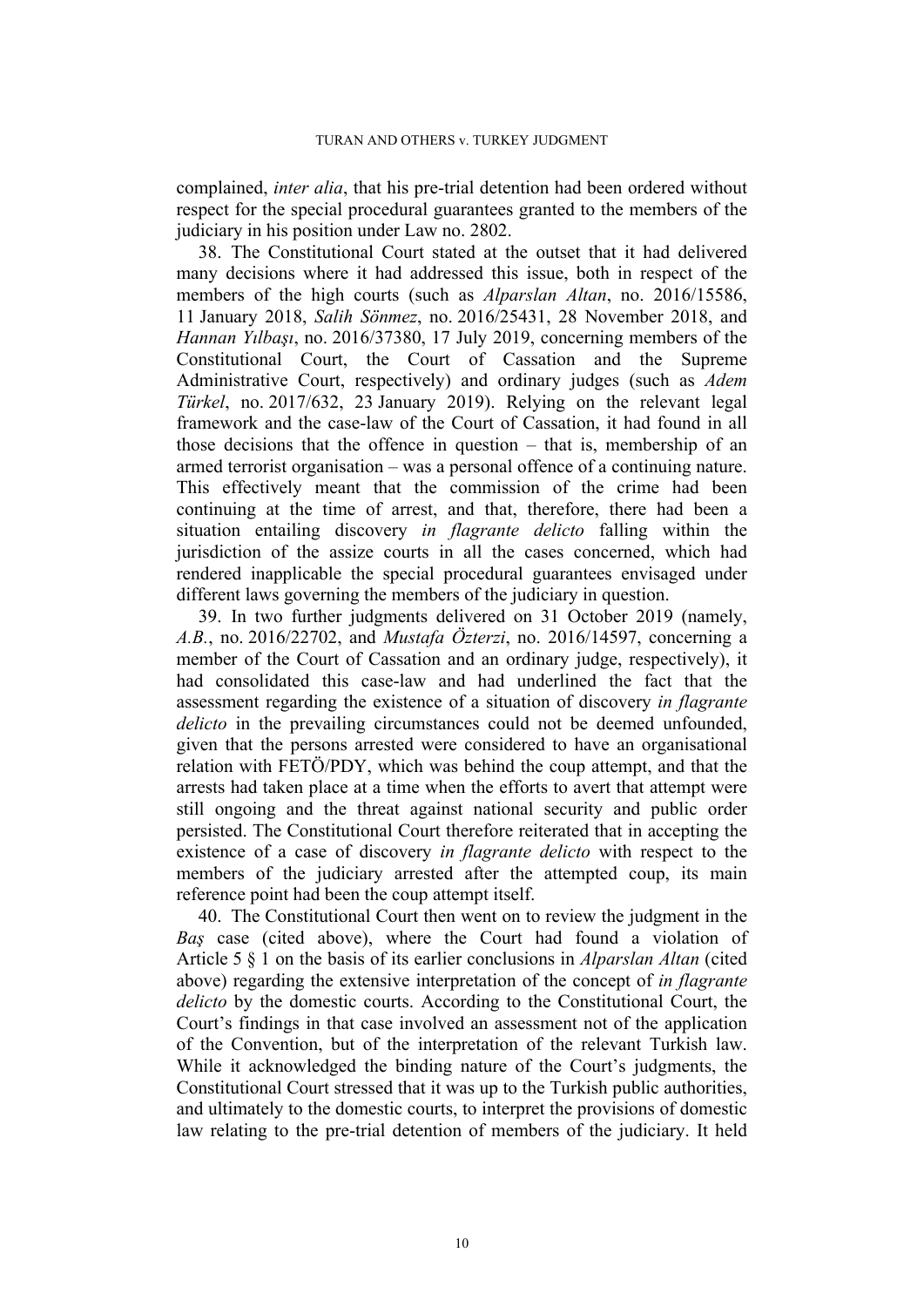that although the Court was entitled to consider whether the interpretation given by Turkish courts to domestic law violated the rights and freedoms guaranteed by the Convention, it should not replace the domestic courts and interpret domestic law first-hand. It therefore deemed it useful to recapitulate the relevant domestic legal framework and practice governing the investigation and pre-trial detention of the members of the judiciary.

41. The Constitutional Court noted essentially that the existence of the element of discovery *in flagrante delicto* falling within the jurisdiction of the assize courts constituted an exception to the procedural safeguards afforded to all judges and prosecutors, regardless of the level or type of court in which they served. However, unlike the legal framework governing the members of high courts and the elected judicial members of the HSYK, where the distinction between personal and duty-related offences was immaterial for the application of the relevant procedural safeguards, the "personal offences" committed by ordinary judges and prosecutors within the meaning of section 93 of Law no. 2802 would fall outside the protection afforded to them under the same law by reason of their profession. Measures taken in respect of such offences would therefore be subject to the rules of ordinary law, whether there was a case of discovery *in flagrante delicto* or not.

42. Accordingly, when assessing the lawfulness of the pre-trial detention of an ordinary judge or prosecutor in the present context, it was of decisive importance to determine whether the offence attributed to him or her was a personal offence or an offence committed during or in connection with the performance of duties. Relying on a number of judgments delivered by the Court of Cassation in the aftermath of the attempted coup, as well as its own relevant case-law from the same period, it reiterated that the offence of membership of a terrorist organisation could not be committed by public officials as part of their duties and, for that reason, the initiation of a criminal investigation against Mr Yıldırım Turan, and his pre-trial detention, were not subject to authorisation by an administrative authority. There was, therefore, no legal obstacle to his arrest pursuant to the terms of the ordinary law.

<span id="page-11-0"></span>43. That being so, the Constitutional Court emphasised that the question as to whether there was a case of discovery *in flagrante delicto* within the meaning of section 94 of Law no. 2802 had no bearing on the lawfulness of Mr Yıldırım Turan's arrest, but was only relevant for the determination of the judicial authority with jurisdiction *ratione loci* to carry out the investigation and order the pre-trial detention. It accordingly dismissed Mr Yıldırım Turan's allegation that his deprivation of liberty had lacked a legal basis.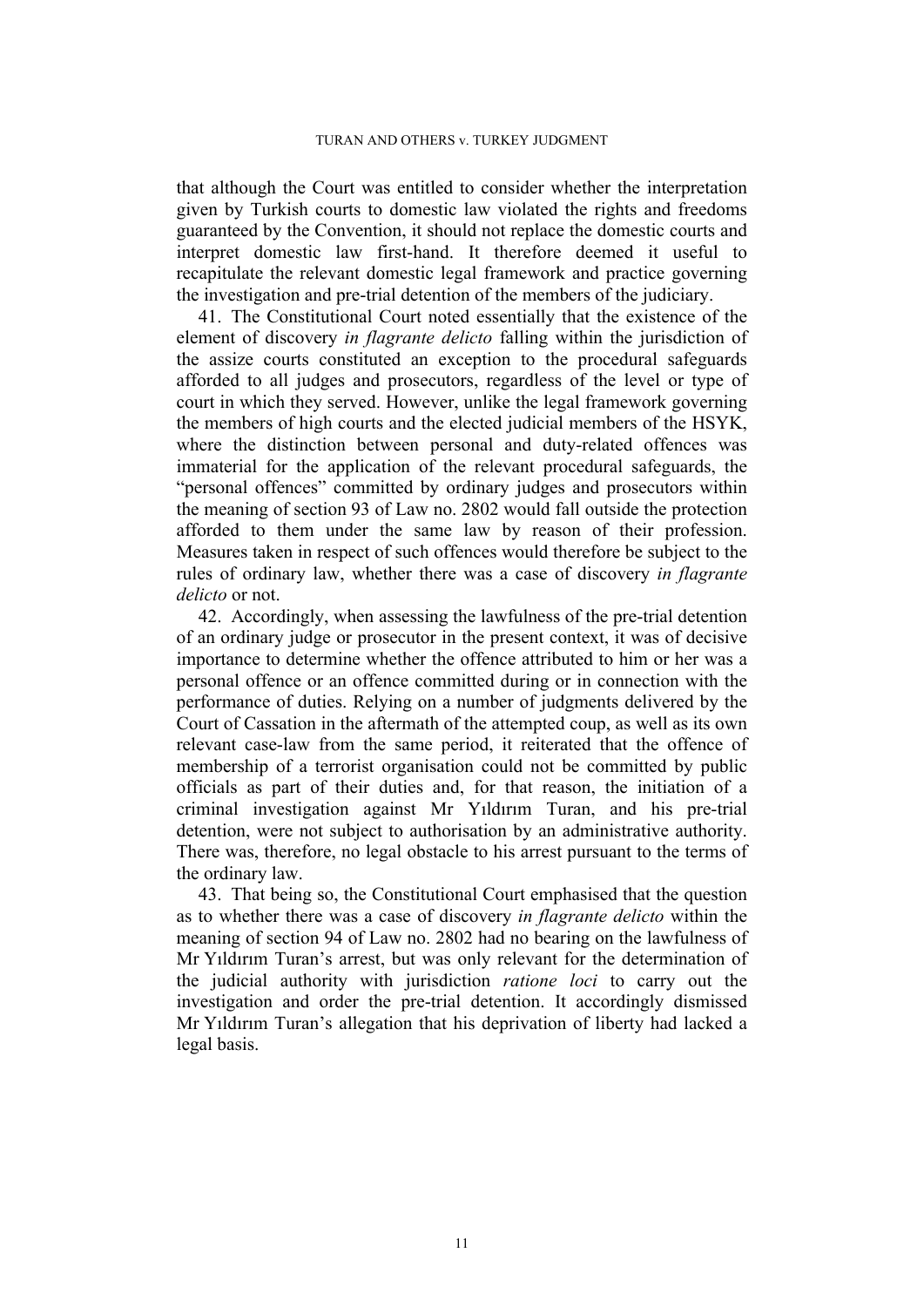### II. INTERNATIONAL MATERIAL

<span id="page-12-0"></span>44. The Government referred to Recommendation CM/Rec(2010)12 of the Committee of Ministers to member States, entitled "Judges: independence, efficiency and responsibilities" and adopted on 17 November 2010. The relevant parts of the Recommendation have been noted in the case of *Alparslan Altan* (cited above, § 65).

<span id="page-12-1"></span>45. They further brought to the Court's attention Opinion no. 3 of the Consultative Council of European Judges (CCJE) on the "Principles and Rules Governing Judges' Professional Conduct, in Particular Ethics, Incompatible Behaviour and Impartiality", dated 19 November 2002, which provided as follows in its relevant part:

"Article 75: As regards criminal liability, the CCJE considers that:

i) judges should be criminally liable in ordinary law for offences committed outside their judicial office;

 $\cdot$ ..."

# III. NOTICE OF DEROGATION BY TURKEY

46. On 21 July 2016 the Permanent Representative of Turkey to the Council of Europe sent the Secretary General of the Council of Europe a notice of derogation (see, for the text of the notice of derogation, *Alparslan Altan*, cited above, § 66, or *Baş*, cited above, § 109).

47. The notice of derogation was withdrawn on 8 August 2018, following the end of the state of emergency.

# THE LAW

## I. JOINDER OF THE APPLICATIONS

48. Having regard to the similar subject matter of the applications, the Court finds it appropriate to examine them jointly in a single judgment, pursuant to Rule 42 § 1 of the Rules of Court.

# II. PRELIMINARY QUESTION CONCERNING THE DEROGATION BY TURKEY

49. The Government emphasised at the outset that all of the applicants' complaints should be examined with due regard to the derogation of which the Secretary General of the Council of Europe had been notified on 21 July 2016 under Article 15 of the Convention. Article 15 provides:

"1. In time of war or other public emergency threatening the life of the nation any High Contracting Party may take measures derogating from its obligations under [the] Convention to the extent strictly required by the exigencies of the situation, provided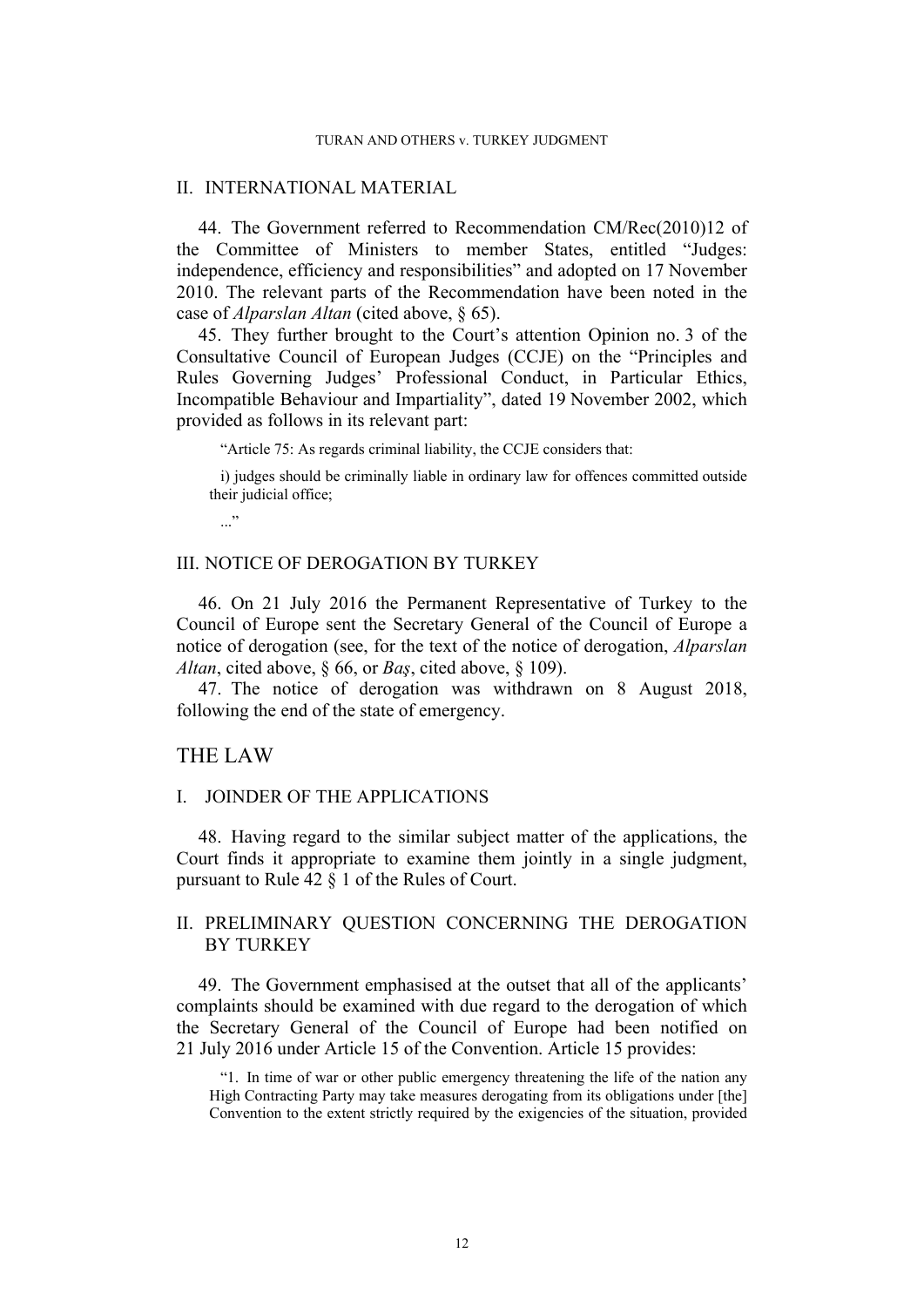that such measures are not inconsistent with its other obligations under international law.

2. No derogation from Article 2, except in respect of deaths resulting from lawful acts of war, or from Articles 3, 4 (paragraph 1) and 7 shall be made under this provision.

3. Any High Contracting Party availing itself of this right of derogation shall keep the Secretary General of the Council of Europe fully informed of the measures which it has taken and the reasons therefor. It shall also inform the Secretary General of the Council of Europe when such measures have ceased to operate and the provisions of the Convention are again being fully executed."

50. The parties made submissions regarding the derogation under Article 15 of the Convention along the same lines as those noted in the cases of *Alparslan Altan v. Turkey* (cited above, §§ 68-70) and *Baş v. Turkey* (*Baş v. Turkey*, cited above, §§ 112-114).

51. The Court notes that in *Mehmet Hasan Altan v. Turkey* (no. 13237/17, § 93, 20 March 2018) it held, in the light of the Constitutional Court's findings on this point and all the other material in its possession, that the attempted military coup had disclosed the existence of a "public emergency threatening the life of the nation" within the meaning of the Convention. With regard to the scope *ratione temporis* and *ratione materiae* of the derogation by Turkey – a question which the Court could raise of its own motion – the Court observes that the applicants were detained a short time after the coup attempt, the event that prompted the declaration of the state of emergency. It considers that this is undoubtedly a contextual factor that should be fully taken into account in interpreting and applying Article 5 of the Convention in the present case (see, *mutatis mutandis*, *Hassan v. the United Kingdom* [GC], no. 29750/09, § 103, ECHR 2014, and *Alparslan Altan*, cited above, § 75).

52. As to whether the measures taken in the present case were strictly required by the exigencies of the situation and consistent with the other obligations under international law, the Court considers it necessary to examine the applicants' complaints on the merits (see *Baş*, cited above,  $§ 116$ ).

# III. ALLEGED VIOLATION OF ARTICLE 5 § 1 OF THE CONVENTION AS REGARDS THE LAWFULNESS OF THE APPLICANTS' PRE-TRIAL DETENTION

53. The applicants complained mainly that they had been placed in pretrial detention in breach of the domestic law governing the arrest and pretrial detention of the members of the judiciary, and disputed that there had been a case of discovery *in flagrante delicto* for the purposes of section 94 of Law no. 2802 and section 46 of Law no. 2797. They further argued that the magistrates' courts had lacked competence and territorial jurisdiction to decide on their detention.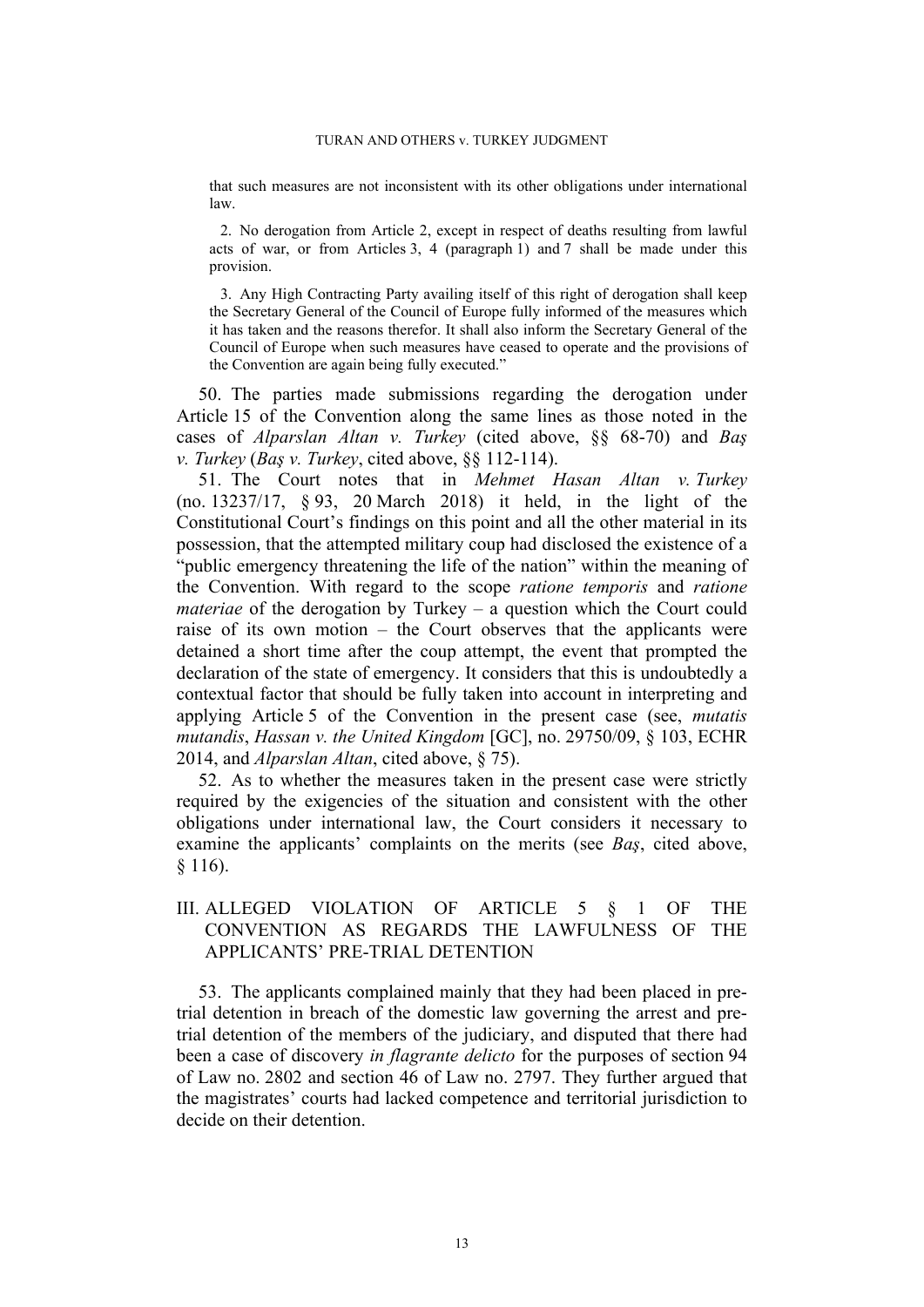54. The Court considers it appropriate to examine these complaints under Article 5 § 1 of the Convention, the relevant part of which provides as follows:

"1. Everyone has the right to liberty and security of person. No one shall be deprived of his liberty save in the following cases and in accordance with a procedure prescribed by law: ..."

# **A. Admissibility**

#### *1. The parties' submissions*

55. The Government urged the Court to declare this complaint inadmissible for non-exhaustion of domestic remedies in respect of the applicants who had not made use of the relevant compensatory remedy under Article 141  $\S$  1 (a) of the CCP, which provided for an award of compensation to anyone who had been unlawfully deprived of his liberty, as well as the applicants whose claims under that provision were still pending before the domestic courts. The Government further claimed that one of the applicants (application no. 55057/17) had been granted compensation pursuant to Article 141  $\S$  1 (e) of the CCP following his acquittal and had therefore lost his victim status. In the Government's view, any other applicants whose claims for compensation were pending before the competent courts could similarly obtain redress and lose their victim status, which the Court had to take into account in examining the admissibility of their complaints. The Government lastly asked the Court to declare the applications inadmissible for abuse of the right of application to the extent that the applicants had not informed the Court of the developments in their cases following the lodging of their applications.

56. The applicants contested the Government's arguments.

#### *2. The Court's assessment*

#### **(a) Non-exhaustion of domestic remedies**

57. Referring to the general principles developed in its case-law regarding the rule of exhaustion of domestic remedies under Article 35 § 1 of the Convention (see, for instance, *Sargsyan v. Azerbaijan* [GC], no. 40167/06, §§ 115-116, ECHR 2015), the Court reiterates firstly that for a remedy in respect of the lawfulness of an ongoing deprivation of liberty to be effective, it must offer a prospect of release (see *Mustafa Avcı v. Turkey*, no. 39322/12, § 60, 23 May 2017). It notes in this respect that it has already found that the remedy provided for in Article 141 of the CCP is not capable of terminating the deprivation of liberty (see, for instance, *Alparslan Altan*, cited above, § 84). It therefore rejects the Government's preliminary objection insofar as it concerns the applicants who are still deprived of their liberty for the purposes of Article 5 § 1 of the Convention.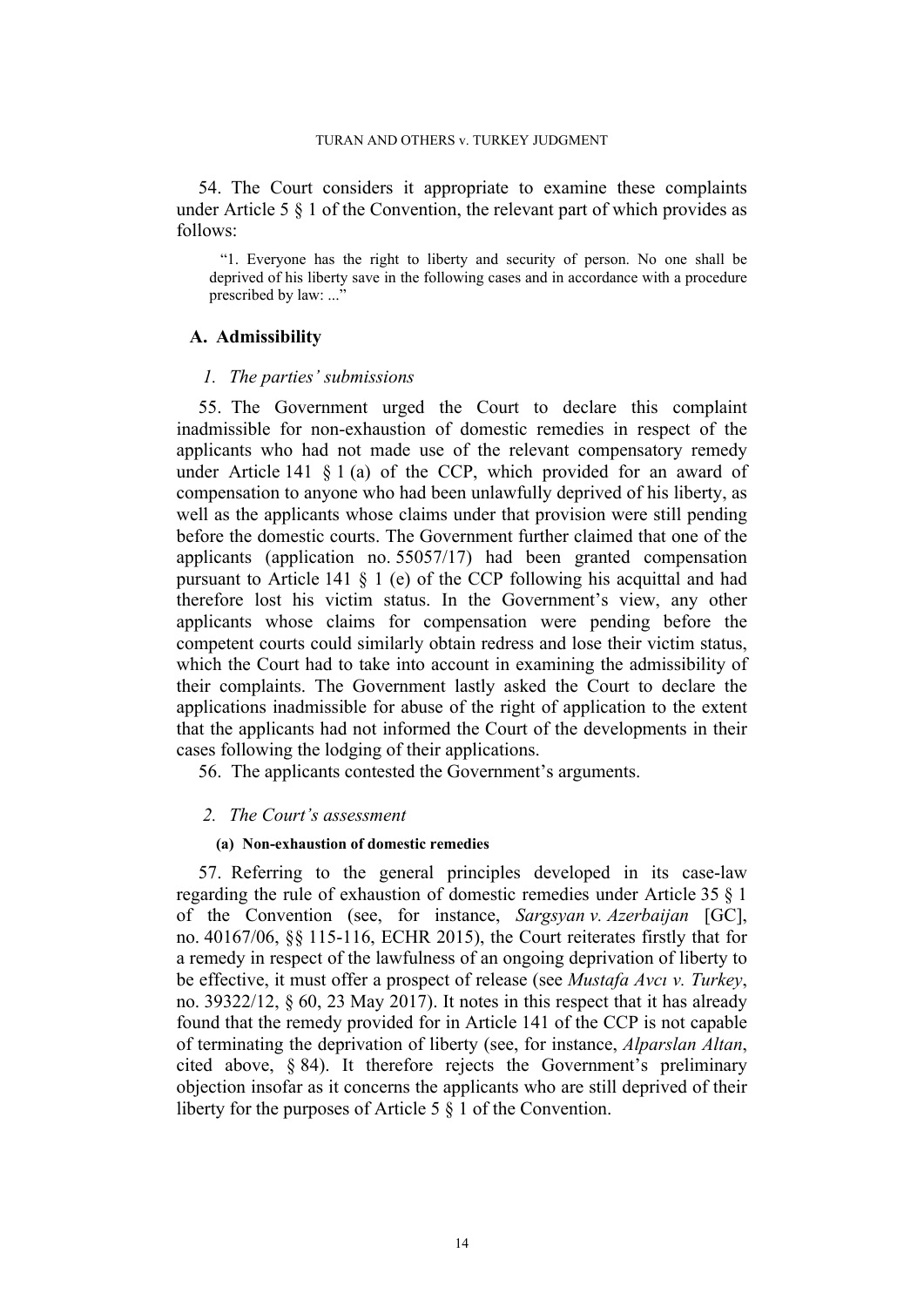58. Secondly, with regard to the remaining applicants who are no longer in pre-trial detention, the Court recalls that where an applicant, who is no longer in detention, complains that he or she was detained in breach of domestic law, a compensation claim capable of leading to an acknowledgment of the alleged violation and an award of compensation is in principle an effective remedy which needs to be pursued if its effectiveness in practice has been convincingly established (see *Selahattin Demirtaş v. Turkey (no. 2)* [GC], no. 14305/17, § 208, 22 December 2020).

<span id="page-15-0"></span>59. The Government do not dispute the fact that the applicants have challenged the lawfulness of their pre-trial detention before various domestic instances, including the Constitutional Court, and that on none of those occasions was the unlawfulness of their pre-trial detention acknowledged (see paragraph [27](#page-6-0) above). Moreover, the examples of case-law provided by the Government regarding the domestic courts' interpretation of the concept of "*in flagranto delicto*" in the present context demonstrate unequivocally that the applicants' detention in accordance with the ordinary law provisions, as opposed to the special procedure pertaining to the detention of judges and prosecutors envisaged under the applicable laws, was considered to be compatible with the relevant domestic law by the highest courts of the land (see the case-law cited in paragraphs [32-](#page-8-0)[43](#page-11-0)  below).

60. The Court considers, in the light of the foregoing, that a compensation claim under Article 141 § 1 (a) of the CCP would have had no prospects of success in respect of the applicants' complaint under Article 5 § 1 regarding the unlawfulness of their pre-trial detention. Accordingly, the Court considers that the applicants were not required to make use of that compensatory remedy for the purposes of Article 35 § 1 of the Convention (see, for a similar finding, *Baş*, cited above, § 121, and *Sabuncu and Others v. Turkey*, no. 23199/17, § 126, 10 November 2020). It therefore dismisses the Government's objection in this regard.

### **(b) Victim status**

61. As for the question whether the applicant in application no. 55057/17 may be considered to have lost his victim status on account of the compensation awarded to him under Article 141  $\S$  1 (e) of the CCP, the Court refers to its consistent and well-established case-law to the effect that a favourable decision or measure is not, in principle, sufficient to deprive applicants of their status as a "victim" for the purposes of Article 34 of the Convention, unless the national authorities have acknowledged, either expressly or in substance, and then afforded redress for the breach of the Convention (see, among other authorities, *Gäfgen v. Germany* [GC], no. 22978/05, § 115, ECHR 2010, and *Alparslan Altan*, cited above, § 85).

62. The Court notes in this connection that the award in question was made in view of the said applicant's acquittal and involved no acknowledgment of unlawfulness of his pre-trial detention. The wording of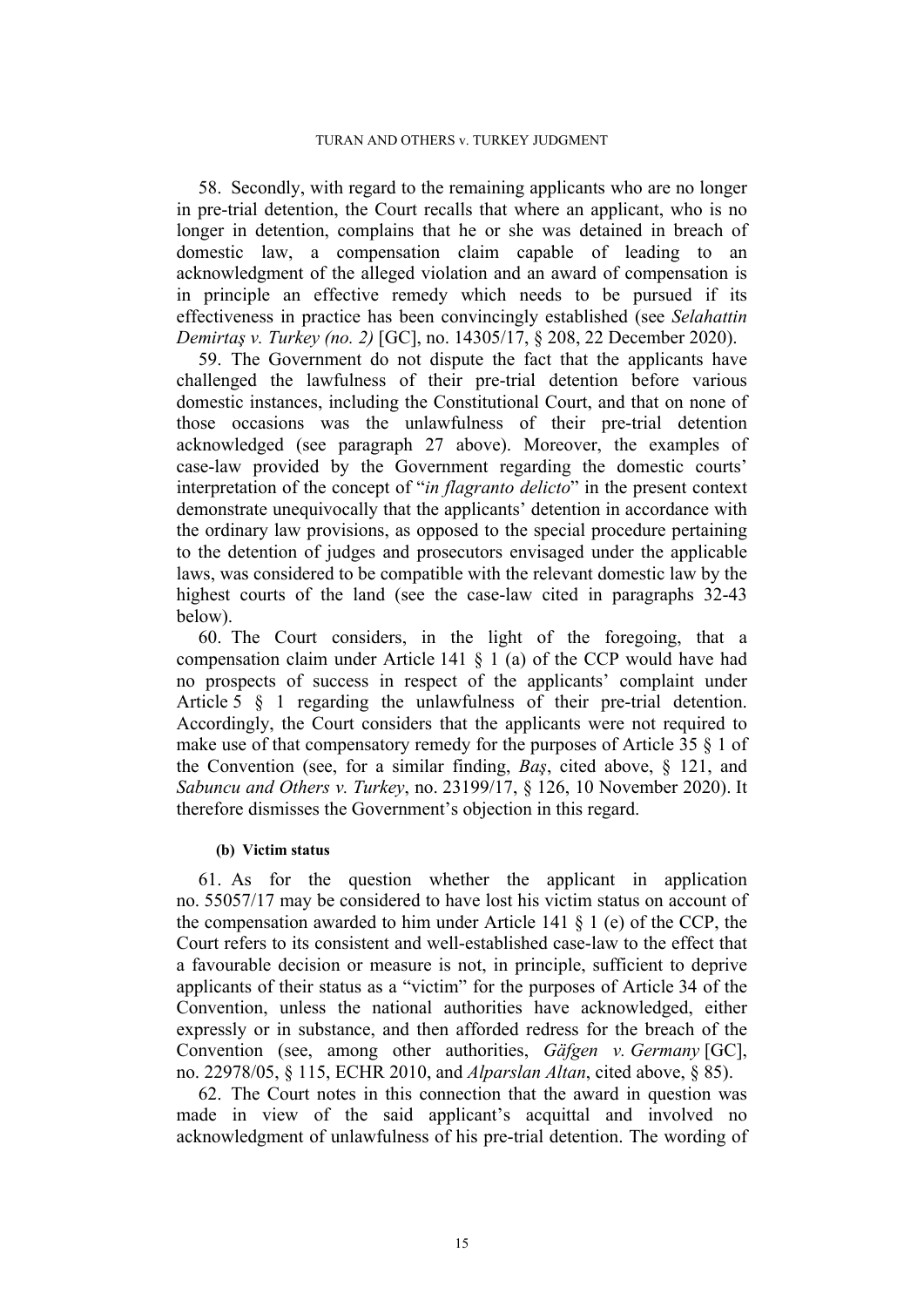Article 141 § 1 (e) of the CCP is indeed very clear that compensation under that provision is awarded to those who have been acquitted after being arrested or detained "in accordance with the law". For this reason, and bearing also in mind the assessment made in paragraph [59](#page-15-0) above regarding the domestic courts' consistent approach to the issue of "lawfulness" in the present context, the award made to the applicant may not be considered as constituting an acknowledgement of the alleged breach of the right to liberty and removing his victim status. For that reason, the Court rejects the Government's objection in this regard, both in relation to application no. 55057/17 and to any other applicants who may have in the meantime received compensation on the same ground.

### **(c) Abuse of the right of application**

63. The Court reiterates that under Article 35 § 3 (a) of the Convention, an application may be rejected for abuse if, among other reasons, it was knowingly based on untrue facts (see *X and Others v. Bulgaria* [GC], no. 22457/16, § 145, 2 February 2021). Incomplete and therefore misleading information may also amount to abuse of the right of application, especially if the information concerns the very core of the case and no sufficient explanation is given for the failure to disclose that information (see, for instance, *Predescu v. Romania*, no. 21447/03, § 25, 2 December 2008). The same applies where new, significant developments occur during the proceedings before the Court and where – despite being expressly required to do so by Rule 47  $\S$  6 of the Rules of Court – the applicant fails to disclose that information to the Court, thereby preventing it from ruling on the case in full knowledge of the facts. However, even in such cases, the applicant's intention to mislead the Court must always be established with sufficient certainty (see *Centro Europa 7 S.r.l. and Di Stefano v. Italy* [GC], no. 38433/09, § 97, ECHR 2012).

64. Having examined the case files and the parties' submissions in the light of the foregoing principles, the Court does not find any indication to lead it to conclude that the applicants have withheld information in a deliberate attempt to mislead it, or have otherwise abused the right of petition in respect of their complaint in question. The Government's objection in that connection should, therefore, be dismissed.

### **(d) Conclusion**

65. The Court notes accordingly that the applicants' complaint regarding the lawfulness of their pre-trial detention is neither manifestly ill-founded nor inadmissible on any other grounds listed in Article 35 of the Convention. It must therefore be declared admissible.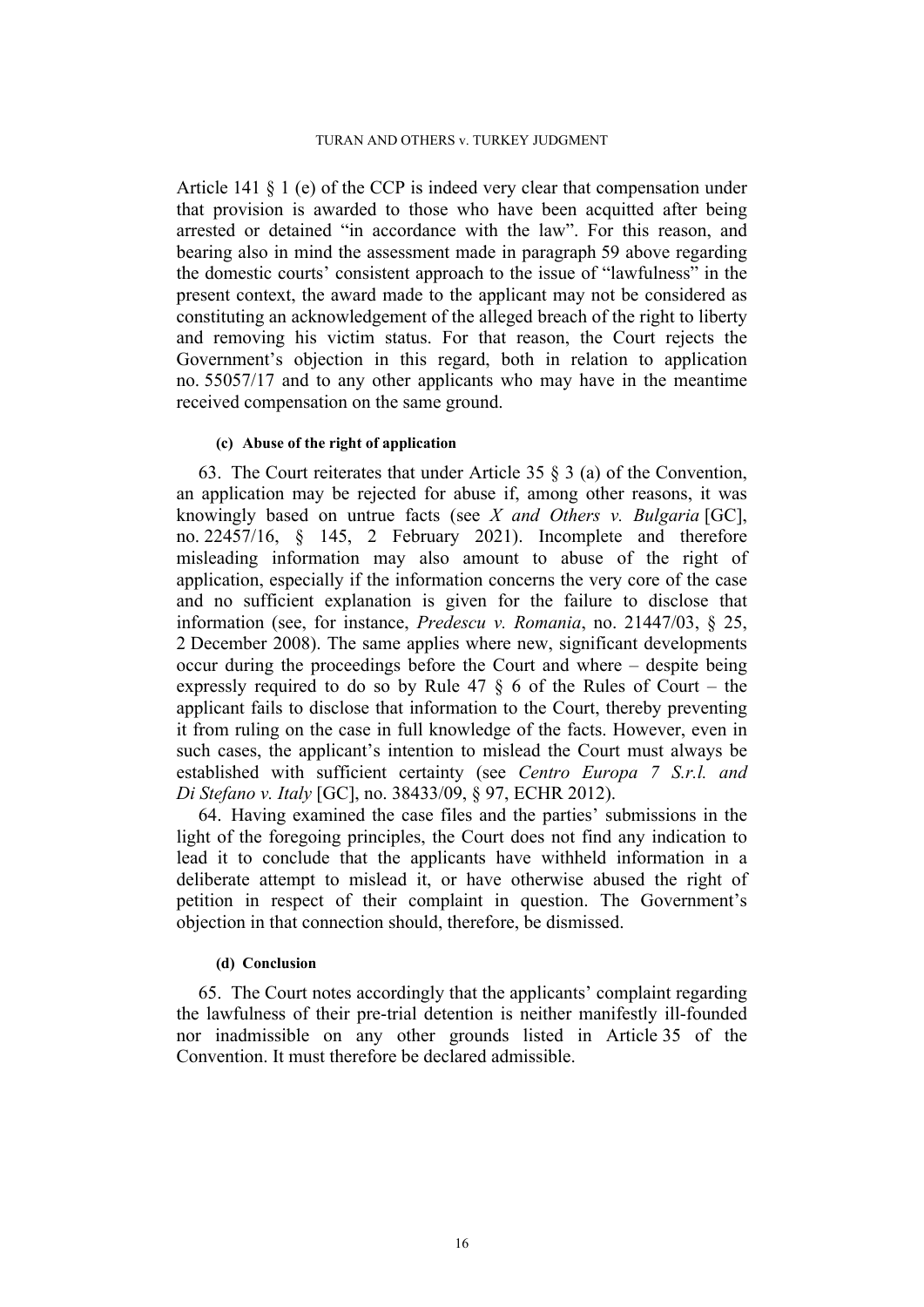# **B. Merits**

### *1. The parties' submissions*

### **(a) The applicants**

66. The applicants claimed that they had been placed in pre-trial detention in breach of the special rules of procedure prescribed in domestic law in relation to the arrest and pre-trial detention of the members of the judiciary.

67. The observations submitted by the applicants who were subject to Law no. 2802 at the time of their detention – that is, ordinary judges and public prosecutors – were largely along the same lines as those noted in the case of *Baş* (cited above, §§ 133-135).

68. As for the remaining applicants, who were members of the Court of Cassation and the Supreme Administrative Court at the material time, they mainly noted that under the relevant provisions governing their respective status – namely section 46 of Law no. 2797 and section 76 of Law no. 2575 – the opening of a criminal investigation in their regard was in principle subject to a decision of their relevant Presidency Boards. They accepted that in cases of discovery *in flagrante delicto* falling within the jurisdiction of the assize courts, the preliminary and initial investigations in their respect could be conducted under the rules of ordinary law, but contested the finding that their detention involved a situation of discovery *in flagrante delicto*. They therefore requested that the Court follow the approach it had taken in its judgment in *Alparslan Altan* (cited above). Some of the applicants stressed that while there was no doubt as to the "continuing" nature of the offence of membership of an armed organisation under Turkish law, the correlation made in the recent Court of Cassation judgments between such offences and the notion of "discovery *in flagrante delicto*" was quite far-fetched and even unlawful.

69. Some applicants further added that the offence of which they had been accused could only have been committed in connection with the performance of their official duties, given that the offence was said to relate to judicial actions that they had allegedly carried out under the instructions of the terrorist organisation in question.

#### **(b) The Government**

70. The Government largely repeated the observations that they had lodged in the cases of *Alparslan Altan* and *Baş* (both cited above, §§ 92-98 and §§ 136-141 respectively), as relevant, and argued that, contrary to the Court's findings in those cases, the pre-trial detention of the applicants had been in compliance with the applicable domestic legislation.

<span id="page-17-0"></span>71. The Government stated at the outset that investigations had been initiated and detention orders had been issued against the applicants pursuant to the general provisions of the CCP on the basis of the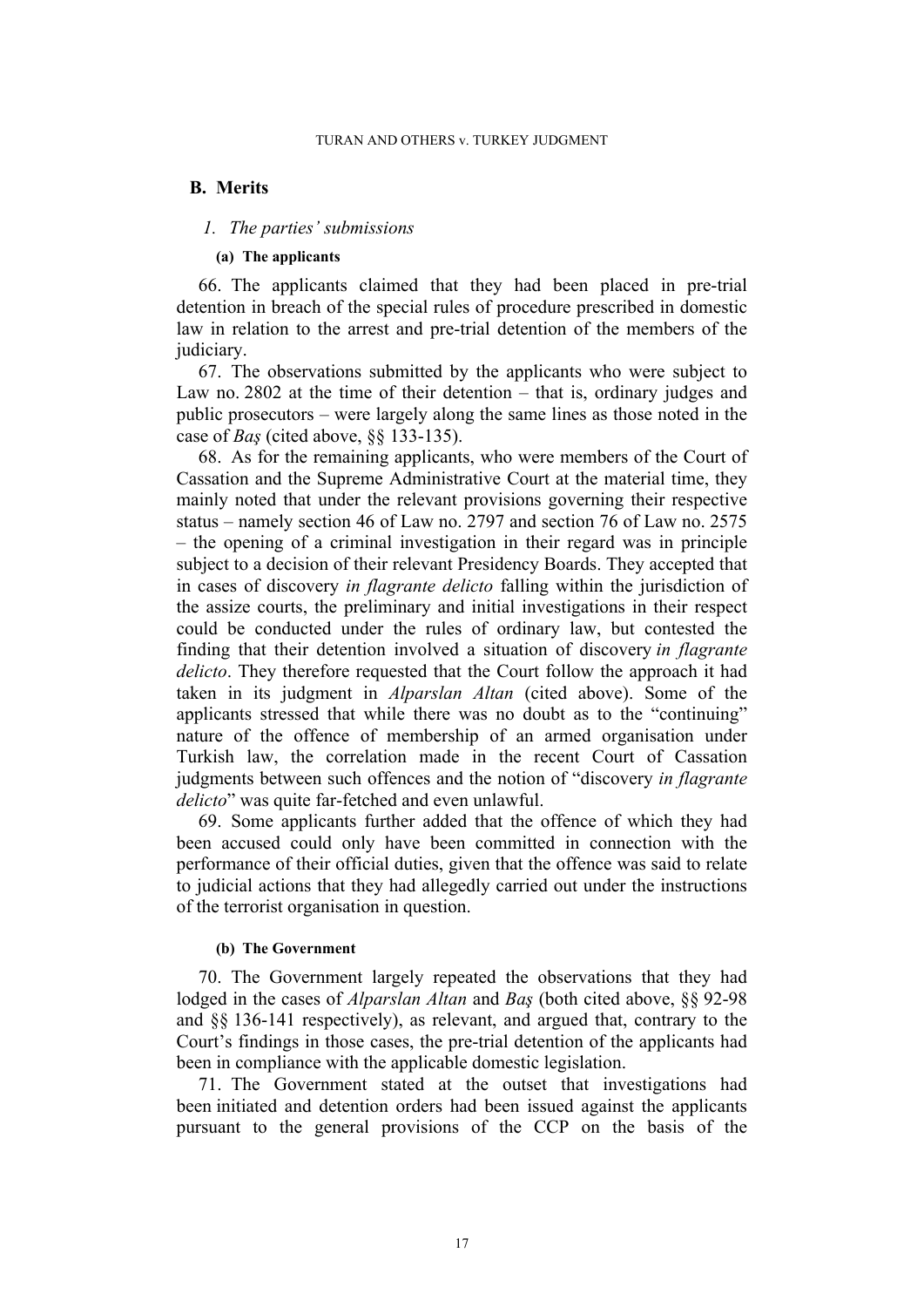consideration that there had been a case of discovery *in flagrante delicto*. The Government explained in particular that although Laws nos. 2797 and 2575 provided for a special procedure for conducting criminal proceedings against members of the Court of Cassation and the Supreme Administrative Court, in cases of discovery *in flagrante delicto* falling within the assize courts' jurisdiction, the investigations would be conducted in accordance with the rules of ordinary law and it would be possible to order preventive measures. Section 94 of Law no. 2802 pertaining to ordinary judges and prosecutors similarly provided for the application of the rules of ordinary law in the event of discovery *in flagrante delicto* falling within the assize courts' jurisdiction.

<span id="page-18-1"></span>72. The Government noted that in the present cases, the investigation conducted against the applicants had concerned their suspected membership of an armed terrorist organisation under Article 314 § 2 of the Criminal Code, which fell within the jurisdiction of the assize courts. They further noted that, in view of the "continuing" nature of the offence of membership of an armed terrorist organisation, the magistrates' courts had found that there had been a case of discovery *in flagrante delicto* at the time of the applicants' arrest and had accordingly ordered their detention in accordance with the rules of ordinary law – i.e. Articles 100 et seq. of the  $CCP$  – as per the relevant provisions of Laws nos. 2797, 2575 and 2802. In the context of the individual applications brought before it, the Constitutional Court had moreover not accepted the applicants' argument that the investigating authorities' assessment – that there had been a case of discovery *in flagrante delicto* in respect of the offence of membership of a terrorist organisation imputed to them – had lacked a factual and legal basis and had thus been arbitrary. The Government therefore considered that the primary issue to be resolved before the Court was whether there was a situation of "*in flagrante delicto*" in respect of the offence imputed to the applicants.

<span id="page-18-0"></span>73. Noting that it was incumbent on the domestic judicial authorities to interpret legal concepts provided in domestic law and to determine their scope, the Government claimed that the decisions of the magistrates' courts at issue had been in accordance with the settled case-law of the Court of Cassation. They referred in this connection to the well-established practice of that court, according to which the offence of membership of an armed terrorist organisation was a "continuing offence" falling within the jurisdiction of the assize courts. They also referred to the conclusion reached by the plenary criminal divisions of the Court of Cassation in a leading judgment of 10 October 2017 (E.2017/YYB-997, K.2017/404), where it was held that "there is a situation of discovery *in flagrante delicto* at the time of the arrest of judges suspected of the offence of membership of an armed organisation, and [consequently] the investigation must be carried out in accordance with the provisions of ordinary law" (see *Alparslan Altan*, cited above, § 63; for a similar finding, see also the judgment delivered by the plenary criminal divisions of the Court of Cassation on 26 September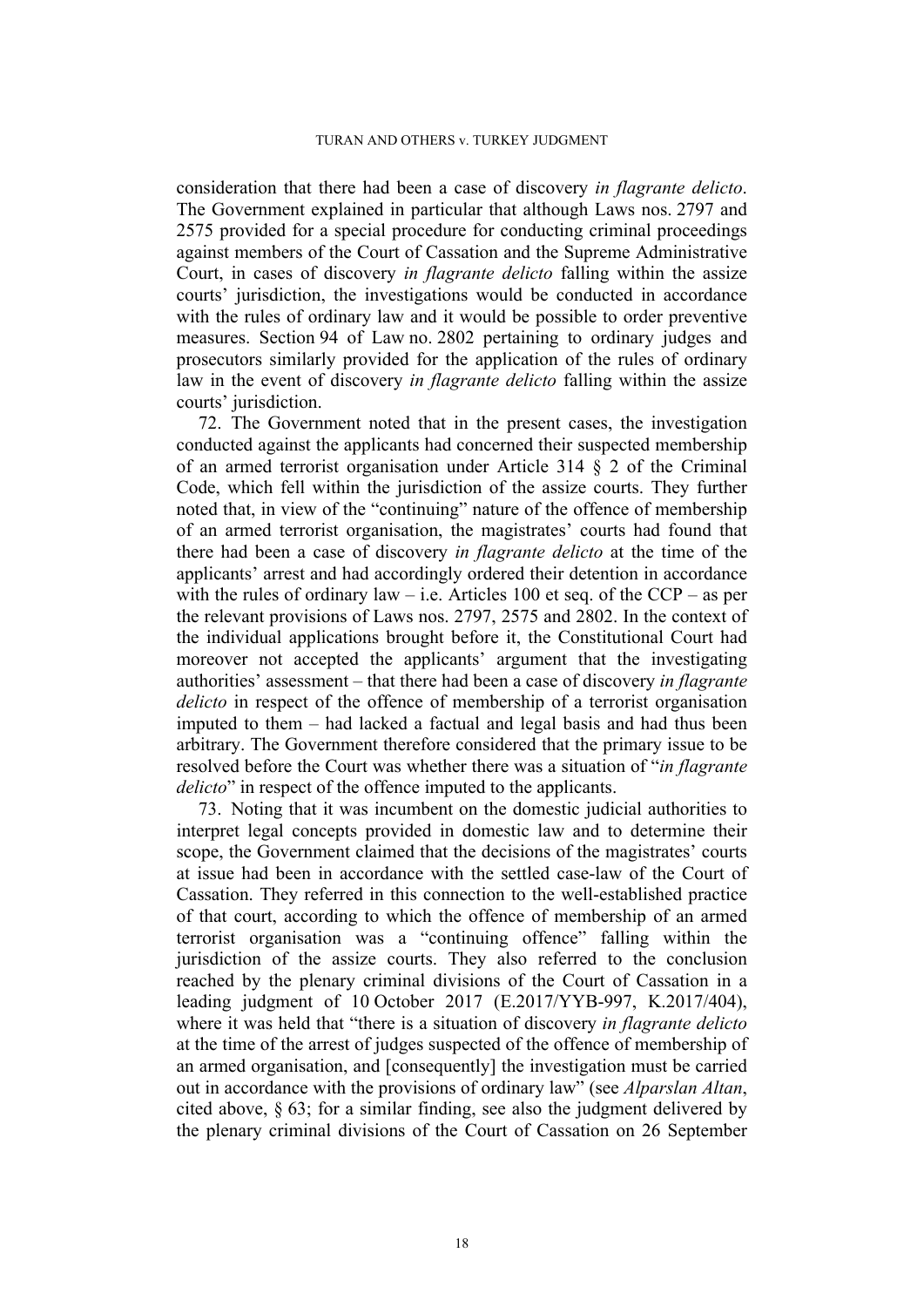2017 (E. 2017/16-956, K. 2017/370), noted in *Baş*, cited above, § 88). The Government emphasised in this regard that the Court of Cassation's jurisprudence on the matter was by no means a product of the post-15 July 2016 period, as that court had interpreted the concepts of "continuing offence" and "*in flagrante delicto*" in a similar manner in cases that concerned the offence of membership of terrorist organisations other than FETÖ/PDY and that predated the cases at issue. The application of those concepts in the present context had not, therefore, involved a new judicial interpretation that could be regarded as arbitrary.

<span id="page-19-0"></span>74. The Government moreover stressed that in accepting the existence of "discovery *in flagrante delicto*" in respect of the members of the judiciary placed in detention subsequent to the coup attempt of 15 July, the Constitutional Court had taken the coup attempt itself as its main reference point, rather than the continuing nature of the offence of membership of a terrorist organisation, having regard to the fact that the judges concerned were arrested at a time when the efforts to avert the coup attempt were still ongoing.

75. Referring to the relevant international material (see paragraphs [44-](#page-12-0)[45](#page-12-1)  above), the Government further noted that judges and prosecutors were criminally liable for offences committed outside their judicial office in the same way as any other citizen. They submitted in this connection that the offence of which the applicants had been accused, namely membership of an armed terrorist organisation, was a personal offence, and not one that could be regarded as an offence committed in connection with or in the course of official duties. They relied in support of this argument on a judgment delivered on 28 September 2010 by the plenary criminal divisions of the Court of Cassation (E.2010/162-K.210/179), where the offence of membership of an armed terrorist organisation, of which the defendant had also been accused, had not been treated as an offence committed in connection with or in the course of official duties (see, for further information regarding that judgment, *Baş*, cited above, § 137).

76. The Government acknowledged that Laws nos. 2797 and 2575 pertaining to the members of the Court of Cassation and the Supreme Administrative Court, as well as Law no. 6216 governing the members of the Constitutional Court as outlined by the Court in *Alparslan Altan* (cited above, §§ 49 and 106-107), did not differentiate between offences committed in an official or personal capacity, and that the special procedures envisaged under the relevant laws would apply in both circumstances, unless there had been a case of discovery *in flagrante delicto*  as indicated above. The situation was different, however, in respect of ordinary judges and prosecutors subject to the provisions of Law no. 2802, which provided that personal offences governed by section 93 would be treated in accordance with the requirements of the ordinary law. Relying on the positions taken by the Court of Cassation and the Constitutional Court in this regard (see, for instance, the references made in *Baş*, cited above, § 137,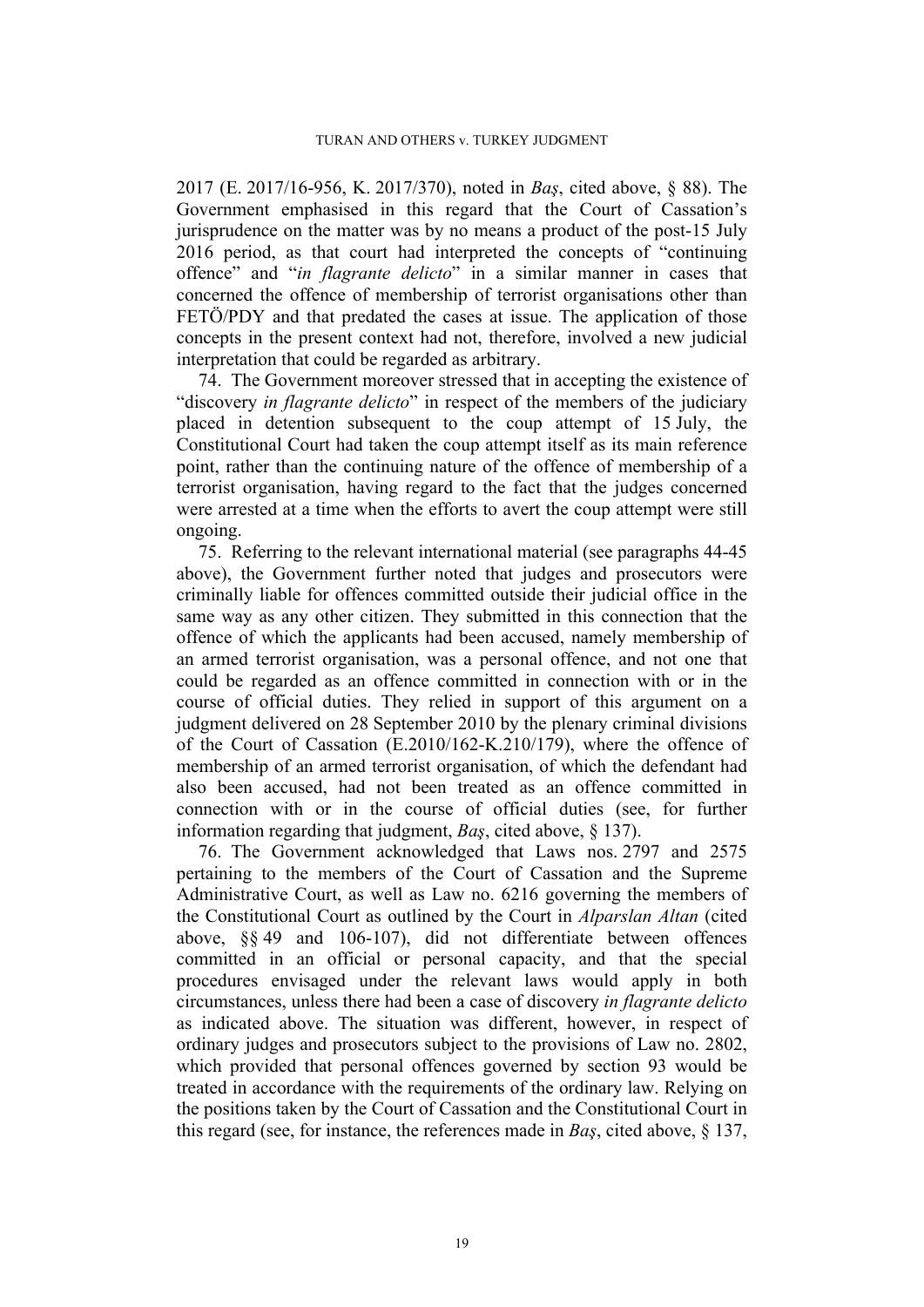and *Alparslan Altan*, cited above, § 94, respectively, to the relevant courts' case-law; see also the judgments noted in paragraphs [32](#page-8-0)[-43](#page-11-0) above), the Government therefore argued that even if the Court were to conclude that there had not been a case of discovery *in flagrante delicto* in respect of the ordinary judges and prosecutors in the present case, their detention would still be subject to the rules of ordinary law by reason of the "personal" nature of the offence imputed to them within the meaning of section 93 of Law no. 2802. The Government therefore argued that the Court's reliance in *Baş* (cited above) on the conclusions that it had previously made in *Alparslan Altan* (cited above), in disregard of the clear distinction between the safeguards afforded to ordinary judges and prosecutors and the members of the Constitutional Court, had been erroneous.

77. They further emphasised in this regard that the decisions taken by the HSYK on 16 July 2016 and afterwards on the suspension of these judges and prosecutors from office did not as such amount to an authorisation for the opening of a criminal investigation due to a duty-related offence; those decisions rather pertained to the disciplinary investigations initiated by the HSYK following the criminal investigation launched *ex proprio motu* by the Ankara Chief Public Prosecutor's Office.

<span id="page-20-0"></span>78. The Government lastly contended that consideration should also be given to Article 161 § 8 of the CCP, which provided that investigations into certain offences – including the offence of membership of an armed terrorist organisation imputed to the applicants – would be conducted directly by the public prosecutor pursuant to general provisions, even if the offence had been committed in connection with or in the course of official duties. In other words, Article 161 § 8 would bar the application of the special procedural safeguards afforded to judges and prosecutors under various laws.

# *2. The Court's assessment*

79. The Court refers at the outset to the relevant principles established in its case-law regarding the right to liberty and security under Article 5 § 1 of the Convention (see, for instance, *Alparslan Altan*, cited above, §§ 99-103, and *Baş*, cited above, § 143, and the cases cited therein).

80. It reiterates in particular that where the "lawfulness" of detention is at issue, including the question whether "a procedure prescribed by law" has been followed, the Convention refers essentially to national law and lays down the obligation to conform to the substantive and procedural rules thereof. This primarily requires any arrest or detention to have a legal basis in domestic law. Compliance with national law is not, however, sufficient: Article 5 § 1 requires in addition that any deprivation of liberty should be in keeping with the purpose of protecting the individual from arbitrariness. The Court must further ascertain in this connection whether domestic law itself is in conformity with the Convention, including the general principles expressed or implied therein, notably the principle of legal certainty (see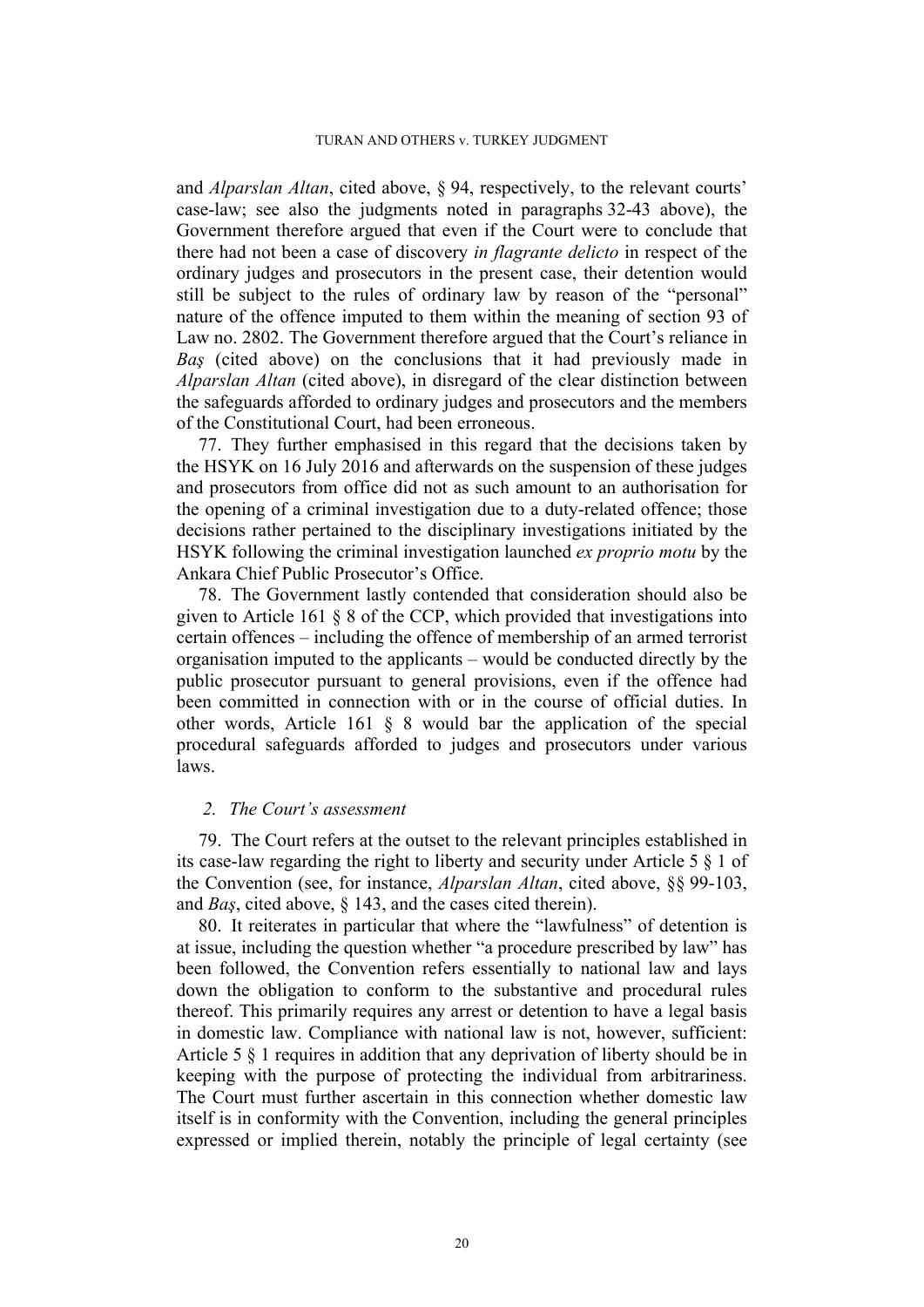*Mooren v. Germany* [GC], no. 11364/03, § 72, 9 July 2009, with further references).

81. On this last point, the Court stresses that where deprivation of liberty is concerned, it is particularly important that the general principle of legal certainty be satisfied. It is therefore essential that the conditions for deprivation of liberty under domestic law be clearly defined and that the law itself be foreseeable in its application, so that it meets the standard of "lawfulness" set by the Convention, a standard which requires that all law be sufficiently precise to allow the person  $-$  if need be, with appropriate advice – to foresee, to a degree that is reasonable in the circumstances, the consequences which a given action may entail (see, for instance, *Khlaifia and Others v. Italy* [GC], no. 16483/12, § 92, 15 December 2016, and the cases cited therein).

82. The Court notes, moreover, that it has on many occasions emphasised the special role in society of the judiciary, which, as the guarantor of justice, a fundamental value in a State governed by the rule of law, must enjoy public confidence if it is to be successful in carrying out its duties (see *Baka v. Hungary* [GC], no. 20261/12, § 164, 23 June 2016, with further references). This consideration, set out in particular in cases concerning the right of judges to freedom of expression, is equally relevant in relation to the adoption of a measure affecting the right to liberty of a member of the judiciary. In particular, where domestic law has granted judicial protection to members of the judiciary in order to safeguard the independent exercise of their functions, it is essential that such arrangements should be properly complied with. Given the prominent place that the judiciary occupies among State organs in a democratic society and the growing importance attached to the separation of powers and to the necessity of safeguarding the independence of the judiciary (see *Ramos Nunes de Carvalho e Sá v. Portugal* [GC], nos. 55391/13 and 2 others, § 196, 6 November 2018), the Court must be particularly attentive to the protection of members of the judiciary when reviewing the manner in which a detention order was implemented from the standpoint of the provisions of the Convention (see *Alparslan Altan*, cited above, § 102, and *Baş*, cited above, § 144).

83. Turning to the specific circumstances of the present case, the Court notes, and the parties do not dispute, that the applicants were all arrested and placed in pre-trial detention in accordance with the rules of the ordinary law, more specifically, on the basis of Articles 100 et seq. of the CCP. The parties diverge, however, on the question of whether the initial pre-trial detention of the applicants – as serving judges and prosecutors enjoying a special status at the time of the events – under the rules of the ordinary law may be said to have satisfied the "quality of the law" requirement. Having regard to the different legal regulations applicable to ordinary judges and prosecutors and members of high courts, respectively, the Court will address this question separately for each group.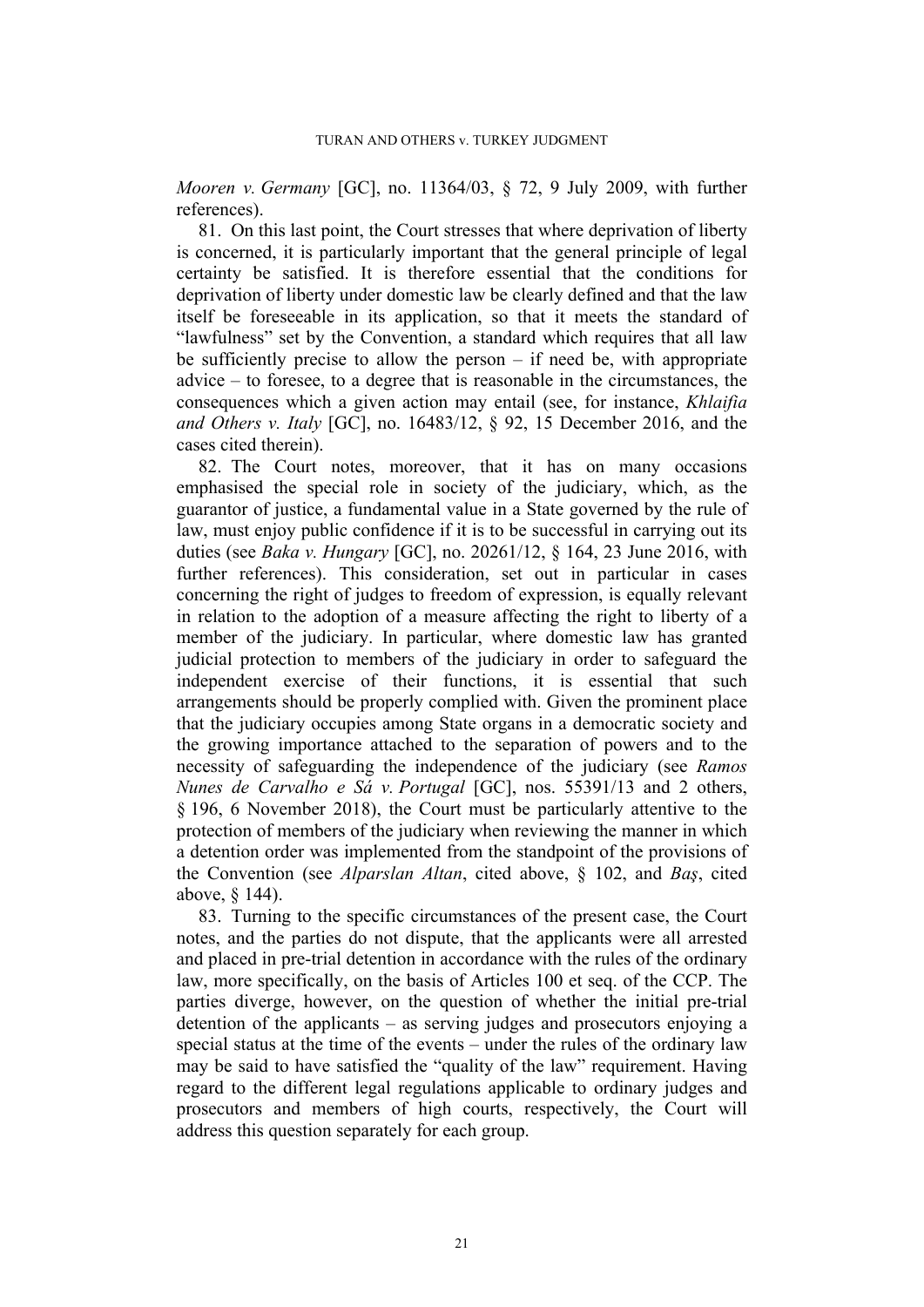#### **(a) Ordinary judges and prosecutors subject to Law no. 2802**

84. The Court notes, as indicated above, that despite the special procedural safeguards flowing from their status as judges or prosecutors at the material time, the applicants were placed in pre-trial detention in accordance with the ordinary law, for they were deemed to have been caught *in flagrante delicto*, as per section 94 of Law no. 2802. The Court further notes that the application of the notion of "*in flagrante delicto*" in the specific context of the pre-trial detention of an ordinary judge subject to Law no. 2802 has already led to a finding of violation of Article 5  $\S$  1 in *Baş*, where the Court found that that notion had been interpreted by the national courts in an extensive manner that was not in conformity with the requirements of the Convention (cited above, §§ 145-162). Having reviewed the parties' submissions, as well as the recent judgments of the Court of Cassation and the Constitutional Court on this matter (see paragraphs [32-](#page-8-0)[43](#page-11-0)  above), the Court sees no reason to depart from its findings in the *Baş* case (cited above, §§ 145-162).

<span id="page-22-0"></span>85. The Court notes, as the Government have also pointed out, that in acknowledging the existence of "discovery *in flagrante delicto*" in the present circumstances, the Constitutional Court has adopted a slightly different approach from that followed by the Court of Cassation (see *Baş*, cited above, §§ 150-156 for a detailed examination of the Court of Cassation's approach). More specifically, the Constitutional Court has taken the coup attempt as its main reference point, rather than relying solely on the continuing nature of the offence of membership of a terrorist organisation, in view of the factual context in which the relevant members of the judiciary had been arrested (see paragraph [39](#page-10-0) above; see also the Government's argument noted in paragraph [74](#page-19-0) above). According to the Constitutional Court, the applicants, and all members of the judiciary caught in the aftermath of the coup attempt, could be considered to have been caught *in flagrante delicto* solely on the basis of their alleged organisational ties with the terrorist organisation behind that attempt. While the Court is aware of the unique circumstances that surrounded the applicants' arrest, it considers that the Constitutional Court's conjectural approach appears likewise to stretch the concept of "*in flagrante delicto*" beyond the conventional definition provided in Article 2 of the CCP (see *Baş*, cited above, §§ 59 and 152), noting in particular the absence of an affirmation on the part of the Constitutional Court or the Government that the applicants were arrested and placed in pre-trial detention while in the process of, or immediately after, committing an act linked directly to the coup attempt (see, for a similar finding, ibid., §§ 149 and 152).

86. The Court further notes the Government's argument that the pre-trial detention of the relevant applicants under ordinary rules did not necessarily hinge on their discovery *in flagrante delicto*, but that it was also justified under section 93 of Law no. 2802, as the offence of which they had been accused was a personal offence governed by that section and not a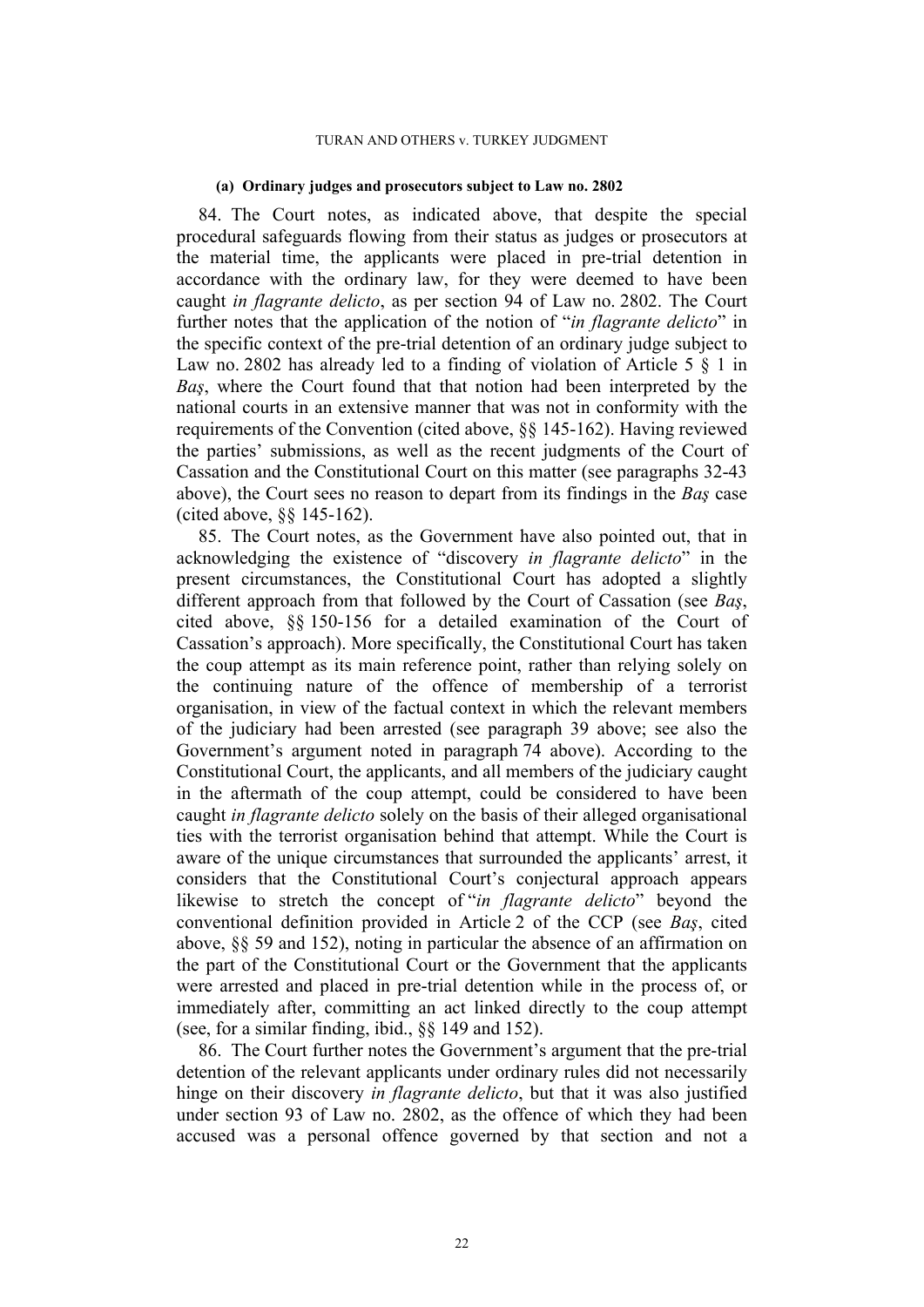duty-related one. As indicated in the *Baş* case (ibid., § 158), it is not for the Court to determine into which category of offences the applicants' alleged conduct falls. The Court will therefore limit its examination to assessing whether the relevant law was applied in the present circumstances in a manner that complied with the requirements of legal certainty (ibid., § 158).

87. The Court observes in this connection that in the detention orders issued regarding the applicants, no position was taken on the "personal" or "duty-related" nature of the offence at issue and that reference was made, if any, only to section 94 of the Law, which applies to both types of offences. For the reasons enunciated in the *Baş* case (ibid.), the Court considers that the presence of a case of discovery *in flagrante delicto* appears to have been decisive for depriving the applicants of the safeguards afforded under the relevant law. The Court further notes that even in those applications where the detention orders did not make an express reference to section 94, it is clear from the relevant case-law of the Court of Cassation and the Constitutional Court that in the event of the arrest of a member of the judiciary for membership of an armed terrorist organisation, the conditions for "discovery *in flagrante delicto* falling within the jurisdiction of the assize courts" within the meaning of section 94 of Law no. 2802 would be considered to have materialised at the time of apprehension, in view of the continuing nature of the offence of membership of an armed terrorist organisation attributed to them (see, for instance, the leading Court of Cassation judgments referred to in *Baş*, cited above, §§ 88 and 150, and in paragraph [73](#page-18-0) above; see also the Constitutional Court judgment noted in paragraph [36](#page-9-0) above, where the existence of a situation "*in flagrante delicto*" was endorsed by that court even in the absence of an express reference to section 94 or a recognition of such situation in the detention order). The Government have moreover acknowledged in their observations that the applicants' pre-trial detention had been conducted in accordance with the general provisions of the CCP on account of their apprehension *in flagrante delicto* (see paragraphs [71](#page-17-0)[-72](#page-18-1) above).

88. The Court is, therefore, not convinced that the finding as regards the existence of a case of "*in flagrante delicto*" within the meaning of section 94 of Law no. 2802 may foreseeably have been considered as relevant only for determining the jurisdiction *ratione loci* of the court ordering the detention, without any bearing on the lawfulness of that detention (see *Baş*, cited above, § 158).

<span id="page-23-0"></span>89. The Court also notes the argument made by the Court of Cassation (see paragraphs [32-](#page-8-0)[35](#page-9-1) above), and repeated in the Government's observations (see paragraph [78](#page-20-0) above), that the special procedure set out in Law no. 2802 would in any event not apply in the applicants' cases, since the investigation against them would be conducted directly by the public prosecutors by virtue of Article 161 § 8 of the CCP, regardless of whether the offence had been committed in a personal or official capacity or whether they had been caught *in flagrante delicto*. The Court considers in this regard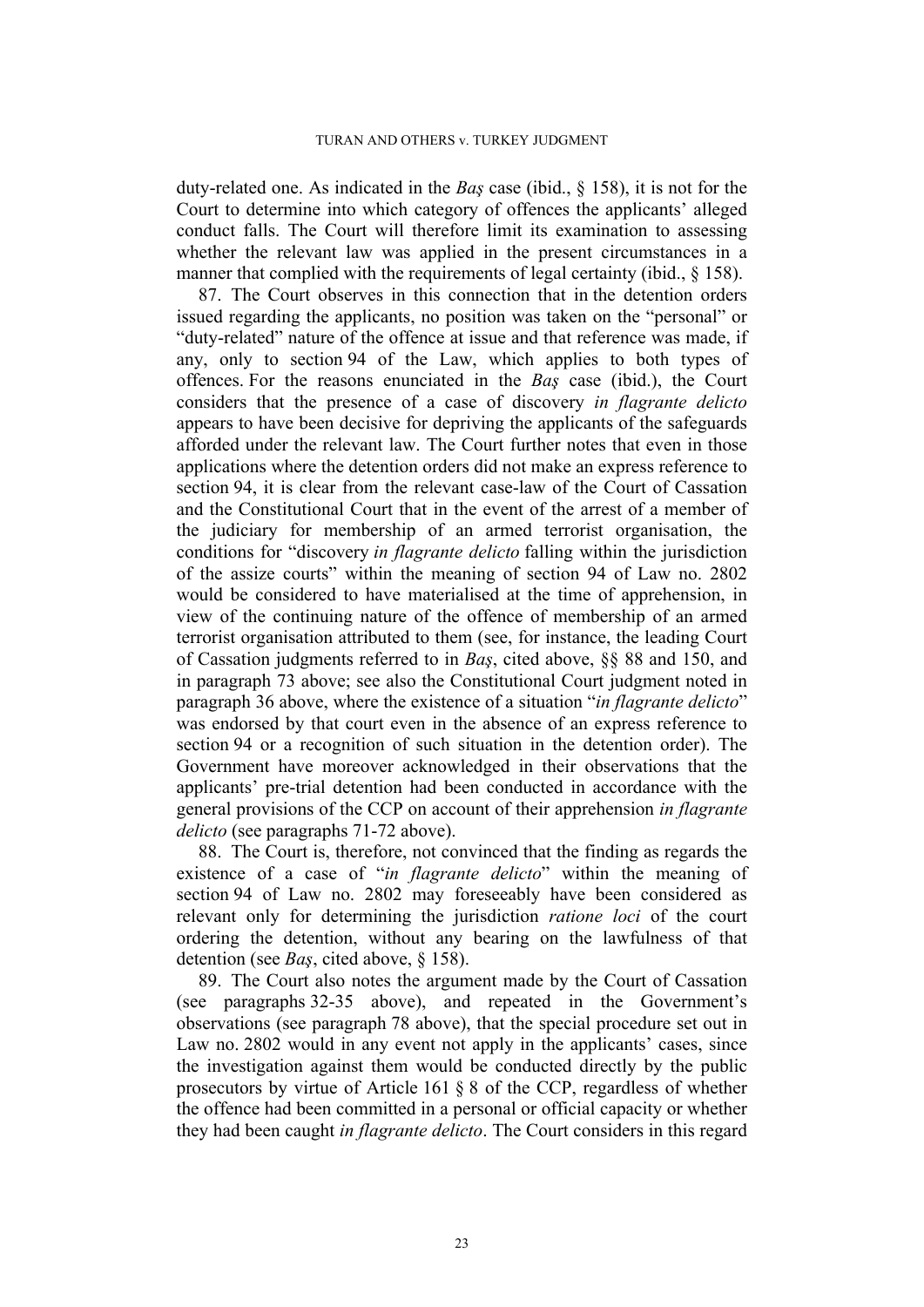that the interplay between the relevant provisions of Law no. 2802 and Article 161 § 8, and the effect of the latter on preventive measures that can be taken against members of the judiciary, remains unclear in the present context, noting in particular that Article 161 § 8 appears to relate solely to the designation of the authority responsible for conducting a criminal investigation. The Court further observes from the material before it that this argument advanced under Article 161 § 8 was not taken up by the Constitutional Court (see paragraphs [37](#page-9-2)[-43](#page-11-0) above). In these circumstances, the Court may not take that provision into consideration for the purposes of determining the lawfulness of the applicants' pre-trial detention under Article 5 § 1 of the Convention.

<span id="page-24-0"></span>90. The Court reiterates, as also indicated by the Government in their observations, that it is primarily for the national authorities, notably the courts, to interpret and apply domestic law. It also reiterates, however, that it falls ultimately to the Court to determine whether the way in which that law is interpreted and applied produces consequences that are consistent with the principles of the Convention (see, for instance, *Guðmundur Andri Ástráðsson v. Iceland* [GC], no. 26374/18, § 250, 1 December 2020, and the cases cited therein). As the Government rightly pointed out, the judicial protection provided under Law no. 2802 does not mean impunity. That said, having regard to the importance of the judiciary in a democratic State governed by the rule of law, and to the fact that protection of this kind is granted to judges and prosecutors not for their own personal benefit but in order to safeguard the independent exercise of their functions, the requirements of legal certainty become even more paramount where a member of the judiciary has been deprived of his or her liberty (see *Baş*, cited above, § 158).

91. Having regard to the foregoing, and to its considerations in the *Baş* case, the Court cannot conclude that the pre-trial detention of the applicants who were subject to Law no. 2802 took place in accordance with a procedure prescribed by law within the meaning of Article  $5 \& 1$  of the Convention. Moreover, for the reasons set out above, the Court considers that the measure at issue cannot be said to have been strictly required by the exigencies of the situation (ibid., §§ 159-162).

92. There has therefore been a violation of Article 5 § 1 of the Convention on account of the unlawfulness of the pre-trial detention of the applicants who were ordinary judges or prosecutors subject to Law no. 2802 at the time of their detention.

### **(b) Members of the Court of Cassation and the Supreme Administrative Court subject to Law no. 2797 and Law no. 2575**

93. The Court notes that according to Article 46 of Law no. 2797 governing the members of the Court of Cassation, which is also applicable to members of the Supreme Administrative Court, the initiation of an investigation against these high court judges is subject to the decision of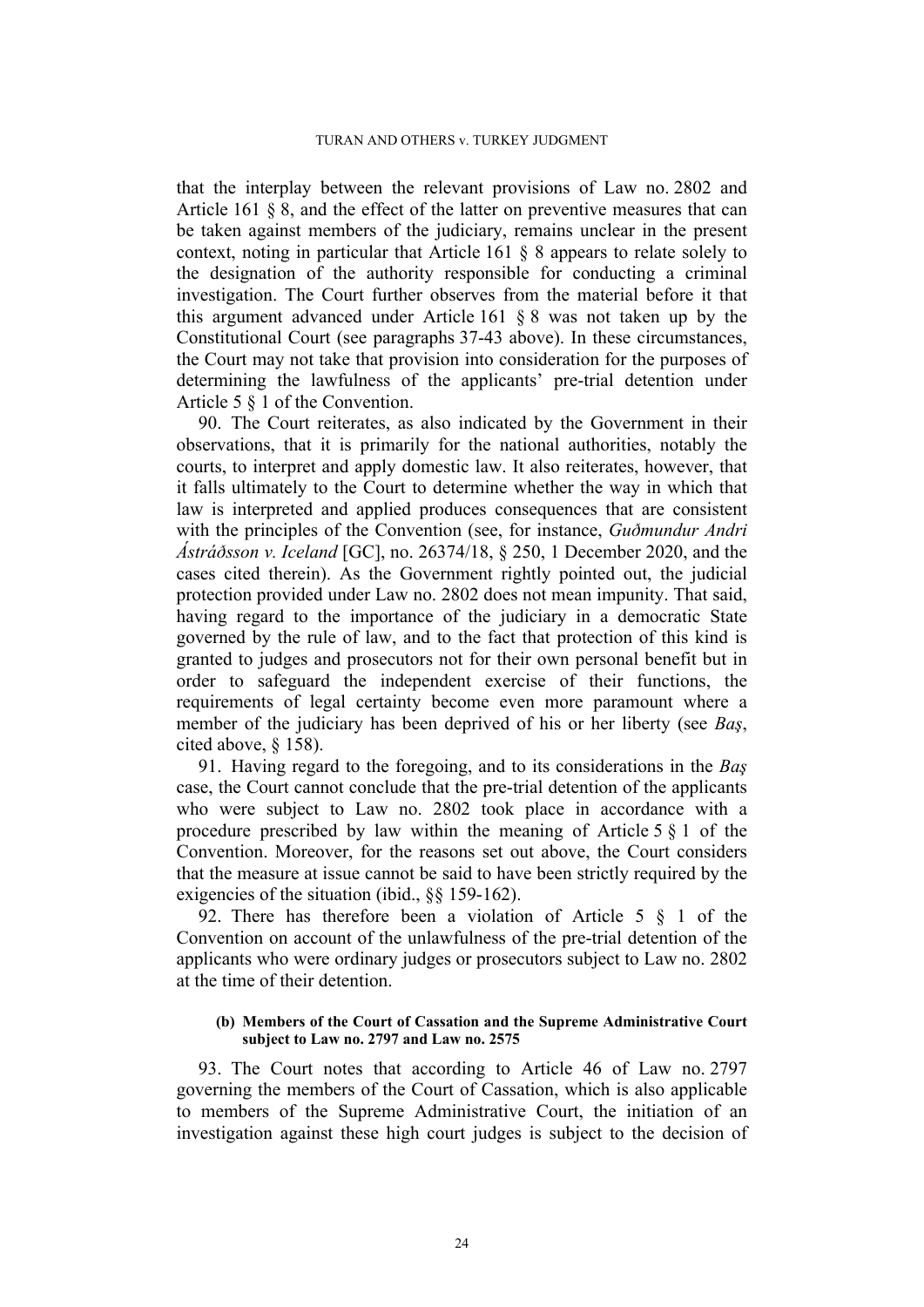their relevant Presidency Boards, unless in the case of discovery *in flagrante delicto* falling within the jurisdiction of the assize courts, which triggers the application of the rules of the ordinary law (see paragraphs [30-](#page-7-0)[31](#page-7-1) above).

94. The Court observes that the legal framework noted above is similar to that applicable to members of the Constitutional Court as laid out in the case of *Alparslan Altan* (cited above, § 49). It further observes that, just as in that case, the present applicants' pre-trial detention was carried out in accordance with the terms of the ordinary law by reason of the judicial authorities' finding that they had been caught *in flagrante delicto*.

95. The Court notes that the extensive application of the notion of "*in flagrante delicto*" resulted in the finding of violation of Article 5  $\S$  1 in the aforementioned case of *Alparslan Altan* (ibid., §§ 104-115). Having regard to the information and documents before it, and to the argument in paragraphs [85](#page-22-0) and [89](#page-23-0)[-90](#page-24-0) above, as relevant, the Court sees no reason to depart from its findings in *Alparslan Altan* (cited above). It finds accordingly that the applicants who were members of the Court of Cassation or the Supreme Administrative Court at the time of their pre-trial detention were similarly not deprived of their liberty in accordance with a procedure prescribed by law, as required under Article  $5 \S 1$ . The decision to place these applicants in pre-trial detention may not, moreover, be said to have been strictly required by the exigencies of the situation (ibid., §§ 116-119).

96. There has therefore been a violation of Article 5 § 1 of the Convention on account of the unlawfulness of the pre-trial detention of the applicants who were members of the Court of Cassation or the Supreme Administrative Court subject to Law no. 2797 or Law no. 2575 at the time of their detention.

# IV. OTHER ALLEGED VIOLATIONS OF THE CONVENTION

97. Some of the applicants also complained under Article 5 § 1 (c) and 3 of the Convention that they had been placed in pre-trial detention in the absence of reasonable suspicion that they had committed the offence of which they had been accused, that the decisions for their detention had not been accompanied by relevant and sufficient reasons, and that the length of their pre-trial detention had been excessive. Some applicants further argued under Article  $5 \t S 4$  that the reviews conducted by the domestic courts into their detention had not complied with certain procedural safeguards, and/or under Article  $5 \& 5$  that there had been no effective domestic remedies to allow them to obtain compensation for the alleged breaches of their rights under Article 5<sup>1</sup> .

98. The Court has found above that the applicants' detention was not prescribed by law, which runs counter to the fundamental principle of the

<sup>&</sup>lt;sup>1</sup> For a full list of the complaints raised by the applicants, see the communication report of 17 May 2019 in the case of *Altun v. Turkey* (no. 60065/16) and 545 others.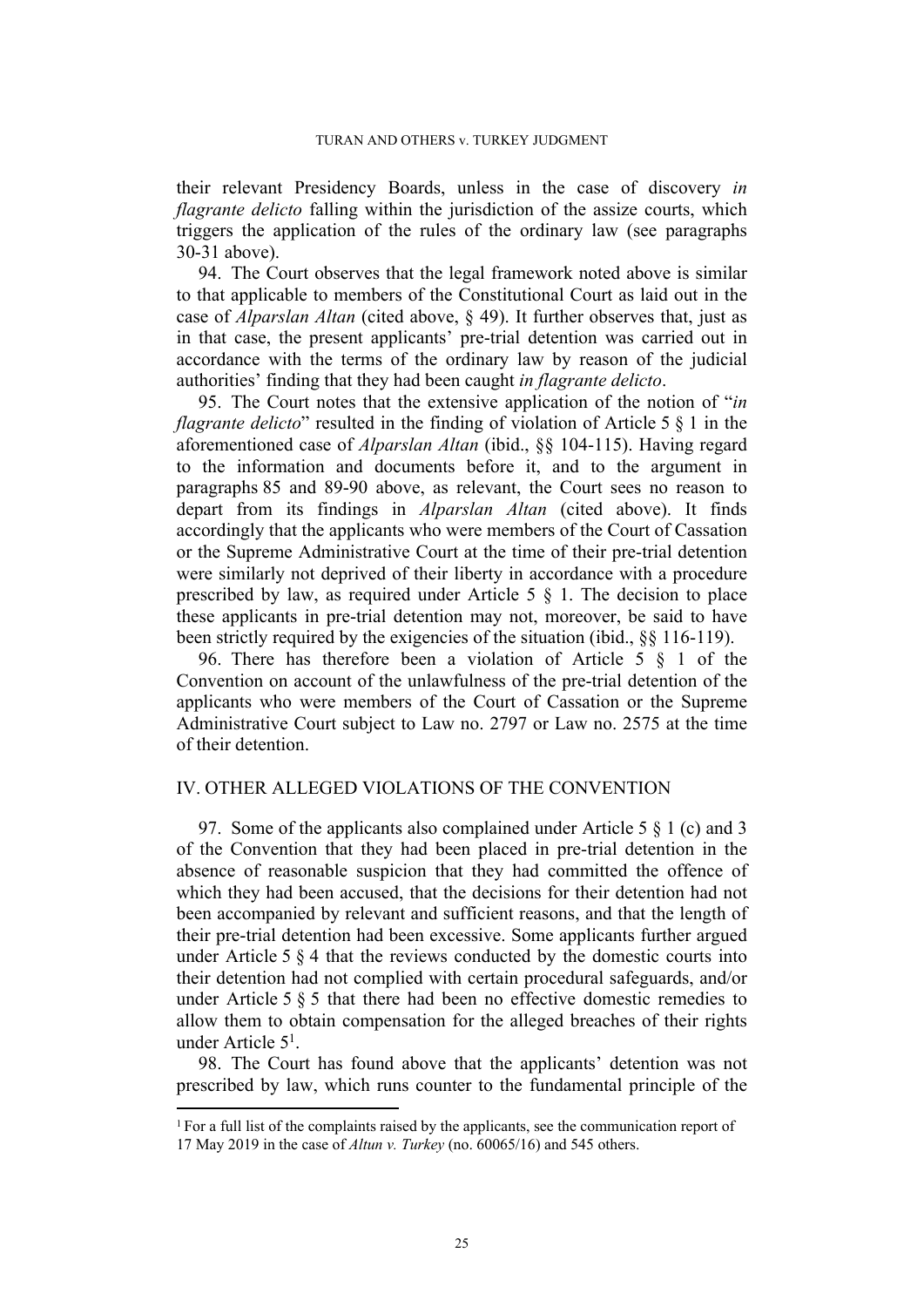rule of law and to the purpose of Article 5 to protect every individual from arbitrariness. Having regard to the significance and implications of this finding, which goes to the heart of the protection afforded under Article 5 and entails a violation of one of the core rights guaranteed by the Convention, and to the accumulation of thousands of similar applications on its docket concerning detentions in the aftermath of the attempted coup d'état in Turkey, which puts a considerable strain on its limited resources, the Court considers – as a matter of judicial policy – that it is justified in these compelling circumstances to dispense with the separate examination of the admissibility and merits of each remaining complaint raised by each individual applicant under Article 5. The Court also points out in this connection that an individualised examination of the remaining complaints brought by each applicant would significantly delay the processing of these cases, without a commensurate benefit to the applicants or contribution to the development of the case-law. It notes furthermore that it has already addressed the legal issues raised by these complaints for the most part (see, in particular, *Selahattin Demirtaş (no 2)*, *Alparslan Altan* and *Baş*, all cited above; *Atilla Taş v. Turkey*, no. 72/17, 19 January 2021)**.** It is precisely within this exceptional context that the Court, guided by the overriding interest to ensure the long-term effectiveness of the Convention system, which is under threat by the constantly growing inflow of applications (see, *mutatis mutandis*, *Burmych and Others v. Ukraine* (striking out) [GC], nos. 46852/13 et al, §§ 111, 119 et seq., 157 and 210, 12 October 2017), decides not to examine the applicants' remaining complaints under Article 5.

# V. APPLICATION OF ARTICLE 41 OF THE CONVENTION

99. Article 41 of the Convention provides:

"If the Court finds that there has been a violation of the Convention or the Protocols thereto, and if the internal law of the High Contracting Party concerned allows only partial reparation to be made, the Court shall, if necessary, afford just satisfaction to the injured party."

100. The applicants requested compensation in varying amounts in respect of non-pecuniary damage for the alleged violation of their rights under Article 5. Most of the applicants also claimed pecuniary damage, corresponding mainly to their loss of earnings resulting from their dismissal, as well as the legal costs and expenses incurred before the domestic courts and the Court.

101. The Government considered that the applicants' claims were unsubstantiated and excessive.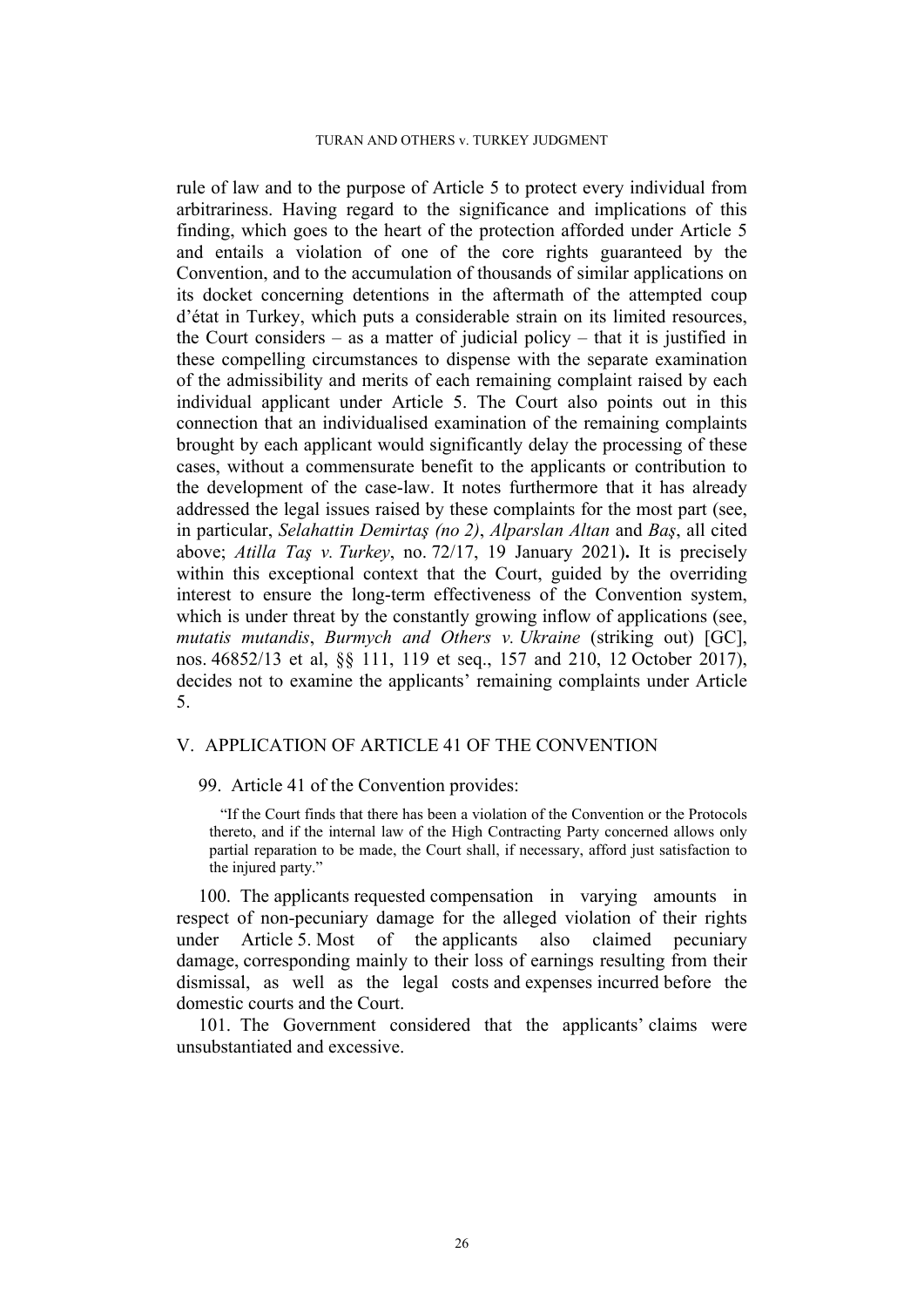# **A. Relevant general principles**

102. The Court reiterates at the outset that Article 41 of the Convention empowers it to afford the injured party such satisfaction as appears to it to be appropriate (see *Karácsony and Others v. Hungary* [GC], nos. 42461/13 and 44357/13, § 179, 17 May 2016).

103. The Court also reiterates, however, that it is not its role under Article 41 to function akin to a domestic tort mechanism court in apportioning fault and compensatory damages between civil parties (see *Al Jedda v. the United Kingdom* [GC], no. 27021/08, § 114, ECHR 2011). The Court is an international judicial authority contingent on the consent of the States signatory to the Convention, and its principal task is to secure respect for human rights, rather than compensate applicants' losses minutely and exhaustively. Unlike in national jurisdictions, the emphasis of the Court's activity is on passing public judgments that set human rights standards across Europe (see, *mutatis mutandis*, *Goncharova and other "Privileged Pensioners" cases v. Russia*, nos. 23113/08 and 68 others, § 22, 15 October 2009, and *Nosov and Others v. Russia*, nos. 9117/04 and 10441/04, § 68, 20 February 2014). Accordingly, the awarding of sums of money to applicants by way of just satisfaction is not one of the Court's main duties but is incidental to its task under Article 19 of the Convention of ensuring the observance by States of their obligations under the Convention (see, for instance, *Nagmetov v. Russia* [GC], no. 35589/08, § 64, 30 March 2017).

104. The Court further notes that it enjoys a certain discretion in the exercise of the power conferred by Article 41, as is borne out by the adjective "just" and the phrase "if necessary" (see, for instance, *Arvanitaki-Roboti and Others v. Greece* [GC], no. 27278/03, § 32, 15 February 2008). The exercise of such discretion encompasses such decisions as to refuse monetary compensation or to reduce the amount that it awards (see *Arvanitaki-Roboti and Others v. Greece* [GC], no. 27278/03, § 32, 15 February 2008). The Court's guiding principle in this respect is equity, which above all involves flexibility and an objective consideration of what is just, fair and reasonable in all the circumstances of the case, including not only the position of the applicant but the overall context in which the breach occurred (see *Varnava and Others v. Turkey* [GC], nos. 16064/90 and 8 others, § 224, ECHR 2009, and *Al-Jedda*, cited above, § 114).

# **B. Application of these principles to the circumstances of the present case**

105. As regards the applicants' request for pecuniary damage, which they claim to have sustained as a result of their loss of earnings following their dismissal, the Court observes that the present judgment concerns the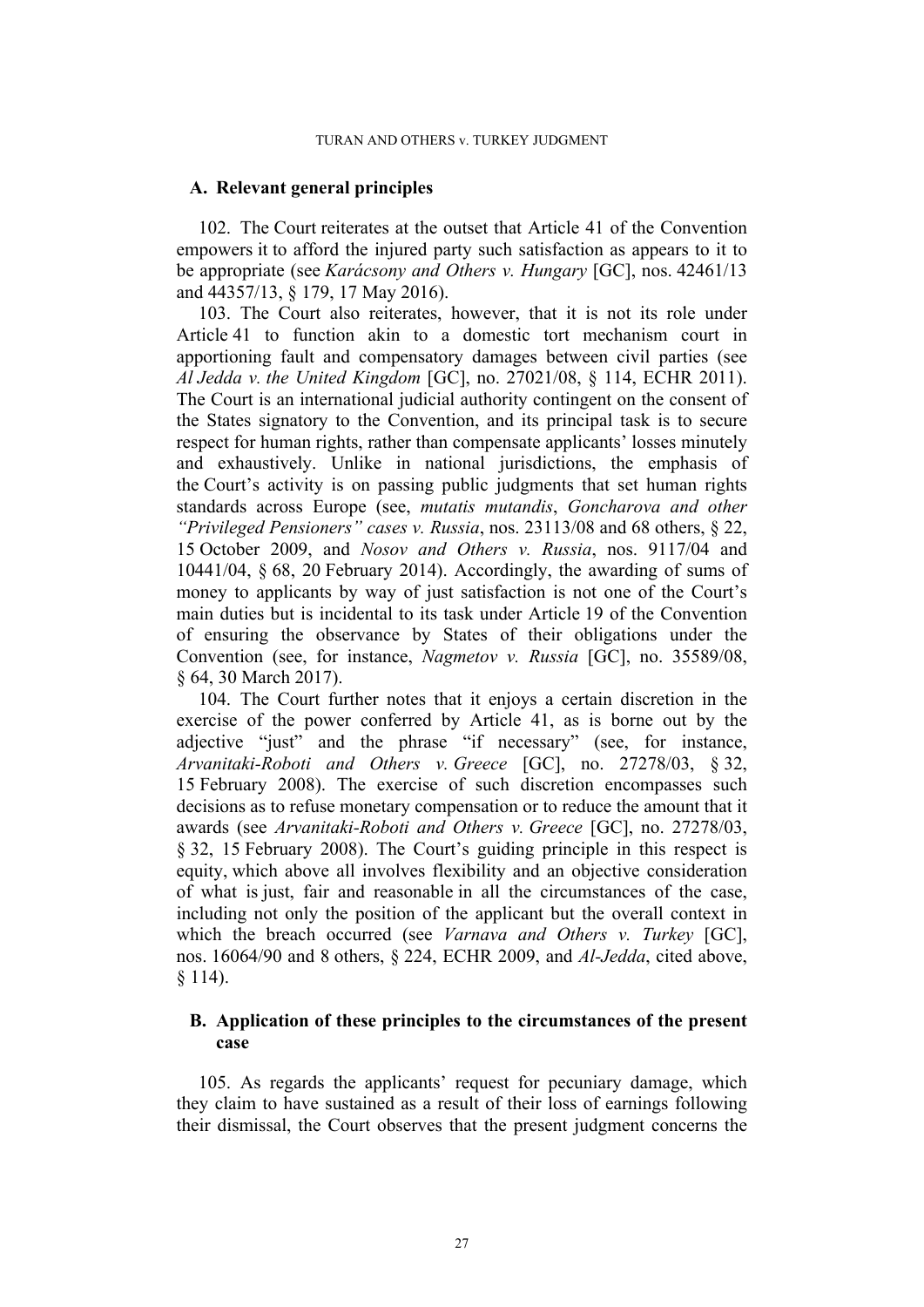applicants' pre-trial detention and not their dismissal from the office of judge or prosecutor. Accordingly, it cannot discern a causal link between the violation found and the pecuniary damage alleged, and it therefore rejects any claims under that head (see, for a similar finding, *Alparslan Altan*, cited above, § 154, and *Baş*, cited above, § 289).

106. As for the remainder of the applicants' claims for non-pecuniary damage and costs and expenses, the Court finds it appropriate to rule in equity and make a global and uniform assessment in that respect, having regard to the general principles noted above, as well as to the materials in its possession, its case-law, the repetitive nature of the legal issues examined in the present case and the number of similar applications pending before it. Accordingly, it considers it reasonable to award each of the applicants a lump sum of 5,000 euros (EUR), covering non-pecuniary damage and costs and expenses, plus any tax that may be chargeable on that amount.

107. The Court considers it appropriate that the default interest rate should be based on the marginal lending rate of the European Central Bank, to which should be added three percentage points.

# FOR THESE REASONS, THE COURT

- 1. *Decides*, unanimously, to join the applications;
- 2. *Declares*, unanimously, the complaint under Article 5 § 1 of the Convention concerning the lawfulness of the applicants' initial pre-trial detention admissible;
- 3. *Holds*, unanimously, that there has been a violation of Article 5 § 1 of the Convention on account of the unlawfulness of the initial pre-trial detention of the applicants who were ordinary judges and prosecutors at the time of their detention;
- 4. *Holds*, unanimously, that there has been a violation of Article 5 § 1 of the Convention on account of the unlawfulness of the initial pre-trial detention of the applicants who were members of the Court of Cassation or the Supreme Administrative Court at the time of their detention;
- 5. *Holds*, by six votes to one, that there is no need to examine the admissibility and merits of the applicants' remaining complaints under Article 5 of the Convention;
- 6. *Holds*, unanimously,
	- (a) that the respondent State is to pay each of the applicants, within three months from the date on which the judgment becomes final in accordance with Article 44 § 2 of the Convention, EUR 5,000 (five thousand euros) in respect of non-pecuniary damage and costs and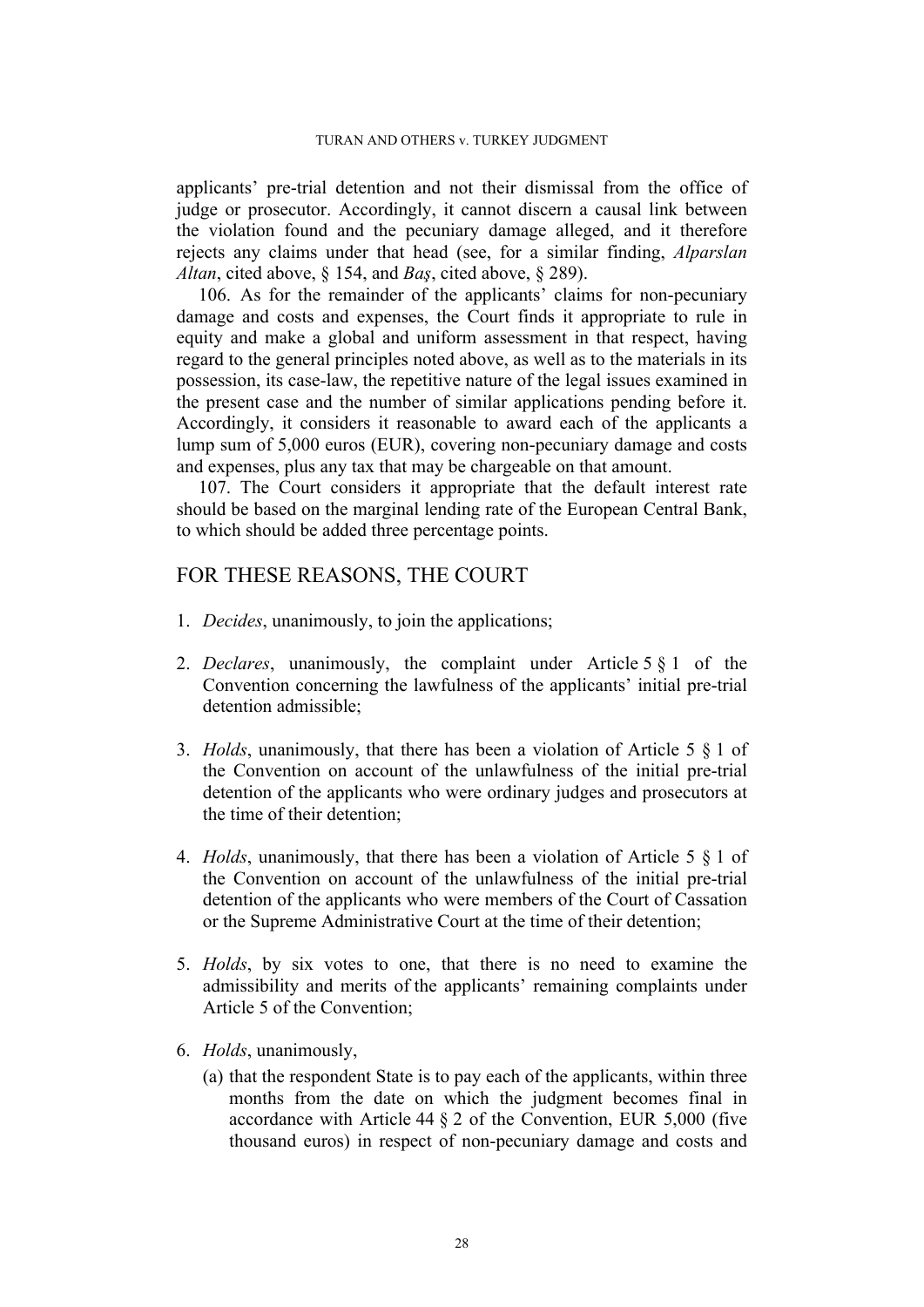expenses, plus any tax that may be chargeable on these amounts, which are to be converted into the currency of the respondent State at the rate applicable at the date of settlement;

- (b) that from the expiry of the above-mentioned three months until settlement simple interest shall be payable on the above amount at a rate equal to the marginal lending rate of the European Central Bank during the default period plus three percentage points;
- 7. *Dismisses*, unanimously, the remainder of the applicants' claim for just satisfaction.

Done in English, and notified in writing on 23 November 2021, pursuant to Rule 77 §§ 2 and 3 of the Rules of Court.

Deputy Registrar President

Hasan Bakırcı Jon Fridrik Kjølbro

In accordance with Article 45 § 2 of the Convention and Rule 74 § 2 of the Rules of Court, the following separate opinions are annexed to this judgment:

- (a) Concurring opinion of Judge Koskelo, joined by Judge Ranzoni;
- (b) Partly concurring opinion of Judge Yüksel;
- (c) Partly dissenting opinion of Judge Kūris.

J.F.K. H.B.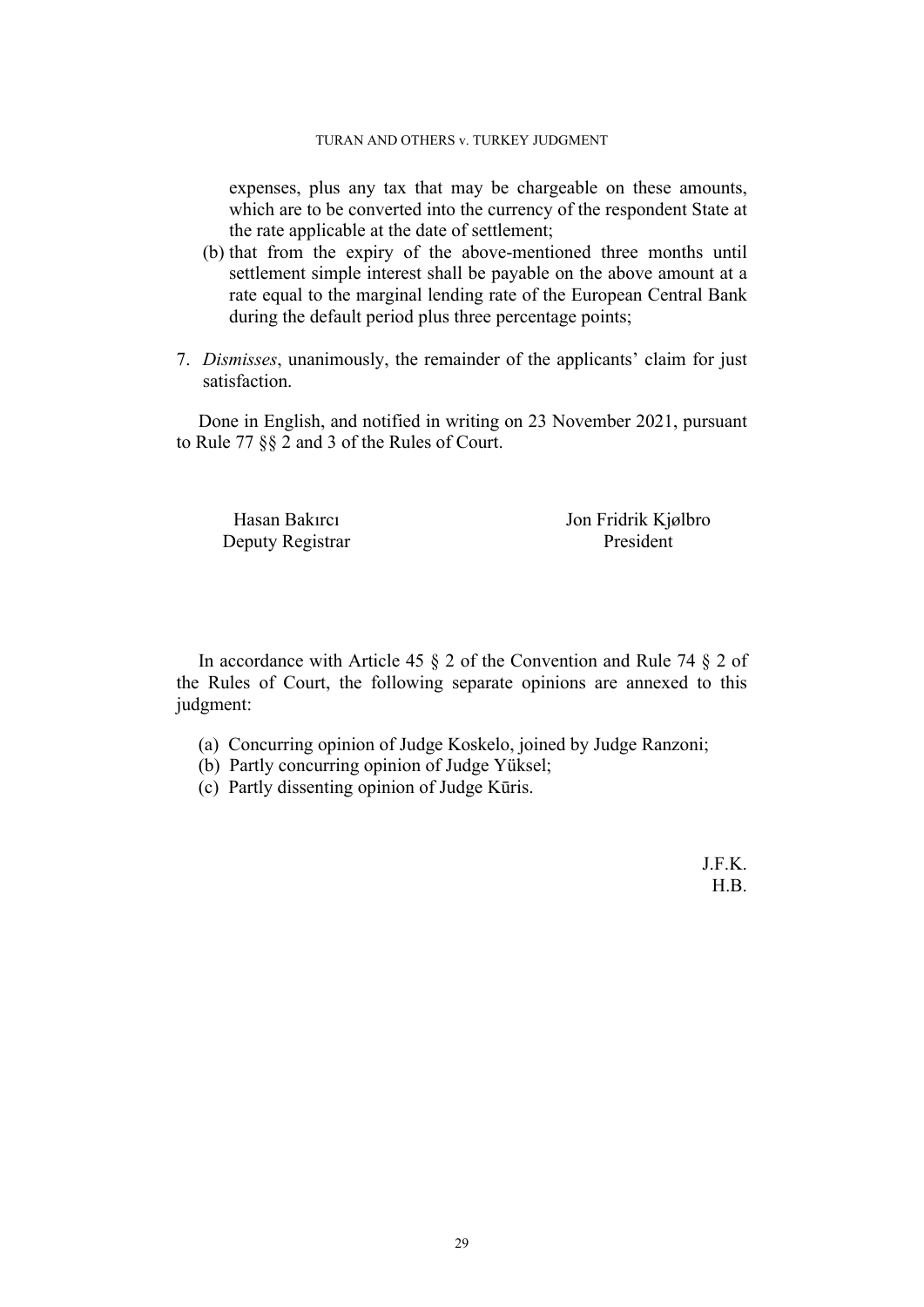# CONCURRING OPINION OF JUDGE KOSKELO, JOINED BY JUDGE RANZONI

108. The present judgment is remarkable in an unusual and highly problematic sense. The Court concludes, in effect, that it is faced with a situation that renders it unable to fulfil its function, and this conclusion is reached, moreover, in the context of core aspects of core rights enshrined in Article 5 of the Convention. Having found a violation of Article 5 § 1 on the ground of the unlawfulness, in terms of domestic law, of the applicants' initial pre-trial detention (points 3 and 4 of the operative provisions), the Court leaves the other complaints raised by the applicants under Article 5 unexamined (point 5).

109. I have voted in favour of this extraordinary outcome, reluctantly and with great misgivings. Why so?

110. It is well established that there are situations where complaints raised under different provisions of the Convention rely on a factual basis and on legal arguments which present similarities, to the extent that the Court may be justified in considering that, once a violation is found under one provision, it is not necessary to separately examine the issue from the standpoint of another provision also invoked by the applicant. The present joined cases, however, do not fall into that category of situations because, in this instance, the Court refrains from examining all other complaints raised under Article 5 apart from the issue of lawfulness. This exclusion covers, in particular, complaints pertaining to the requirement of reasonable suspicion, which under the Court's well-established case-law is an essential and necessary condition for pre-trial detention to be in accordance with Article 5 § 1 (c) of the Convention, and thus at the very core of one of the core rights. The issues raised under those complaints and the complaints based on the lack of lawfulness are not "overlapping". In fact they concern Convention safeguards which are distinct and fundamentally important.

111. Furthermore, based on the cases already examined by the Court, such as *Alparslan Altan v. Turkey* and *Baş v. Turkey* (both cited in the present judgment), as well as the related circumstances transpiring from them, it must be presumed that many of those other complaints might be well-founded.

112. Nor can it be said, under such circumstances, that the present situation would fall within the criterion used by the Court in certain cases where it may find it appropriate to limit its examination to the "main legal questions" raised by the complaints before it (see, for instance, *Centre for Legal Resources on behalf of Valentin Câmpeanu v. Romania* [GC], no. 47848/08, § 156, ECHR 2014).

113. It is also quite clear that the present situation is not comparable with so-called pilot judgment proceedings, where the Court may strike out applications in the same series for the purpose of "returning" the issues to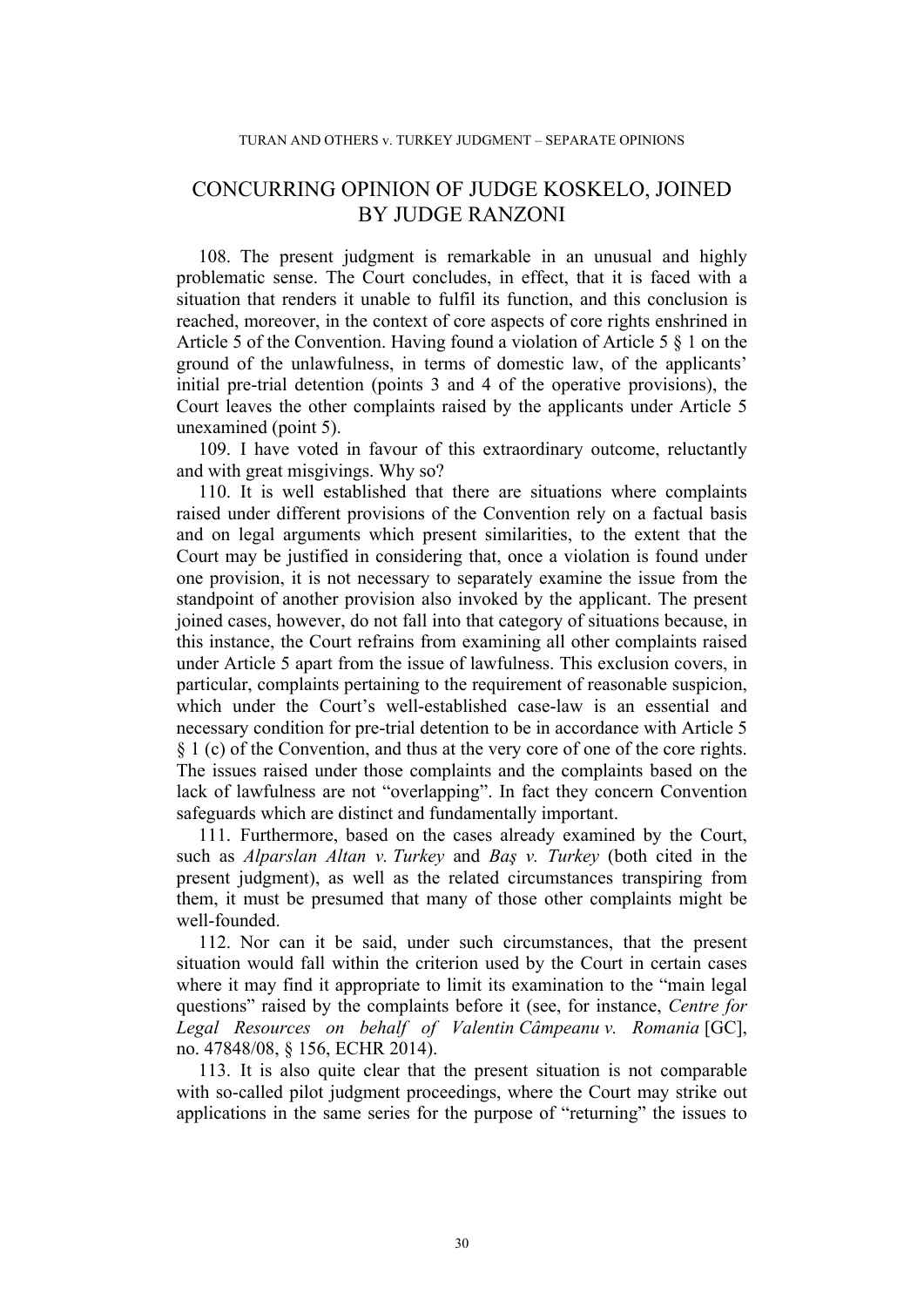be addressed at the domestic level. In the present situation, it is already evident that the applicants' recourse to domestic remedies failed and that no further domestic action can be expected to address the alleged violations of Article 5.

114. From a strictly legal point of view, there is hardly any plausible justification for leaving all the other complaints, including those relating to the core issue of reasonable suspicion, unexamined.

115. Moreover, the complaints arise from the detention of judges and prosecutors in very large numbers, which makes the situation even more serious. At the same time, it is precisely the volume of the problem which lies at the heart of the Court's dilemma (see paragraph 98 of the judgment).

116. The decision not to examine the applicants' other complaints raised under Article 5 of the Convention thus has a critically novel quality. I have nonetheless arrived at the conclusion that the time has come to acknowledge the reality as it presents itself: if alleged violations occur on a large scale and the rights concerned are no longer protected through domestic remedies, even the international supervision entrusted to the Court reaches its practical limits. The fact that core rights are at stake renders the state of affairs particularly sad and serious but cannot in itself change it. In circumstances where it has become clear that the complaints cannot, and therefore will not, be processed within a reasonable time-frame, or without paralysing the Court's activity more generally, it is better to make this impasse transparent rather than maintain illusions about the situation. Any further conclusions remain for other bodies to consider.

117. For the reasons set out above (and in paragraph 98 of the judgment itself), the wording used in the operative provision (point  $5 -$  "no need to examine") is not, in my view, appropriate in the present context. Despite this, however, I voted in favour of this provision as I agree with its outcome.

118. As a final point, I affirm my agreement with the finding of a violation on the grounds that the applicants' pre-trial detention was not lawful within the meaning of Article  $5 \& 1$ , albeit with one additional remark. It concerns the Government's argument that the lawfulness of the detention of those applicants who were ordinary judges or prosecutors did not, under the relevant domestic law, depend on the existence of discovery *in flagrante delicto* but on whether the offence in question was a "personal" offence or a "duty-related" one, i.e. an offence committed in connection with or in the course of official duties (see paragraphs 41 and 76 of the present judgment). The Government have submitted that under domestic law, the offence of membership in a terrorist organisation – of which the applicants were suspected – qualifies as a "personal offence", rendering the specific procedural safeguards and rules governing ordinary judges and prosecutors inapplicable.

119. While acknowledging that it is primarily a prerogative of the domestic courts to interpret domestic law, the position relied on by the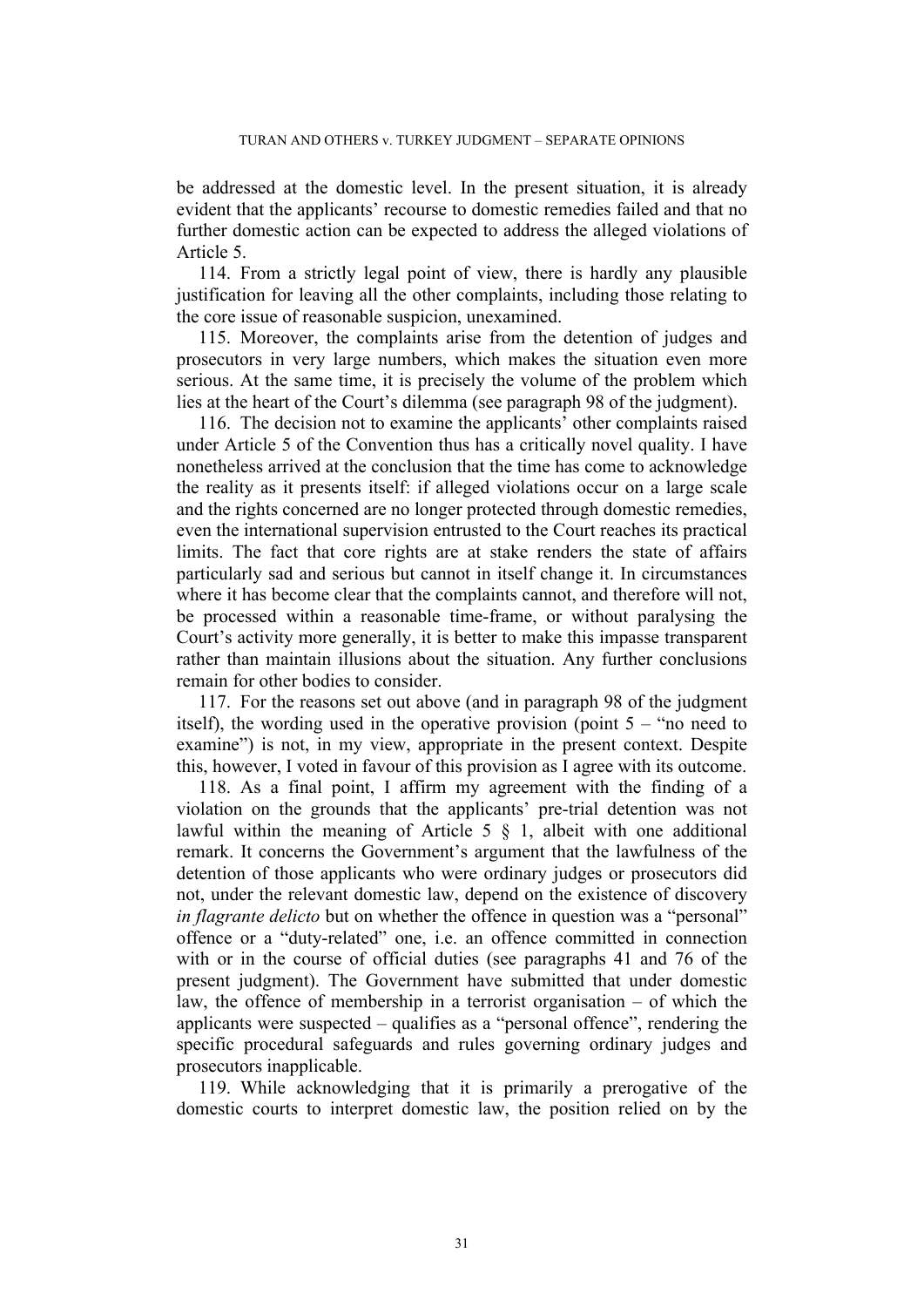### TURAN AND OTHERS v. TURKEY JUDGMENT – SEPARATE OPINIONS

Government nonetheless raises a fundamental question in the present context. In their observations before the Court, the Government have consistently described the organisation in question ("FETÖ/PDY") as one which had the aim of infiltrating various public institutions, including the judicial system, and of creating a "parallel State", the latter expression being also used in the wording adopted by the Government to denote that organisation. More specifically, the Government have submitted that judges and prosecutors belonging to that organisation took instructions from its hierarchy when dealing with cases entrusted to them. It is difficult to understand how such submissions can be reconciled with the proposition that membership of this particular organisation nonetheless remains to be characterised as a "personal offence" which is not linked with the exercise of the suspects' duties as judges or prosecutors. In the specific circumstances of these cases, such an interpretation of domestic law appears neither reasonable nor consistent with the Convention requirements of foreseeability and legal certainty.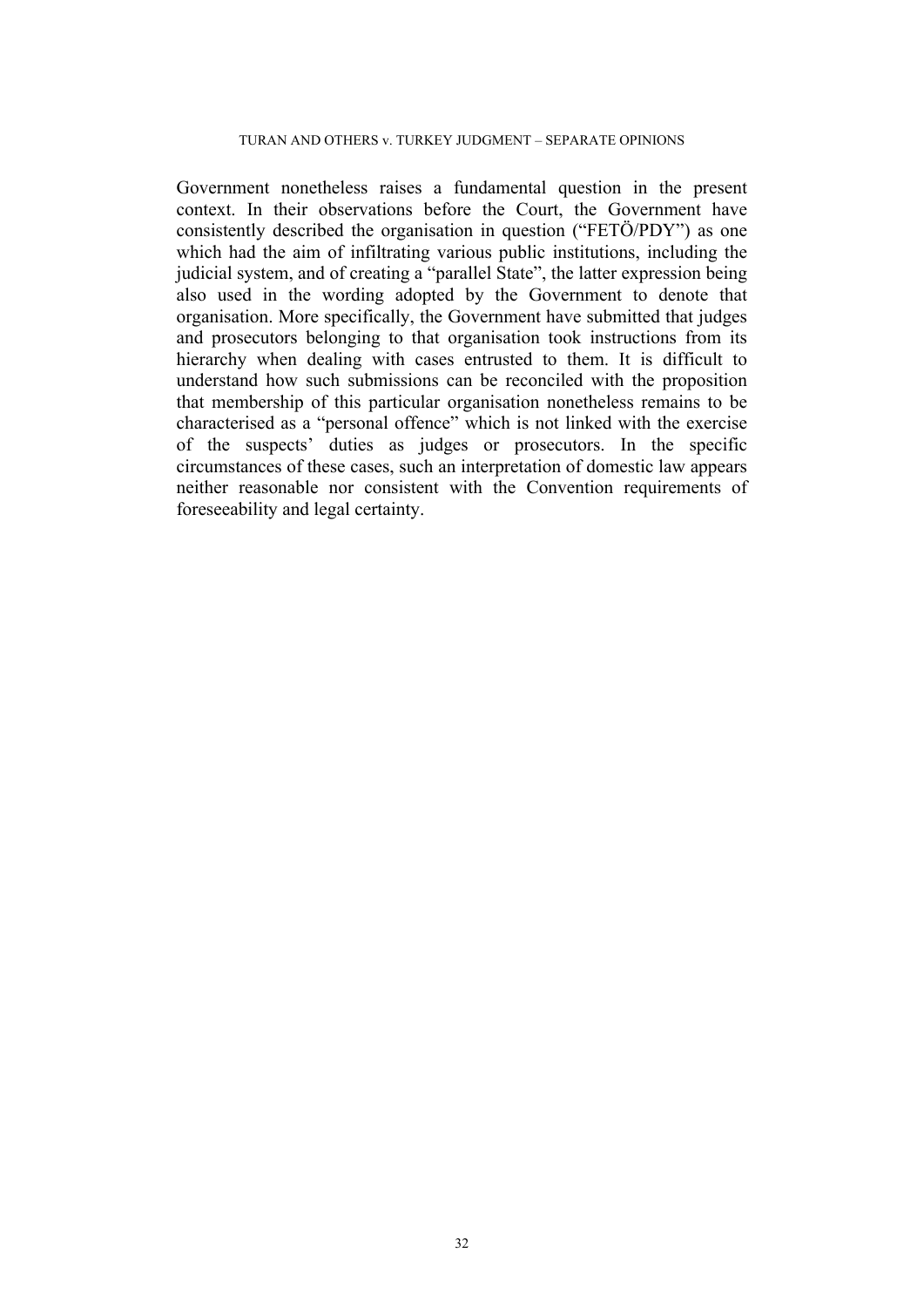# PARTLY CONCURRING OPINION OF JUDGE YÜKSEL

120. In the present case, I voted with the other members of the Chamber to find a violation of Article 5 § 1 of the Convention as regards ordinary judges and prosecutors subject to Law no. 2802. Nevertheless, and with all due respect to my colleagues, I submit this concurring opinion to: (a) share the reasons for which I am unable to agree with the Chamber's reasoning in reaching that conclusion; and (b) emphasise that the discord between the Court and the highest domestic courts on the question of the lawfulness of the detentions of ordinary judges and prosecutors subject to Law no. 2802 remains unresolved.

121. The Chamber's reasoning in the present case follows the findings of the majority in *Baş v. Turkey* (no. 66448/17, 3 March 2020) in respect of the lawfulness of the pre-trial detention of an ordinary judge pursuant to Law no. 2802. In *Baş* the Court held by a majority that the Turkish national courts' expansive interpretation of the scope of the concept of *in flagrante delicto* and their application of section 94 of Law no. 2802 was manifestly unreasonable and incompatible with Article 5 § 1. The Court held therefore that the applicant's detention had been unlawful (see *Baş*, cited above, § 158).

122. In my partly dissenting opinion in *Baş*, I set out the reasons for my disagreement with the majority's finding that the applicant's detention was unlawful. The crux of my reasoning was that I did not share the majority's view that the shortcomings in the applicant's case amounted to such a "gross or obvious irregularity" (see *Mooren v. Germany* [GC], no. 11364/03, § 84, 9 July 2009) as to render the detention unlawful within the meaning of Article 5 § 1 of the Convention. With the utmost respect to my colleagues, I maintain that my view as set out in my partly dissenting opinion in *Baş* is the legally correct interpretation of Article 5 § 1 of the Convention in the context of detentions pursuant to Law no. 2802.

123. In the present case, however, I made the decision to vote in favour of finding that the detention of the applicants subject to Law no. 2802 was unlawful and a violation of Article 5 § 1 of the Convention. While I maintain the validity of my view as expressed in my partly dissenting opinion in *Baş*, I cannot ignore the fact that the majority's view in *Baş* is now final and is the settled law of the Court for the time being on the issues presented in the present application. As a judge of this Court who believes that applications before the Court should be dealt with in a manner that sustains judicial integrity and the coherence of its case-law, and without prejudice to my view as expressed in my partly dissenting opinion in *Baş*, I concur with the majority in the present case.

124. I would nevertheless like to stress that the divergence that has emerged between this Court and the highest courts of Turkey on the question whether the arrest and pre-trial detention of ordinary judges and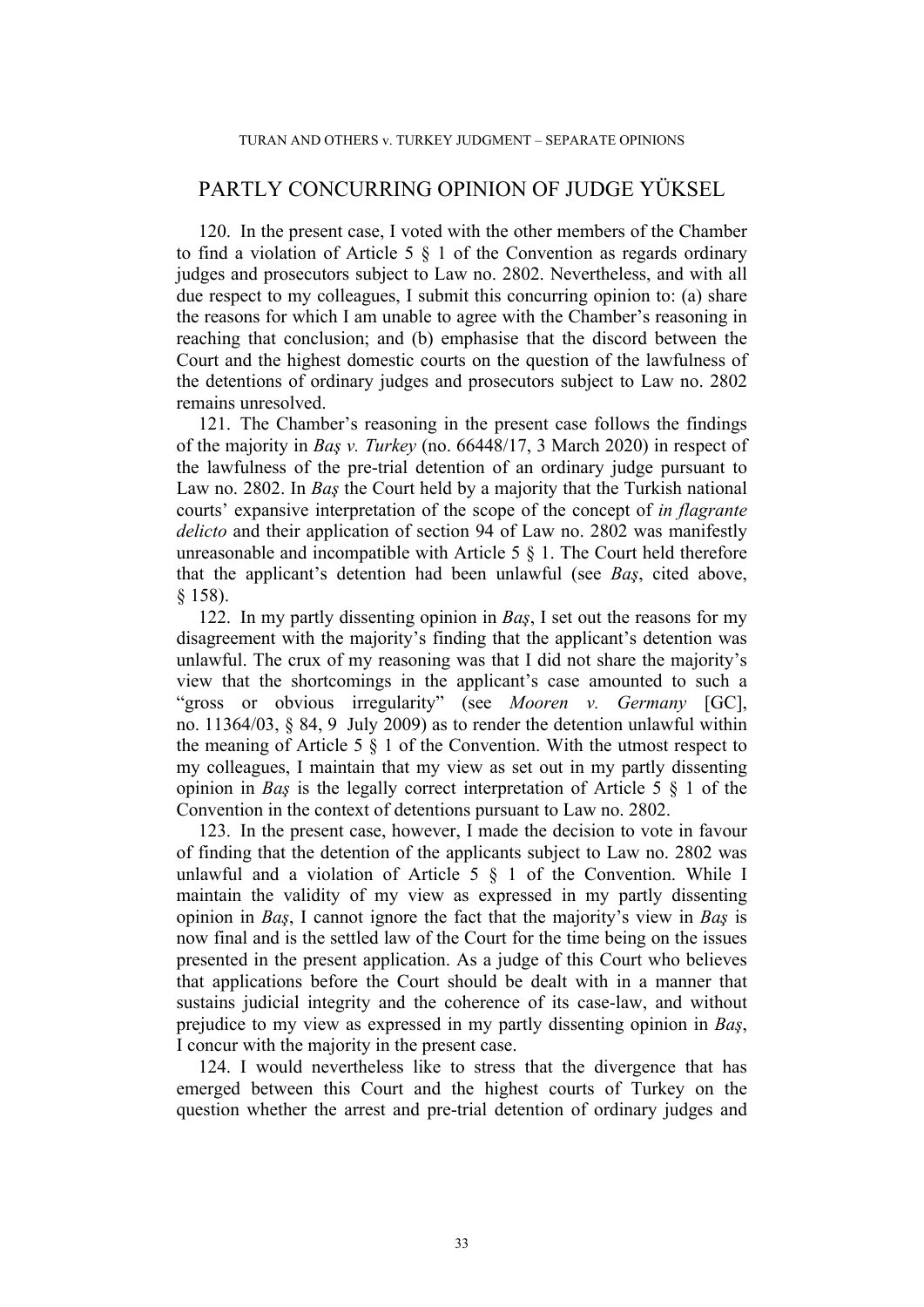### TURAN AND OTHERS v. TURKEY JUDGMENT – SEPARATE OPINIONS

prosecutors subject to Law no. 2802 have been effected in accordance with a "procedure prescribed by law", within the meaning of Article 5  $\S$  1, continues to persist (see, to this effect, the latest decision delivered by the Constitutional Court on 4 June 2020 in the case of *Yıldırım Turan*, referred to in paragraphs 37-43 of the present judgment). Bearing particularly in mind the high number of applications pending before the Court which raise the same legal issue, I consider that it falls to the Grand Chamber, as the highest judicial formation of the Court, to address this state of contradiction and to clarify and consolidate the Court's position in this regard.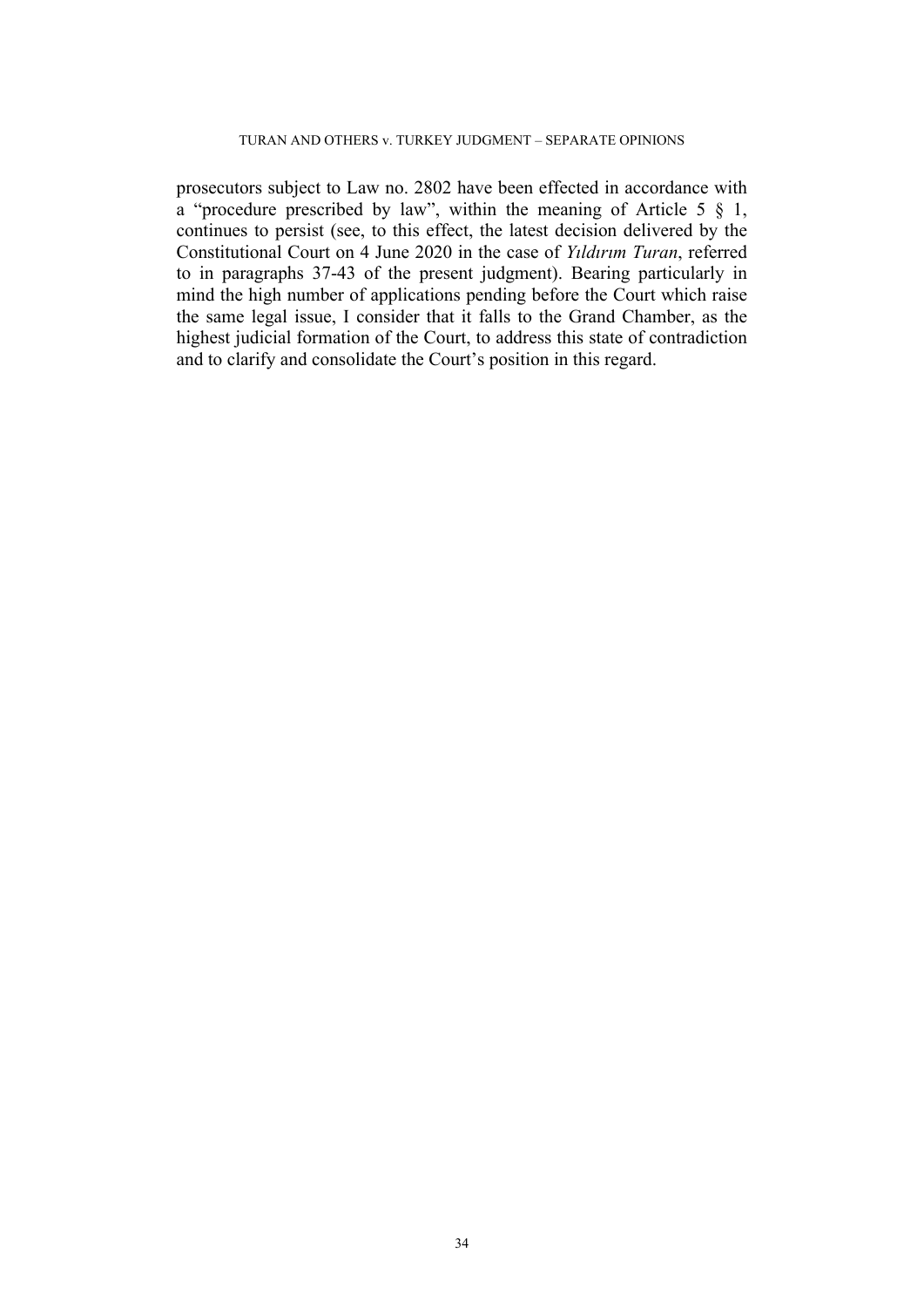# PARTLY DISSENTING OPINION OF JUDGE KŪRIS

1. I voted against point 5 of the operative part of the judgment. At the same time, I agree with the outcome, because, hard as I try, I am unable to propose any pragmatic alternative to the majority's audacious decision to terminate the examination of the numerous applicants' complaints under Article 5  $\S$  1 (c), 5  $\S$  3, 5  $\S$  4 and 5  $\S$  5 of the Convention. My disagreement thus concerns not the very outcome but the wording of operative point 5: had it been worded without using the formula "no need to examine", which it now contains, and had it thus corresponded to the reasoning intended to substantiate it (paragraph 98 of the judgment), I would have voted for it (and whatever misgivings, if any, I might have had, I would have expressed them in a much shorter concurring opinion). Regrettably, the formula "no need to examine" is certainly not adequate for the extraordinary situation in which the Court has found itself in the present case. That formula had to be avoided – and it could have been avoided at no cost. It is most unfortunate. It is faulty. It is misleading, because its employment in the operative part suggests that the respective complaints are not meritorious.

But they certainly are.

I

2. The Court does not owe any examination of the admissibility, let alone of the merits, in response to all the complaints that it receives. There is a vast array of legal grounds – and good reasons – for leaving certain complaints, even whole applications, unexamined.

3. To begin with, some non-examination is rather routine. Quite a lot of the complaints submitted to the Court do not meet the admissibility criteria defined in Article 35 and must be rejected on these formal grounds. Others are struck out of the Court's list of cases, when the Court establishes that they meet the conditions set out in Article 37.

4. Apart from the above, in the Court's practice there are also some not so routine, indeed quite exceptional, cases where the applications (or at least some complaints) are left unexamined.

5. A telling example would be the so-called pilot-judgment procedure. It is undertaken when the Court finds a systemic (or structural) problem raised by the applicant's individual case and underlying the violation found in it. In view of the growing number of similar applications and of the potential finding of an analogous violation in the respective cases, the examination of those similar applications which have not yet been communicated to the respondent Government is adjourned until that State adopts the general measures aimed at resolving that systemic (structural) problem which gave rise to the violation found in the pilot judgment, and only those applications which have already been communicated continue to be examined under the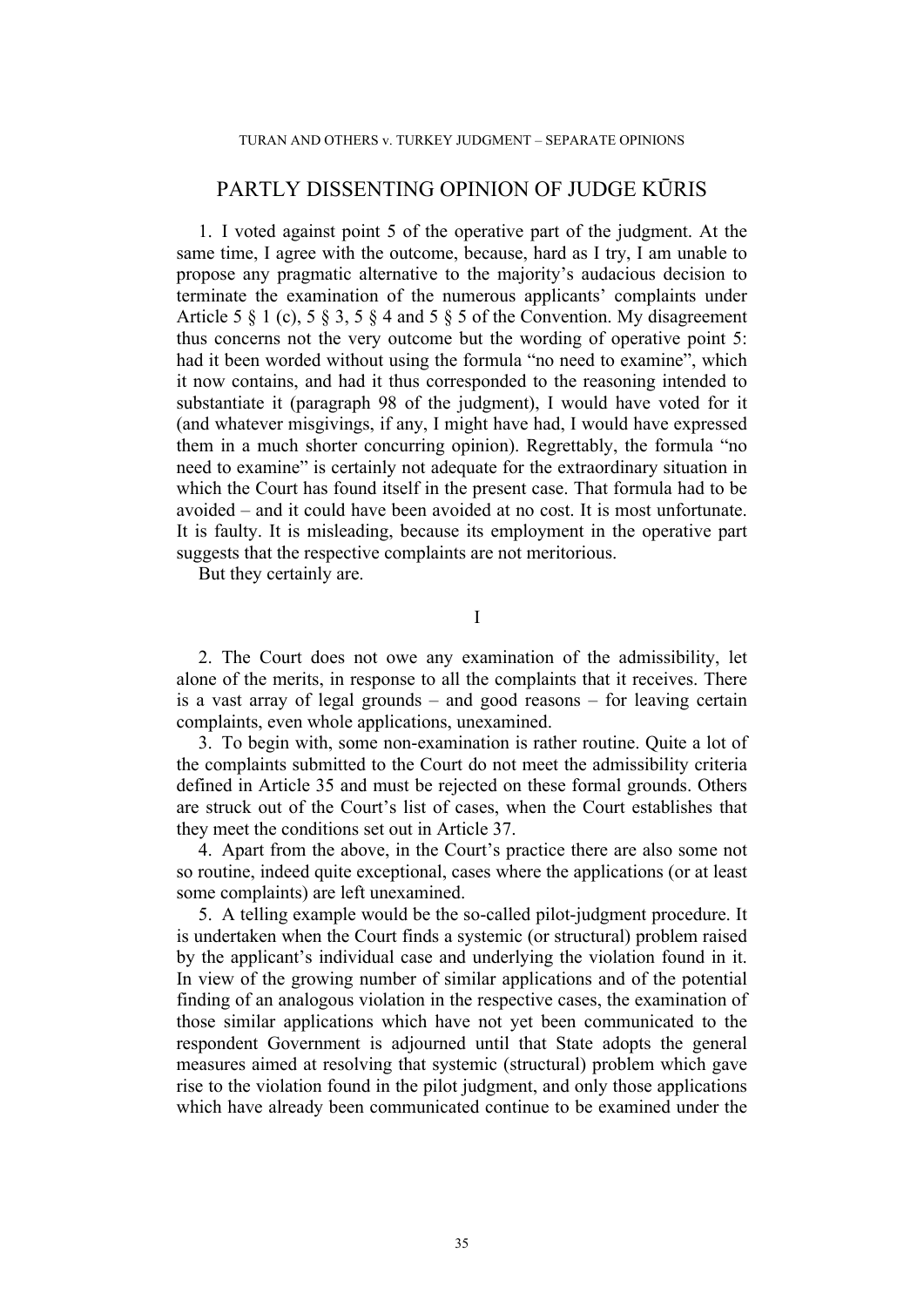normal procedure (see, for example, *Broniowski v. Poland* (merits), [GC], no. 31443/96, ECHR 2004-V; and, in the Turkish context, *Ümmühan Kaplan v. Turkey*, no. 24240/07, 20 March 2012). After the successful implementation of the general measures required by the pilot judgment, the adjourned applications are struck out of the Court's list of cases, and the pilot-judgment procedure is closed. This procedure is therefore designed to assist the member States in resolving, at national level, the systemic (structural) problems found by the Court, securing to all actual and potential victims of the respective deficiencies the rights and freedoms guaranteed by the Convention, offering to them more rapid redress and easing the burden on the Court, which would otherwise have to take to judgment large numbers of applications which are similar in substance, as a rule, at the expense of other meritorious cases. The pilot-judgment procedure was conceived as a response to the growth in the Court's caseload, caused by a series of cases deriving from the same systemic (structural) dysfunction, and to ensure the long-term effectiveness of the Convention machinery.

6. Alas, it does happen that the State fails to execute the pilot judgment. This may generate large numbers of follow-up applications which raise issues that are identical in substance to those raised in the case in which the pilot judgment was adopted. Perhaps the most well-known example of a pilot judgment which the respondent State failed to execute would be the one adopted in the case of *Yuriy Nikolayevich Ivanov v. Ukraine* (no. 40450/04, 15 October 2009), which otherwise would have been an inconspicuous case. That failure led the Court to adopt what it called a "new approach" in dealing with the massive influx of as many as 12,143 *Ivanov*-type follow-up applications, plus those of the five applicants specifically in the case of *Burmych and Others v. Ukraine* ((striking out) [GC], nos. 46852/13, 12 October 2017)). In *Burmych and Others* the Court proceeded in a thitherto unheard of and most extraordinary way. It concluded that the said *Ivanov*-type applications had to be dealt with in compliance with the respondent State's obligation deriving from the pilot judgment adopted in *Yuriy Nikolayevich Ivanov*, struck them out of its list of cases, considering that the circumstances justified such a course, and transmitted them to the Committee of Ministers of the Council of Europe in order for them to be dealt with in the framework of the general measures of execution of the above-mentioned pilot judgment. At the same time the Court underlined that this strike-out decision was without prejudice to its power to restore to the list of its cases, pursuant to Article  $37 \& 2$ , the respective applications "or any other similar future applications, if the circumstances justify such a course". The Court also envisaged that it might be appropriate to reassess the situation within two years from the delivery of the *Burmych and Others* judgment "with a view to considering whether in the meantime there have occurred circumstances such as to justify its exercising this power" (§ 223).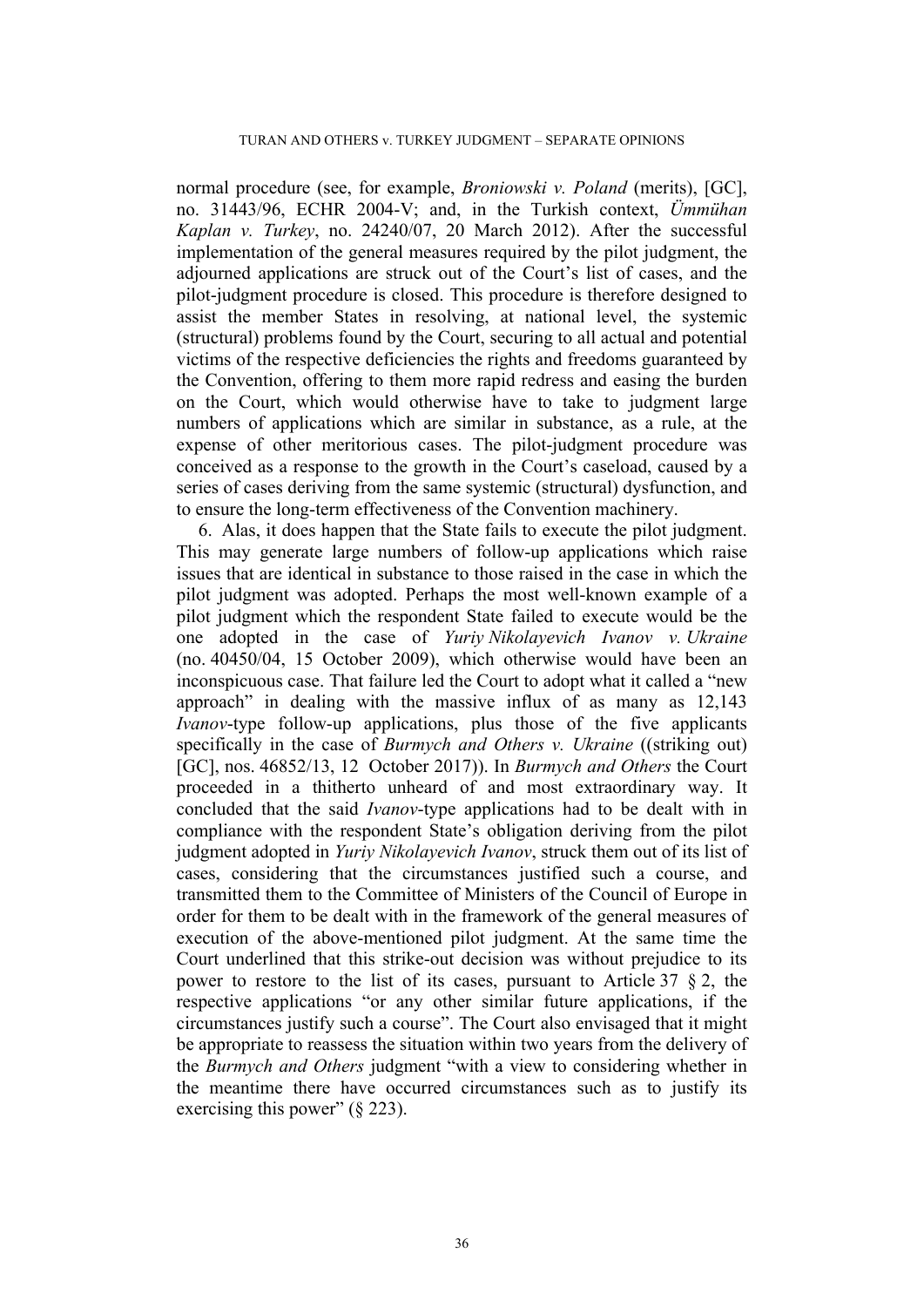#### TURAN AND OTHERS v. TURKEY JUDGMENT – SEPARATE OPINIONS

7. The *Burmych and Others* precedent was indeed instrumental for the purposes of substantially unclogging the Court's docket. Whether it was in any way instrumental also to the applicants, who sought justice in Strasbourg, but were sent back to their domestic authorities against whose (in)action they had complained, and thus whether it fulfilled its purpose, is yet to be seen. It will have successfully served its purpose if those applicants, whose applications the Court resolved not to examine, have received any tangible satisfaction at the domestic level. It is reported that today, with four years having passed since the adoption of the judgment in *Burmych and Others*, there are more indications to the contrary. Be that as it may, the above-mentioned "reassessment of the situation" by the Court has not yet taken place.

But this is not my point here.

8. My point – pertinent to the present case – is that, as was rightly pointed out by the seven dissenters in *Burmych and Others* (Judges Yudkivska, Sajó, Bianku, Karakaş, De Gaetano, Laffranque and Motoc), that judgment was one of *judicial policy*. The approach of the dissenters (which, in my reading, underlies their whole joint dissenting opinion) is that, as a matter of principle, judicial policy considerations cannot be a substitute for legal reasoning and, consequently, a judgment based on judicial policy considerations alone is *per se* incompatible with the "legal interpretation of human rights" (see paragraph 1 of their opinion).

Ideally, yes. In real life, it depends. In an ideal world, judgments indeed should be substantiated solely or at least primarily by legal argument. But the world is not a perfect place. When one proclaims the august, majestic maxim that *fiat iustitia, pereat mundus*, one should also ask oneself: what would *iustitia* be in a *mundus* which *periit*? What sense would *iustitia* make in such a *mundus*? Would it make any *practical* sense at all? And would it be at all possible?

In *Burmych and Others* the Court considered that it was left with no choice other than to depart from the ideal(istic) standards of applicationprocessing and to disengage itself from thousands of potentially meritorious applications, the examination of which would have paralysed its activities, while still providing some (even if not, as it seems to have turned out, efficient) redress procedure to the applicants at the domestic level. The Court reasoned that any alternative would have been worse. If *Burmych and Others* was not legally justifiable, then it was at least explicable and therefore defensible from the standpoint of the pressing need to secure the broader mission of the Court. That course was taken grudgingly, *nolens volens*, the Court being cognisant of the possibility of fallouts of all sorts.

9. It must be noted that the *Burmych and Others* judgment, just like the pilot judgments, does not contain the "no need to examine" (or its twin sister "not necessary to examine") formula. *Nowhere* in the whole text. The Court did not see the complaints which it resolved not to examine as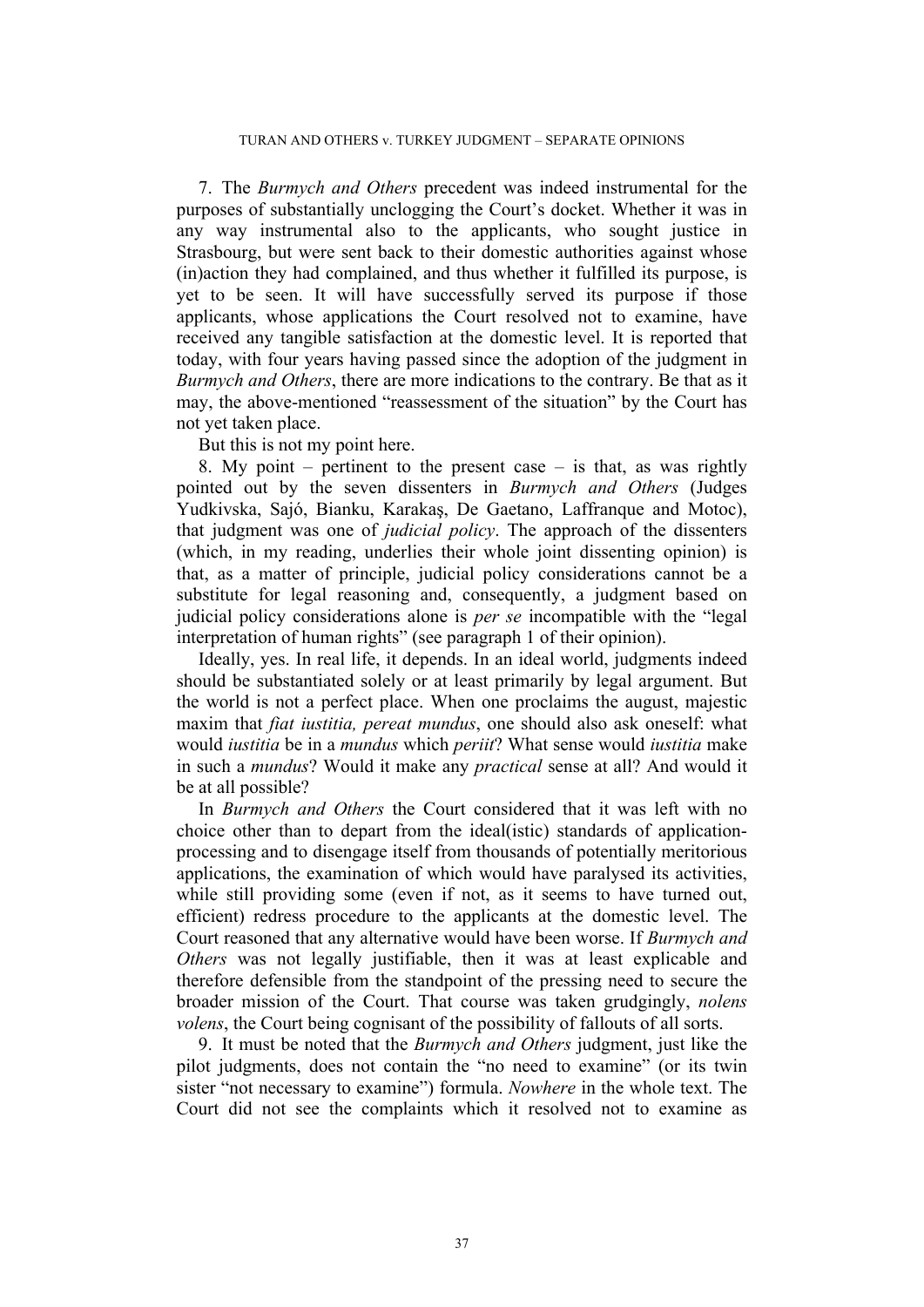undeserving, i.e. not requiring examination. Not at all. Rather, it considered that those complaints *merited* examination, but *could not* be effectively examined by the Court in those circumstances. It struck the unexamined applications out of its list of cases pursuant to Article  $37 \& 1$  (c) and transmitted them to the Committee of Ministers "in order for them to be dealt with in the framework of the general measures of execution of the [relevant, unimplemented] pilot judgment" (point 4 of the operative part). Instead of using the formula "no need to examine", the Court ratiocinated as to "whether it [was] justified to continue to examine [those] applications"  $(\S 175)$ , i.e. employed the exact wording of Article 37  $\S 1$  (c). But even the word "justified", perhaps because it has a connotation of justice, the latter not being merely a formal legal term, does not appear in the operative part of the *Burmych and Others* judgment.

10. What makes the *Burmych and Others* precedent so pertinent to the present case is that in that judgment the Court *legitimised judicial policy* as the principal or, rather, the sole ground for one of its judgments. And it not only decided to refrain from examining the respective complaints, but also openly and transparently conceptualised that decision. Whoever reproaches the Court for that unclogging of its docket, at least cannot reproach it for being evasive as to the reasons underlying that decision. From then on, the Court's resolve to leave certain complaints unexamined *in principle* can be substantiated – if not duly legally reasoned, then at least factually explained – by referring to judicial policy considerations pertaining to very exceptional circumstances occurring *in the realm of real life, not in that of pure law*. Such a course is, to put it mildly, not a neat one from the purely legal(istic) perspective. But now it is part of the Court's case-law. Needless to say that the circumstances in which the Court's recourse to this method is defensible must be exceptional, indeed extraordinary.

II

11. The pilot judgments and the *Burmych and Others* precedent concern non-examination of certain complaints (applications) in very exceptional situations. However, the Court routinely, having examined one or several complaints, resolves not to examine certain "other" complaints raised in the same application.

12. In particular situations the "no need to examine" approach is legally tenable and is legitimately professed by the Court. This is so when the "other" complaints, although formulated as separate, are interrelated, as they overlap with the complaint(s) already examined in that case. They overlap, because they either share the same factual background or invoke such provisions of the Convention which are interrelated. The overlapping of one or another kind allows or even requires the Court to treat such complaints as raising the same legal issue and not requiring their re-examination from yet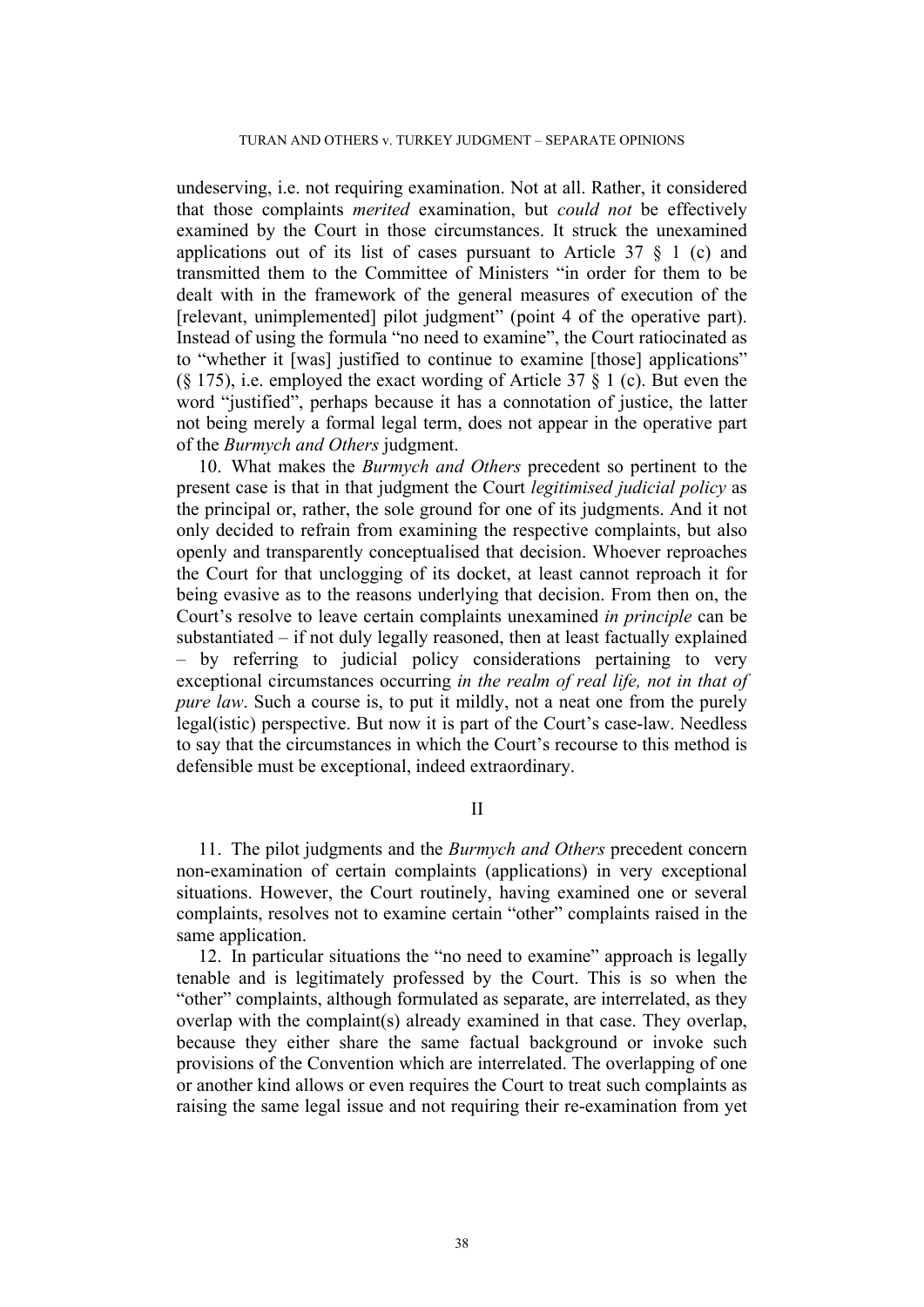another angle, once that issue has already been examined from one angle, factual or legal.

13. A "factual overlap" of the complaints may prompt the Court to resolve that it would be pragmatic, and in that sense justified, not to examine anew what is essentially the same complaint, and that non-examination would not be to the detriment of the applicant or of the development of Convention law.

The Court uses various techniques to establish, and various phraseologies to designate, this "factual overlap". Those techniques and phraseologies are so diverse that it would be very difficult, if not impossible, to arrange them in any typology. Here are a couple of very recent examples from their infinite variety. In *Dareskizb Ltd. v. Armenia* (no. 61737/08, § 93, 21 September 2021, not yet final), the Court decided that, having regard to its findings under Article 6 § 1 that the applicant company had been denied access to a court, it was "not necessary" to examine whether, in that case, there had been a violation of that Article also as regards the composition of that court. In *C. v. Croatia* (no. 80117/17, § 81, 8 October 2020), which concerned the right of a child to be heard in custody proceedings and the need to appoint a special guardian *ad litem* to protect the child's interests, the Court held that the combination of flawed representation and the failure to duly present and hear the applicant's views in the proceedings had irremediably undermined the decision-making process in the case and that obviated "the need ... to examine whether the applicant's best interests were properly assessed by adopting the decision to grant custody to his father without any preparation or adaptation period or whether the enforcement of that decision had been compatible with Article 8".

14. A typical example of a "legal overlap" is the interrelatedness of ostensibly separate complaints, by which the Court is requested to assess the same factual situation under two different provisions of the Convention, one of which subsumes (or absorbs) the other at least in part, e.g. under Article 6 § 1 and Article 13, respectively as *lex specialis* and *lex generalis*; or Article 11, *lex specialis*, and Article 10, *lex generalis*. If a violation of the Convention based on its special provision is found, the re-examination of the same matter under a general provision would normally be redundant.

15. In deciding whether to take that self-restricting course, the Court has a discretion that is not narrow. The case-law in which the second, third, etc., of the overlapping complaints are left unexamined is abundant.

In such cases the formula "no need to examine" (or "not necessary to examine") means exactly what it says on the tin. It does not mislead or deceive, for it adequately represents the Court's approach and reasons behind its resolve not to examine certain complaints.

16. In parallel, the formula "no need to examine" has been employed also in such instances where the examination of the applicants' complaints clearly merited examination.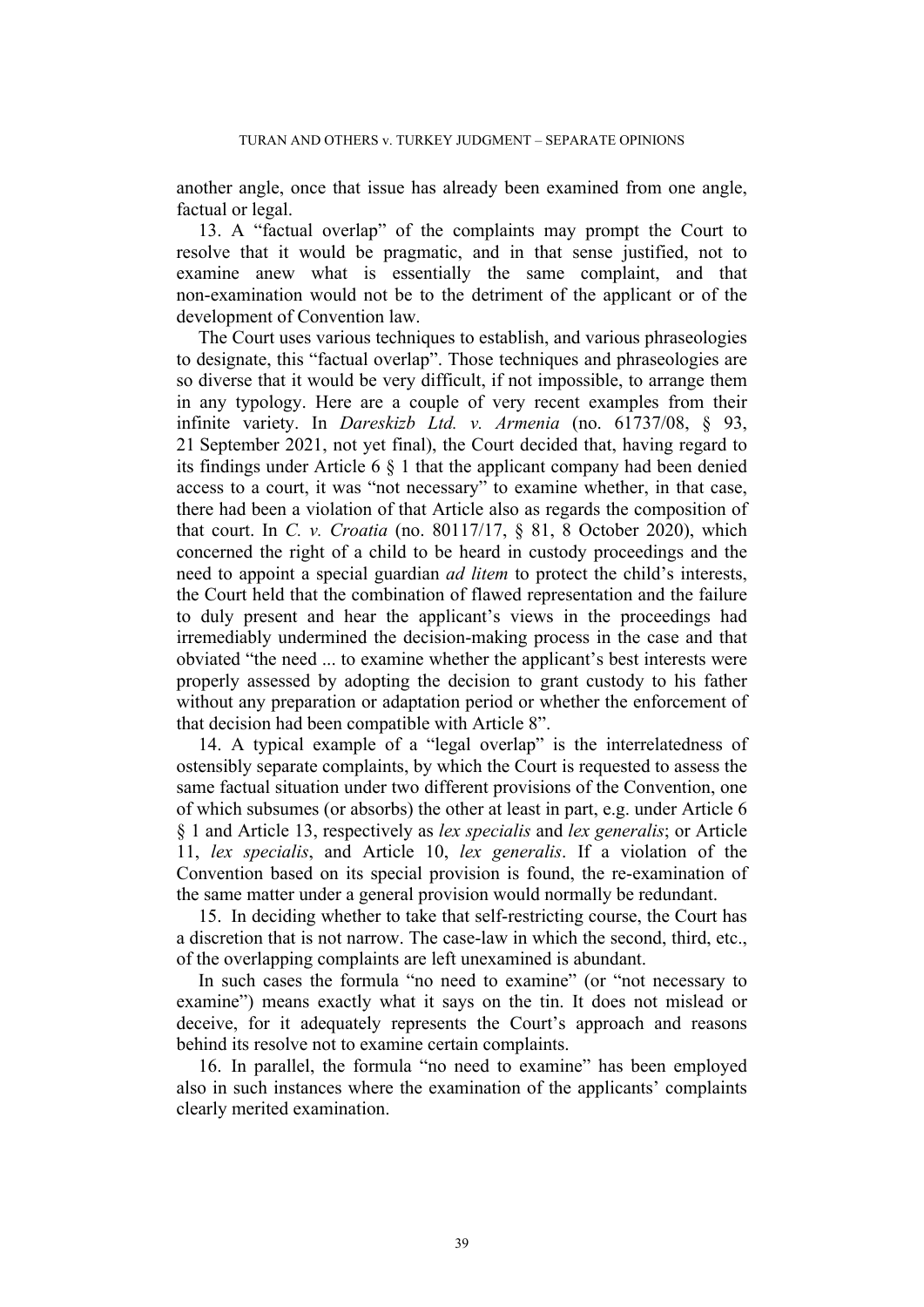Roughly, all such cases in which the formula in question is employed fall into one of three categories.

17. The first category includes the politically sensitive cases, in which an applicant complains under Article 18. It happens that the Court, having found a violation of a Convention provision, nevertheless decides that it is "not necessary" to examine whether that violation resulted from a "hidden agenda". If this question is answered in the affirmative (which is often too evident), this could trigger the formal finding of a violation of Article 18. This should be all the more so where the Court has found violations of not one but of several Convention provisions.

One example (indeed one out of many) of such regrettable over-reluctance to examine the applicants' well-founded complaints under Article 18 would be *Kasparov and Others v. Russia (no. 2)* (no. 51988/07, 13 December 2016), where the Court found violations of Articles 5 § 1, 6 § 1 and 11, which, in the Court's own words, "had the effect of preventing and discouraging [the applicants] and others from ... actively engaging in opposition politics". Then the Court pulled the brake. It concluded that "in view of this" it was "not necessary to examine whether ... there has been a violation of Article 18" (§ 55).

Such evasive judgments have been adopted in some politically sensitive cases against Russia and Turkey. Regarding Turkey (which is the respondent State in the present case), one could mention, for example, *Şahin Alpay v. Turkey* (no. 16538/17, 20 March 2018), *Mehmet Hasan Altan v. Turkey* (no. 13237/17, 20 March 2018), or *Atilla Taş v. Turkey* (no. 72/17, 19 January 2021). I have made clear my disagreement with that approach in my partly dissenting opinions in *Sabuncu v. Turkey* (no. 23199/17, 10 November 2020) and *Ahmet Hüsrev Altan v. Turkey* (no. 13252/17, 13 April 2021).

Yet, here this matter is touched upon for the sake of comprehensiveness only. The applicants in the present case did not complain under Article 18. This category of "undeserving" complaints therefore can be put aside.

18. The second category of the Court's indisposition to the examination of duly substantiated complaints includes the cases which are, so to say, more mundane – in that sense that they are not related to alleged ulterior political motives prohibited by Article 18. These are not instances where the non-examination of the complaints is justified owing to their "factual" or "legal overlapping". They are left without examination solely *because the Court has so decided*, without providing (at least not explicitly) any reasons for such a course and often without such legitimate reasons being in place at all. The Court justifies this by the fact that it has already examined some of the applicant's complaints (and, as a rule, has found violations of some Convention provisions), so, bluntly put, it should be enough.

In such cases, the (in)famous *Câmpeanu* formula is employed. I refer to the case of *Centre for Legal Resources on behalf of Valentin Câmpeanu*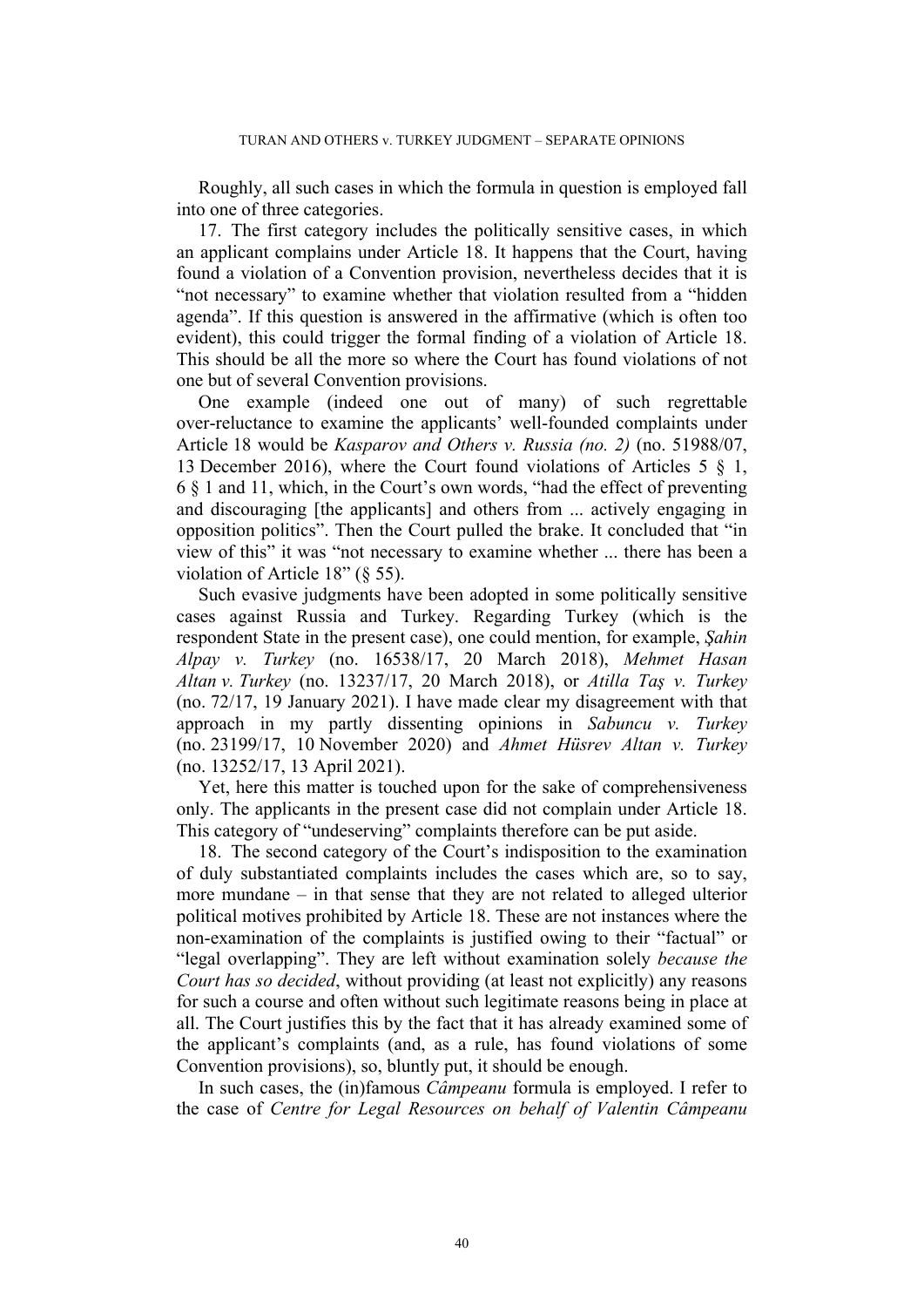([GC], no. 47848/08, 17 July 2014). That judgment gave the name to the formula in question, for it was that judgment in which this approach was consolidated. The formula goes that the Court, having examined certain "main" legal questions raised by the applicants, leaves the "remaining" complaints unexamined. It is as if a dentist says to his patient: "I fixed the big holes, so please do not overburden me also with small holes, for you will survive somehow". The examination of the "main" legal questions ostensibly justifies the non-examination of the others, even if they are not interrelated with those actually examined.

Like the *Burmych and Others* solution, the *Câmpeanu* formula stems from a certain pragmatism in such situations, where the Court has to economise its human, time and other resources, and the respective judicial policy considerations. Even so, *Burmych and Others* was adopted in a situation which hardly anyone would deny was a truly exceptional one. In that judgment, the Court's stance is explained in great detail. One would find not the slightest trace of such open and detailed explanation either in *Centre for Legal Resources on behalf of Valentin Câmpeanu* or in other judgments where the *Câmpeanu* formula is employed, in fact copy-pasted. That formula has become self-justifying. The seven dissenters in *Burmych and Others* criticised that judgment as being adopted for the sake of "momentary judicial convenience" (§ 39 of the joint dissenting opinion). Although there is a grain of truth – and not a tiny one at that – in such a characterisation, I would be quite reluctant to follow, at least to the end, that criticism regarding *Burmych and Others* itself, because, contrary to the assertions of those colleagues, that decision in fact *did have* something to do with "judicial economy, judicial efficiency, or the Brighton philosophy". But I think that this characterisation would indeed be congenial if applied to the *Câmpeanu*-type (non-)findings. There is nothing behind the *Câmpeanu* formula, except mere "momentary judicial convenience". Perhaps too momentary.

Luckily, the *Câmpeanu* formula is not accepted as a normal, justifiable judicial practice by all judges of the Court. On this I refer to Judge Pastor Vilanova's partly dissenting opinion in *Popov and Others v. Russia* (no. 44560/11, 27 November 2018), Judge Bošnjak's partly dissenting opinion in *Petukhov v. Ukraine (no. 2)* (no. 41216/13, 12 March 2019), and my own partly dissenting opinion in the latter case. There is therefore some hope, however slim, that one day the *Câmpeanu* formula may be abandoned. But that may be only my wishful thinking.

19. The third category of cases in which the Court decides not to examine certain admissible "other" complaints includes judgments where the Court's resolve not to examine them, because there is "no need" to do so, is not accompanied by any explicit, even if succinct, reasoning, which would at least somehow explain its self-restraint to the readership. Not even is the "main legal question" argument provided, as in *Câmpeanu*-type cases.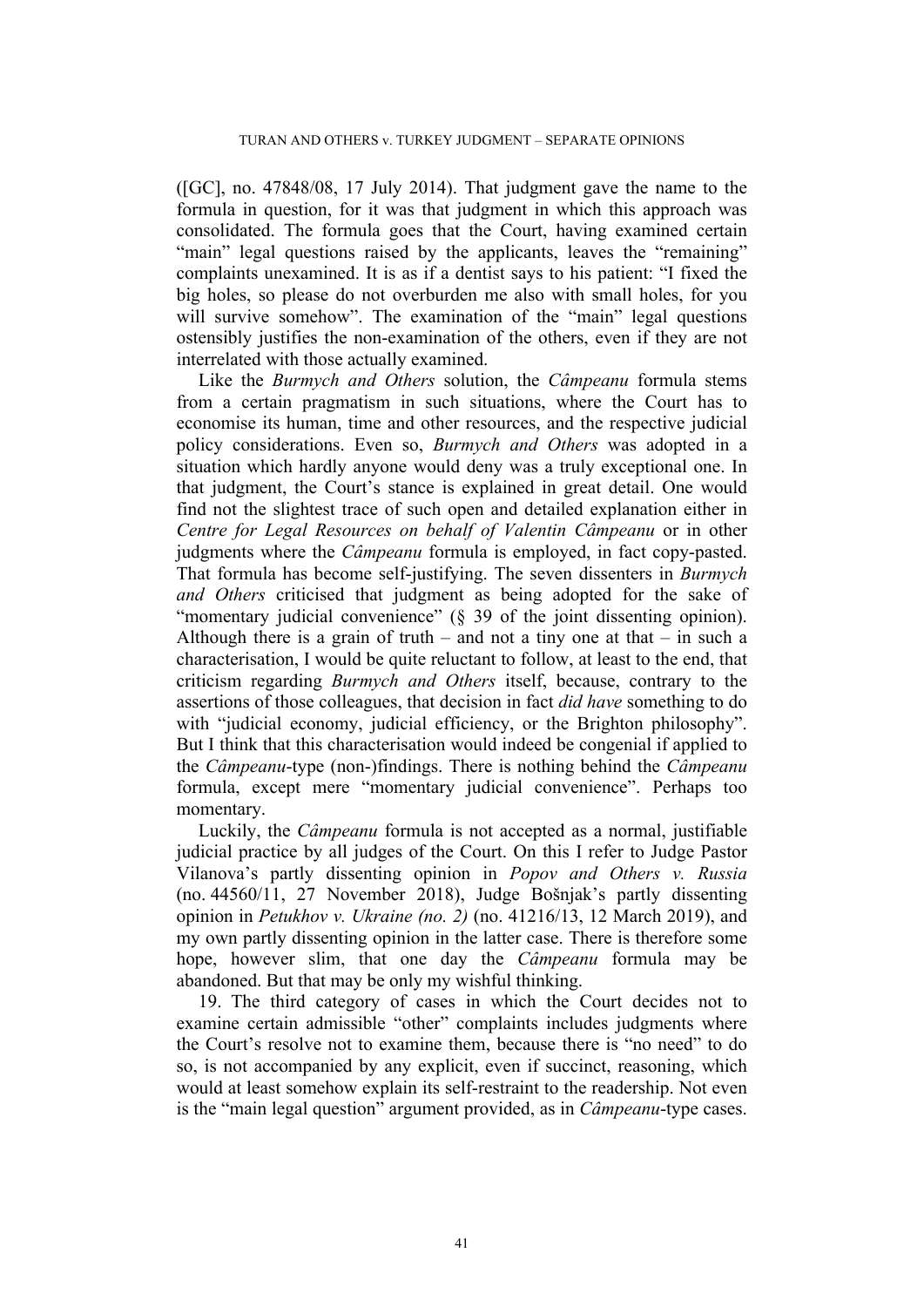This does not mean, in and of itself, that the non-examination would not be possible to justify. The problem is that readers are left to find out for themselves whether the Court's determination not to examine those complaints is justified owing to their overlapping with the complaints already examined or is a result of the Court's *fiat*.

Sometimes it is one, sometimes the other.

#### III

20. When thoroughly compared with previous solutions, the present case does not fall into any of the above-provided types of termination of the examination of admissible complaints.

I begin by comparing the present case with the cases in which pilot judgments have been adopted or which, like the very exceptional case of *Burmych and Others*, are related to an earlier pilot judgment. Then I will turn to the comparison of the present case with those in which the examination of "other" complaints was terminated on the basis that, in the Court's own words, it was "not necessary". I leave aside Article 18 cases, because, as already mentioned, the applicants in the present case did not complain under that Article. However, two other categories, the second and the third, merit at least a sentence or two. After that I will look into whether the present case bears any resemblance with those in which the examination of "other" complaints was terminated owing to the overlapping of the "undeserving" complaints with those already examined.

21. Firstly, the present judgment is not a pilot judgment. It does not mention any systemic (structural) problem, identified by the Court, in respect of which the respondent State must adopt any general measures rectifying the situation at the domestic level, and the examination of the relevant complaints has not been adjourned until the adoption of such measures; the Court has merely refused to examine them.

In addition, the complaints left unexamined in the present case are not those not yet communicated to the respondent Government. They were all duly communicated; therefore, even if this judgment had been a pilot judgment, the Court should have continued to examine them under the normal procedure. For the adjournment in the pilot-judgment procedure applies to complaints raised by "similar" applications, not those which have been submitted in precisely that case.

22. Nor does the present judgment bear any relation to a previous pilot judgment. The substantiation of the Court's resolve to leave hundreds of well-reasoned applications unexamined, as provided in paragraph 98 of the judgment, refers to *Selahattin Demirtaş v. Turkey (no. 2)* ([GC], no. 14305/17, 22 December 2020), *Alparslan Altan v. Turkey* (no. 12778/17, 16 April 2019) and *Baş v. Turkey* (no. 66448/17, 3 March 2020) as the judgments in which legal issues raised by complaints left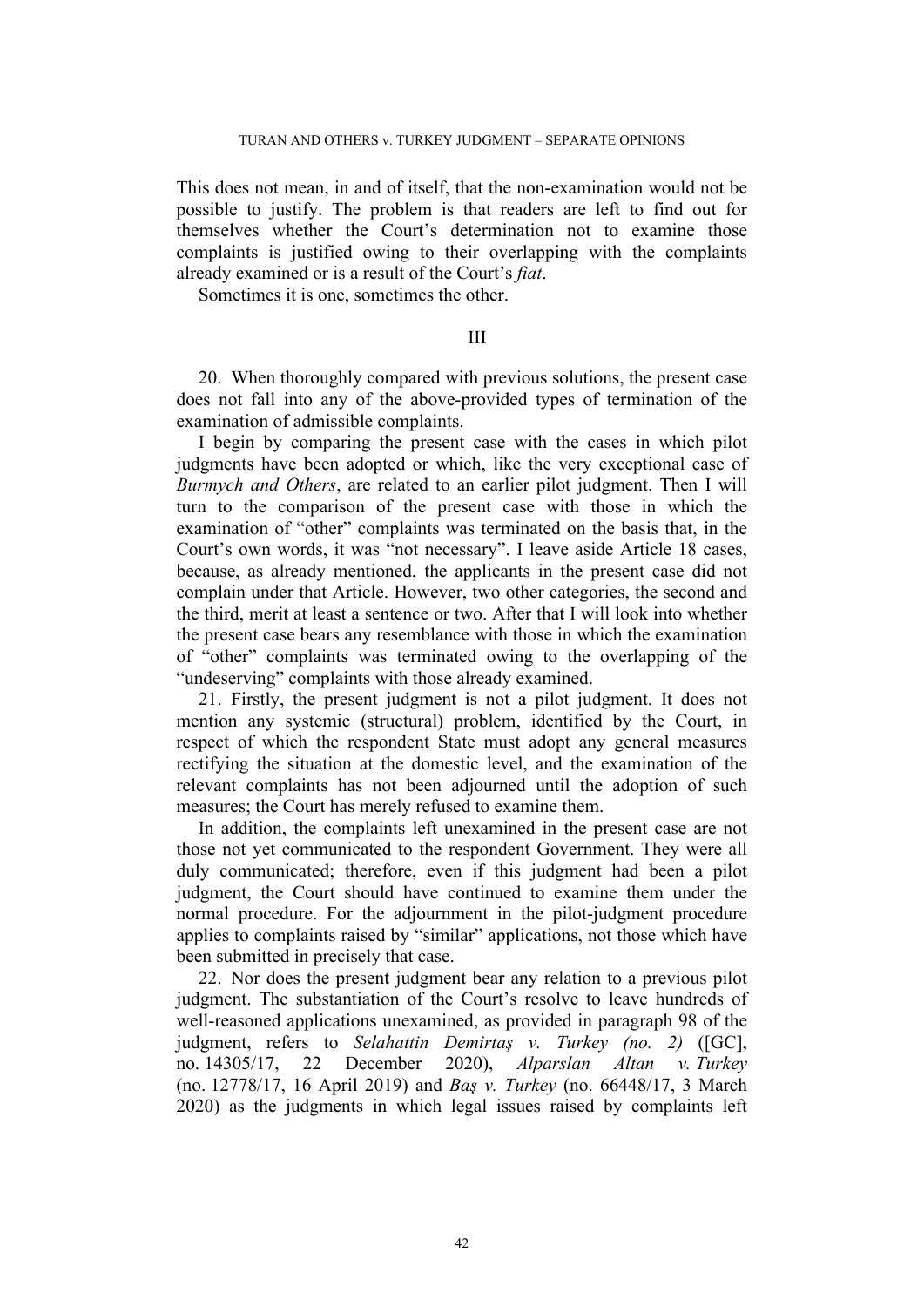unexamined have been "addressed for the most part". This is true. And yet, "for the most part" means "not all". Moreover, "addressed" does not amount to the identification of a systemic (structural) problem. On top of that, those "legal issues" do not encompass the "factual issues" of the hundreds of applicants in the present case, which are at the root of their complaints. For those applicants did not apply to the Court for the reason that *some* "legal issues" could be "addressed" – they applied for the settlement of *their* "factual issues" with the domestic authorities.

23. Secondly, the present case is not a case of the *Burmych and Others* type. That case concerned a situation to which the Court's approach was in many respects different from its approach to the situation examined  $-$  or, rather, not examined – in the present case. *Burmych and Others* clearly instructed the respondent State to implement the Court's earlier pilot judgment, which the State had thus far failed to do. In the present case, there is nothing of that sort (and cannot be, because there is no related earlier pilot judgment). In *Burmych and Others*, the Court transmitted the non-examined applications – and thus the supervision over the State's progress or lack thereof – to the Committee of Ministers. There is nothing of the kind in this case (and cannot be for the same reason). In *Burmych and Others* a possibility of reassessment of the situation is postulated. There is not a hint of anything like that in the present judgment.

Thus there is one essential difference between the present case and *Burmych and Others*. *Burmych and Others* may be figuratively compared to such necessary surgical amputation of a limb, where not only the person's life is saved and, in addition, the hospital is sheltered from destruction, but also the ablated limb is replaced with a kind of prosthesis, however badly functioning, and the person is promised that one day the surgeon may revisit his condition. The present judgment rather looks like such an amputation where the loss of limb was not replaced by any surrogate, the surgeon sent the patient home for unattended treatment by someone who had allegedly inflicted the injuries on him, closed the hospital from within, and bade him farewell.

24. Furthermore, as mentioned above, *Burmych and Others* does not speak at all of complaints that do not require examination. The "no need to examine" formula is not used in that judgment – unlike in the present one.

25. Last but not least, in *Burmych and Others* the applications were struck out of the Court's list of cases. In the present case they were not struck out – they were merely left unexamined. It is true that I do not find any realistic counter-arguments which would allow me to disagree with the majority that in the present case, like in *Burmych and Others*, there was a pressing need for the Court to depart from the ideal(istic) standards of application-processing so that the broader mission of the Court could be secured.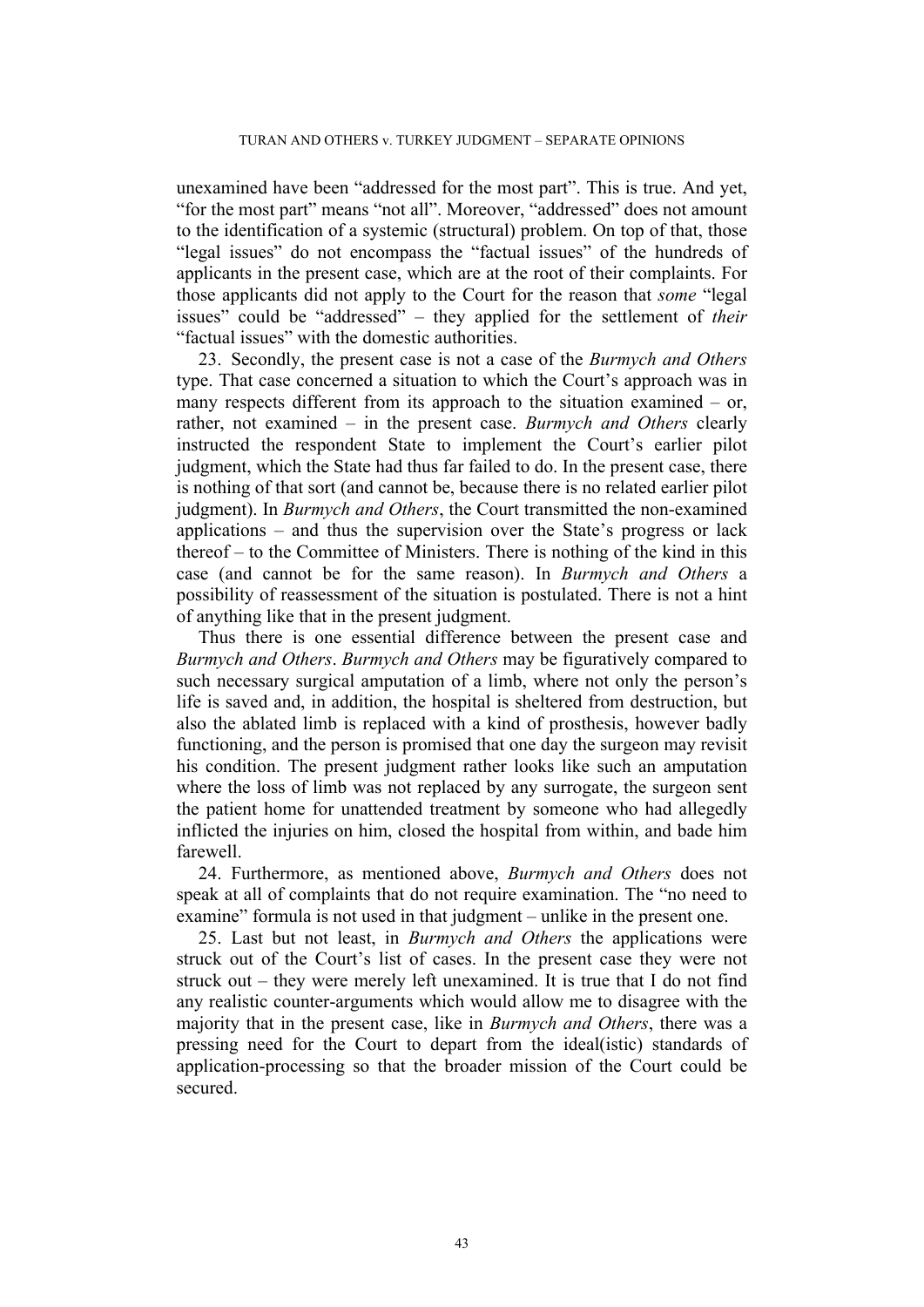26. I therefore do not find the reference in paragraph 98 to *Burmych and Others*, very bare and thus unqualified as it is, to be particularly apt for the present situation. That judgment could certainly be referred to – but perhaps with more provisos, i.e. with considerations not only of the similarities between the situations ("constantly growing inflow of applications"), but of the difference in the Court's approach to them. The reference as it stands now does not strengthen the reasoning – it weakens it. For none of the safeguards employed in that 2017 case have been imported into the present judgment. The "*mutatis mutandis*" caveat does not help. It only disguises the fact that the only resemblance of this judgment to *Burmych and Others* is that the Court has adopted it also under the duress of reality, in which it has been left with no other choice, if the long-term effectiveness of the Convention machinery is to be ensured.

27. On the other hand, when compared to *Burmych and Others*, the present judgment is more applicant-friendly in the sense that the applicants have won at least on one front: a violation of Article 5  $\S$  1 has been found on account of the unlawfulness of their initial pre-trial detention. Not enough, but the five applicants in *Burmych and Others* did not receive even that.

28. I turn now to the cases in which the Court has substantiated the nonexamination of "other" complaints by resorting to the formula "no need to examine" (or "not necessary to examine").

29. Regarding the cases falling into the second above-mentioned category of employment of the formula "no need to examine", the present case is fundamentally different, because the *Câmpeanu* formula is not used in this judgment. In fact, hardly anyone would say that in this judgment the "main" legal issues have been examined or that those not examined can be labelled as "secondary" in any sense.

30. As to the third above-mentioned category of cases, the difference between them and the present one is also essential, because in this judgment an explanation is provided as to why the "other" complaints are left unexamined. Whether or not that explanation will be accepted as satisfactory by the applicants and the broader readership is another matter.

31. It remains to be seen whether the unexamined complaints could be seen as overlapping with those actually examined.

But I am happy to be dispensed from the need to address this point, because this has been done by Judge Koskelo in her concurring opinion, joined by Judge Ranzoni. There it is convincingly shown that there is no overlapping of complaints. Indeed, the finding of a violation of Article 5 on account of a lack of basis in domestic law for the applicants' detention does not, in and of itself, imply that there has also been a violation of Article 5 § 1 (c), or that there has been no such violation.

In order to answer that question the applicants' situation would have to be examined from the angle of Article 5 § 1 (c).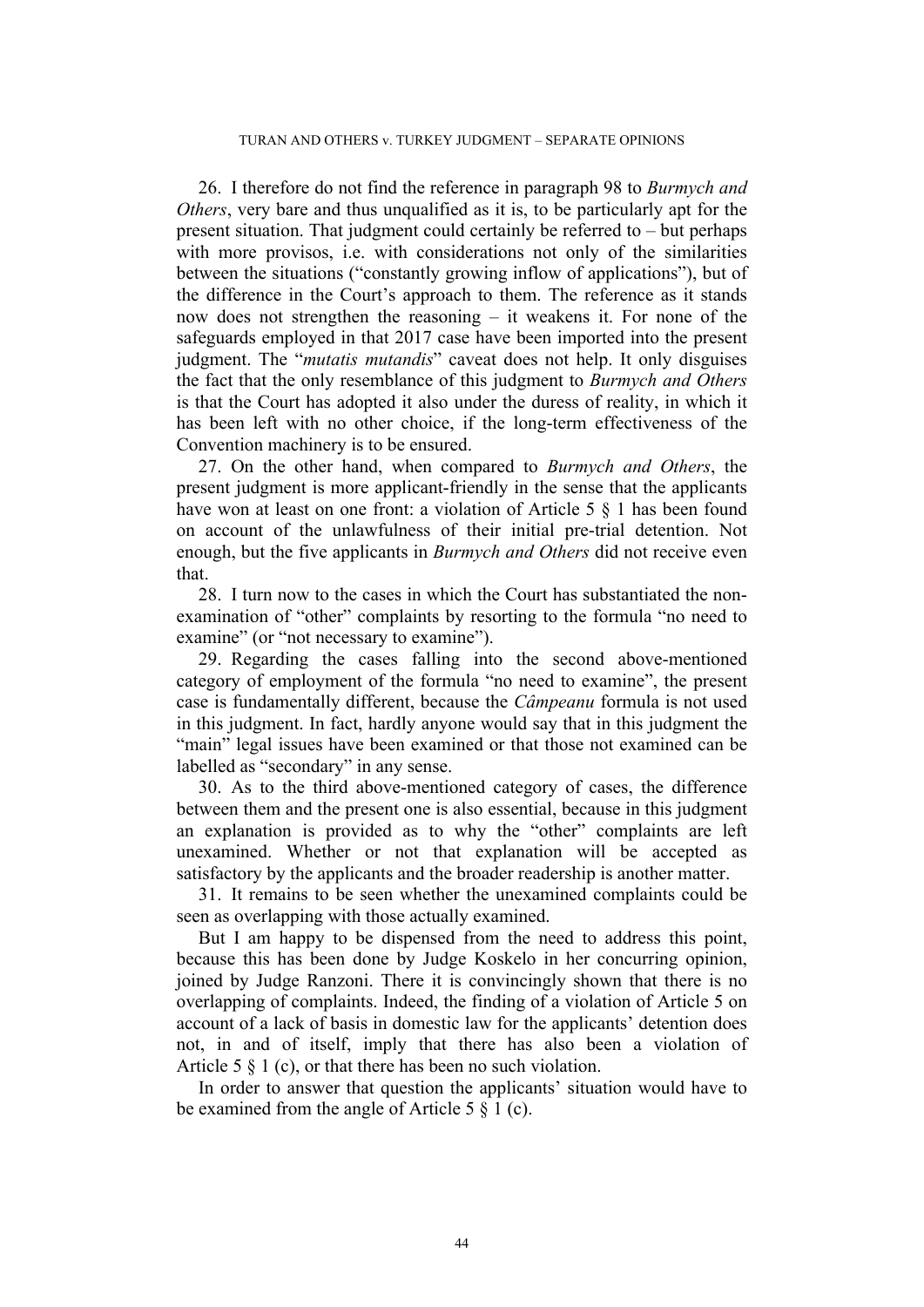32. To sum up, there clearly *is* a need to examine the complaints left without examination in the present case – even though in its operative part the Court has stated that there is no such need.

This is why I see point 5 of the operative part as misleading.

33. What is more, the said need is a *pressing* one, particularly in view of the fact that, as can be seen from the concurring opinion of my distinguished colleague, one could presume that more than just a few of the complaints submitted in the present case under Article 5 § 1 (c) might be very well founded, in the light of such cases as *Alparslan Altan v. Turkey* and *Baş v. Turkey* (both cited above) and the circumstances transpiring from them. I would only add that, on the balance of probabilities, the presumption that there was no sufficient *factual* basis for the detention of at least some of the applicants is not at all futile, especially given the fact that the applicants *so massively* detained without a requisite *legal* basis were judges and prosecutors.

34. The decision not to examine the lion's share of the complaints is an acknowledgment of the limits to the Court's capacity in the face of the massive influx of applications. The reference to "judicial policy" (paragraph 98) means that the non-examination of complaints is determined not by any tenets of any Articles of the Convention, but by such reality, against which usual legal institutional and procedural mechanisms are helpless, unless the Court allows itself the dubious luxury of extending the examination of these complaints for at least a decade (but more likely for even longer) or (another most unattractive alternative) to postpone the examination of other meritorious complaints, at least those against the same State.

In that context it should be mentioned that today there are thousands of cases pending against Turkey which concern detentions and criminal convictions handed down in the aftermath of the 2016 attempted *coup d'état* in that State. Every week their number increases by scores. The Court is in fact inundated with cases related to those events. In addition to that tsunami, there is a yet larger pool of pending unrelated cases against Turkey.

35. In such circumstances, the decision not to examine the complaints that consume the most time, effort and other resources is the only *pragmatic* way out. From the purely legal(istic) perspective, it is not a satisfactory one, and not easily defensible. But it can be explained by reference to *reality*. That decision is not a judicial *fiat*. That explanation is provided here in paragraph 98. It is fairly stated at the end of that paragraph that the Court "*decides not to examine* the applicants' remaining complaints under Article 5" (emphasis added), and that that decision has been adopted within the "exceptional context" of the case. There is not the slightest hint about the "remaining" complaints not meriting examination ("no need to examine") – only the grudging acknowledgment of the impracticality and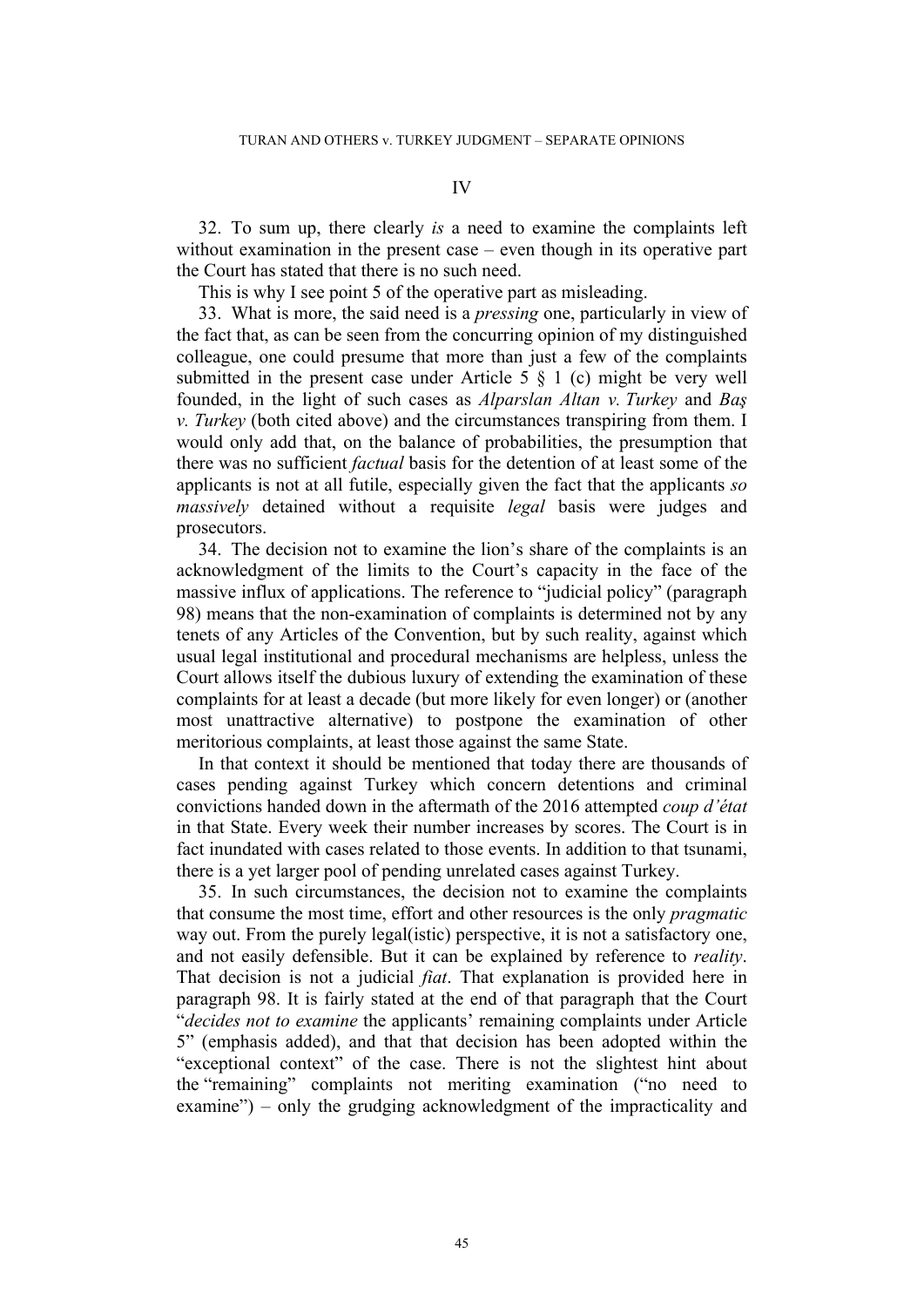inappropriateness of such examination in the face of the need to ensure the Court's overall long-standing mission. This is an expediency justification – not a fully-fledged justification in the purely legal sense, perhaps not in the moral sense either, but still some justification of the untoward, intrusive choice, where all alternatives were worse. And, as has been shown, since *Burmych and Others* judicial policy considerations in principle may provide some substantiation, and in that sense some justification, for the Court's decision to leave certain complaints unexamined in certain extraordinary circumstances. This judgment is the application of that methodological principle, inapplicable in normal circumstances, but already entrenched in the Court's case-law.

36. Whatever the explanation in paragraph 98, the "no need to examine" formula employed in point 5 of the operative part virtually brings it to naught. The findings of the operative part should be read in conjunction with the reasoning leading to them. But this particular finding does not correspond, either in letter or in spirit, to the explanation provided in paragraph 98. This is why I did not vote for it, even though I agree with the outcome of the non-examination of the "remaining" complaints.

37. What happened is that the Chamber took the *standard* formula (as shown, already used too indiscriminately in a number of cases) and applied it in the most *non-standard* situation – one never encountered before.

For the situation faced by the Court in the present case is *unprecedented*. It therefore commands an unprecedented solution. Usual tools would not work. That has been explained in paragraph 98 – and abandoned in point 5 of the operative part. But when a judgment is adopted, it is not the paragraphs of the reasoning part that are voted on, but the points of the operative part.

I cannot cease to wonder why four years ago the Grand Chamber found an adequate way of referring to the exceptionality of the situation in the operative part of *Burmych and Others*, whilst the Chamber has not followed the Grand Chamber's example when formulating point 5 of the operative part of the present judgment.

#### V

38. There is a risk that some may read this judgment, by which so many complaints of so many applicants have been denied examination, as a signal that a member State can escape responsibility for violating the Convention *en masse*, since the Court may be flooded with complaints against that State to such an extent that it becomes unable to cope with them and decides not to examine them.

To be frank: if a regime decides to go rogue, it should *do it in a big way*. And if responsibility can be escaped by "doing it big", why not give it a try?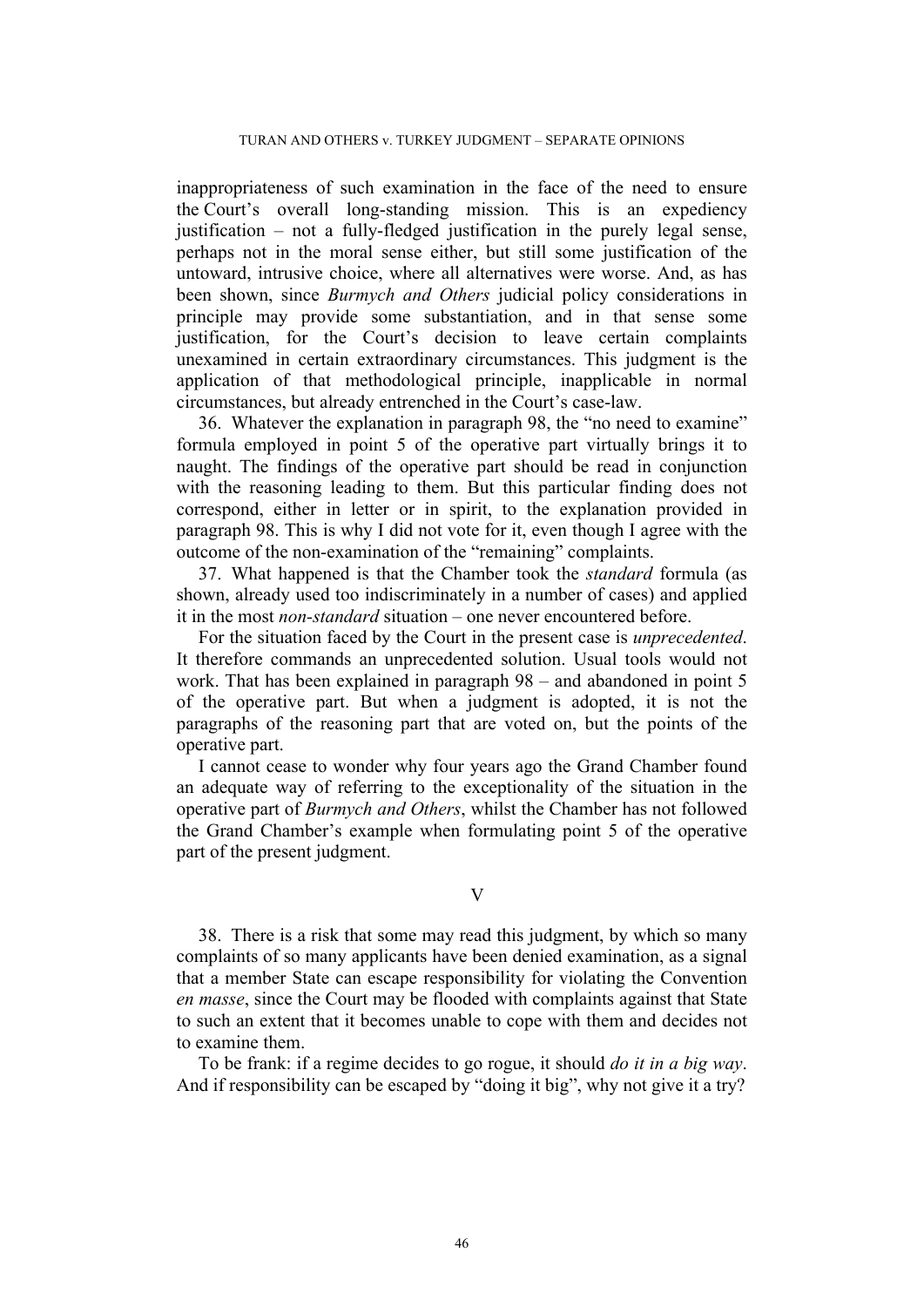39. Recently the Court dealt with an attempt to drastically increase the number of applications to the Court, unambiguously aimed at causing it to become "congested, saturated and flooded" and at "paralysing its operations" (*Zambrano v. France* (dec.), no. 41994/21, § 36, 21 September 2021). In that case it was noted that the right of application was being abused by applicants pursuing a strategy of flooding the Court with a tsunami of applications and thus with the aim of paralysing it.

40. But what if a similar strategy is pursued not by a group of applicants, whatever their motives may be, but by the Government of a member State, seeking to escape responsibility for violations of the Convention?

The question remains, and even becomes more pertinent: can the course adopted in this case be adopted again in an increasing number of cases? How many times can this be before such situations are no longer regarded as "exceptional"?

41. To conclude, the situation encountered by the Court in the present case is indeed unprecedented and exceptional by all standards applicable hitherto, or at best – or, rather, worst – is comparable only to *Burmych and Others*. But a similar exceptionality in principle can be "repeated". Thus, as in addition to *this* exceptional situation there may be *others*, a remedy or safeguard, or counterbalance must be found – and applied. Needless to say, that remedy or safeguard, or counterbalance, cannot and must not be judicial.

To that effect, I can but agree with Judge Koskelo that "[a]ny further conclusions remain for other bodies to consider".

# VI

42. I follow Judge Koskelo's remarks as to the dubious categorisation, in Turkish law, of the offences allegedly committed by the applicants in the present case as "personal offences". The contradiction between the judges and prosecutors allegedly receiving instructions from the supposedly illegal organisation's hierarchy, on the one hand, and their alleged membership in that organisation being categorised as a "personal offence", on the other, is striking. Indeed, "such an interpretation of domestic law appears neither reasonable nor consistent with the Convention requirements of foreseeability and legal certainty".

43. In this context, I must admit that I should have been more critical in *Baş* (cited above), where the Chamber, of which I was part, stated that "it [was] not for the Court to determine into which category of offences the applicant's alleged conduct [fell]" (§ 158).

Perhaps it was. Or at least that statement had to be accompanied by an appropriate proviso.

44. Finally, I seize this opportunity to admit that today I would also differently assess some of the other complaints in *Baş*, namely those under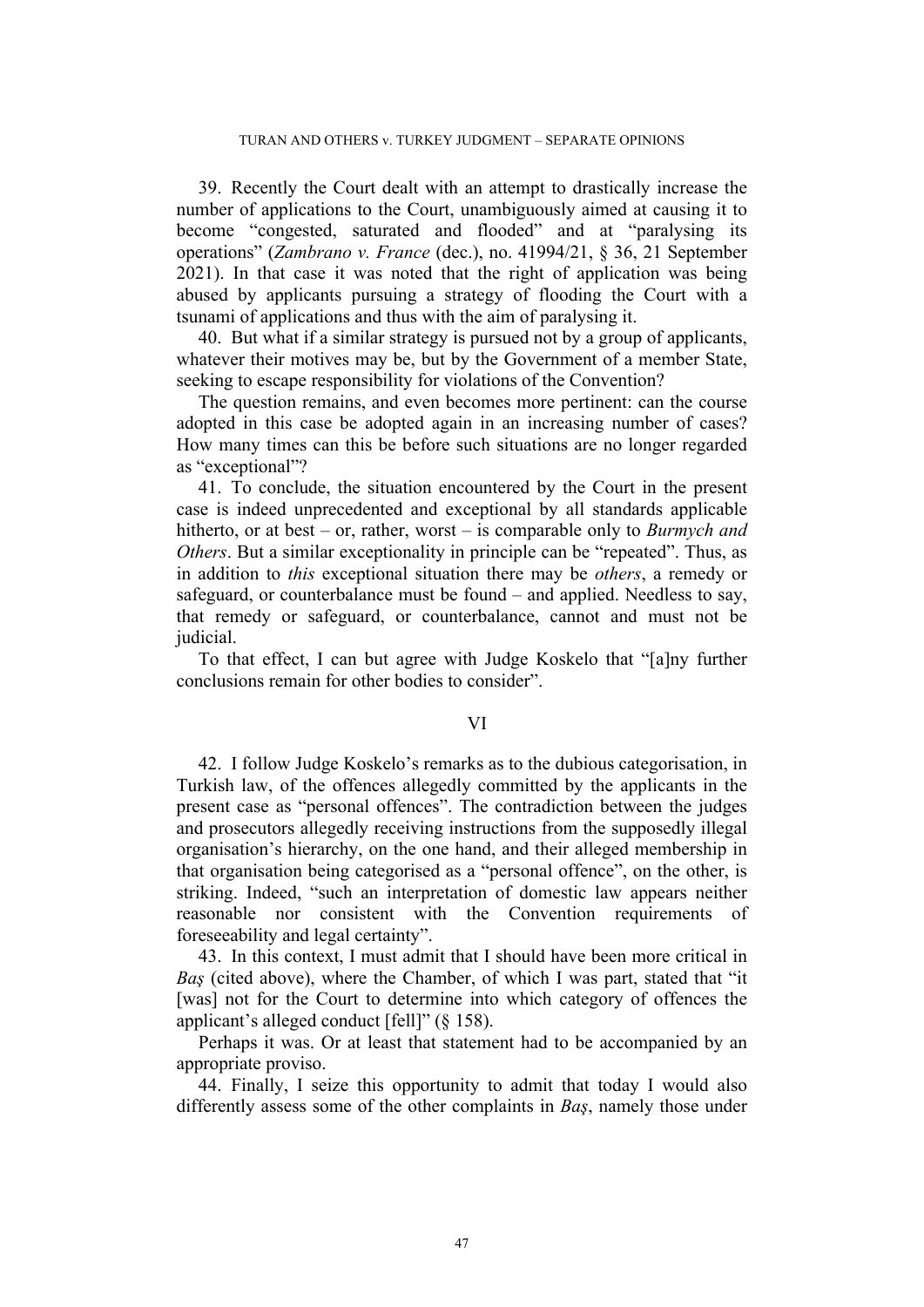Article 5 § 4, regarding the restriction of Mr Baş's access to the investigation file and the alleged lack of independence and impartiality of the magistrates' courts.

Of course, this confession is *post factum*, but still offers some relief.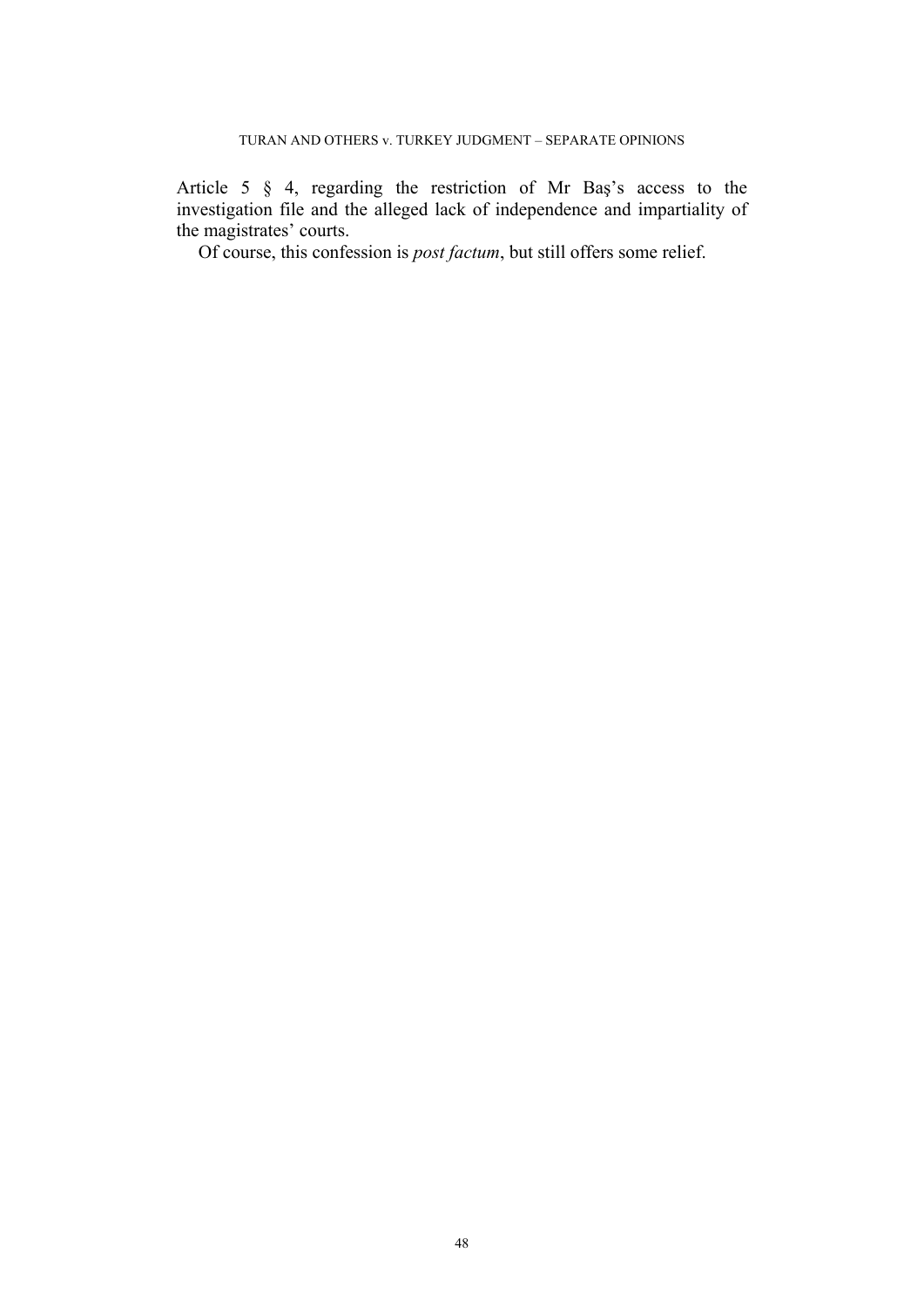# APPENDIX

| No.              | <b>Application</b><br>no. | Case name          | <b>Lodged on</b> | <b>Applicant</b><br><b>Year of Birth</b>      | <b>Represented by</b>             | Applicant's status at the time of pre-<br>trial detention |
|------------------|---------------------------|--------------------|------------------|-----------------------------------------------|-----------------------------------|-----------------------------------------------------------|
| 1.               | 75805/16                  | Turan v. Turkey    | 24/11/2016       | <b>Ersin TURAN</b><br>1983                    | <b>Bilal Eren MASKAN</b>          | Ordinary judge or public prosecutor                       |
| 2.               | 75794/16                  | Demirtaş v. Turkey | 30/11/2016       | <b>Hasan DEMIRTAS</b><br>1989                 | Irem TATLIDEDE                    | Ordinary judge or public prosecutor                       |
| 3.               | 6556/17                   | Kaşıkçı v. Turkey  | 20/01/2017       | <b>Muhammet Ali</b><br><b>KAŞIKÇI</b><br>1979 | Gülşen ZENGİN                     | Ordinary judge or public prosecutor                       |
| $\overline{4}$ . | 11888/17                  | Küçük v. Turkey    | 06/01/2017       | Bekir KÜÇÜK<br>1974                           | Sariye YEŞİL<br><b>TOZKOPARAN</b> | Ordinary judge or public prosecutor                       |
| 5.               | 12991/17                  | Erel v. Turkey     | 04/01/2017       | <b>Kemalettin EREL</b><br>1972                | Karar Koray ATAK                  | Ordinary judge or public prosecutor                       |
| 6.               | 13875/17                  | Polater v. Turkey  | 09/01/2017       | <b>Yusuf Ziya</b><br><b>POLATER</b><br>1983   | İsmail GÜLER                      | Ordinary judge or public prosecutor                       |
| 7.               | 14126/17                  | Çetin v. Turkey    | 06/01/2017       | <b>İlker CETİN</b><br>1970                    | Semih ERKEN                       | Ordinary judge or public prosecutor                       |
| 8.               | 15011/17                  | Ulupinar v. Turkey | 02/02/2017       | <b>Aziz ULUPINAR</b>                          | Rukiye COSGUN                     | Ordinary judge or public prosecutor                       |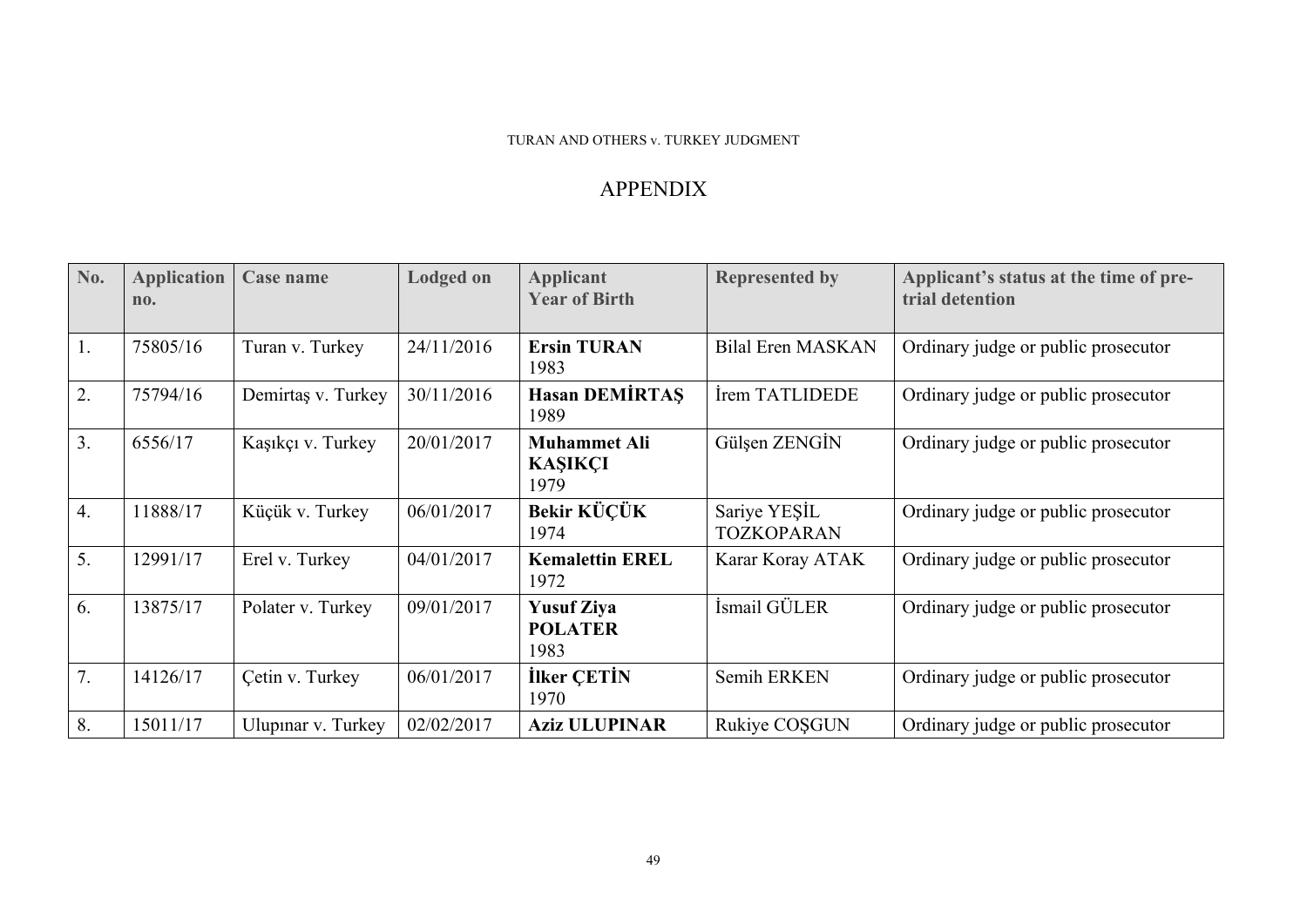| No. | <b>Application</b><br>no. | Case name                 | <b>Lodged on</b> | <b>Applicant</b><br><b>Year of Birth</b>     | <b>Represented by</b>           | Applicant's status at the time of pre-<br>trial detention |
|-----|---------------------------|---------------------------|------------------|----------------------------------------------|---------------------------------|-----------------------------------------------------------|
|     |                           |                           |                  | 1982                                         |                                 |                                                           |
| 9.  | 15048/17                  | Karademir v.<br>Turkey    | 19/01/2017       | <b>Mehmet</b><br><b>KARADEMIR</b><br>1971    | Karar Koray ATAK                | Ordinary judge or public prosecutor                       |
| 10. | 15066/17                  | Kılınç v. Turkey          | 16/01/2017       | <b>Bahadır KILINÇ</b><br>1972                | Hanife Ruveyda<br><b>KILINC</b> | Ordinary judge or public prosecutor                       |
| 11. | 15098/17                  | Altıntaş v. Turkey        | 02/02/2017       | <b>Yusuf ALTINTAS</b><br>1975                | Rukiye COSGUN                   | Ordinary judge or public prosecutor                       |
| 12. | 15124/17                  | Ulupinar v. Turkey        | 19/01/2017       | <b>Atilla ULUPINAR</b><br>1968               | Pinar BAŞBUĞA                   | Ordinary judge or public prosecutor                       |
| 13. | 15290/17                  | Dalkılıç v. Turkey        | 17/01/2017       | <b>Erdem DALKILIC</b><br>1978                | Elvan BAĞ CANBAZ                | Ordinary judge or public prosecutor                       |
| 14. | 15494/17                  | Hamurcu v. Turkey         | 16/01/2017       | <b>Bayram HAMURCU</b><br>1989                | Zehra KILIC                     | Ordinary judge or public prosecutor                       |
| 15. | 28551/17                  | Cihangiroğlu v.<br>Turkey | 29/03/2017       | <b>Bircan</b><br><b>CİHANGİROĞLU</b><br>1973 | Mehmet Fatih İÇER               | Ordinary judge or public prosecutor                       |
| 16. | 28570/17                  | Miralay v. Turkey         | 16/01/2017       | <b>Necati MIRALAY</b><br>1980                | Metin GÜÇLÜ                     | Ordinary judge or public prosecutor                       |
| 17. | 29073/17                  | Mercan v. Turkey          | 05/06/2018       | <b>Halil MERCAN</b>                          | İhsan MAKAS                     | Ordinary judge or public prosecutor                       |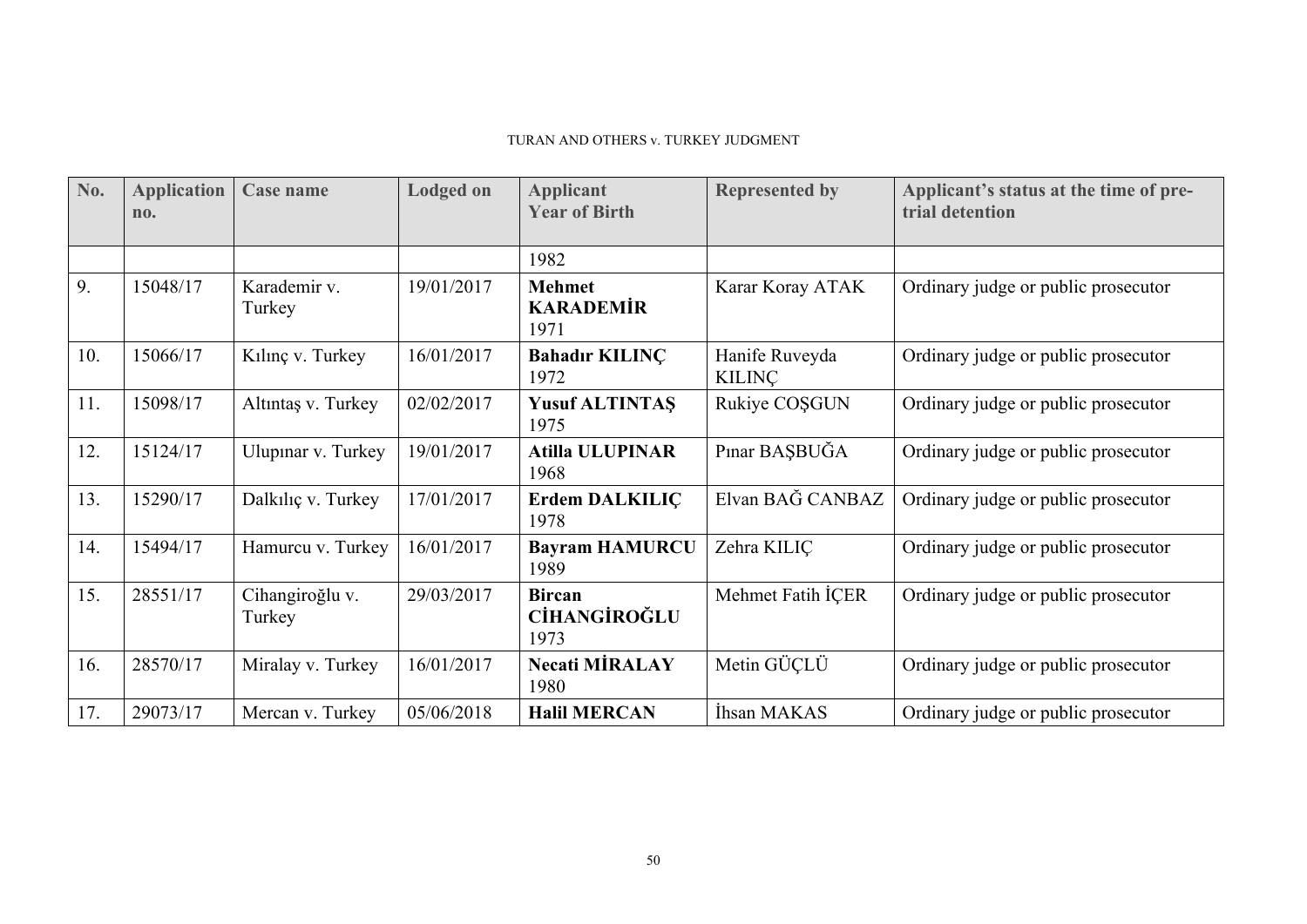| No. | <b>Application</b><br>no. | Case name             | <b>Lodged on</b> | <b>Applicant</b><br><b>Year of Birth</b> | <b>Represented by</b>        | Applicant's status at the time of pre-<br>trial detention |
|-----|---------------------------|-----------------------|------------------|------------------------------------------|------------------------------|-----------------------------------------------------------|
|     |                           |                       |                  | 1985                                     |                              |                                                           |
| 18. | 31217/17                  | Efe v. Turkey         | 22/03/2017       | <b>Metin EFE</b><br>1976                 | Merve Elif<br><b>GÜRACAR</b> | Ordinary judge or public prosecutor                       |
| 19. | 33987/17                  | Kayı v. Turkey        | 17/01/2017       | <b>Halil İbrahim KAYI</b><br>1974        | Riza ALBAY                   | Ordinary judge or public prosecutor                       |
| 20. | 34014/17                  | Kılıç v. Turkey       | 24/03/2017       | <b>Erdal KILIC</b><br>1974               | Tufan YILMAZ                 | Ordinary judge or public prosecutor                       |
| 21. | 34028/17                  | Yılmaz v. Turkey      | 23/03/2017       | <b>Serdar YILMAZ</b><br>1983             | Tufan YILMAZ                 | Ordinary judge or public prosecutor                       |
| 22. | 34357/17                  | Gündüz v. Turkey      | 18/04/2017       | Kasım GÜNDÜZ<br>1990                     | Elif Nurbanu OR              | Ordinary judge or public prosecutor                       |
| 23. | 36845/17                  | Ağrı v. Turkey        | 10/01/2017       | Uğur AĞRI<br>1978                        | Yasemin BAL                  | Ordinary judge or public prosecutor                       |
| 24. | 39593/17                  | Köksal v. Turkey      | 22/03/2017       | Mustafa KÖKSAL<br>1978                   | Emre AKARYILDIZ              | Ordinary judge or public prosecutor                       |
| 25. | 40053/17                  | Gölyeri v. Turkey     | 16/05/2017       | Murat GÖLYERI<br>1980                    | Merve Elif<br><b>GÜRACAR</b> | Ordinary judge or public prosecutor                       |
| 26. | 40097/17                  | Çokmutlu v.<br>Turkey | 05/05/2017       | <b>Metin COKMUTLU</b><br>1983            | Arife ASLAN                  | Ordinary judge or public prosecutor                       |
| 27. | 40277/17                  | Evren v. Turkey       | 28/03/2017       | <b>Enver EVREN</b>                       | Fatih DÖNMEZ                 | Ordinary judge or public prosecutor                       |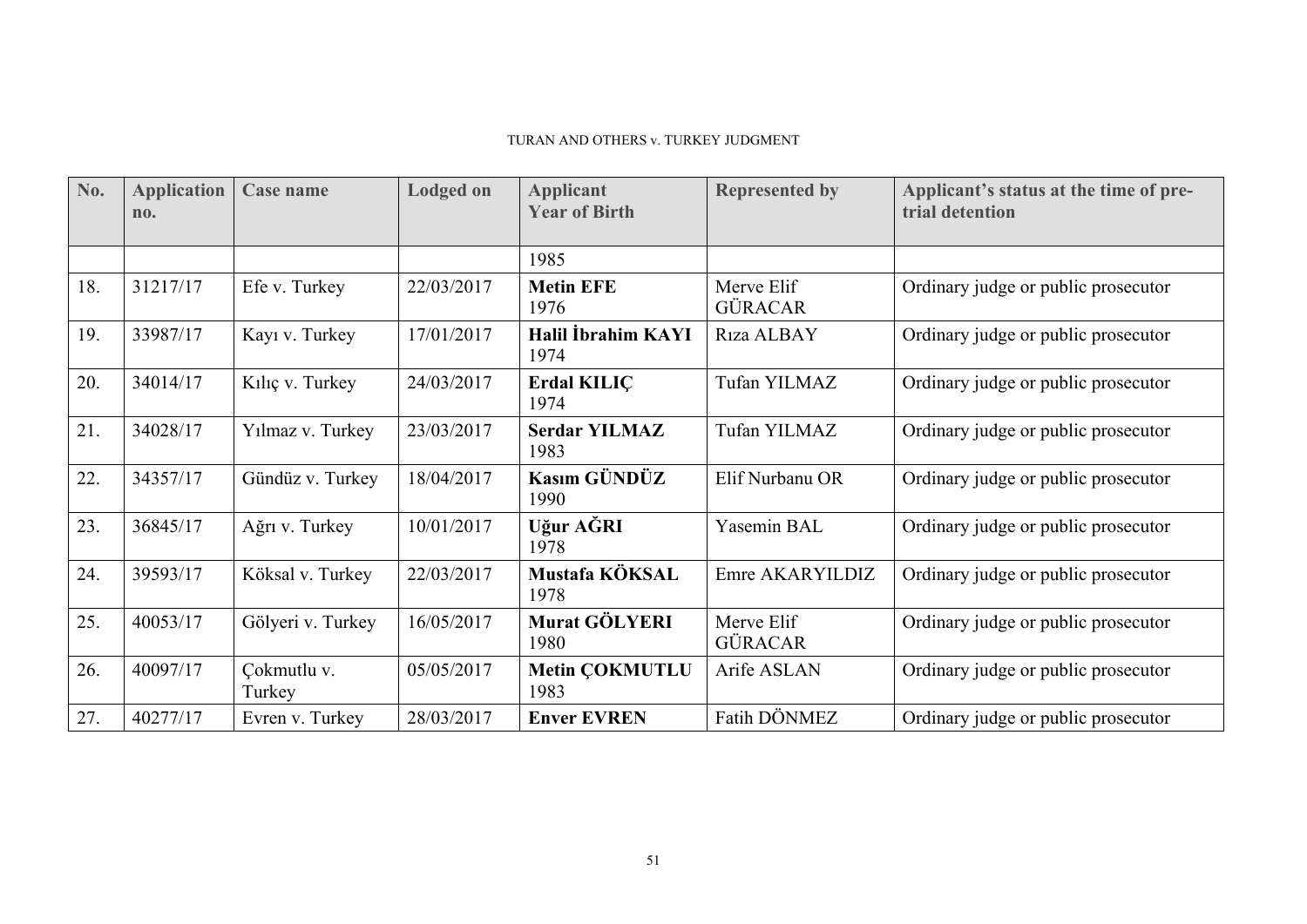| No. | <b>Application</b><br>no. | <b>Case name</b>      | <b>Lodged on</b> | <b>Applicant</b><br><b>Year of Birth</b> | <b>Represented by</b>                | Applicant's status at the time of pre-<br>trial detention |
|-----|---------------------------|-----------------------|------------------|------------------------------------------|--------------------------------------|-----------------------------------------------------------|
|     |                           |                       |                  | 1977                                     |                                      |                                                           |
| 28. | 40565/17                  | Özen v. Turkey        | 15/03/2017       | Gökhan ÖZEN<br>1988                      | Mustafa TEMEL                        | Ordinary judge or public prosecutor                       |
| 29. | 40937/17                  | Kaya v. Turkey        | 27/02/2017       | Ömer KAYA<br>1980                        | Merve Elif<br><b>GÜRACAR</b>         | Ordinary judge or public prosecutor                       |
| 30. | 41286/17                  | Aydoğmuş v.<br>Turkey | 31/03/2017       | <b>Tahir AYDOĞMUS</b><br>1981            | İrem TATLIDEDE                       | Ordinary judge or public prosecutor                       |
| 31. | 41525/17                  | Özkan v. Turkey       | 13/04/2017       | Mustafa ÖZKAN<br>1983                    | Osman BAŞER                          | Ordinary judge or public prosecutor                       |
| 32. | 41770/17                  | Örer v. Turkey        | 07/04/2017       | <b>Vedat ÖRER</b><br>1973                | İrem TATLIDEDE                       | Ordinary judge or public prosecutor                       |
| 33. | 41772/17                  | Tosun v. Turkey       | 29/12/2016       | <b>Tahsin TOSUN</b><br>1980              | İhsan MAKAS                          | Ordinary judge or public prosecutor                       |
| 34. | 41886/17                  | Alkan v. Turkey       | 06/04/2017       | <b>Gökhan ALKAN</b><br>1989              | Fatma Aybike<br><b>CINARGIL SAN</b>  | Ordinary judge or public prosecutor                       |
| 35. | 42314/17                  | Tosun v. Turkey       | 18/04/2017       | <b>Kenan TOSUN</b><br>1987               | İhsan MAKAS                          | Ordinary judge or public prosecutor                       |
| 36. | 43668/17                  | Teke v. Turkey        | 20/03/2017       | <b>Hasan Ali TEKE</b><br>1988            | <b>Sultan TEKE</b><br><b>SOYDINC</b> | Ordinary judge or public prosecutor                       |
| 37. | 43681/17                  | Koçak v. Turkey       | 03/04/2017       | <b>CETIN KOÇAK</b>                       | Arzu BEYAZIT                         | Ordinary judge or public prosecutor                       |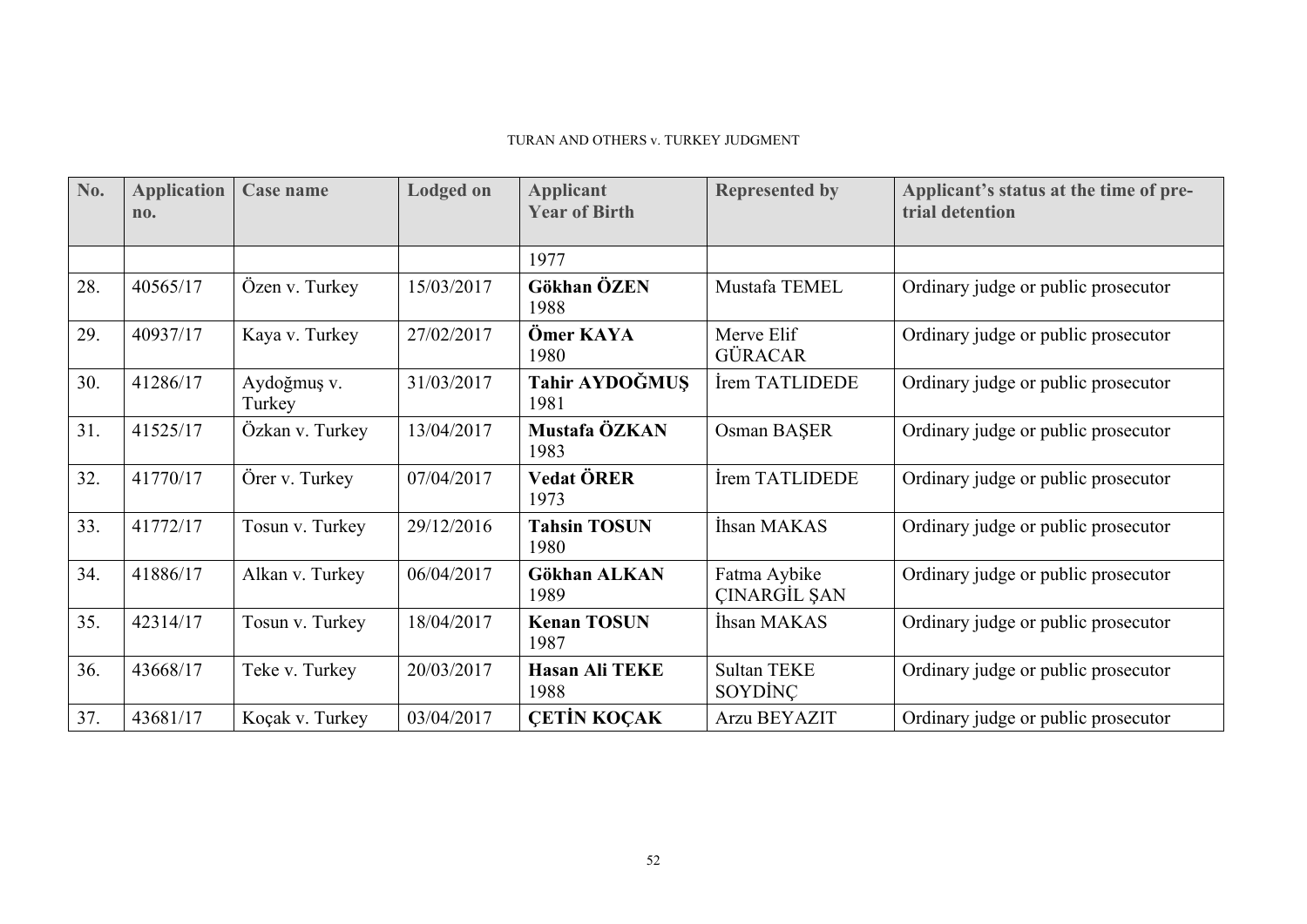| No. | <b>Application</b><br>$n_{0}$ . | <b>Case name</b>   | <b>Lodged on</b> | <b>Applicant</b><br><b>Year of Birth</b>     | <b>Represented by</b> | Applicant's status at the time of pre-<br>trial detention |
|-----|---------------------------------|--------------------|------------------|----------------------------------------------|-----------------------|-----------------------------------------------------------|
|     |                                 |                    |                  | 1980                                         |                       |                                                           |
| 38. | 43710/17                        | Deliveli v. Turkey | 31/03/2017       | <b>Hasan DELİVELİ</b><br>1978                | Emre AKARYILDIZ       | Ordinary judge or public prosecutor                       |
| 39. | 43715/17                        | Aydın v. Turkey    | 04/04/2017       | <b>Zafer AYDIN</b><br>1980                   | Emre AKARYILDIZ       | Ordinary judge or public prosecutor                       |
| 40. | 43733/17                        | Şam v. Turkey      | 09/05/2017       | <b>Abdullah ŞAM</b><br>1981                  | İrem TATLIDEDE        | Ordinary judge or public prosecutor                       |
| 41. | 43753/17                        | Eken v. Turkey     | 09/05/2017       | İsmail EKEN<br>1976                          | <b>Murat EKEN</b>     | Ordinary judge or public prosecutor                       |
| 42. | 44833/17                        | Yalvaç v. Turkey   | 02/05/2017       | <b>İbrahim YALVAÇ</b><br>1988                | Arife ASLAN           | Ordinary judge or public prosecutor                       |
| 43. | 44867/17                        | Güvenç v. Turkey   | 24/05/2017       | İsmail GÜVENÇ<br>1985                        | Cahit ÇİFTÇİ          | Ordinary judge or public prosecutor                       |
| 44. | 44881/17                        | Kızıl v. Turkey    | 22/05/2017       | <b>Bahtiyar KIZIL</b><br>1986                | İrem TATLIDEDE        | Ordinary judge or public prosecutor                       |
| 45. | 44907/17                        | Yalım v. Turkey    | 03/05/2017       | <b>Cemalettin YALIM</b><br>1971              | Hasan Celil GÜNENC    | Ordinary judge or public prosecutor                       |
| 46. | 45079/17                        | Danış v. Turkey    | 11/04/2017       | <b>Muhammed Arif</b><br><b>DANIS</b><br>1986 | Cahit CİFTCİ          | Ordinary judge or public prosecutor                       |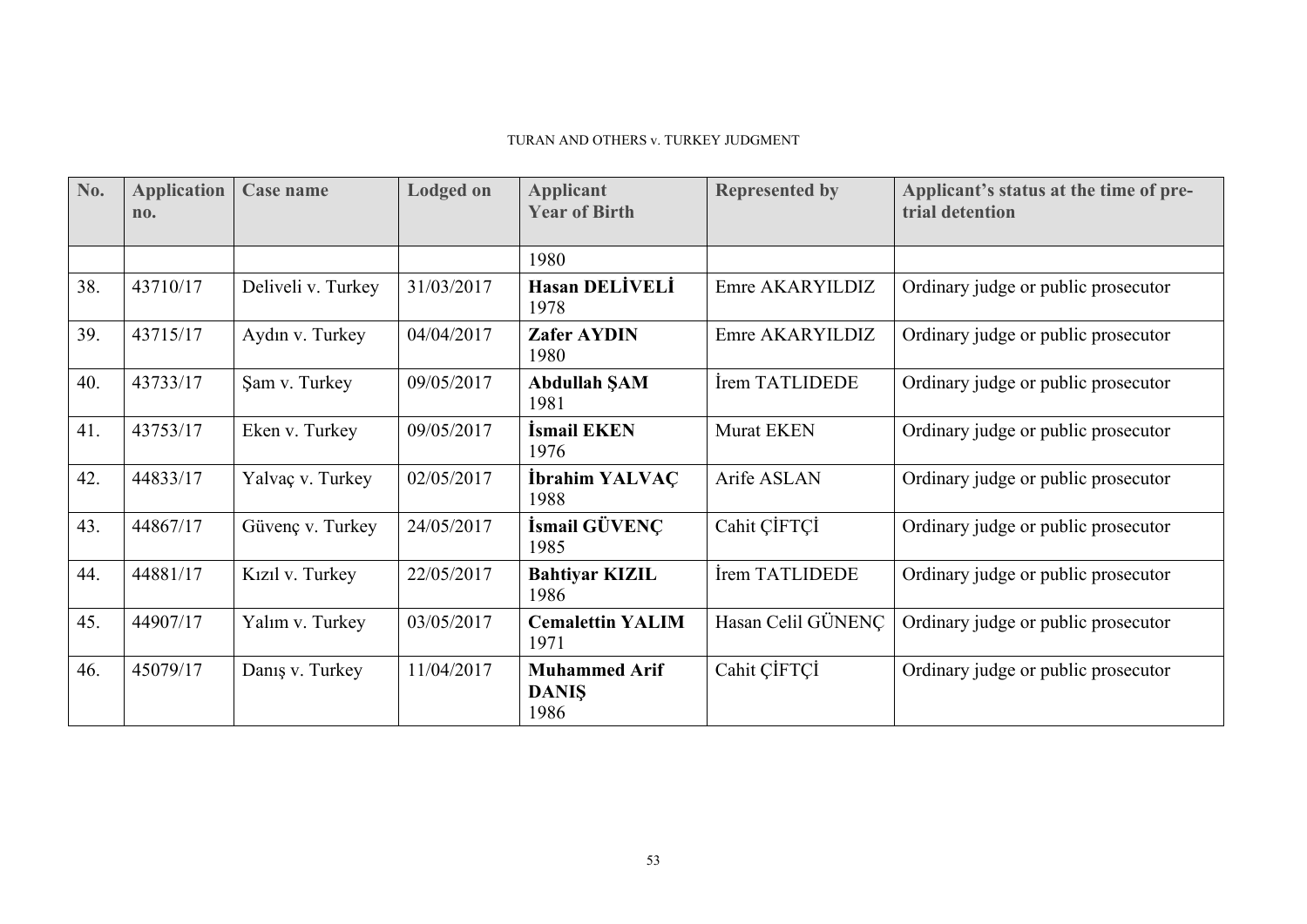| No. | <b>Application</b><br>no. | Case name              | <b>Lodged on</b> | <b>Applicant</b><br><b>Year of Birth</b>   | <b>Represented by</b>         | Applicant's status at the time of pre-<br>trial detention |
|-----|---------------------------|------------------------|------------------|--------------------------------------------|-------------------------------|-----------------------------------------------------------|
| 47. | 45080/17                  | Akgül v. Turkey        | 04/05/2017       | Mustafa AKGÜL<br>1973                      | Kürşat Orhan<br><b>SIMSEK</b> | Ordinary judge or public prosecutor                       |
| 48. | 45129/17                  | Bahadır v. Turkey      | 23/06/2017       | <b>Mehmet BAHADIR</b><br>1976              | İrem TATLIDEDE                | Ordinary judge or public prosecutor                       |
| 49. | 46907/17                  | Kurşun v. Turkey       | 20/02/2017       | Ömer Faruk<br><b>KURŞUN</b><br>1977        | Mehmet ARI (not<br>lawyer)    | Ordinary judge or public prosecutor                       |
| 50. | 46938/17                  | Tufanoğlu v.<br>Turkey | 23/03/2017       | İshak TUFANOĞLU<br>1987                    | Regaip DEMİR                  | Ordinary judge or public prosecutor                       |
| 51. | 47039/17                  | Acar v. Turkey         | 22/03/2017       | <b>Gürcan ACAR</b><br>1966                 | Tufan YILMAZ                  | Ordinary judge or public prosecutor                       |
| 52. | 47043/17                  | Güven v. Turkey        | 24/03/2017       | Saban GÜVEN<br>1975                        | Tufan YILMAZ                  | Ordinary judge or public prosecutor                       |
| 53. | 47050/17                  | Toptaş v. Turkey       | 16/03/2017       | <b>Sungur Alp</b><br><b>TOPTAS</b><br>1991 | <b>Sultan TEKE</b><br>SOYDINC | Ordinary judge or public prosecutor                       |
| 54. | 48156/17                  | Demir v. Turkey        | 04/05/2017       | <b>Senol DEMIR</b><br>1979                 | Rukiye COSGUN                 | Ordinary judge or public prosecutor                       |
| 55. | 48162/17                  | Özgeci v. Turkey       | 08/05/2017       | Erhan ÖZGECİ<br>1981                       | İrem TATLIDEDE                | Ordinary judge or public prosecutor                       |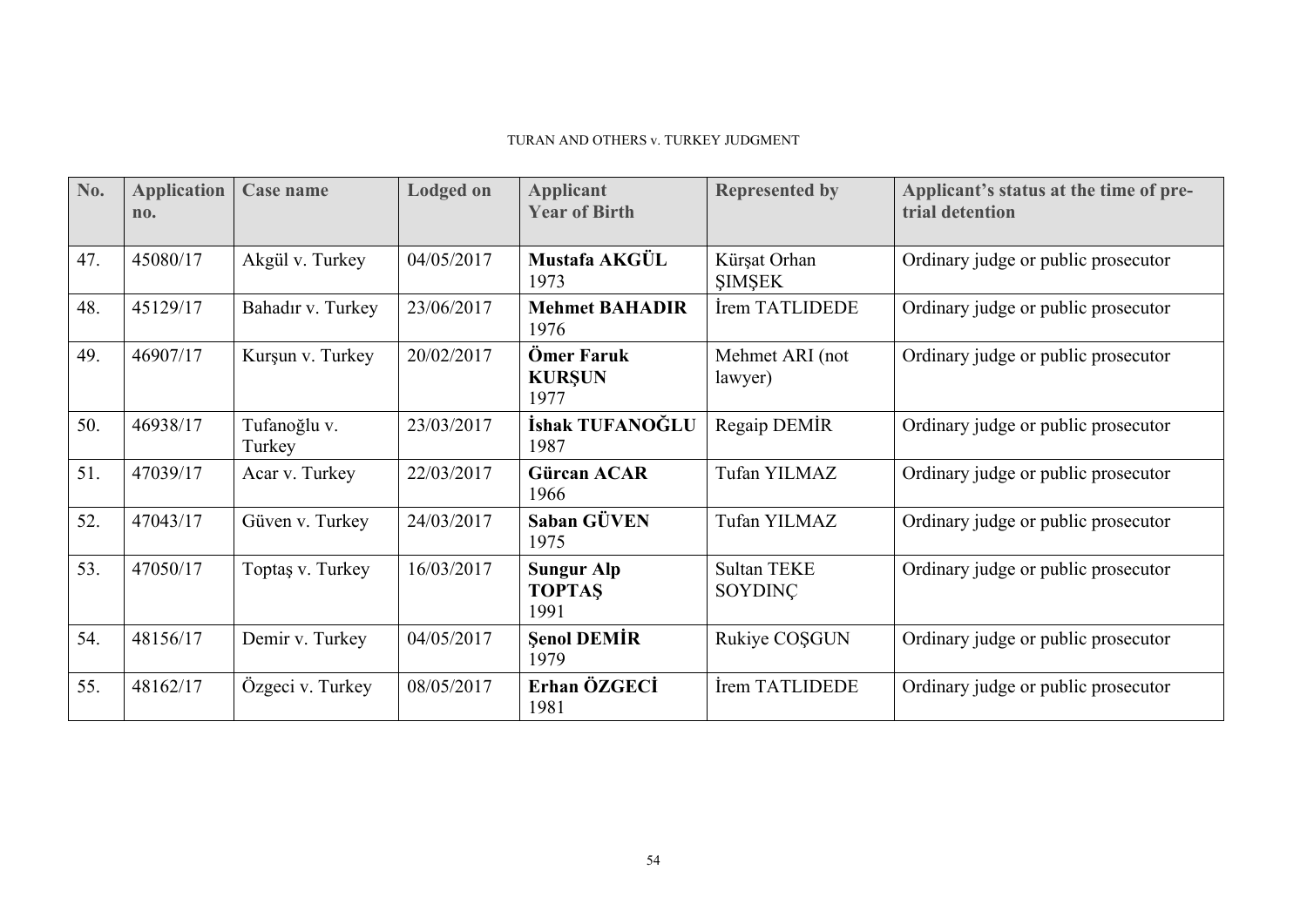| No. | <b>Application</b><br>no. | Case name          | <b>Lodged on</b> | <b>Applicant</b><br><b>Year of Birth</b> | <b>Represented by</b> | Applicant's status at the time of pre-<br>trial detention |
|-----|---------------------------|--------------------|------------------|------------------------------------------|-----------------------|-----------------------------------------------------------|
| 56. | 48592/17                  | Kaya v. Turkey     | 04/05/2017       | <b>Osman KAYA</b><br>1983                | Özcan DUYGULU         | Ordinary judge or public prosecutor                       |
| 57. | 48704/17                  | Atça v. Turkey     | 29/03/2017       | Zekeriya ATÇA<br>1980                    | <b>Ahmet KARAHAN</b>  | Ordinary judge or public prosecutor                       |
| 58. | 48724/17                  | Şenkal v. Turkey   | 28/03/2017       | <b>Yılmaz ŞENKAL</b><br>1969             | Irem TATLIDEDE        | Ordinary judge or public prosecutor                       |
| 59. | 48755/17                  | Cetin v. Turkey    | 08/05/2017       | <b>Sadi CETIN</b><br>1984                | Muhammed CETIN        | Ordinary judge or public prosecutor                       |
| 60. | 48776/17                  | Genç v. Turkey     | 08/05/2017       | Durmuş Ali GENC<br>1970                  | Rukiye COSGUN         | Ordinary judge or public prosecutor                       |
| 61. | 48803/17                  | Türkmen v. Turkey  | 08/05/2017       | Ali TÜRKMEN<br>1982                      | Nilgün ARI            | Ordinary judge or public prosecutor                       |
| 62. | 49227/17                  | Berber v. Turkey   | 16/06/2017       | <b>Idris BERBER</b><br>1977              | Mehmet Fatih ICER     | Ordinary judge or public prosecutor                       |
| 63. | 49233/17                  | Öğütalan v. Turkey | 24/03/2017       | Ersin ÖĞÜTALAN<br>1987                   | Sefanur BOZGÖZ        | Ordinary judge or public prosecutor                       |
| 64. | 49455/17                  | Uluca v. Turkey    | 28/03/2017       | Ihsan ULUCA<br>1966                      | Uğur ALTUN            | Ordinary judge or public prosecutor                       |
| 65. | 49468/17                  | Aydemir v. Turkey  | 04/05/2017       | <b>Sinasi Levent</b><br><b>AYDEMİR</b>   | Necati TORUN          | Ordinary judge or public prosecutor                       |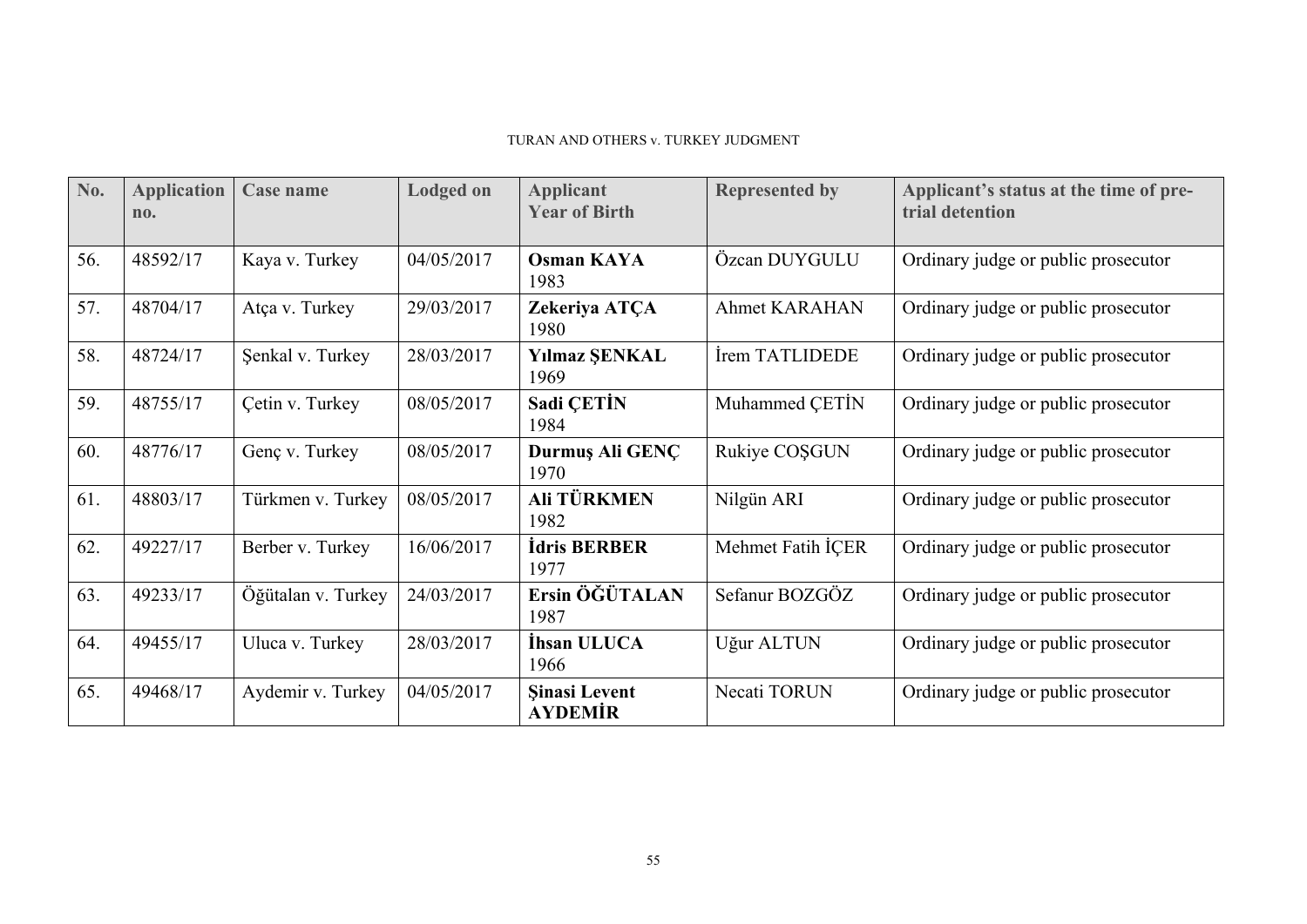| No. | <b>Application</b><br>n <sub>0</sub> | Case name         | <b>Lodged on</b> | <b>Applicant</b><br><b>Year of Birth</b> | <b>Represented by</b>   | Applicant's status at the time of pre-<br>trial detention |
|-----|--------------------------------------|-------------------|------------------|------------------------------------------|-------------------------|-----------------------------------------------------------|
|     |                                      |                   |                  | 1981                                     |                         |                                                           |
| 66. | 49509/17                             | Salman v. Turkey  | 09/05/2017       | Oğuz SALMAN<br>1976                      | Irem TATLIDEDE          | Ordinary judge or public prosecutor                       |
| 67. | 49880/17                             | Atlı v. Turkey    | 31/03/2017       | <b>Ragip ATLI</b><br>1974                | Zülküf ARSLAN           | Ordinary judge or public prosecutor                       |
| 68. | 49902/17                             | Kurt v. Turkey    | 22/03/2017       | <b>Levent KURT</b><br>1969               |                         | Ordinary judge or public prosecutor                       |
| 69. | 52776/17                             | Ölmez v. Turkey   | 14/03/2018       | Hayati ÖLMEZ<br>1980                     | Rukiye COSGUN           | Ordinary judge or public prosecutor                       |
| 70. | 54540/17                             | Beydili v. Turkey | 14/07/2017       | <b>Hasan BEYDİLİ</b><br>1983             | İmdat BERKSOY           | Ordinary judge or public prosecutor                       |
| 71. | 54553/17                             | Aras v. Turkey    | 21/07/2017       | <b>Yunus ARAS</b><br>1988                | Irem TATLIDEDE          | Ordinary judge or public prosecutor                       |
| 72. | 54899/17                             | Kökçam v. Turkey  | 20/02/2017       | Mustafa KÖKÇAM<br>1961                   | <b>Ahmet Faruk ACAR</b> | Member of Supreme Administrative<br>Court                 |
| 73. | 55003/17                             | Çağlar v. Turkey  | 26/05/2017       | Sait CAĞLAR<br>1970                      | Fatma Zarife TUNC       | Ordinary judge or public prosecutor                       |
| 74. | 55057/17                             | Var v. Turkey     | 19/04/2017       | <b>Selim VAR</b><br>1976                 | Tufan YILMAZ            | Ordinary judge or public prosecutor                       |
| 75. | 58516/17                             | Giden v. Turkey   | 03/02/2017       | <b>Yildiray GİDEN</b>                    | Irem TATLIDEDE          | Ordinary judge or public prosecutor                       |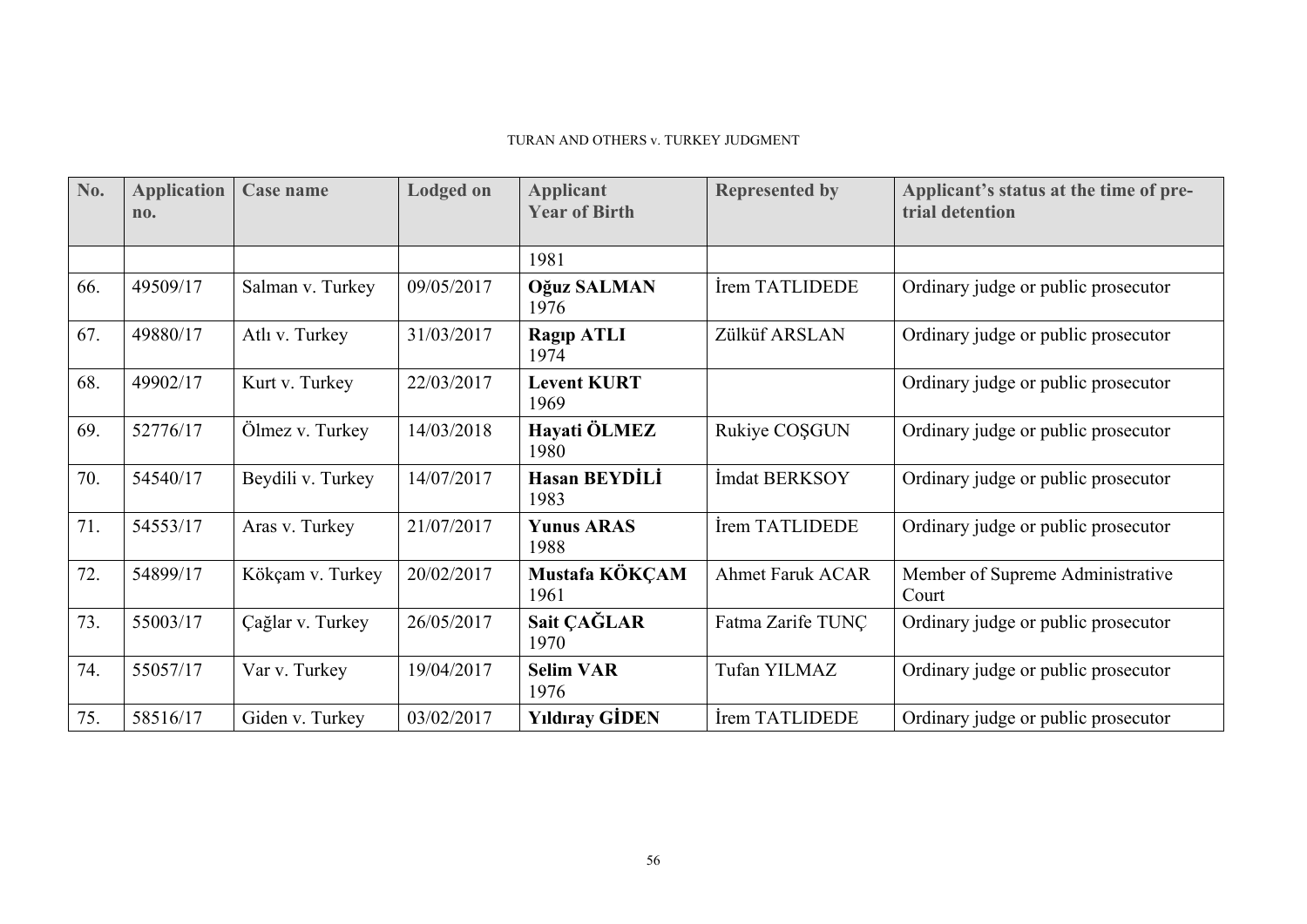| No. | <b>Application</b><br>no. | Case name         | <b>Lodged on</b> | <b>Applicant</b><br><b>Year of Birth</b>    | <b>Represented by</b> | Applicant's status at the time of pre-<br>trial detention |
|-----|---------------------------|-------------------|------------------|---------------------------------------------|-----------------------|-----------------------------------------------------------|
|     |                           |                   |                  | 1983                                        |                       |                                                           |
| 76. | 59572/17                  | Özgelen v. Turkey | 11/04/2017       | Mustafa Safa<br>ÖZGELEN<br>1964             | Elif Nurbanu OR       | Ordinary judge or public prosecutor                       |
| 77. | 60292/17                  | Doğan v. Turkey   | 03/02/2017       | Mustafa DOĞAN<br>1980                       | Mehmet ÇAVDAR         | Ordinary judge or public prosecutor                       |
| 78. | 60302/17                  | Karslı v. Turkey  | 08/02/2017       | <b>Hacı Serhat</b><br><b>KARSLI</b><br>1983 | Cahit CİFTÇİ          | Ordinary judge or public prosecutor                       |
| 79. | 60326/17                  | Altun v. Turkey   | 10/01/2017       | <b>Hakan ALTUN</b><br>1976                  | Tufan YILMAZ          | Ordinary judge or public prosecutor                       |
| 80. | 60387/17                  | Hotalak v. Turkey | 24/06/2017       | <b>Yusuf HOTALAK</b><br>1985                | Harun ISIK            | Ordinary judge or public prosecutor                       |
| 81. | 61123/17                  | Öztürk v. Turkey  | 14/08/2017       | <b>Burhanettin</b><br>ÖZTÜRK<br>1975        | Seyma GÜNES           | Ordinary judge or public prosecutor                       |
| 82. | 61232/17                  | Gürkan v. Turkey  | 19/06/2017       | <b>Seref GÜRKAN</b><br>1972                 | Önder ÖZDERYOL        | Ordinary judge or public prosecutor                       |
| 83. | 61417/17                  | Topal v. Turkey   | 23/05/2017       | <b>Orhan Birkan</b><br><b>TOPAL</b><br>1981 | Esin TOPAL            | Ordinary judge or public prosecutor                       |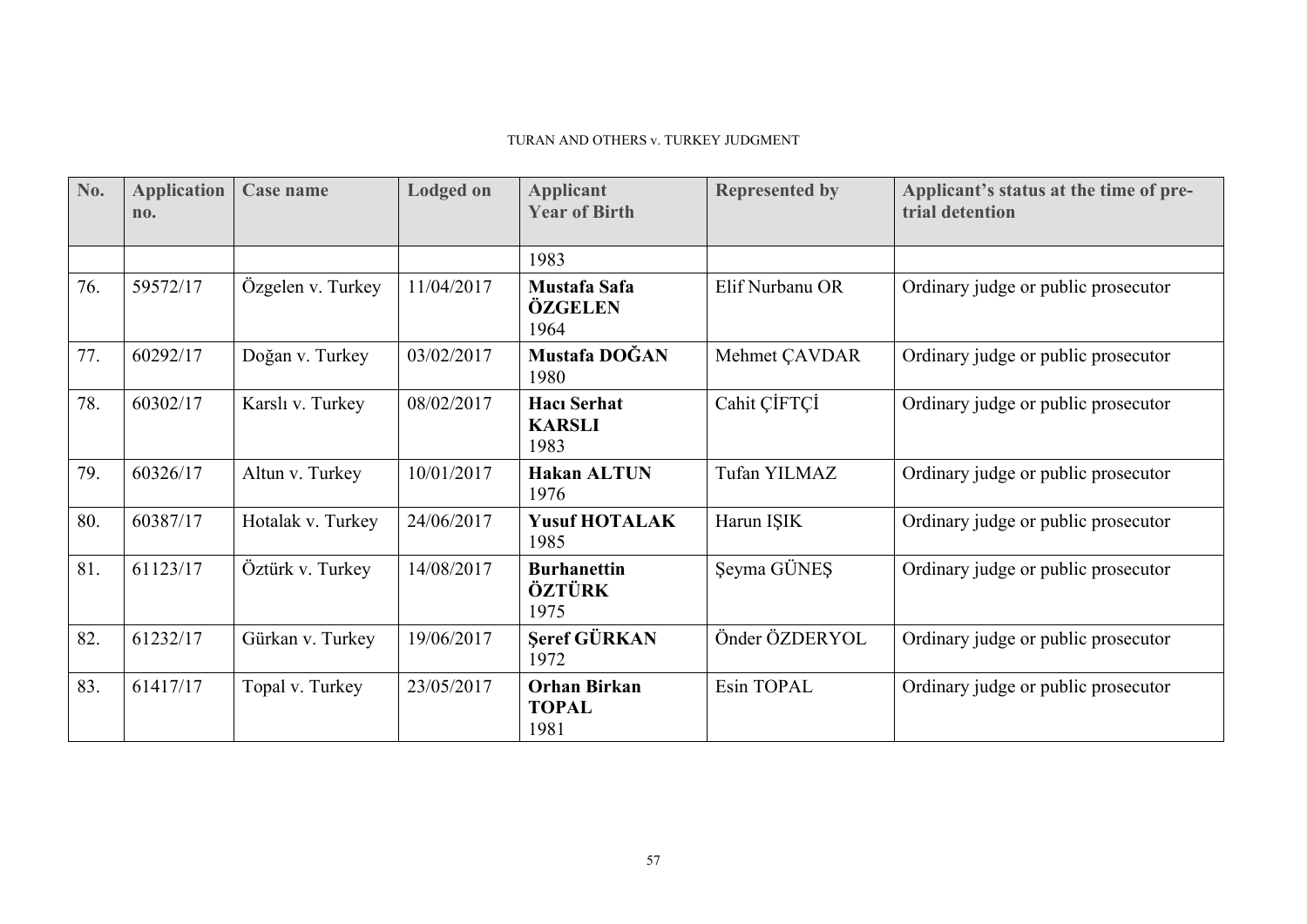| No. | <b>Application</b><br>no. | Case name             | <b>Lodged on</b> | <b>Applicant</b><br><b>Year of Birth</b>    | <b>Represented by</b>        | Applicant's status at the time of pre-<br>trial detention |
|-----|---------------------------|-----------------------|------------------|---------------------------------------------|------------------------------|-----------------------------------------------------------|
| 84. | 61467/17                  | Hazar v. Turkey       | 22/05/2017       | <b>Zafer HAZAR</b><br>1974                  | Merve Elif<br><b>GÜRACAR</b> | Ordinary judge or public prosecutor                       |
| 85. | 61547/17                  | Günay v. Turkey       | 20/06/2017       | Hüseyin GÜNAY<br>1972                       | Fatma<br>HACIPAŞALIOĞLU      | Ordinary judge or public prosecutor                       |
| 86. | 62174/17                  | Cosgun v. Turkey      | 12/05/2017       | <b>Mehmet COSGUN</b><br>1980                | Rukiye COSGUN                | Ordinary judge or public prosecutor                       |
| 87. | 62633/17                  | Kundakçı v.<br>Turkey | 30/06/2017       | <b>Mesut KUNDAKÇI</b><br>1969               | Hüseyin AYGÜN                | Ordinary judge or public prosecutor                       |
| 88. | 62638/17                  | Karanfil v. Turkey    | 30/06/2017       | Vecdi KARANFİL<br>1969                      | Hüseyin AYGÜN                | Ordinary judge or public prosecutor                       |
| 89. | 62656/17                  | Çengil v. Turkey      | 30/01/2017       | <b>Birol CENGIL</b><br>1966                 | Osman CENGIL                 | Ordinary judge or public prosecutor                       |
| 90. | 62721/17                  | Şahin v. Turkey       | 02/02/2017       | <b>Murat SAHIN</b><br>1988                  |                              | Ordinary judge or public prosecutor                       |
| 91. | 62723/17                  | Bozkurt v. Turkey     | 13/02/2017       | Hüseyin BOZKURT<br>1977                     | Muhterem SAYAN               | Ordinary judge or public prosecutor                       |
| 92. | 62741/17                  | Canavcı v. Turkey     | 26/01/2017       | <b>Mehmet Ali</b><br><b>CANAVCI</b><br>1978 | İrem TATLIDEDE               | Ordinary judge or public prosecutor                       |
| 93. | 62761/17                  | Polat v. Turkey       | 19/05/2017       | <b>Engin POLAT</b>                          | İrem TATLIDEDE               | Ordinary judge or public prosecutor                       |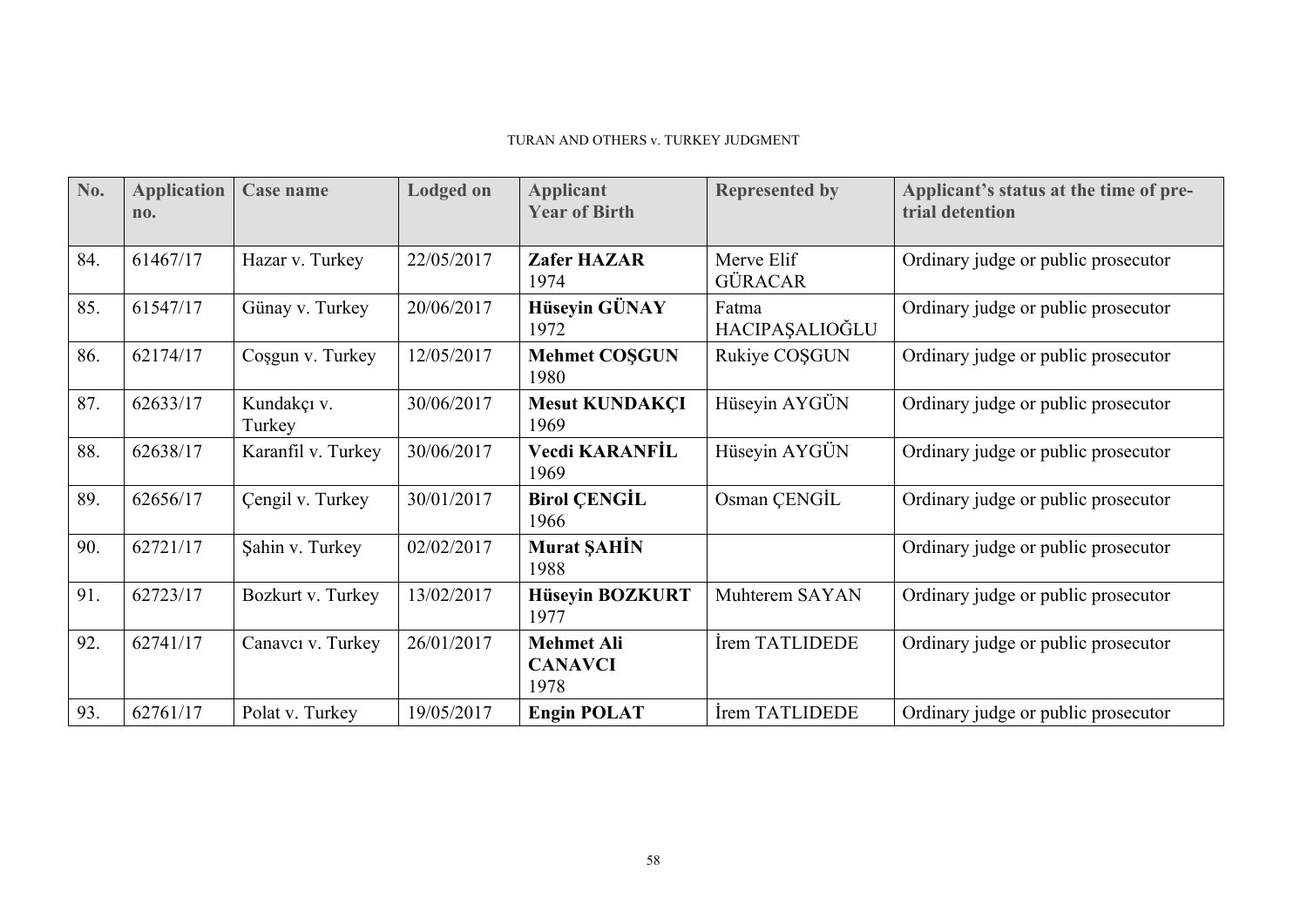| No.  | <b>Application</b><br>no. | Case name         | <b>Lodged on</b> | <b>Applicant</b><br><b>Year of Birth</b>    | <b>Represented by</b>        | Applicant's status at the time of pre-<br>trial detention |
|------|---------------------------|-------------------|------------------|---------------------------------------------|------------------------------|-----------------------------------------------------------|
|      |                           |                   |                  | 1987                                        |                              |                                                           |
| 94.  | 62891/17                  | Ekinci v. Turkey  | 09/06/2017       | Hüseyin EKİNCİ<br>1969                      | Elkan ALBAYRAK               | Ordinary judge or public prosecutor                       |
| 95.  | 62896/17                  | Ekinci v. Turkey  | 09/05/2017       | <b>Fatih EKİNCİ</b><br>1983                 | Beyza Esma TUNA              | Ordinary judge or public prosecutor                       |
| 96.  | 62906/17                  | Erol v. Turkey    | 10/05/2017       | <b>Muhammed Akif</b><br><b>EROL</b><br>1970 | Hasan Hüseyin EROL           | Ordinary judge or public prosecutor                       |
| 97.  | 63234/17                  | Uzunel v. Turkey  | 08/06/2017       | <b>Enes UZUNEL</b><br>1986                  | Cahit CİFTCİ                 | Ordinary judge or public prosecutor                       |
| 98.  | 63607/17                  | Günay v. Turkey   | 08/06/2017       | <b>Mehmet GÜNAY</b><br>1978                 | Meryem GÜNAY                 | Ordinary judge or public prosecutor                       |
| 99.  | 63610/17                  | Söyler v. Turkey  | 29/05/2017       | Serdar SÖYLER<br>1984                       | Hüseyin YILDIZ               | Ordinary judge or public prosecutor                       |
| 100. | 63611/17                  | Can v. Turkey     | 27/05/2017       | <b>Fatih CAN</b><br>1977                    | Irem TATLIDEDE               | Ordinary judge or public prosecutor                       |
| 101. | 63621/17                  | Boztepe v. Turkey | 25/05/2017       | <b>Ramazan BOZTEPE</b><br>1972              | Merve Elif<br><b>GÜRACAR</b> | Ordinary judge or public prosecutor                       |
| 102. | 63708/17                  | Yıldız v. Turkey  | 30/05/2017       | <b>Enes YILDIZ</b><br>1988                  | İrem TATLIDEDE               | Ordinary judge or public prosecutor                       |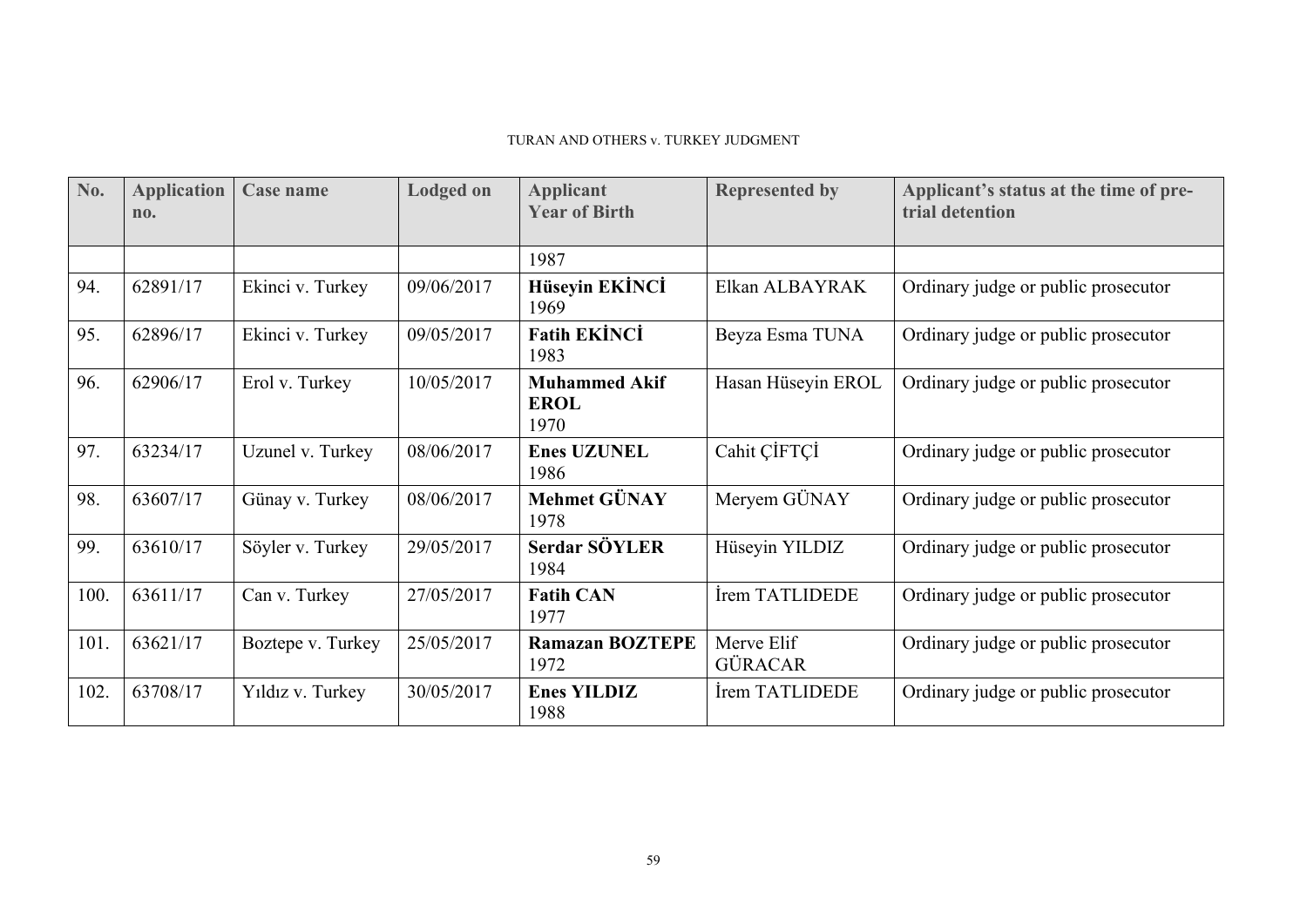| No.  | <b>Application</b><br>no. | <b>Case name</b>      | <b>Lodged on</b> | <b>Applicant</b><br><b>Year of Birth</b>    | <b>Represented by</b>                    | Applicant's status at the time of pre-<br>trial detention |
|------|---------------------------|-----------------------|------------------|---------------------------------------------|------------------------------------------|-----------------------------------------------------------|
| 103. | 63718/17                  | Genç v. Turkey        | 01/06/2017       | <b>Yunus GENC</b><br>1975                   | Beyza Esma TUNA                          | Ordinary judge or public prosecutor                       |
| 104. | 63827/17                  | Simsek v. Turkey      | 02/06/2017       | <b>Kemal ŞİMŞEK</b><br>1980                 | Muzaffer Derya<br><b><i>CALISKAN</i></b> | Ordinary judge or public prosecutor                       |
| 105. | 64036/17                  | Buyuran v. Turkey     | 04/07/2017       | <b>Hasan Gazi</b><br><b>BUYURAN</b><br>1969 | İhsan MAKAS                              | Ordinary judge or public prosecutor                       |
| 106. | 64499/17                  | Yıldırım v. Turkey    | 13/07/2017       | <b>Resül YILDIRIM</b><br>1969               | Enes Bahadır<br><b>BAŞKÖY</b>            | Ordinary judge or public prosecutor                       |
| 107. | 64545/17                  | Akbaş v. Turkey       | 18/04/2017       | <b>Talat AKBAS</b><br>1970                  | Hamit AKBAŞ                              | Ordinary judge or public prosecutor                       |
| 108. | 66287/17                  | Erdurmaz v.<br>Turkey | 18/03/2017       | <b>Sertkan</b><br><b>ERDURMAZ</b><br>1983   | Tufan YILMAZ                             | Ordinary judge or public prosecutor                       |
| 109. | 66475/17                  | Kaya v. Turkey        | 26/05/2017       | <b>Tayfun KAYA</b><br>1973                  | Mehmet KAYA                              | Ordinary judge or public prosecutor                       |
| 110. | 66705/17                  | Recber v. Turkey      | 24/05/2017       | <b>Suat RECBER</b><br>1978                  | İhsan MAKAS                              | Ordinary judge or public prosecutor                       |
| 111. | 66829/17                  | Ünal v. Turkey        | 07/08/2017       | Ümit ÜNAL<br>1981                           | Recep BAKIRCI                            | Ordinary judge or public prosecutor                       |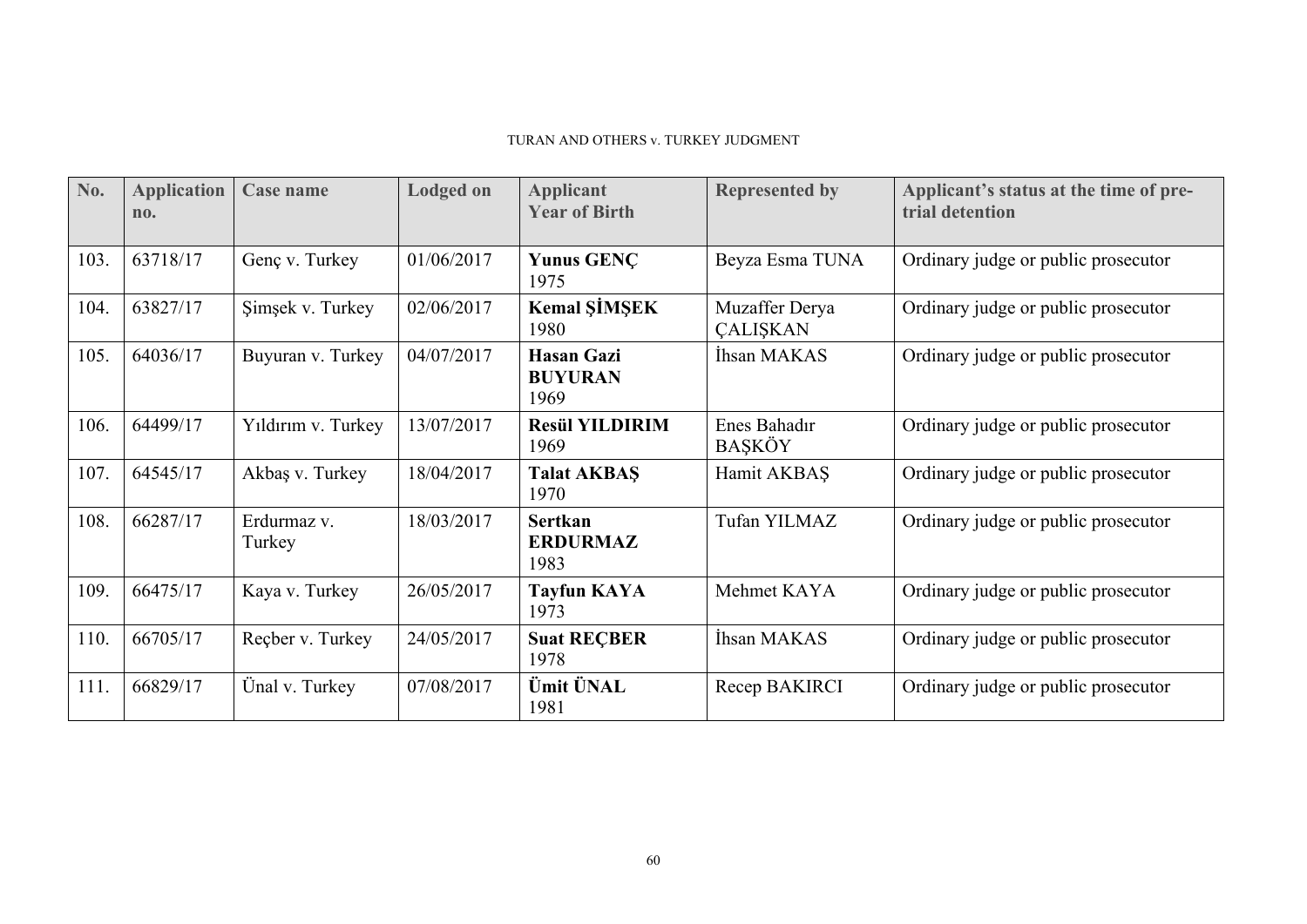| No.  | <b>Application</b><br>no. | Case name         | <b>Lodged on</b> | <b>Applicant</b><br><b>Year of Birth</b>          | <b>Represented by</b>        | Applicant's status at the time of pre-<br>trial detention |
|------|---------------------------|-------------------|------------------|---------------------------------------------------|------------------------------|-----------------------------------------------------------|
| 112. | 67664/17                  | Yönder v. Turkey  | 20/07/2017       | <b>Mehmet Murat</b><br>YÖNDER<br>1969             | Yücel ALKAN                  | Member of Court of Cassation                              |
| 113. | 68209/17                  | Sel v. Turkey     | 17/01/2017       | <b>Mehmet SEL</b><br>1976                         | Önder ÖZDERYOL               | Ordinary judge or public prosecutor                       |
| 114. | 69379/17                  | Türkmen v. Turkey | 08/08/2017       | Necati TÜRKMEN<br>1970                            | Merve Elif<br><b>GÜRACAR</b> | Ordinary judge or public prosecutor                       |
| 115. | 69443/17                  | Safak v. Turkey   | 25/08/2017       | <b>Ercan SAFAK</b><br>1968                        | Irem TATLIDEDE               | Ordinary judge or public prosecutor                       |
| 116. | 69587/17                  | Birsen v. Turkey  | 07/07/2017       | <b>İsmail BİRSEN</b><br>1984                      | İshak IŞIK                   | Ordinary judge or public prosecutor                       |
| 117. | 70484/17                  | Gelgör v. Turkey  | 10/08/2017       | <b>Burhan GELGÖR</b><br>1970                      | Ahmet CORUM                  | Ordinary judge or public prosecutor                       |
| 118. | 71053/17                  | Yazgan v. Turkey  | 08/08/2017       | <b>Mehmet YAZGAN</b><br>1988                      | Özge ALTINTOP                | Ordinary judge or public prosecutor                       |
| 119. | 71056/17                  | Girdi v. Turkey   | 28/08/2017       | <b>Seyfettin GİRDİ</b><br>1988                    | Irem TATLIDEDE               | Ordinary judge or public prosecutor                       |
| 120. | 72345/17                  | Ekici v. Turkey   | 25/07/2017       | <b>Barbaros Hayrettin</b><br><b>EKİCİ</b><br>1989 | Rukiye COŞGUN                | Ordinary judge or public prosecutor                       |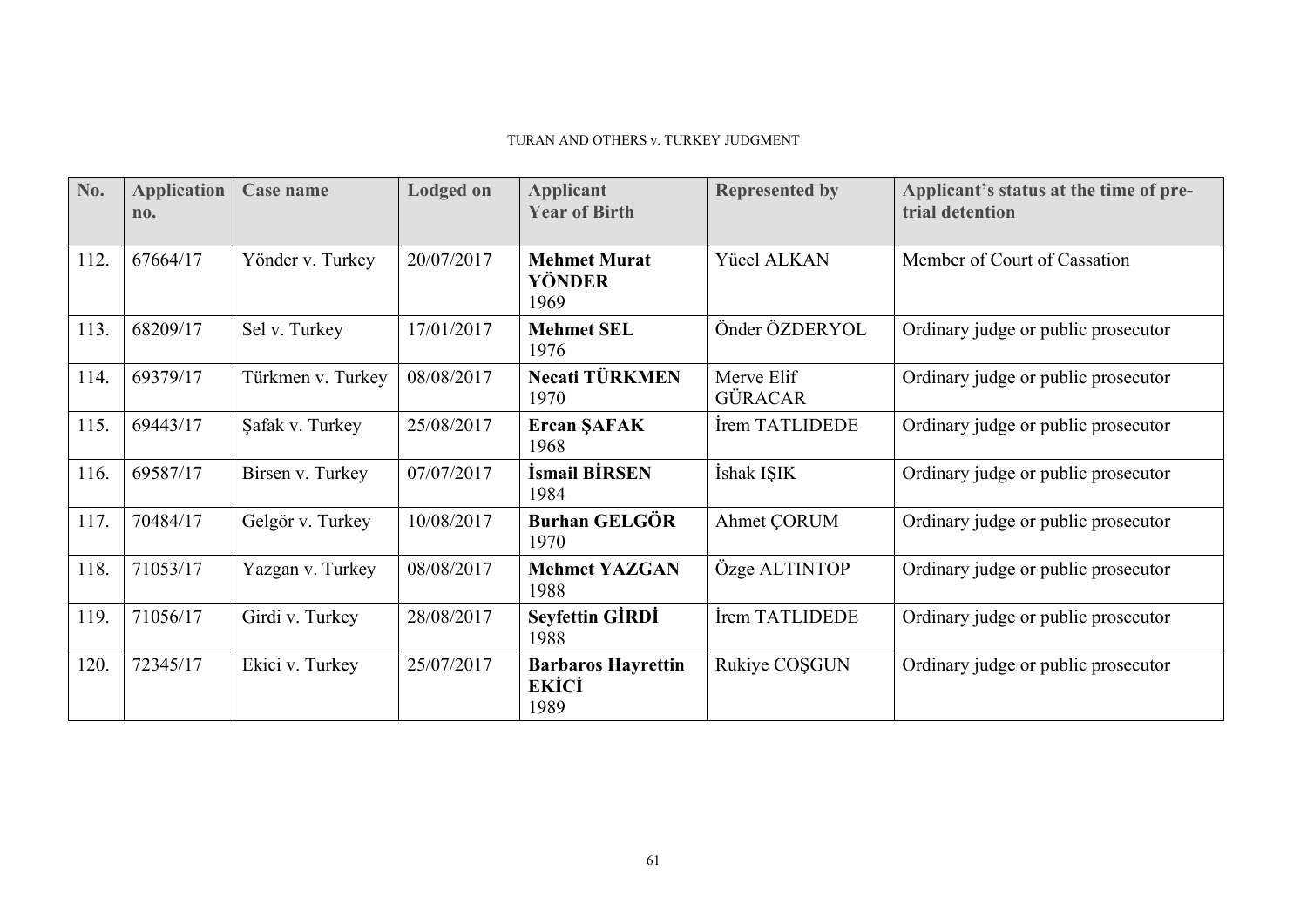| No.  | <b>Application</b><br>no. | Case name              | <b>Lodged on</b> | <b>Applicant</b><br><b>Year of Birth</b> | <b>Represented by</b>          | Applicant's status at the time of pre-<br>trial detention |
|------|---------------------------|------------------------|------------------|------------------------------------------|--------------------------------|-----------------------------------------------------------|
| 121. | 74901/17                  | Çalmuk v. Turkey       | 06/10/2017       | Hüsnü ÇALMUK<br>1966                     |                                | Ordinary judge or public prosecutor                       |
| 122. | 76253/17                  | Demirbas v.<br>Turkey  | 14/10/2017       | <b>Samed DEMIRBAS</b><br>1982            | İhsan MAKAS                    | Ordinary judge or public prosecutor                       |
| 123. | 79800/17                  | Üzgör v. Turkey        | 01/11/2017       | İsmail ÜZGÖR<br>1982                     | Hüseyin AYGÜN                  | Ordinary judge or public prosecutor                       |
| 124. | 82532/17                  | Kılınç v. Turkey       | 20/11/2017       | <b>Fatih KILINC</b><br>1977              | Cem Kaya<br><b>KARATÜN</b>     | Ordinary judge or public prosecutor                       |
| 125. | 82536/17                  | Say v. Turkey          | 20/11/2017       | <b>Mehmet SAY</b><br>1974                | Zeynep Sacide<br><b>SERTER</b> | Ordinary judge or public prosecutor                       |
| 126. | 83719/17                  | Kırıcı v. Turkey       | 27/10/2017       | <b>Muhittin KIRICI</b><br>1974           |                                | Ordinary judge or public prosecutor                       |
| 127. | 83801/17                  | Uzun v. Turkey         | 20/11/2018       | <b>Fahri UZUN</b><br>1972                | Mustafa TUNA                   | Ordinary judge or public prosecutor                       |
| 128. | 83969/17                  | Özçelik v. Turkey      | 20/11/2017       | Mustafa ÖZÇELİK<br>1979                  | Gülçin MOLA                    | Ordinary judge or public prosecutor                       |
| 129. | 84000/17                  | Aydemir v. Turkey      | 16/10/2017       | İsa AYDEMİR<br>1981                      | Elif Nurbanu OR                | Ordinary judge or public prosecutor                       |
| 130. | 84242/17                  | Babayiğit v.<br>Turkey | 29/11/2017       | <b>Yusuf BABAYİĞİT</b><br>1976           | Cahit CİFTÇİ                   | Ordinary judge or public prosecutor                       |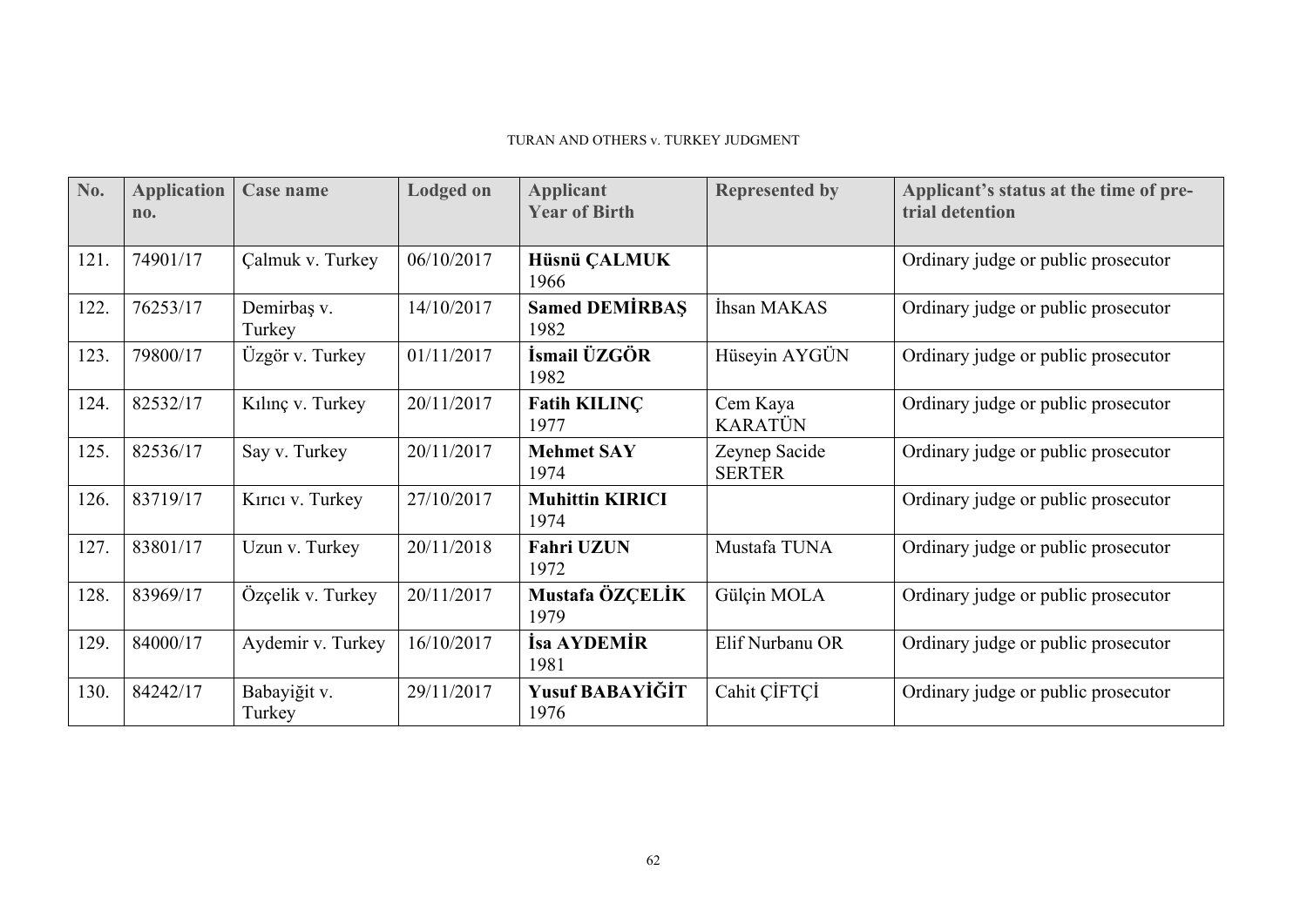| No.  | <b>Application</b><br>no. | <b>Case name</b>  | <b>Lodged on</b> | <b>Applicant</b><br><b>Year of Birth</b>        | <b>Represented by</b>                 | Applicant's status at the time of pre-<br>trial detention |
|------|---------------------------|-------------------|------------------|-------------------------------------------------|---------------------------------------|-----------------------------------------------------------|
| 131. | 84617/17                  | Babacan v. Turkey | 13/11/2017       | Hüseyin Güngör<br><b>BABACAN</b><br>1966        | Sümeyra Betül<br><b>BABACAN ALKAN</b> | Member of Court of Cassation                              |
| 132. | 84631/17                  | Atasoy v. Turkey  | 24/11/2017       | <b>Habib ATASOY</b><br>1969                     | Fatih DÖNMEZ                          | Ordinary judge or public prosecutor                       |
| 133. | 537/18                    | Sener v. Turkey   | 24/11/2017       | <b>Halil ŞENER</b><br>1976                      | Irem TATLIDEDE                        | Ordinary judge or public prosecutor                       |
| 134. | 1217/18                   | Asan v. Turkey    | 06/12/2017       | <b>Idris ASAN</b><br>1964                       | Hüseyin AYGÜN                         | Member of Court of Cassation                              |
| 135. | 1226/18                   | Budak v. Turkey   | 06/12/2017       | <b>Mesut BUDAK</b><br>1969                      | Hüseyin AYGÜN                         | Member of Court of Cassation                              |
| 136. | 1542/18                   | Akkol v. Turkey   | 05/12/2017       | İsmail AKKOL<br>1965                            | Irem TATLIDEDE                        | Ordinary judge or public prosecutor                       |
| 137. | 6110/18                   | Candan v. Turkey  | 26/01/2018       | <b>Hasan CANDAN</b><br>1985                     | İrem TATLIDEDE                        | Ordinary judge or public prosecutor                       |
| 138. | 6413/18                   | Gürakar v. Turkey | 10/01/2018       | <b>Muhammed Salih</b><br><b>GÜRAKAR</b><br>1984 | Irem TATLIDEDE                        | Ordinary judge or public prosecutor                       |
| 139. | 6485/18                   | Akgedik v. Turkey | 03/01/2018       | <b>Hasan AKGEDİK</b><br>1979                    | <b>Burcu HAS</b>                      | Ordinary judge or public prosecutor                       |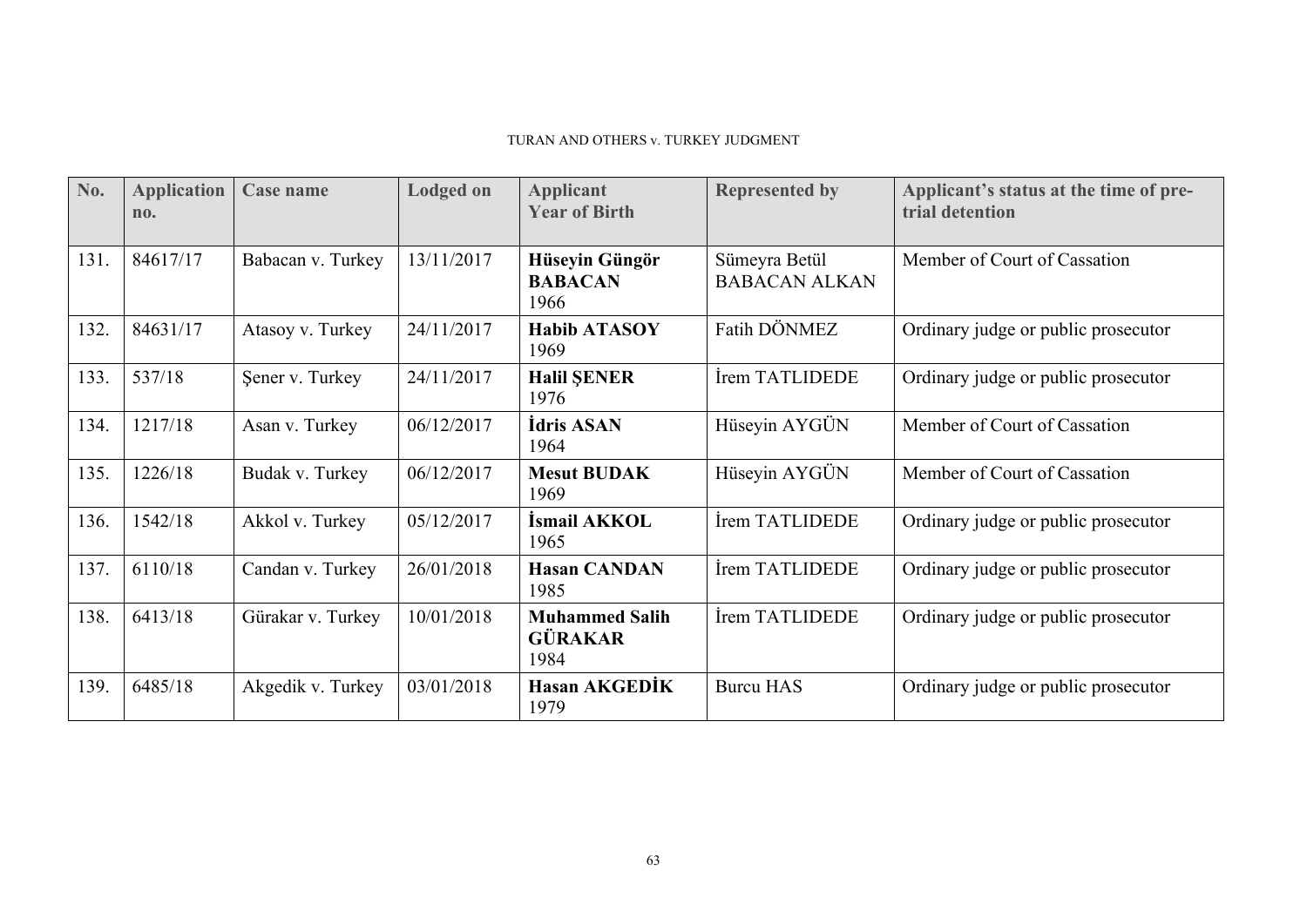| No.  | <b>Application</b><br>no. | <b>Case name</b>  | <b>Lodged on</b> | <b>Applicant</b><br><b>Year of Birth</b>       | <b>Represented by</b>           | Applicant's status at the time of pre-<br>trial detention |
|------|---------------------------|-------------------|------------------|------------------------------------------------|---------------------------------|-----------------------------------------------------------|
| 140. | 6487/18                   | Önal v. Turkey    | 18/01/2018       | <b>Yunus ÖNAL</b><br>1975                      | Betül Büşra ÖNAL                | Ordinary judge or public prosecutor                       |
| 141. | 6538/18                   | Taşer v. Turkey   | 16/01/2018       | <b>Durmuş TAŞER</b><br>1970                    | Hanife Ruveyda<br><b>KILINC</b> | Ordinary judge or public prosecutor                       |
| 142. | 6812/18                   | Varol v. Turkey   | 19/01/2018       | <b>Ahmet Selçuk</b><br><b>VAROL</b><br>1973    | İrem TATLIDEDE                  | Ordinary judge or public prosecutor                       |
| 143. | 6948/18                   | Aslan v. Turkey   | 23/01/2018       | <b>Veysel ASLAN</b><br>1968                    | Merve Elif<br><b>GÜRACAR</b>    | Ordinary judge or public prosecutor                       |
| 144. | 8332/18                   | Erdagöz v. Turkey | 02/02/2018       | Özcan ERDAGÖZ<br>1981                          | Mehmet Fatih ICER               | Ordinary judge or public prosecutor                       |
| 145. | 8416/18                   | Bozkuş v. Turkey  | 25/01/2018       | <b>Bilal BOZKUS</b><br>1989                    |                                 | Ordinary judge or public prosecutor                       |
| 146. | 8540/18                   | Demir v. Turkey   | 16/06/2017       | <b>Ahmet DEMIR</b><br>1979                     | Utku Coşkuner<br><b>SAKARYA</b> | Ordinary judge or public prosecutor                       |
| 147. | 8543/18                   | Gümüş v. Turkey   | 16/06/2017       | <b>Mustafa Evren</b><br><b>GÜMÜS</b><br>1981   | Utku Coşkuner<br><b>SAKARYA</b> | Ordinary judge or public prosecutor                       |
| 148. | 8606/18                   | Turğut v. Turkey  | 27/04/2017       | <b>Muhammed Davut</b><br><b>TURĞUT</b><br>1990 | Xavier LABBEE                   | Ordinary judge or public prosecutor                       |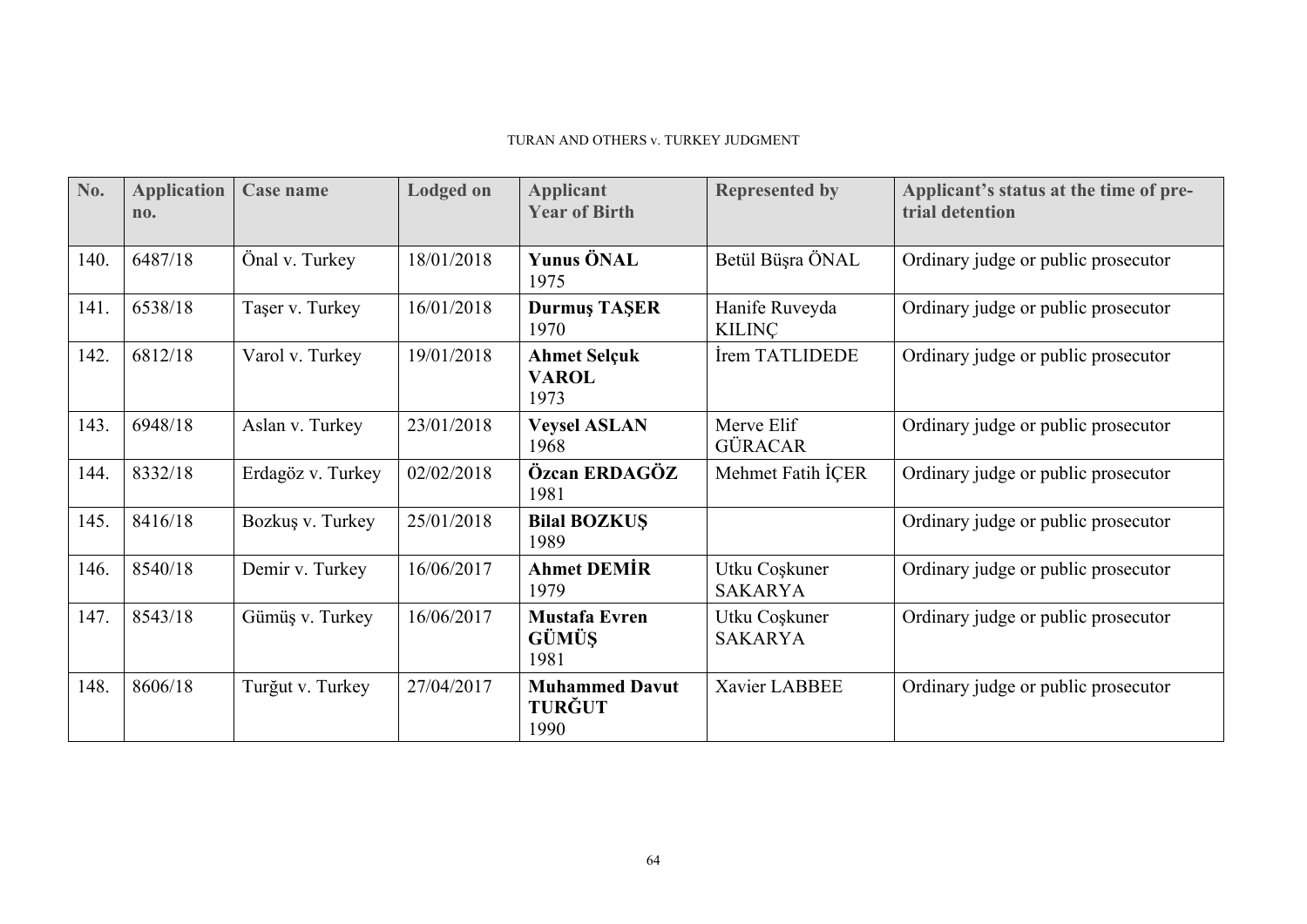| No.  | <b>Application</b><br>no. | Case name             | <b>Lodged on</b> | <b>Applicant</b><br><b>Year of Birth</b> | <b>Represented by</b>        | Applicant's status at the time of pre-<br>trial detention |
|------|---------------------------|-----------------------|------------------|------------------------------------------|------------------------------|-----------------------------------------------------------|
| 149. | 9818/18                   | Colaker v. Turkey     | 26/01/2018       | <b>Mustafa COLAKER</b><br>1974           | İrem TATLIDEDE               | Ordinary judge or public prosecutor                       |
| 150. | 9824/18                   | Kahya v. Turkey       | 17/01/2018       | <b>Mustafa KAHYA</b><br>1972             | Merve Elif<br><b>GÜRACAR</b> | Ordinary judge or public prosecutor                       |
| 151. | 9880/18                   | H.K. v. Turkey        | 29/01/2018       | <b>H.K.</b><br>1972                      | Duygu BUDAK                  | Ordinary judge or public prosecutor                       |
| 152. | 9892/18                   | Güven v. Turkey       | 30/01/2018       | <b>Aziz GÜVEN</b><br>1989                | Nur Efşan DEMİREL            | Ordinary judge or public prosecutor                       |
| 153. | 10030/18                  | Köseoğlu v.<br>Turkey | 24/01/2018       | <b>Bilal KÖSEOĞLU</b><br>1966            | Hüseyin AYGÜN                | Member of Court of Cassation                              |
| 154. | 10290/18                  | Cetin v. Turkey       | 19/09/2017       | <b>Yunus CETIN</b><br>1966               | Cengiz VAROL                 | Member of Supreme Administrative<br>Court                 |
| 155. | 10291/18                  | Karadağ v. Turkey     | 29/11/2017       | <b>Bilal KARADAĞ</b><br>1967             | Hüseyin AYGÜN                | Member of Court of Cassation                              |
| 156. | 10471/18                  | Tunçer v. Turkey      | 01/02/2018       | Ömer TUNÇER<br>1983                      | Osman Fatih AKGÜL            | Ordinary judge or public prosecutor                       |
| 157. | 12041/18                  | Yula v. Turkey        | 28/02/2018       | <b>Ali YULA</b><br>1982                  | Emre AKARYILDIZ              | Ordinary judge or public prosecutor                       |
| 158. | 12574/18                  | Akbal v. Turkey       | 22/02/2018       | <b>Mehmet AKBAL</b><br>1971              | İrem TATLIDEDE               | Ordinary judge or public prosecutor                       |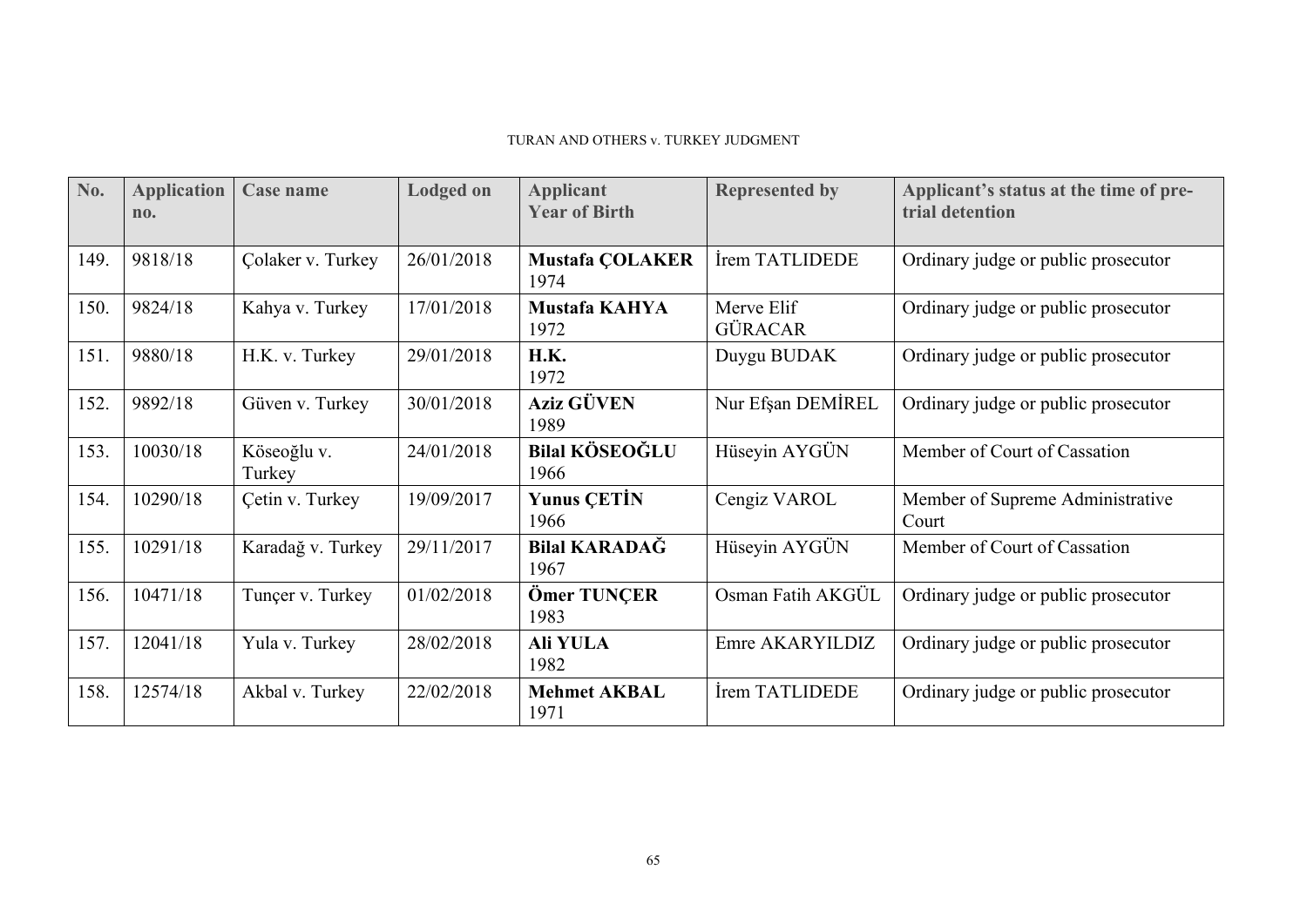| No.  | <b>Application</b><br>$n_{0}$ . | <b>Case name</b>       | <b>Lodged on</b> | <b>Applicant</b><br><b>Year of Birth</b>     | <b>Represented by</b>        | Applicant's status at the time of pre-<br>trial detention |
|------|---------------------------------|------------------------|------------------|----------------------------------------------|------------------------------|-----------------------------------------------------------|
| 159. | 12594/18                        | Akdoğan v. Turkey      | 09/02/2018       | <b>Mehmet Emin</b><br><b>AKDOĞAN</b><br>1981 | Arzu BEYAZIT                 | Ordinary judge or public prosecutor                       |
| 160. | 12629/18                        | Simsek v. Turkey       | 05/03/2018       | Adnan ŞİMŞEK<br>1984                         |                              | Ordinary judge or public prosecutor                       |
| 161. | 12630/18                        | Dursun v. Turkey       | 05/03/2018       | <b>Hasan DURSUN</b><br>1981                  | Önder ÖZDERYOL               | Ordinary judge or public prosecutor                       |
| 162. | 13823/18                        | Akan v. Turkey         | 16/03/2018       | <b>Selim AKAN</b><br>1988                    | Irem TATLIDEDE               | Ordinary judge or public prosecutor                       |
| 163. | 14627/18                        | Akkurt v. Turkey       | 09/03/2018       | İbrahim AKKURT<br>1984                       | Hüseyin AYGÜN                | Ordinary judge or public prosecutor                       |
| 164. | 14849/18                        | Boz v. Turkey          | 14/02/2018       | <b>Nazim BOZ</b><br>1985                     | Mehmet Fatih İÇER            | Ordinary judge or public prosecutor                       |
| 165. | 16029/18                        | Necipoğlu v.<br>Turkey | 28/03/2018       | Nazmi NECİPOĞLU<br>1972                      | Levent CESME                 | Ordinary judge or public prosecutor                       |
| 166. | 16296/18                        | Gülmez v. Turkey       | 23/03/2018       | Hüseyin GÜLMEZ<br>1975                       | İrem TATLIDEDE               | Ordinary judge or public prosecutor                       |
| 167. | 16305/18                        | Aydın v. Turkey        | 22/03/2018       | <b>Muzaffer AYDIN</b><br>1971                | Merve Elif<br><b>GÜRACAR</b> | Ordinary judge or public prosecutor                       |
| 168. | 16324/18                        | Temel v. Turkey        | 20/03/2018       | <b>Muhammed Zeki</b>                         | Emre AKARYILDIZ              | Ordinary judge or public prosecutor                       |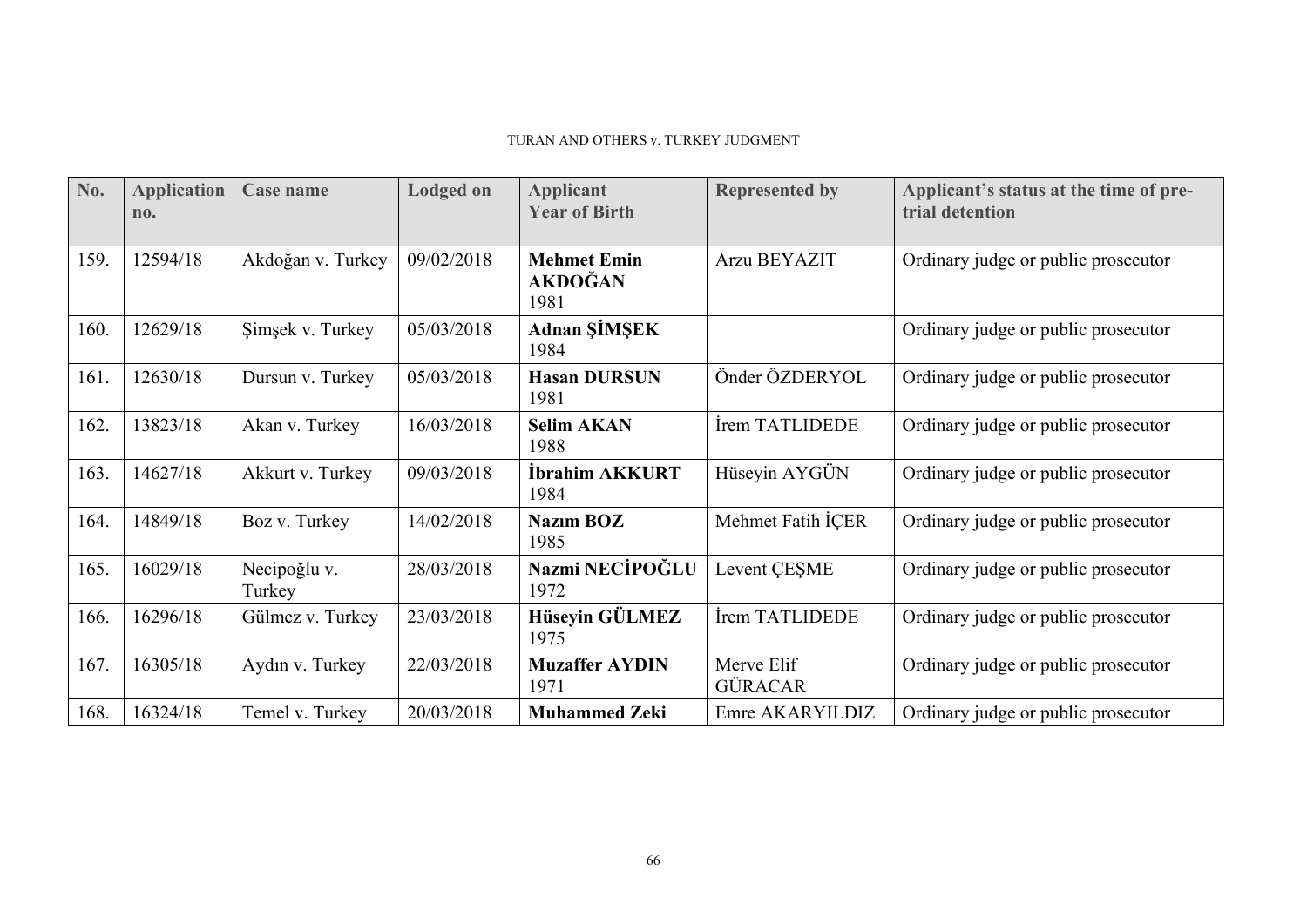| No.  | <b>Application</b><br>no. | <b>Case name</b>   | <b>Lodged on</b> | <b>Applicant</b><br><b>Year of Birth</b> | <b>Represented by</b>       | Applicant's status at the time of pre-<br>trial detention |
|------|---------------------------|--------------------|------------------|------------------------------------------|-----------------------------|-----------------------------------------------------------|
|      |                           |                    |                  | <b>TEMEL</b><br>1978                     |                             |                                                           |
| 169. | 16368/18                  | Gül v. Turkey      | 23/03/2018       | <b>Tevfik GÜL</b><br>1983                | İrem TATLIDEDE              | Ordinary judge or public prosecutor                       |
| 170. | 16386/18                  | Polat v. Turkey    | 02/03/2018       | <b>Halil POLAT</b><br>1984               | Mehmet Fatih İÇER           | Ordinary judge or public prosecutor                       |
| 171. | 17174/18                  | Elibol v. Turkey   | 15/03/2018       | <b>Mert ELIBOL</b><br>1980               | Muhammet GÜNEY              | Ordinary judge or public prosecutor                       |
| 172. | 17237/18                  | Mertoğlu v. Turkey | 16/03/2018       | Hakan MERTOĞLU<br>1990                   | Hamza BARUT                 | Ordinary judge or public prosecutor                       |
| 173. | 17315/18                  | Çetin v. Turkey    | 10/03/2018       | <b>Muharrem CETIN</b><br>1971            | İrem TATLIDEDE              | Ordinary judge or public prosecutor                       |
| 174. | 17391/18                  | Kırım v. Turkey    | 13/03/2018       | <b>Kerim KIRIM</b><br>1971               | Irem TATLIDEDE              | Ordinary judge or public prosecutor                       |
| 175. | 17544/18                  | Sönmez v. Turkey   | 04/04/2018       | Sebati SÖNMEZ<br>1979                    | Havva ÖZEL<br><b>KAPLAN</b> | Ordinary judge or public prosecutor                       |
| 176. | 17561/18                  | Toprak v. Turkey   | 01/03/2018       | <b>Muhammet</b><br><b>TOPRAK</b><br>1984 | Duygu BUDAK                 | Ordinary judge or public prosecutor                       |
| 177. | 17576/18                  | Gül v. Turkey      | 23/02/2018       | Olcay GÜL                                | İrem TATLIDEDE              | Ordinary judge or public prosecutor                       |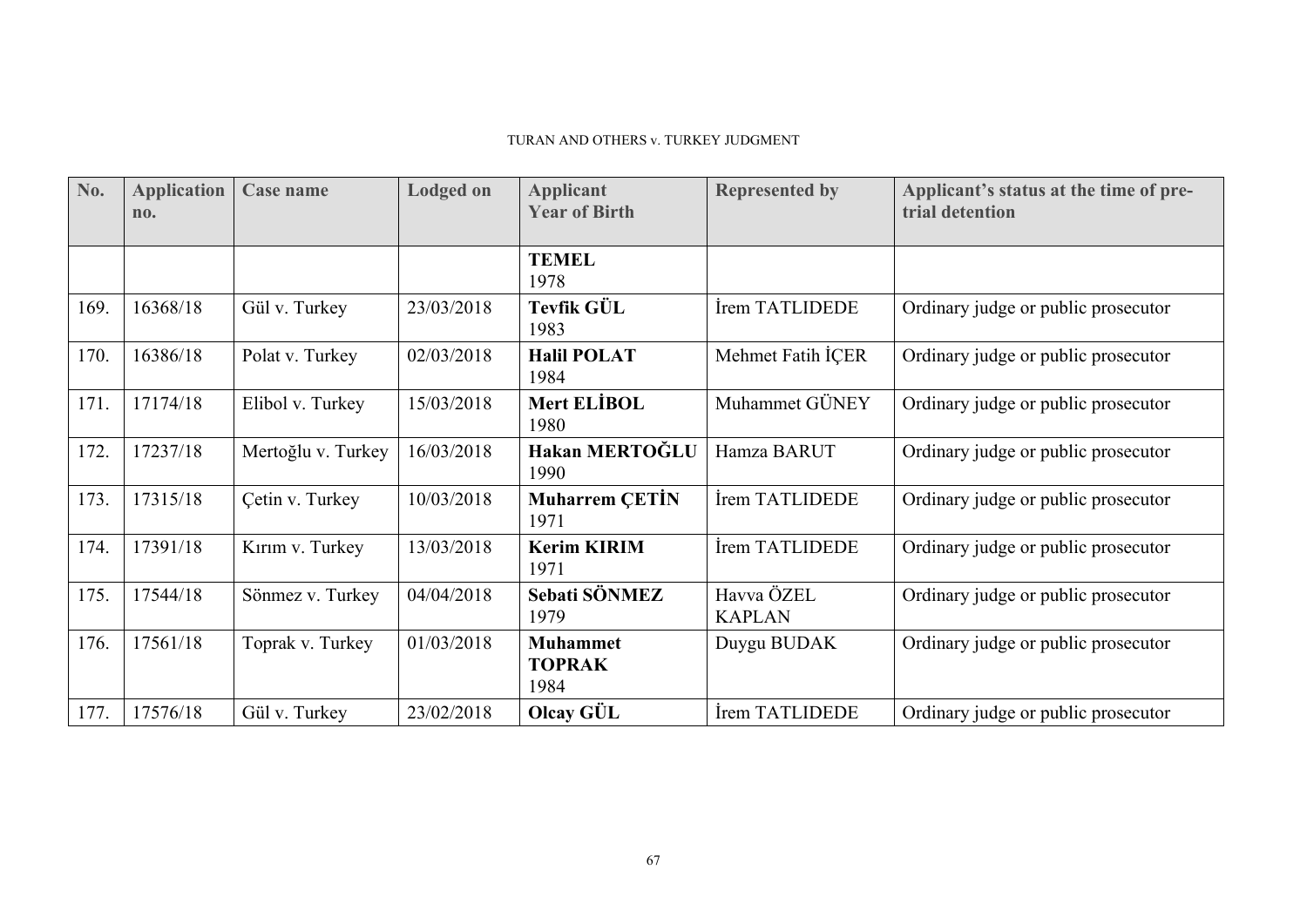| No.  | <b>Application</b><br>no. | <b>Case name</b>    | <b>Lodged on</b> | <b>Applicant</b><br><b>Year of Birth</b>     | <b>Represented by</b> | Applicant's status at the time of pre-<br>trial detention |
|------|---------------------------|---------------------|------------------|----------------------------------------------|-----------------------|-----------------------------------------------------------|
|      |                           |                     |                  | 1977                                         |                       |                                                           |
| 178. | 17637/18                  | İkiz v. Turkey      | 02/04/2018       | Durmuş Ali İKİZ<br>1979                      | Enes Malik KILIÇ      | Ordinary judge or public prosecutor                       |
| 179. | 17754/18                  | Kulak v. Turkey     | 23/02/2018       | <b>Sercan Coşkun</b><br><b>KULAK</b><br>1983 | Irem TATLIDEDE        | Ordinary judge or public prosecutor                       |
| 180. | 17828/18                  | Açıkgöz v. Turkey   | 04/04/2018       | <b>Bilal AÇIKGÖZ</b><br>1988                 | Mehmet Fatih İÇER     | Ordinary judge or public prosecutor                       |
| 181. | 17837/18                  | Uluçay v. Turkey    | 10/03/2018       | Ömer ULUÇAY<br>1987                          | Mücahit AYDIN         | Ordinary judge or public prosecutor                       |
| 182. | 17940/18                  | Yılmaz v. Turkey    | 05/01/2018       | <b>Yavuz YILMAZ</b><br>1971                  | İrem TATLIDEDE        | Ordinary judge or public prosecutor                       |
| 183. | 18063/18                  | Aker v. Turkey      | 06/04/2018       | <b>Ender Yakup AKER</b><br>1986              | Mehmet Fatih ICER     | Ordinary judge or public prosecutor                       |
| 184. | 18110/18                  | Gül v. Turkey       | 11/04/2018       | Veysi GÜL<br>1985                            | Hüseyin AYGÜN         | Ordinary judge or public prosecutor                       |
| 185. | 18112/18                  | Bozlak v. Turkey    | 05/04/2018       | <b>Rafetcan BOZLAK</b><br>1990               | Rukiye COSGUN         | Ordinary judge or public prosecutor                       |
| 186. | 18200/18                  | Sarıgüzel v. Turkey | 10/04/2018       | <b>Hacı SARIGÜZEL</b><br>1982                | Mehmet GÜL            | Ordinary judge or public prosecutor                       |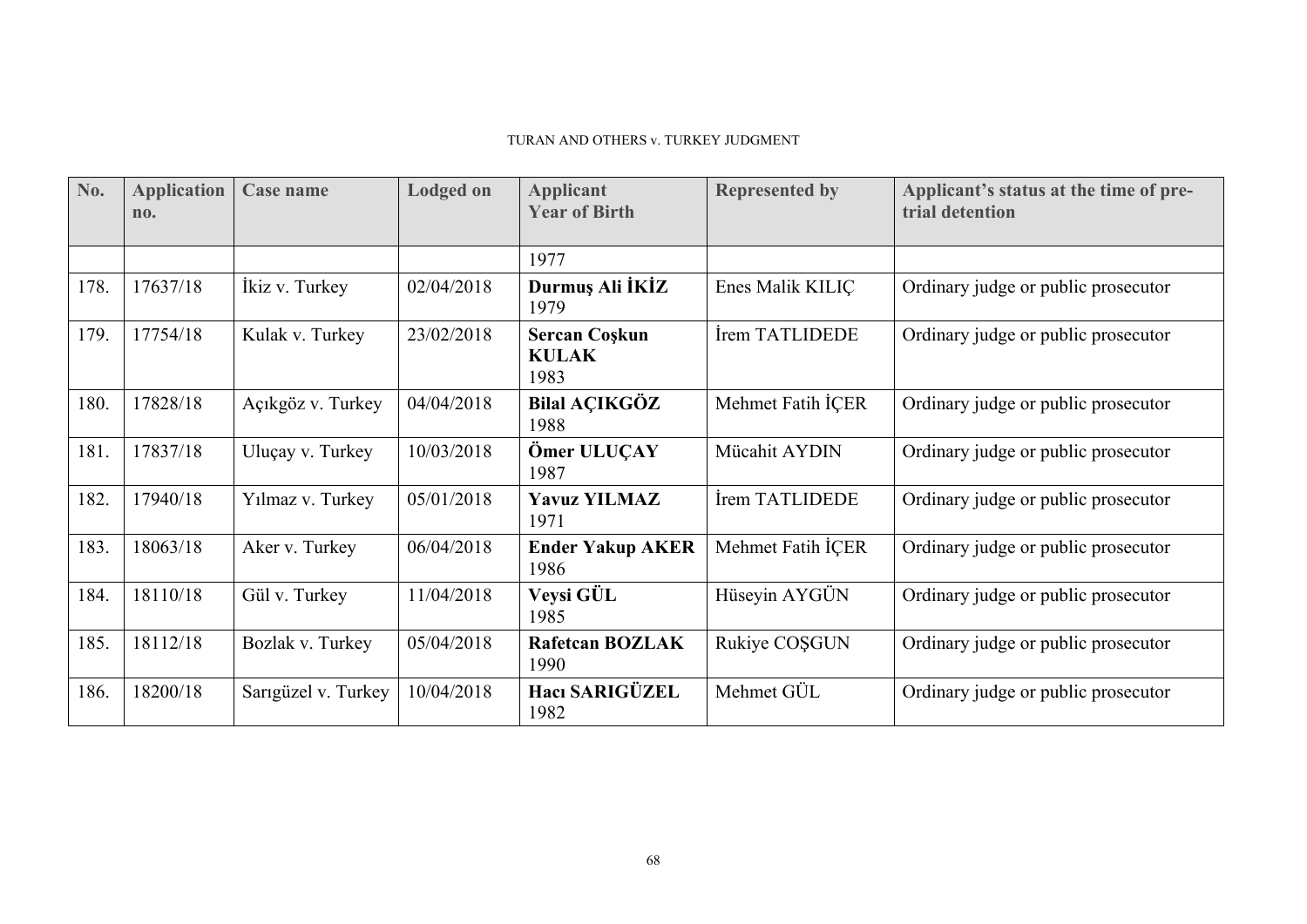| No.  | <b>Application</b><br>no. | <b>Case name</b>   | <b>Lodged on</b> | <b>Applicant</b><br><b>Year of Birth</b> | <b>Represented by</b>           | Applicant's status at the time of pre-<br>trial detention |
|------|---------------------------|--------------------|------------------|------------------------------------------|---------------------------------|-----------------------------------------------------------|
| 187. | 18214/18                  | Ünal v. Turkey     | 20/02/2018       | Sedat UNAL<br>1982                       | Cahit CİFTCİ                    | Ordinary judge or public prosecutor                       |
| 188. | 18695/18                  | Berber v. Turkey   | 30/03/2018       | <b>Selim BERBER</b><br>1976              | Ahmet Aykut YILDIZ              | Ordinary judge or public prosecutor                       |
| 189. | 19228/18                  | Çeliktaş v. Turkey | 05/03/2018       | Sakir CELIKTAS<br>1986                   | <b>Burcu HAS</b>                | Ordinary judge or public prosecutor                       |
| 190. | 19230/18                  | Küçük v. Turkey    | 05/04/2018       | Yalçın KÜÇÜK<br>1983                     | Mehtap SERT                     | Ordinary judge or public prosecutor                       |
| 191. | 19445/18                  | Özen v. Turkey     | 12/04/2018       | Edib Hüsnü ÖZEN<br>1981                  | Mehmet MIRZA                    | Ordinary judge or public prosecutor                       |
| 192. | 20548/18                  | Güldallı v. Turkey | 20/04/2018       | Ömer GÜLDALLI<br>1985                    | Ahmet ÖZGÜL                     | Ordinary judge or public prosecutor                       |
| 193. | 21020/18                  | Metin v. Turkey    | 30/04/2018       | Özgür METİN<br>1982                      | İhsan MAKAS                     | Ordinary judge or public prosecutor                       |
| 194. | 21064/18                  | Zengin v. Turkey   | 20/04/2018       | <b>Nihan ZENGIN</b><br>1990              | Adem KAPLAN                     | Ordinary judge or public prosecutor                       |
| 195. | 21890/18                  | Erdem v. Turkey    | 02/05/2018       | <b>Yilmaz ERDEM</b><br>1975              | Fatma (YILMAZ)<br><b>KOCAEL</b> | Ordinary judge or public prosecutor                       |
| 196. | 22009/18                  | Ünlü v. Turkey     | 20/04/2018       | Halil ÜNLÜ<br>1985                       | Irem TATLIDEDE                  | Ordinary judge or public prosecutor                       |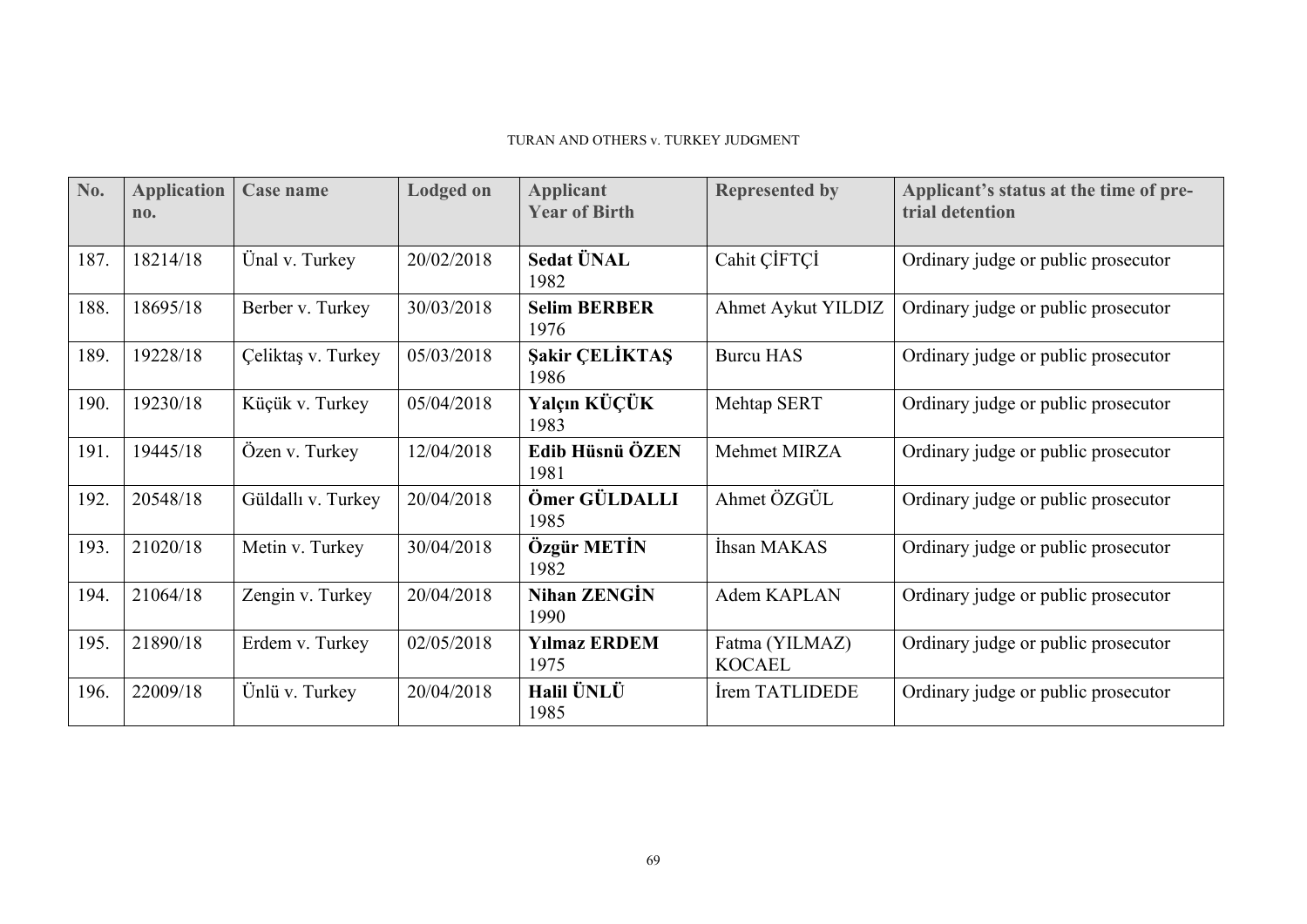| No.  | <b>Application</b><br>n <sub>0</sub> | <b>Case name</b>  | <b>Lodged on</b> | <b>Applicant</b><br><b>Year of Birth</b>    | <b>Represented by</b>               | Applicant's status at the time of pre-<br>trial detention |
|------|--------------------------------------|-------------------|------------------|---------------------------------------------|-------------------------------------|-----------------------------------------------------------|
| 197. | 22013/18                             | Çakırca v. Turkey | 03/05/2018       | <b>Kenan ÇAKIRCA</b><br>1983                | Meryem GÜNAY                        | Ordinary judge or public prosecutor                       |
| 198. | 22033/18                             | Yavuz v. Turkey   | 24/04/2018       | <b>Yener YAVUZ</b><br>1971                  | İrem TATLIDEDE                      | Ordinary judge or public prosecutor                       |
| 199. | 22087/18                             | Özen v. Turkey    | 27/04/2018       | Murat ÖZEN<br>1976                          | <b>Hilal YILMAZ</b><br><b>PUSAT</b> | Ordinary judge or public prosecutor                       |
| 200. | 22088/18                             | Kaymaz v. Turkey  | 03/05/2018       | <b>Yusuf Samet</b><br><b>KAYMAZ</b><br>1988 | Mehmet Ertürk<br><b>ERDEVIR</b>     | Ordinary judge or public prosecutor                       |
| 201. | 22200/18                             | Altun v. Turkey   | 07/05/2018       | <b>Osman ALTUN</b><br>1972                  | Hüseyin AYGÜN                       | Ordinary judge or public prosecutor                       |
| 202. | 22205/18                             | Güler v. Turkey   | 02/05/2018       | Ercan GÜLER<br>1978                         | Emre AKARYILDIZ                     | Ordinary judge or public prosecutor                       |
| 203. | 22238/18                             | Budak v. Turkey   | 30/04/2018       | <b>Serhan BUDAK</b><br>1984                 | <b>Burcu HAS</b>                    | Ordinary judge or public prosecutor                       |
| 204. | 23665/18                             | Akbaba v. Turkey  | 07/05/2018       | <b>Serafettin AKBABA</b><br>1983            | <b>Atıl KARADUMAN</b>               | Ordinary judge or public prosecutor                       |
| 205. | 23858/18                             | Keskin v. Turkey  | 10/05/2018       | Özcan KESKİN<br>1974                        | Ersayın IŞIK                        | Ordinary judge or public prosecutor                       |
| 206. | 24205/18                             | Kantar v. Turkey  | 04/05/2018       | İsmail KANTAR                               | Cahit CIFTCI                        | Ordinary judge or public prosecutor                       |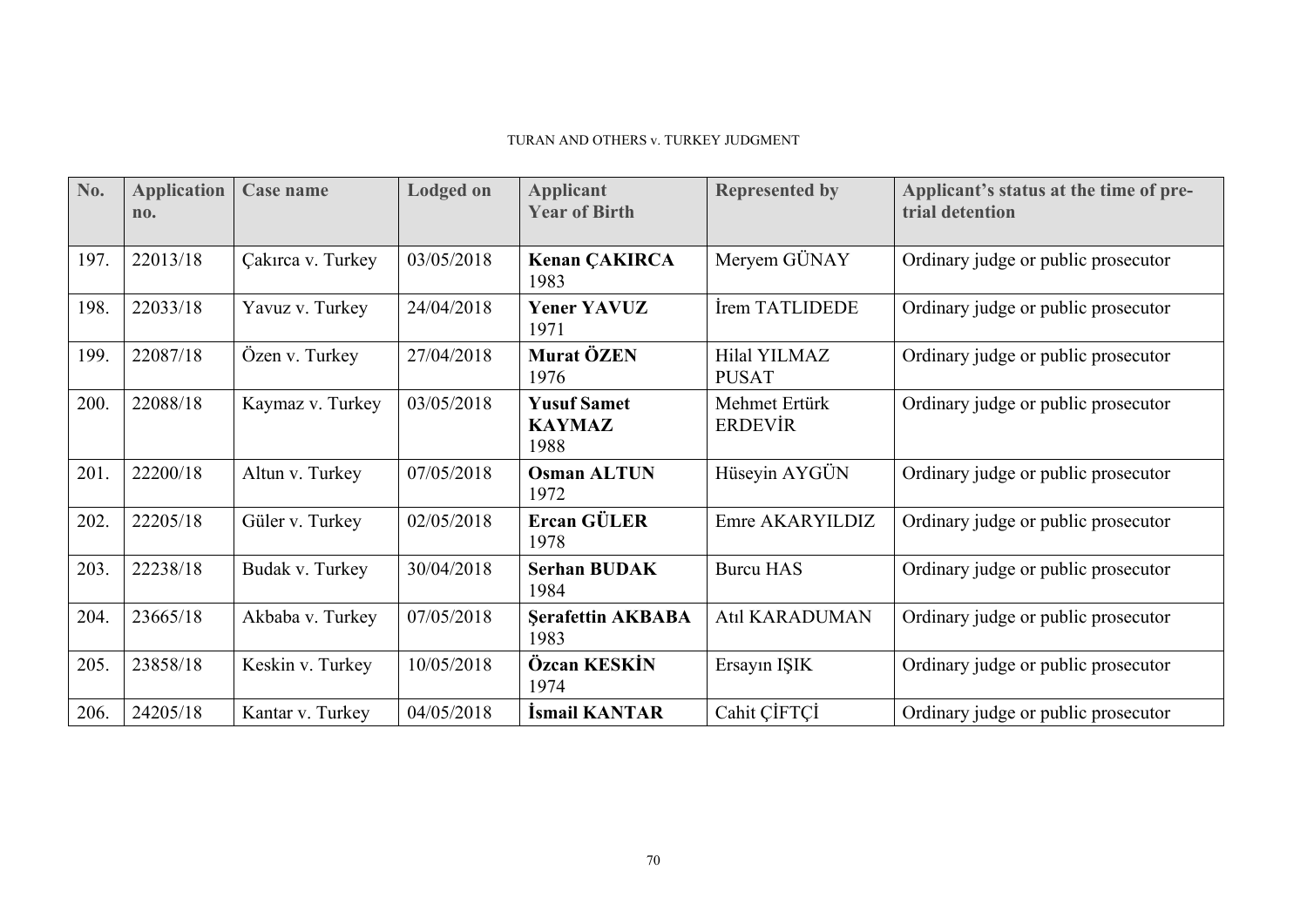| No.  | <b>Application</b><br>no. | <b>Case name</b>      | <b>Lodged on</b> | <b>Applicant</b><br><b>Year of Birth</b>       | <b>Represented by</b> | Applicant's status at the time of pre-<br>trial detention |
|------|---------------------------|-----------------------|------------------|------------------------------------------------|-----------------------|-----------------------------------------------------------|
|      |                           |                       |                  | 1976                                           |                       |                                                           |
| 207. | 24216/18                  | Erkaçal v. Turkey     | 30/04/2018       | <b>Taner ERKAÇAL</b><br>1978                   | Irem TATLIDEDE        | Ordinary judge or public prosecutor                       |
| 208. | 24222/18                  | Çakmakçı v.<br>Turkey | 02/05/2018       | <b>Murat Hikmet</b><br><b>ÇAKMAKÇI</b><br>1970 | Fatih DÖNMEZ          | Ordinary judge or public prosecutor                       |
| 209. | 24224/18                  | Altun v. Turkey       | 07/05/2018       | <b>Ali Riza ALTUN</b><br>1978                  | İrem TATLIDEDE        | Ordinary judge or public prosecutor                       |
| 210. | 24227/18                  | Maraşlı v. Turkey     | 22/05/2018       | <b>Yusuf Cuma</b><br><b>MARAŞLI</b><br>1980    | Hüseyin AYGÜN         | Ordinary judge or public prosecutor                       |
| 211. | 24446/18                  | R.H. v. Turkey        | 14/05/2018       | R.H.<br>1983                                   | Emine Feyza ASLAN     | Ordinary judge or public prosecutor                       |
| 212. | 24636/18                  | Vural v. Turkey       | 17/05/2018       | <b>Muhammed Said</b><br><b>VURAL</b><br>1991   | <b>Esad VURAL</b>     | Ordinary judge or public prosecutor                       |
| 213. | 24702/18                  | Şahin v. Turkey       | 09/05/2018       | <b>Adnan SAHIN</b><br>1975                     | İhsan MAKAS           | Ordinary judge or public prosecutor                       |
| 214. | 24762/18                  | Demirtaş v. Turkey    | 17/05/2018       | <i>i</i> brahim<br><b>DEMIRTAS</b><br>1969     | Ali YILMAZ            | Ordinary judge or public prosecutor                       |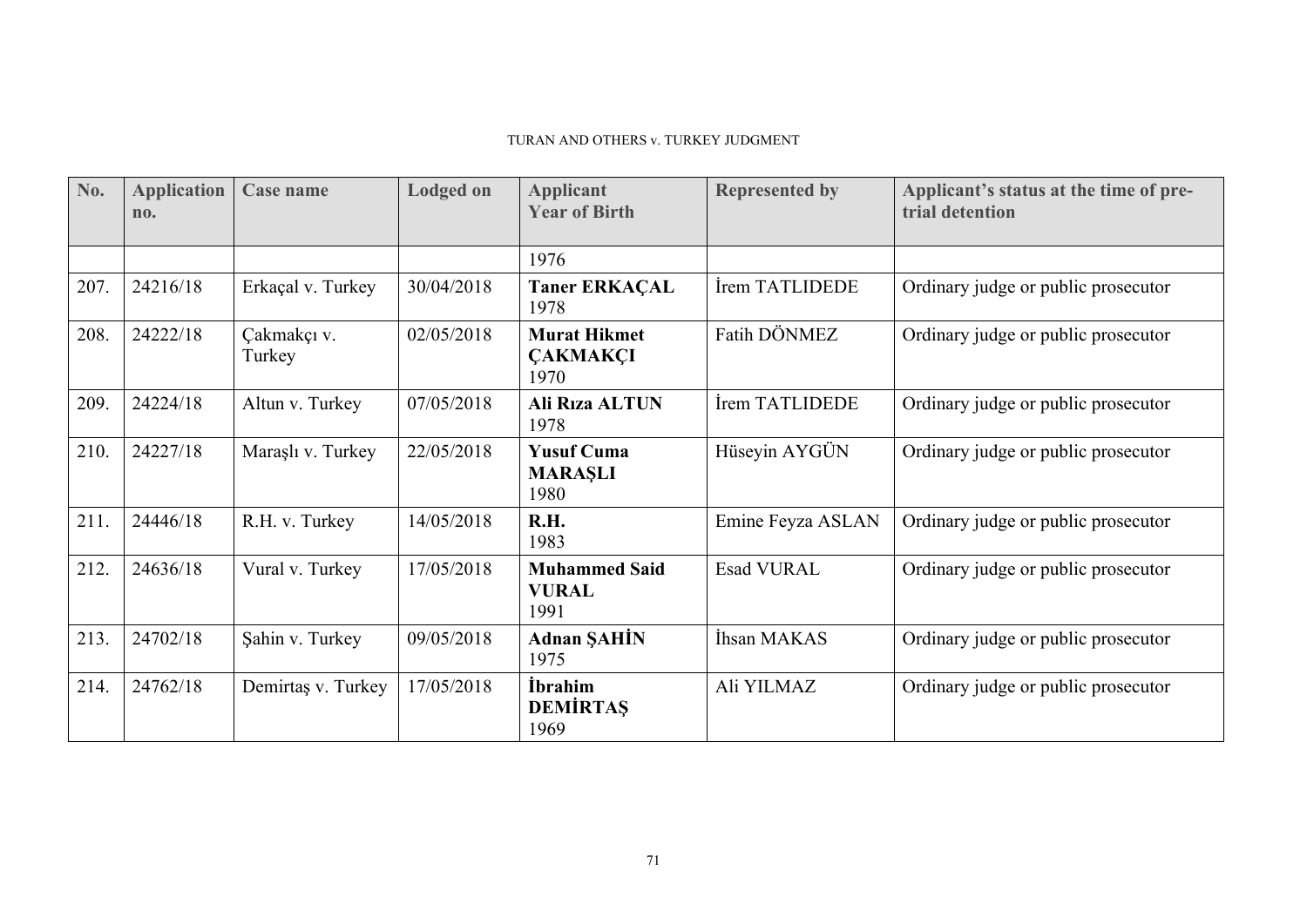| No.  | <b>Application</b><br>$n_{0}$ . | Case name              | <b>Lodged on</b> | <b>Applicant</b><br><b>Year of Birth</b> | <b>Represented by</b>       | Applicant's status at the time of pre-<br>trial detention |
|------|---------------------------------|------------------------|------------------|------------------------------------------|-----------------------------|-----------------------------------------------------------|
| 215. | 24876/18                        | Gökçek v. Turkey       | 16/02/2018       | Erdoğan GÖKÇEK<br>1969                   | Hüseyin AYGÜN               | Ordinary judge or public prosecutor                       |
| 216. | 25037/18                        | Karabacak v.<br>Turkey | 24/05/2018       | Orhan<br><b>KARABACAK</b><br>1978        | Ihsan Can<br><b>AKMARUL</b> | Ordinary judge or public prosecutor                       |
| 217. | 25186/18                        | Özgül v. Turkey        | 21/05/2018       | Ünver ÖZGÜL<br>1972                      | Duygu SEZEN                 | Ordinary judge or public prosecutor                       |
| 218. | 25195/18                        | Kiriş v. Turkey        | 14/02/2018       | <b>Ahmet KİRİŞ</b><br>1965               | Şeyma GÜNEŞ                 | Member of Court of Cassation                              |
| 219. | 25218/18                        | Kara v. Turkey         | 07/05/2018       | <b>Nazım KARA</b><br>1966                | Ahmet KARA                  | Ordinary judge or public prosecutor                       |
| 220. | 25228/18                        | Benli v. Turkey        | 18/05/2018       | <b>Esat Faruk BENLI</b><br>1970          | İrem TATLIDEDE              | Ordinary judge or public prosecutor                       |
| 221. | 25336/18                        | Ayyayla v. Turkey      | 23/05/2018       | Hüseyin AYYAYLA<br>1973                  | Can GÜZEL                   | Ordinary judge or public prosecutor                       |
| 222. | 25370/18                        | Durgun v. Turkey       | 25/05/2018       | <b>Metin DURGUN</b><br>1969              | Ali DURGUN                  | Ordinary judge or public prosecutor                       |
| 223. | 25880/18                        | Dedetürk v. Turkey     | 30/05/2018       | Serkan DEDETÜRK<br>1977                  | Cahit CİFTCİ                | Ordinary judge or public prosecutor                       |
| 224. | 26281/18                        | Aksoy v. Turkey        | 24/05/2018       | <b>İsmail AKSOY</b>                      | Irem TATLIDEDE              | Ordinary judge or public prosecutor                       |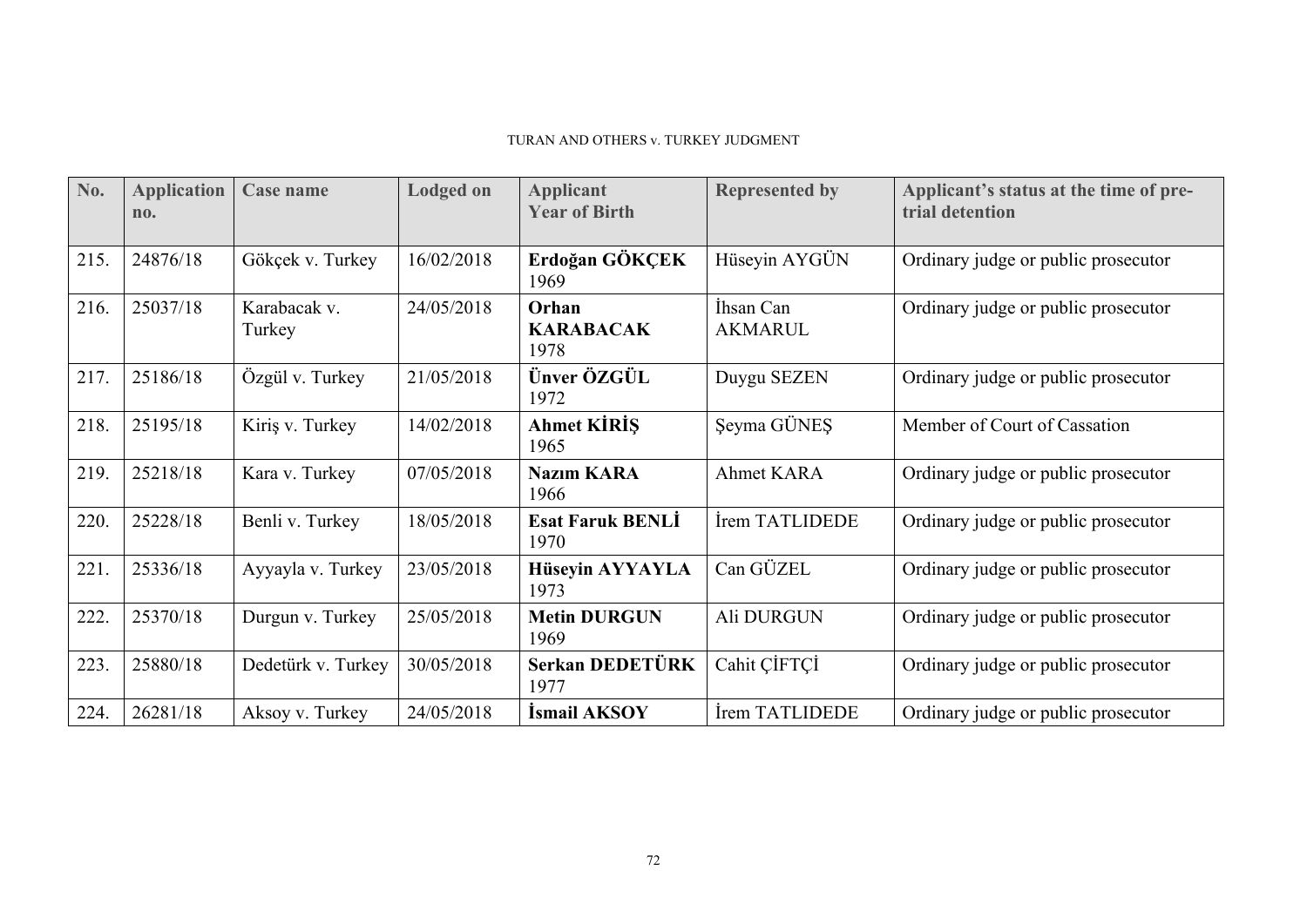| No.  | <b>Application</b><br>no. | Case name               | <b>Lodged on</b> | <b>Applicant</b><br><b>Year of Birth</b>   | <b>Represented by</b>        | Applicant's status at the time of pre-<br>trial detention |
|------|---------------------------|-------------------------|------------------|--------------------------------------------|------------------------------|-----------------------------------------------------------|
|      |                           |                         |                  | 1970                                       |                              |                                                           |
| 225. | 26414/18                  | Elieyioğlu v.<br>Turkey | 30/05/2018       | Aydın<br><b>ELIEYIOĞLU</b><br>1980         | Hüseyin AYGÜN                | Ordinary judge or public prosecutor                       |
| 226. | 26419/18                  | Özata v. Turkey         | 30/05/2018       | Bedri ÖZATA<br>1981                        | Hüseyin AYGÜN                | Ordinary judge or public prosecutor                       |
| 227. | 26530/18                  | Kadıoğlu v. Turkey      | 24/05/2018       | Yasin KADIOĞLU<br>1978                     | Hatice YILMAZ                | Ordinary judge or public prosecutor                       |
| 228. | 26814/18                  | Yılmaz v. Turkey        | 22/05/2018       | <b>Sinan YILMAZ</b><br>1975                | Emre AKARYILDIZ              | Ordinary judge or public prosecutor                       |
| 229. | 27022/18                  | Çelik v. Turkey         | 28/05/2018       | <b>Sabir CELIK</b><br>1974                 | Hüseyin AYGÜN                | Ordinary judge or public prosecutor                       |
| 230. | 27057/18                  | Cihangir v. Turkey      | 30/05/2018       | <b>Nurullah</b><br><b>CİHANGİR</b><br>1973 | Merve Elif<br><b>GÜRACAR</b> | Ordinary judge or public prosecutor                       |
| 231. | 27073/18                  | Cimen v. Turkey         | 29/05/2018       | <b>Mustafa CIMEN</b><br>1981               | Şeyma LİMON<br><b>TALUY</b>  | Ordinary judge or public prosecutor                       |
| 232. | 27092/18                  | Nas Çelik v.<br>Turkey  | 28/05/2018       | <b>Seval NAS CELIK</b><br>1979             | Hüseyin AYGÜN                | Ordinary judge or public prosecutor                       |
| 233. | 27542/18                  | Yönder v. Turkey        | 05/06/2018       | <b>Muhammed</b>                            | Elif Nurbanu OR              | Ordinary judge or public prosecutor                       |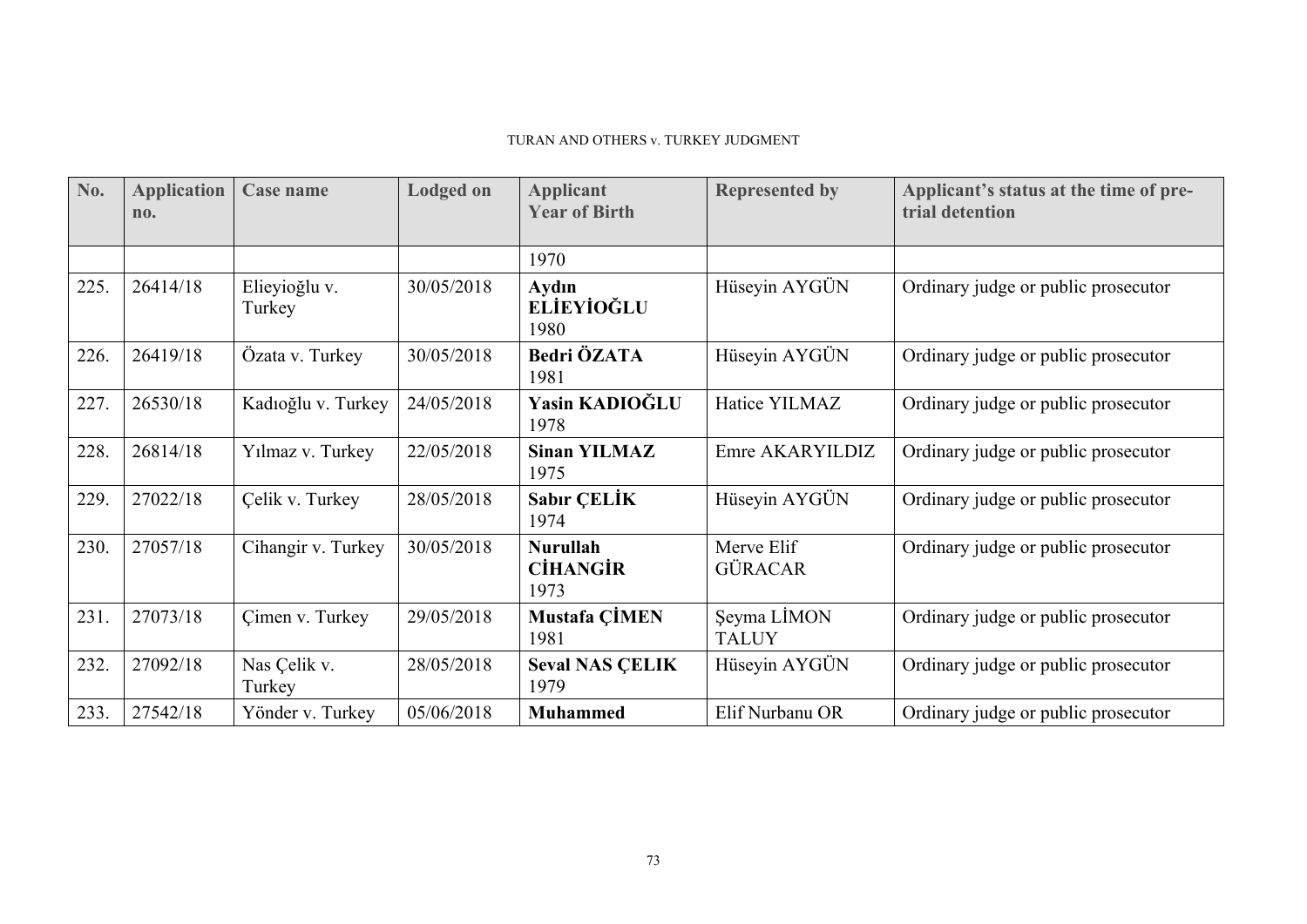| No.  | <b>Application</b><br>no. | Case name              | <b>Lodged on</b> | <b>Applicant</b><br><b>Year of Birth</b> | <b>Represented by</b>        | Applicant's status at the time of pre-<br>trial detention |
|------|---------------------------|------------------------|------------------|------------------------------------------|------------------------------|-----------------------------------------------------------|
|      |                           |                        |                  | YÖNDER<br>1983                           |                              |                                                           |
| 234. | 27574/18                  | Bilgen v. Turkey       | 01/06/2018       | <b>Rasim Isa BILGEN</b><br>1968          | Hakan ÖZER                   | Ordinary judge or public prosecutor                       |
| 235. | 27581/18                  | Aygör v. Turkey        | 03/05/2018       | Dursun AYGÖR<br>1965                     | Merve Elif<br><b>GÜRACAR</b> | Ordinary judge or public prosecutor                       |
| 236. | 27600/18                  | Yalçıntaş v. Turkey    | 11/04/2018       | Habib Hüdai<br><b>YALCINTAS</b><br>1972  | Rukiye COŞGUN                | Ordinary judge or public prosecutor                       |
| 237. | 27611/18                  | Saral v. Turkey        | 29/05/2018       | Süleyman SARAL<br>1974                   | İrem TATLIDEDE               | Ordinary judge or public prosecutor                       |
| 238. | 27998/18                  | Güney v. Turkey        | 02/06/2018       | <b>Yusuf GÜNEY</b><br>1979               | Rukiye COSGUN                | Ordinary judge or public prosecutor                       |
| 239. | 28050/18                  | Karaçavuş v.<br>Turkey | 15/05/2018       | <b>Ümit KARAÇAVUŞ</b><br>1981            | Aykut ÖZDEMIR                | Ordinary judge or public prosecutor                       |
| 240. | 28150/18                  | Yalçın v. Turkey       | 08/06/2018       | <b>Onur YALCIN</b><br>1988               | Mehmet SÜRMEN                | Ordinary judge or public prosecutor                       |
| 241. | 28481/18                  | Gödel v. Turkey        | 07/06/2018       | Orhan GÖDEL<br>1971                      | Haydar<br>YALÇINOĞLU         | Ordinary judge or public prosecutor                       |
| 242. | 28530/18                  | Ilgen v. Turkey        | 04/06/2018       | <b>Faik İLGEN</b>                        | Nesibe Merve                 | Ordinary judge or public prosecutor                       |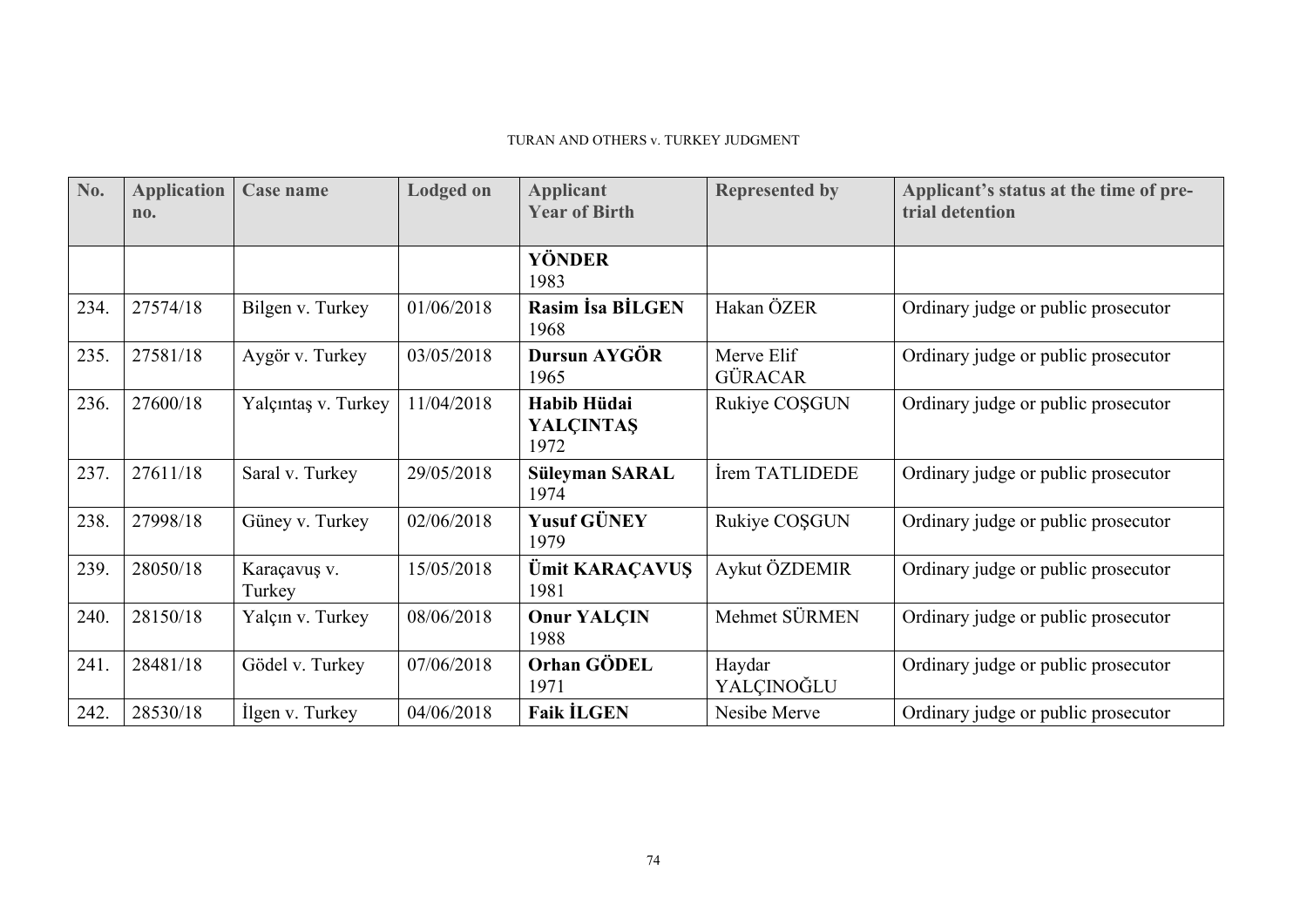| No.  | <b>Application</b><br>no. | <b>Case name</b>  | <b>Lodged</b> on | <b>Applicant</b><br><b>Year of Birth</b> | <b>Represented by</b> | Applicant's status at the time of pre-<br>trial detention |
|------|---------------------------|-------------------|------------------|------------------------------------------|-----------------------|-----------------------------------------------------------|
|      |                           |                   |                  | 1986                                     | <b>ARSLAN</b>         |                                                           |
| 243. | 28538/18                  | Çelik v. Turkey   | 11/06/2018       | <b>Ahmet CELIK</b><br>1990               | Rukiye COŞGUN         | Ordinary judge or public prosecutor                       |
| 244. | 28558/18                  | Arslan v. Turkey  | 06/06/2018       | <b>Fatih ARSLAN</b><br>1984              | Kadir ÜNAL            | Ordinary judge or public prosecutor                       |
| 245. | 28636/18                  | Köse v. Turkey    | 13/04/2018       | Esref KÖSE<br>1974                       | Rukiye COŞGUN         | Ordinary judge or public prosecutor                       |
| 246. | 28690/18                  | Uluçay v. Turkey  | 07/06/2018       | Ali ULUÇAY<br>1979                       | İhsan MAKAS           | Ordinary judge or public prosecutor                       |
| 247. | 28739/18                  | Kırbaş v. Turkey  | 11/06/2018       | <b>Savaş KIRBAŞ</b><br>1969              | Irem TATLIDEDE        | Ordinary judge or public prosecutor                       |
| 248. | 28746/18                  | Özcan v. Turkey   | 11/06/2018       | Uğur ÖZCAN<br>1968                       | Ayse Nur AYFER        | Ordinary judge or public prosecutor                       |
| 249. | 29587/18                  | Okumuş v. Turkey  | 11/06/2018       | Ali Mazhar<br><b>OKUMUŞ</b><br>1976      | Mehmet Fatih İÇER     | Ordinary judge or public prosecutor                       |
| 250. | 29762/18                  | Özdemir v. Turkey | 12/06/2018       | Kadir ÖZDEMİR<br>1974                    | <b>Ahmet KARAHAN</b>  | Ordinary judge or public prosecutor                       |
| 251. | 29931/18                  | Özbek v. Turkey   | 08/06/2018       | Okan ÖZBEK<br>1989                       | Elif Nurbanu OR       | Ordinary judge or public prosecutor                       |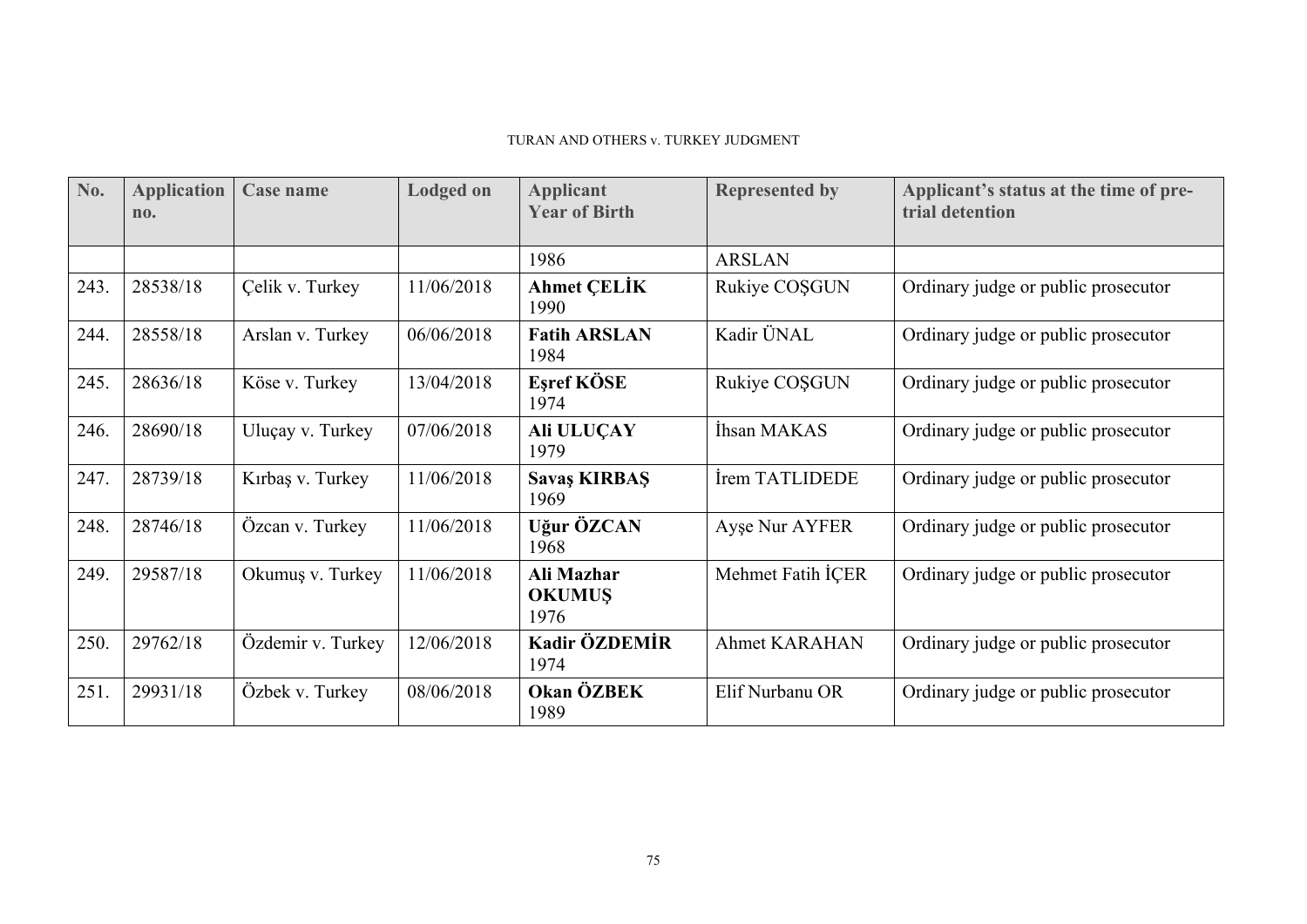| No.  | <b>Application</b><br>n <sub>0</sub> | Case name              | <b>Lodged on</b> | <b>Applicant</b><br><b>Year of Birth</b> | <b>Represented by</b>           | Applicant's status at the time of pre-<br>trial detention |
|------|--------------------------------------|------------------------|------------------|------------------------------------------|---------------------------------|-----------------------------------------------------------|
| 252. | 30232/18                             | Kiziler v. Turkey      | 20/06/2018       | <b>Levent KIZILER</b><br>1986            | Hüseyin AYGÜN                   | Ordinary judge or public prosecutor                       |
| 253. | 30234/18                             | Turgut v. Turkey       | 13/06/2018       | <b>Bayram TURGUT</b><br>1974             | Irem TATLIDEDE                  | Ordinary judge or public prosecutor                       |
| 254. | 30267/18                             | Basdaş v. Turkey       | 20/06/2018       | <b>Mustafa BASDAS</b><br>1973            | Hüseyin AYGÜN                   | Ordinary judge or public prosecutor                       |
| 255. | 30287/18                             | Sonay v. Turkey        | 18/06/2018       | <b>Suat SONAY</b><br>1978                | Fatma (YILMAZ)<br><b>KOCAEL</b> | Ordinary judge or public prosecutor                       |
| 256. | 30481/18                             | Alici v. Turkey        | 14/06/2018       | <b>Hasan ALICI</b><br>1976               | Bünyamin TAPAR                  | Ordinary judge or public prosecutor                       |
| 257. | 30497/18                             | Güngörmüş v.<br>Turkey | 13/06/2018       | Hasan<br><b>GÜNGÖRMÜS</b><br>1981        | Muhammet GÜNEY                  | Ordinary judge or public prosecutor                       |
| 258. | 30502/18                             | Coşar v. Turkey        | 19/06/2018       | Ümit COŞAR<br>1988                       | Elif Nurbanu OR                 | Ordinary judge or public prosecutor                       |
| 259. | 30517/18                             | Oktar v. Turkey        | 18/06/2018       | <b>Mehmet OKTAR</b><br>1985              | Erdem OKTAR                     | Ordinary judge or public prosecutor                       |
| 260. | 31880/18                             | Alper v. Turkey        | 25/06/2018       | <b>Cafer Tayyer</b><br><b>ALPER</b>      | Hüseyin AYGÜN                   | Ordinary judge or public prosecutor                       |
| 261. | 31888/18                             | Eroğlu v. Turkey       | 25/06/2018       | Hüseyin EROĞLU                           | Irem TATLIDEDE                  | Ordinary judge or public prosecutor                       |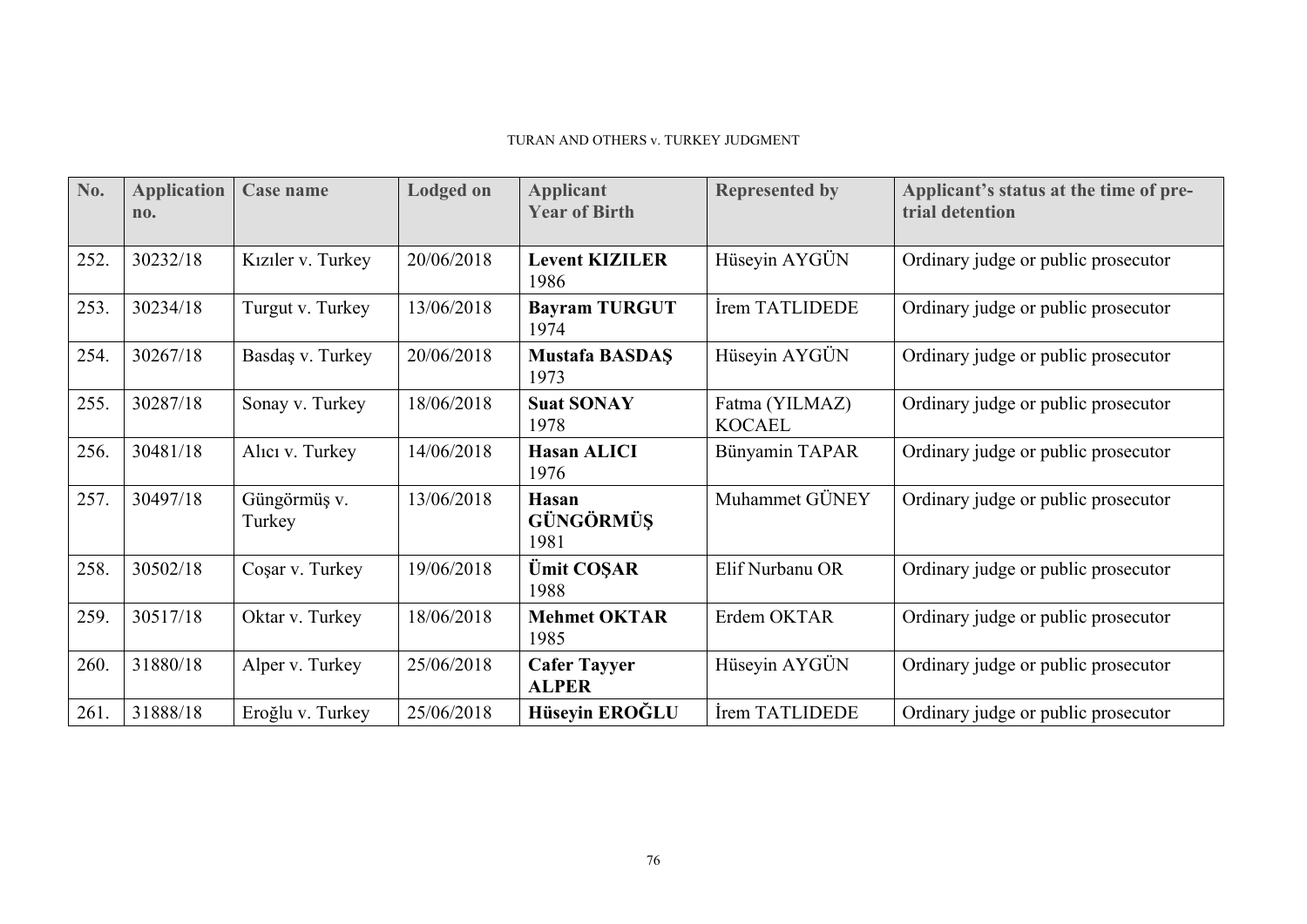| No.  | <b>Application</b><br>no. | <b>Case name</b>        | <b>Lodged on</b> | <b>Applicant</b><br><b>Year of Birth</b> | <b>Represented by</b>        | Applicant's status at the time of pre-<br>trial detention |
|------|---------------------------|-------------------------|------------------|------------------------------------------|------------------------------|-----------------------------------------------------------|
|      |                           |                         |                  | 1982                                     |                              |                                                           |
| 262. | 31908/18                  | Gülver v. Turkey        | 19/06/2018       | <b>Hasan GÜLVER</b><br>1970              | İrem TATLIDEDE               | Ordinary judge or public prosecutor                       |
| 263. | 32352/18                  | Özden v. Turkey         | 11/06/2018       | Salih ÖZDEN<br>1973                      | Rukiye COŞGUN                | Ordinary judge or public prosecutor                       |
| 264. | 32376/18                  | Karacaoğlu v.<br>Turkey | 25/06/2018       | Hasan<br><b>KARACAOĞLU</b><br>1990       | Abdil TAS                    | Ordinary judge or public prosecutor                       |
| 265. | 32412/18                  | Özdemir v. Turkey       | 27/06/2018       | <b>Mehmet Fatih</b><br>ÖZDEMİR<br>1985   | Mehmet Yasin<br><b>BUHUR</b> | Ordinary judge or public prosecutor                       |
| 266. | 32418/18                  | Temel v. Turkey         | 28/06/2018       | <b>Yusuf TEMEL</b><br>1990               | Mustafa TEMEL                | Ordinary judge or public prosecutor                       |
| 267. | 32431/18                  | Kahveci v. Turkey       | 25/06/2018       | <b>Yusuf KAHVECI</b><br>1979             | Köksal YAVUZ                 | Ordinary judge or public prosecutor                       |
| 268. | 32449/18                  | Nedim v. Turkey         | 22/06/2018       | <b>Mercan NEDIM</b><br>1985              | İrem TATLIDEDE               | Ordinary judge or public prosecutor                       |
| 269. | 32599/18                  | Karakaya v.<br>Turkey   | 25/06/2018       | <b>Murat KARAKAYA</b><br>1984            | Muhammet GÜNEY               | Ordinary judge or public prosecutor                       |
| 270. | 32605/18                  | Arıkan v. Turkey        | 25/06/2018       | <b>Ahmet ARIKAN</b>                      | Berivan YAKIŞIR              | Ordinary judge or public prosecutor                       |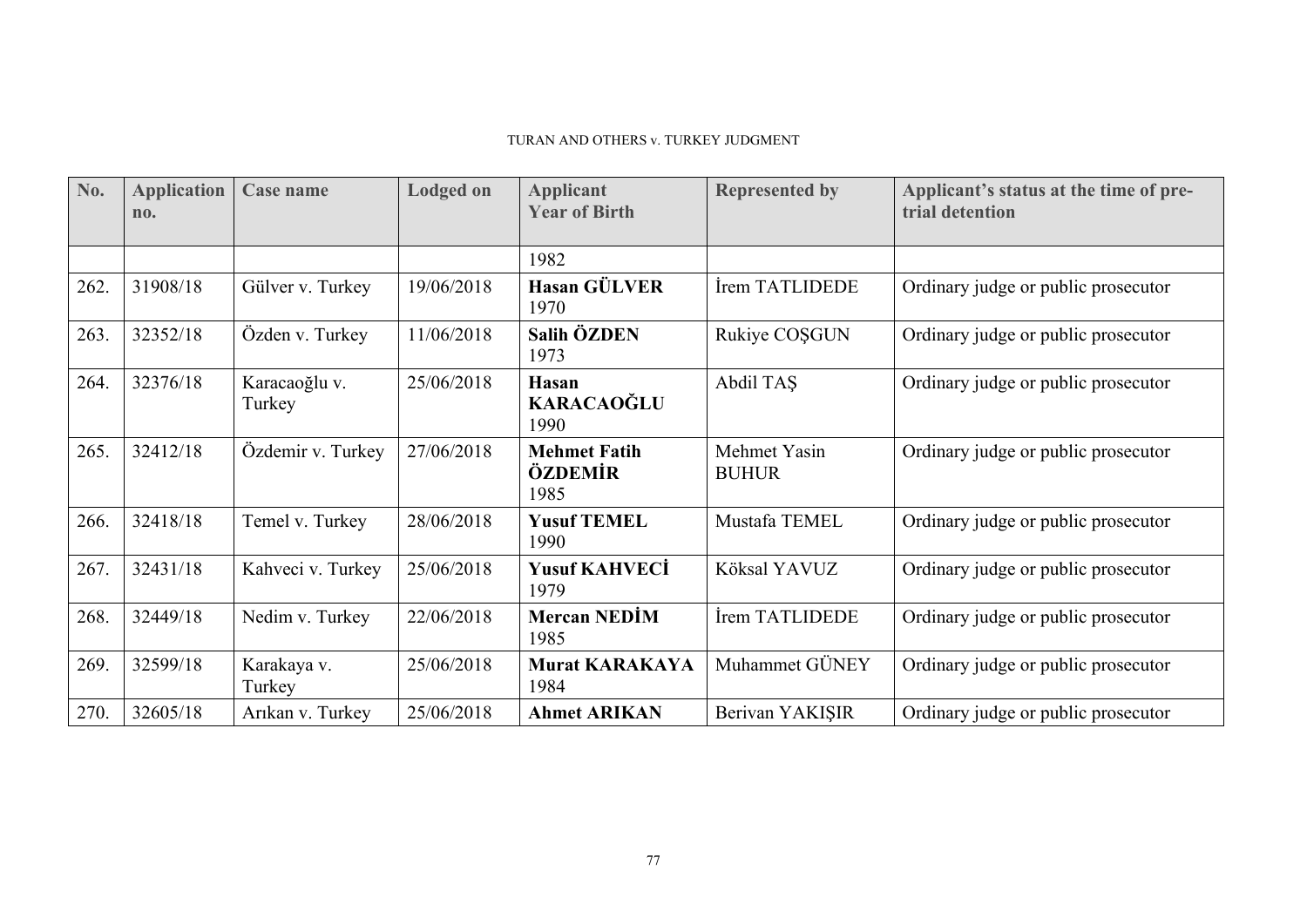| No.  | <b>Application</b><br>no. | <b>Case name</b>         | <b>Lodged on</b> | <b>Applicant</b><br><b>Year of Birth</b>         | <b>Represented by</b> | Applicant's status at the time of pre-<br>trial detention |
|------|---------------------------|--------------------------|------------------|--------------------------------------------------|-----------------------|-----------------------------------------------------------|
|      |                           |                          |                  | 1972                                             |                       |                                                           |
| 271. | 32611/18                  | Kadıoğlu v. Turkey       | 25/06/2018       | Ali KADIOĞLU<br>1983                             | Muhammet GÜNEY        | Ordinary judge or public prosecutor                       |
| 272. | 32906/18                  | Güverçin v. Turkey       | 25/06/2018       | <b>Sezgin GÜVERÇİN</b><br>1980                   | Karar Koray ATAK      | Ordinary judge or public prosecutor                       |
| 273. | 32945/18                  | Kır v. Turkey            | 13/06/2018       | Oğuzhan KIR<br>1974                              | Mehmet Fatih İÇER     | Ordinary judge or public prosecutor                       |
| 274. | 32948/18                  | Altın v. Turkey          | 22/06/2018       | <b>Erkan ALTIN</b><br>1980                       | Mehmet Fatih ICER     | Ordinary judge or public prosecutor                       |
| 275. | 32972/18                  | Hançerkıran v.<br>Turkey | 05/07/2018       | <b>Said Serhan</b><br><b>HANCERKIRAN</b><br>1977 | Mustafa ASLAN         | Ordinary judge or public prosecutor                       |
| 276. | 32999/18                  | Keçeci v. Turkey         | 02/07/2018       | Tuğrul KEÇECİ<br>1988                            | Mustafa ÖZBEK         | Ordinary judge or public prosecutor                       |
| 277. | 33007/18                  | Eşim v. Turkey           | 27/06/2018       | Recep ESIM<br>1972                               | <b>Hacer SEZER</b>    | Ordinary judge or public prosecutor                       |
| 278. | 33112/18                  | Saz v. Turkey            | 27/06/2018       | <b>Murat SAZ</b><br>1974                         | Ali DURGUN            | Ordinary judge or public prosecutor                       |
| 279. | 33417/18                  | Gül v. Turkey            | 04/07/2018       | Ayse Nese GÜL<br>1968                            | İrem TATLIDEDE        | Ordinary judge or public prosecutor                       |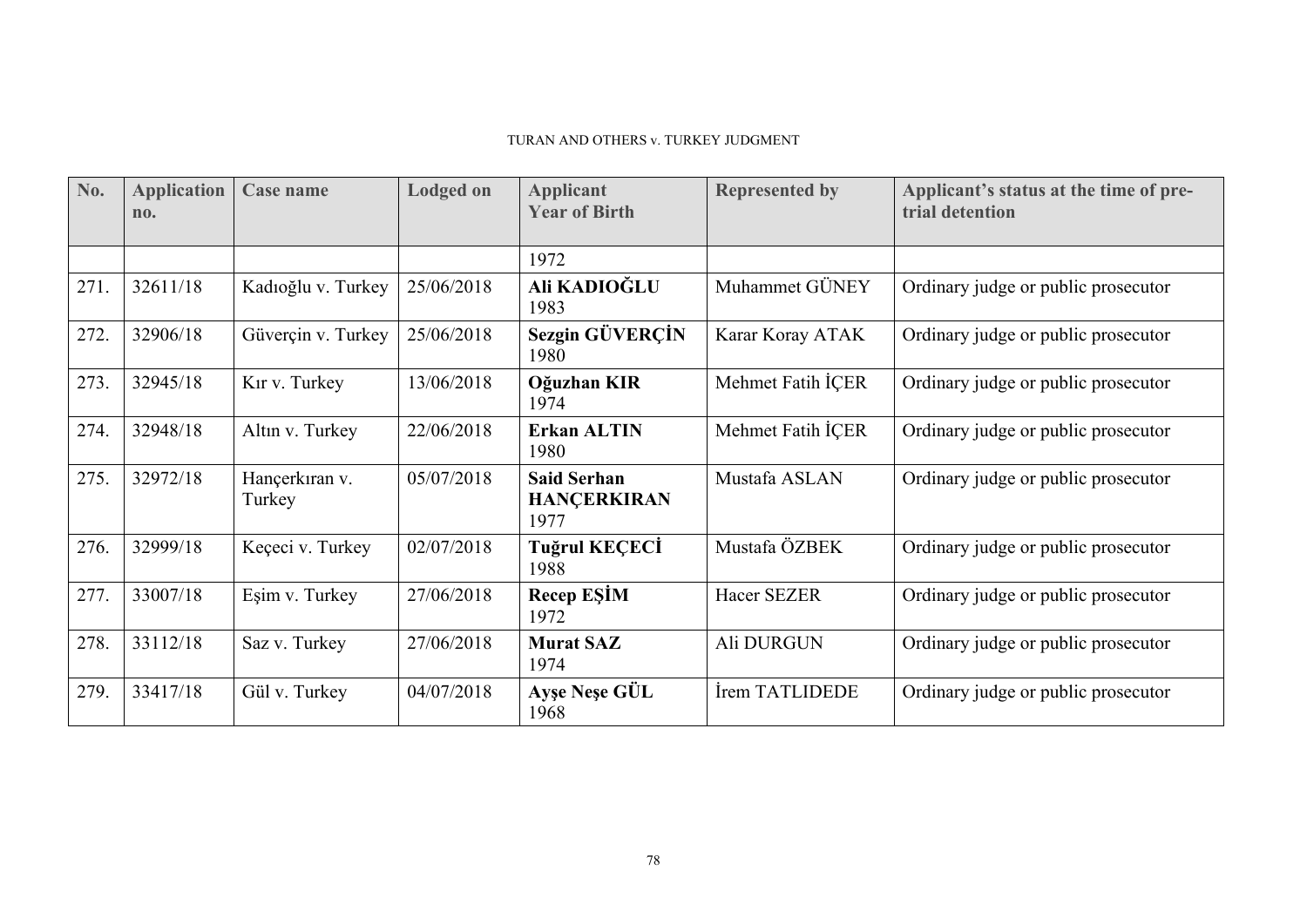| No.  | <b>Application</b><br>no. | <b>Case name</b>        | <b>Lodged on</b> | <b>Applicant</b><br><b>Year of Birth</b> | <b>Represented by</b>         | Applicant's status at the time of pre-<br>trial detention |
|------|---------------------------|-------------------------|------------------|------------------------------------------|-------------------------------|-----------------------------------------------------------|
| 280. | 33474/18                  | Doğan v. Turkey         | 02/07/2018       | Cem DOĞAN<br>1980                        | Naim DOĞAN                    | Ordinary judge or public prosecutor                       |
| 281. | 33501/18                  | Orhan v. Turkey         | 05/07/2018       | <b>Bilal ORHAN</b><br>1985               | Cahit CİFTÇİ                  | Ordinary judge or public prosecutor                       |
| 282. | 33714/18                  | Dural v. Turkey         | 20/04/2018       | <b>Kasım DURAL</b><br>1981               | Remziye ARSLAN<br><b>KAYA</b> | Ordinary judge or public prosecutor                       |
| 283. | 33806/18                  | Söyler v. Turkey        | 26/04/2018       | Abdülkerim Ziya<br><b>SÖYLER</b><br>1979 | Metin YÜCESAN                 | Ordinary judge or public prosecutor                       |
| 284. | 33941/18                  | Kandil v. Turkey        | 21/03/2018       | Hamit Ali KANDİL<br>1979                 | Adnan AYDIN                   | Ordinary judge or public prosecutor                       |
| 285. | 33967/18                  | Özdemir v. Turkey       | 21/06/2018       | Dursun ÖZDEMİR<br>1979                   | Rukiye COSGUN                 | Ordinary judge or public prosecutor                       |
| 286. | 34161/18                  | İlhan v. Turkey         | 11/05/2018       | <b>Mehmet İLHAN</b><br>1981              | Merve Elif<br><b>GÜRACAR</b>  | Ordinary judge or public prosecutor                       |
| 287. | 34165/18                  | Yalçınkaya v.<br>Turkey | 03/05/2018       | Ömer<br><b>YALÇINKAYA</b><br>1977        | Irem TATLIDEDE                | Ordinary judge or public prosecutor                       |
| 288. | 34198/18                  | Kelam v. Turkey         | 27/06/2018       | Ali Arslan KELAM<br>1977                 | Irem TATLIDEDE                | Ordinary judge or public prosecutor                       |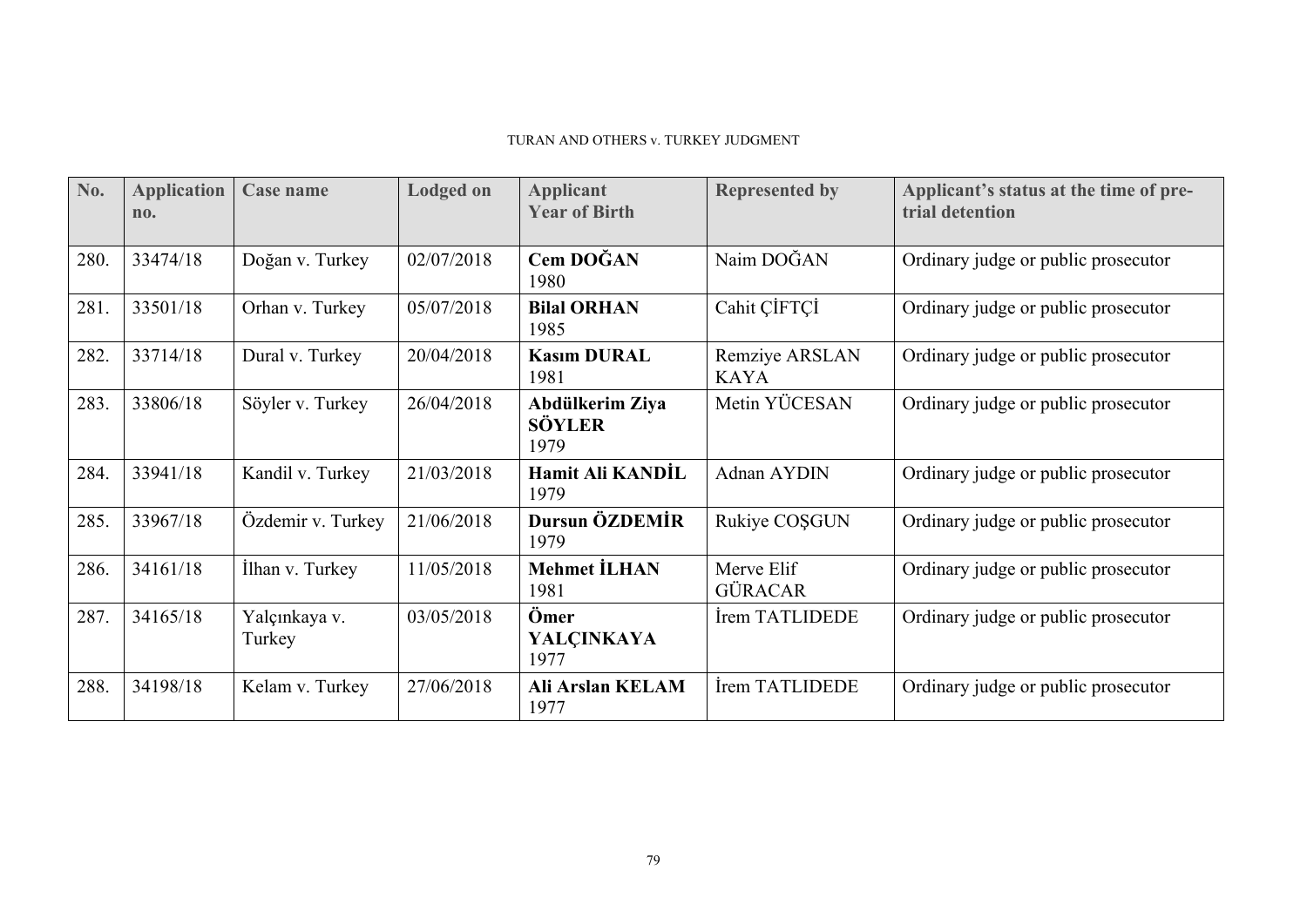| No.  | <b>Application</b><br>no. | Case name              | <b>Lodged on</b> | <b>Applicant</b><br><b>Year of Birth</b> | <b>Represented by</b>         | Applicant's status at the time of pre-<br>trial detention |
|------|---------------------------|------------------------|------------------|------------------------------------------|-------------------------------|-----------------------------------------------------------|
| 289. | 34207/18                  | Albayrak v. Turkey     | 06/07/2018       | <b>Bülent ALBAYRAK</b><br>1970           | İhsan MAKAS                   | Ordinary judge or public prosecutor                       |
| 290. | 34466/18                  | Yıldırım v. Turkey     | 29/06/2018       | <b>Bülent YILDIRIM</b><br>1978           | Murat YILMAZ                  | Ordinary judge or public prosecutor                       |
| 291. | 34538/18                  | Gençoğlu v.<br>Turkey  | 04/07/2018       | <b>Hacer GENCOGLU</b><br>1990            | <b>Sultan TEKE</b><br>SOYDINC | Ordinary judge or public prosecutor                       |
| 292. | 34683/18                  | Öztürkeri v.<br>Turkey | 10/07/2018       | <b>Bekir ÖZTÜRKERİ</b><br>1989           | Murat YILMAZ                  | Ordinary judge or public prosecutor                       |
| 293. | 35036/18                  | Usta v. Turkey         | 13/07/2018       | <b>Onur USTA</b><br>1989                 | Hanifi BAYRI                  | Ordinary judge or public prosecutor                       |
| 294. | 35163/18                  | Ak v. Turkey           | 14/07/2018       | <b>Hasan AK</b><br>1980                  | Emre AKARYILDIZ               | Ordinary judge or public prosecutor                       |
| 295. | 35179/18                  | Sil v. Turkey          | 10/05/2018       | <b>Ahmet SIL</b><br>1985                 | Mehmet ARI (not<br>lawyer)    | Ordinary judge or public prosecutor                       |
| 296. | 35181/18                  | Karanfil v. Turkey     | 31/05/2018       | <b>Kemal KARANFIL</b><br>1972            | Cahit CIFTCI                  | Ordinary judge or public prosecutor                       |
| 297. | 35328/18                  | Çağlayan v. Turkey     | 18/04/2018       | Serkan ÇAĞLAYAN<br>1973                  | İrem TATLIDEDE                | Ordinary judge or public prosecutor                       |
| 298. | 35435/18                  | Yıldız v. Turkey       | 05/07/2018       | <b>Utku YILDIZ</b><br>1990               | Elif Nurbanu OR               | Ordinary judge or public prosecutor                       |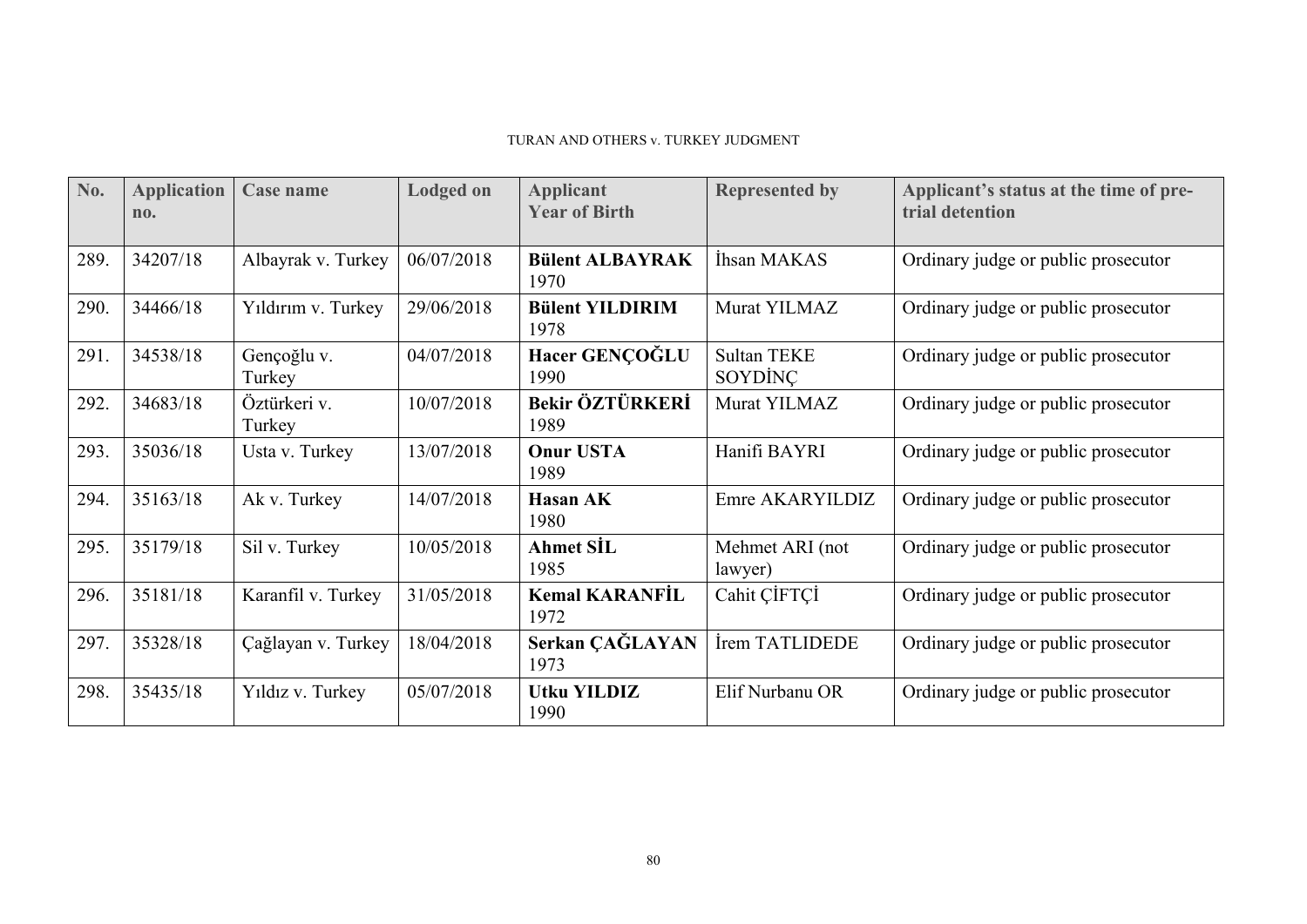| No.  | <b>Application</b><br>no. | Case name          | <b>Lodged on</b> | <b>Applicant</b><br><b>Year of Birth</b> | <b>Represented by</b>      | Applicant's status at the time of pre-<br>trial detention |
|------|---------------------------|--------------------|------------------|------------------------------------------|----------------------------|-----------------------------------------------------------|
| 299. | 35487/18                  | Ayko v. Turkey     | 10/07/2018       | <b>Mehmet AYKO</b><br>1990               | İrem TATLIDEDE             | Ordinary judge or public prosecutor                       |
| 300. | 35910/18                  | Yılmaz v. Turkey   | 10/07/2018       | Abdurrahman<br><b>YILMAZ</b><br>1968     | İrem TATLIDEDE             | Ordinary judge or public prosecutor                       |
| 301. | 36216/18                  | Alaybay v. Turkey  | 20/07/2018       | <b>Hüseyin ALAYBAY</b><br>1973           | Özhan KURT                 | Ordinary judge or public prosecutor                       |
| 302. | 36388/18                  | Kurt v. Turkey     | 11/07/2018       | Saltuk Buğra KURT<br>1979                | Hüseyin AYGÜN              | Ordinary judge or public prosecutor                       |
| 303. | 36471/18                  | Akçalı v. Turkey   | 26/07/2018       | <b>Tamer AKCALI</b><br>1972              | Mehmet ARI (not<br>lawyer) | Ordinary judge or public prosecutor                       |
| 304. | 36545/18                  | Arslan v. Turkey   | 27/07/2018       | Önder ARSLAN<br>1983                     | Yener ARSLAN               | Ordinary judge or public prosecutor                       |
| 305. | 36591/18                  | Çam v. Turkey      | 17/07/2018       | Ali Rıza ÇAM<br>1971                     | Levent KAHYA               | Ordinary judge or public prosecutor                       |
| 306. | 36656/18                  | Sişman v. Turkey   | 12/07/2018       | Sefa ŞİŞMAN<br>1978                      | İrem TATLIDEDE             | Ordinary judge or public prosecutor                       |
| 307. | 36666/18                  | Baytekin v. Turkey | 03/04/2018       | <b>İbrahim BAYTEKİN</b><br>1973          | Cahit CİFTCİ               | Ordinary judge or public prosecutor                       |
| 308. | 36930/18                  | Kaya v. Turkey     | 03/07/2018       | <b>Mine KAYA</b>                         | Grégory THUAN DIT          | Member of Court of Cassation                              |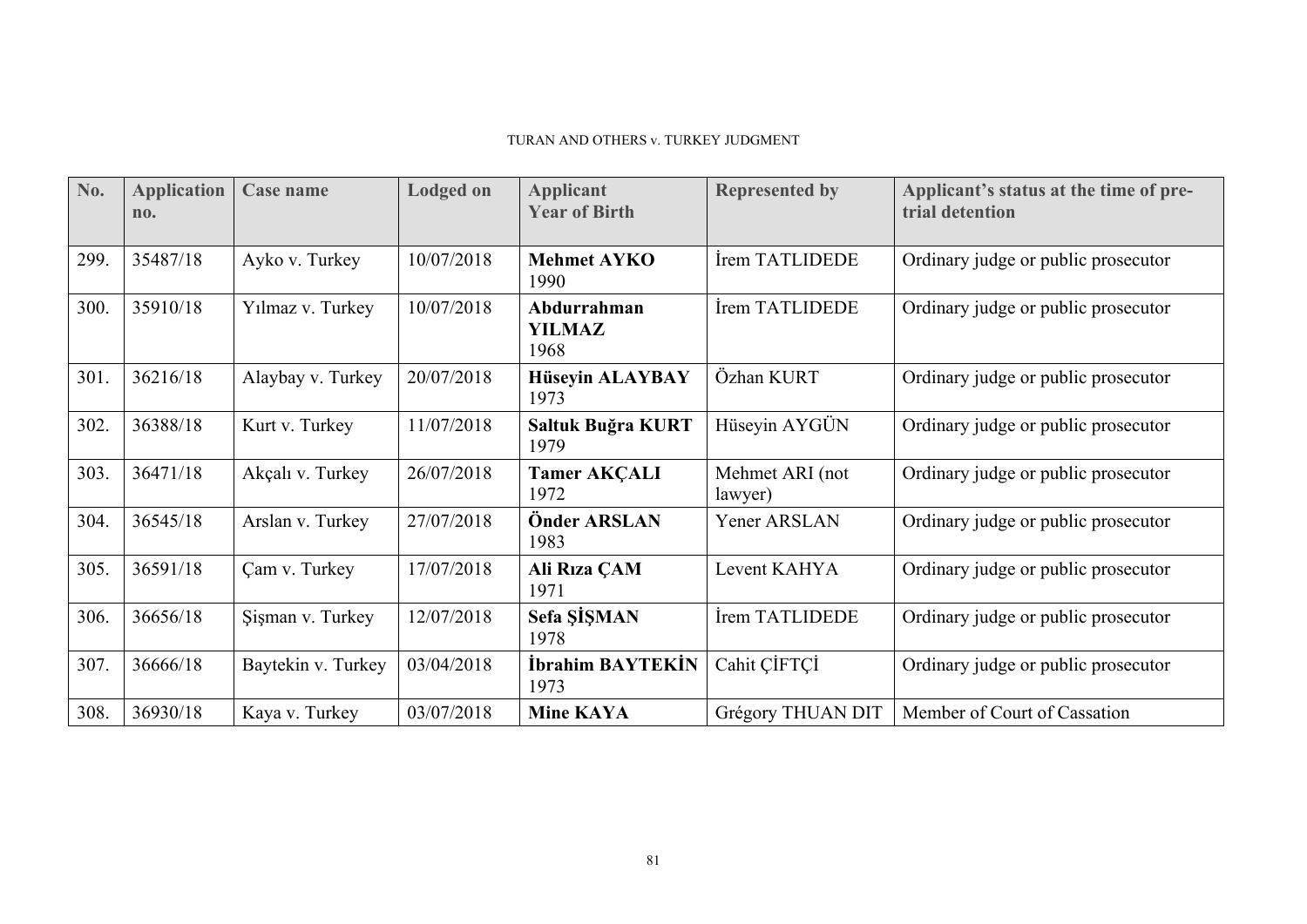| No.  | <b>Application</b><br>no. | <b>Case name</b>       | <b>Lodged on</b> | <b>Applicant</b><br><b>Year of Birth</b>  | <b>Represented by</b>        | Applicant's status at the time of pre-<br>trial detention |
|------|---------------------------|------------------------|------------------|-------------------------------------------|------------------------------|-----------------------------------------------------------|
|      |                           |                        |                  | 1969                                      | <b>DIEUDONNÉ</b>             |                                                           |
| 309. | 37070/18                  | Maden v. Turkey        | 27/07/2018       | <b>Ahmet MADEN</b><br>1969                | Fatma<br>HACIPAȘALIOĞLU      | Ordinary judge or public prosecutor                       |
| 310. | 37257/18                  | Dertli v. Turkey       | 16/07/2018       | <b>Abdullah DERTLİ</b><br>1984            | Emre AKARYILDIZ              | Ordinary judge or public prosecutor                       |
| 311. | 37346/18                  | Bulut v. Turkey        | 20/07/2018       | <b>Hikmet BULUT</b><br>1979               | Emre AKARYILDIZ              | Ordinary judge or public prosecutor                       |
| 312. | 38144/18                  | Yirtici v. Turkey      | 31/07/2018       | <b>Asabil YIRTICI</b><br>1981             | Merve Elif<br><b>GÜRACAR</b> | Ordinary judge or public prosecutor                       |
| 313. | 38851/18                  | Mangal v. Turkey       | 07/08/2018       | <b>Serkan MANGAL</b><br>1981              | Hüseyin AYGÜN                | Ordinary judge or public prosecutor                       |
| 314. | 39058/18                  | Cil v. Turkey          | 10/08/2018       | <b>Kamil CIL</b><br>1977                  | Hüseyin AYGÜN                | Ordinary judge or public prosecutor                       |
| 315. | 39092/18                  | Arslan v. Turkey       | 04/07/2018       | <b>Fatih ARSLAN</b><br>1980               | Merve Elif<br><b>GÜRACAR</b> | Ordinary judge or public prosecutor                       |
| 316. | 39476/18                  | Altın v. Turkey        | 06/08/2018       | Ömer Faruk ALTIN<br>1986                  | Hanifi BAYRI                 | Ordinary judge or public prosecutor                       |
| 317. | 39755/18                  | Çetinkaya v.<br>Turkey | 17/08/2018       | <b>Mehmet</b><br><b>CETINKAYA</b><br>1989 | Hüseyin AYGÜN                | Ordinary judge or public prosecutor                       |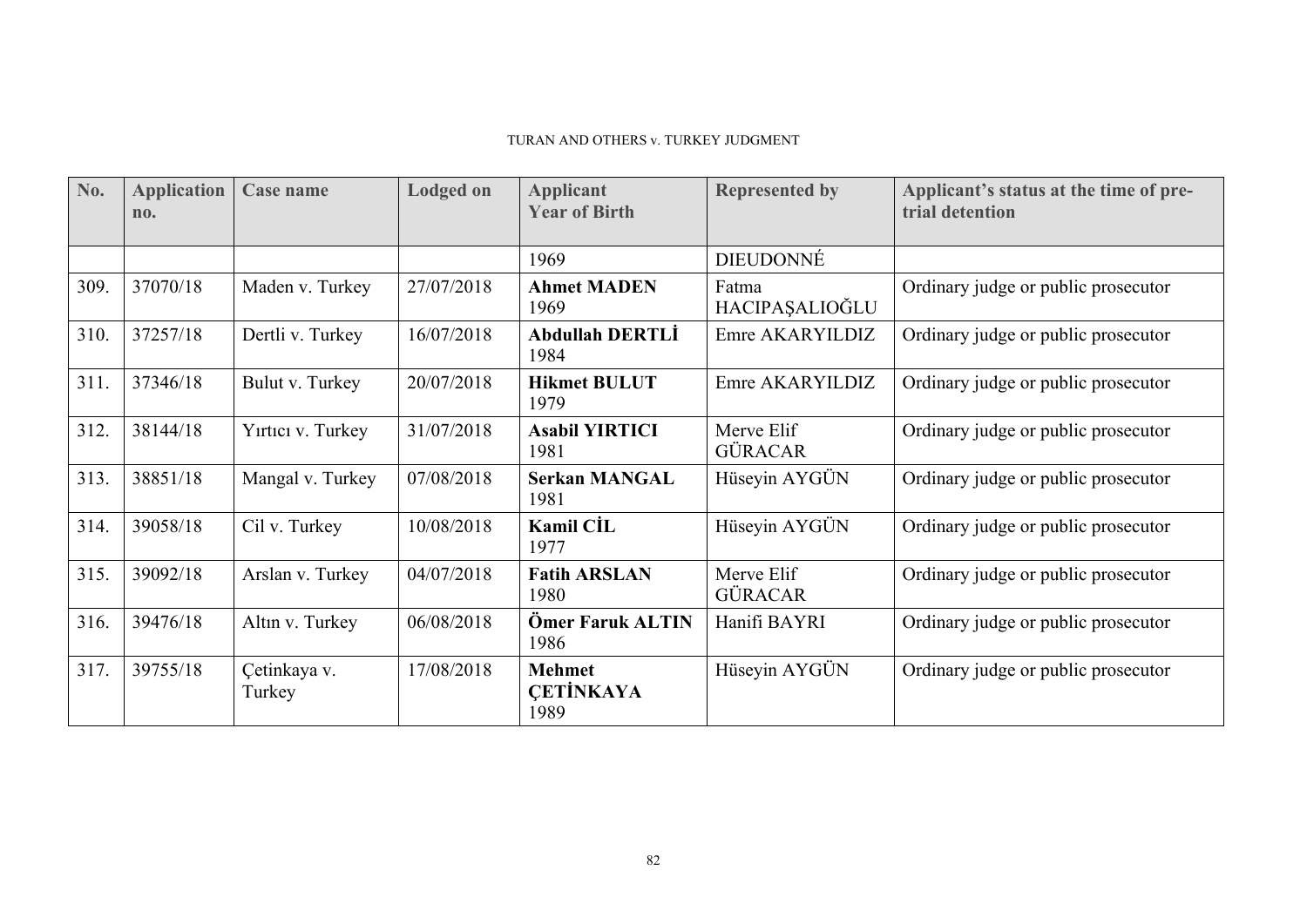| No.  | <b>Application</b><br>no. | Case name             | <b>Lodged</b> on | <b>Applicant</b><br><b>Year of Birth</b>  | <b>Represented by</b>          | Applicant's status at the time of pre-<br>trial detention |
|------|---------------------------|-----------------------|------------------|-------------------------------------------|--------------------------------|-----------------------------------------------------------|
| 318. | 40120/18                  | Göçen v. Turkey       | 10/08/2018       | <b>Bilal GÖÇEN</b><br>1984                | Zeynep Sacide<br><b>SERTER</b> | Ordinary judge or public prosecutor                       |
| 319. | 40643/18                  | Babaoğlu v.<br>Turkey | 02/08/2018       | <b>Hüseyin</b><br><b>BABAOĞLU</b><br>1981 | Rabia Betül<br><b>KAHRAMAN</b> | Ordinary judge or public prosecutor                       |
| 320. | 41131/18                  | Dedebali v. Turkey    | 13/08/2018       | <b>Riza DEDEBALI</b><br>1984              | Merve Elif<br><b>GÜRACAR</b>   | Ordinary judge or public prosecutor                       |
| 321. | 41242/18                  | Özer v. Turkey        | 13/08/2018       | Eyüp ÖZER<br>1982                         | İrem TATLIDEDE                 | Ordinary judge or public prosecutor                       |
| 322. | 41432/18                  | Hamurcu v. Turkey     | 10/08/2018       | <b>Betül HAMURCU</b><br>1989              | Zehra KILIC                    | Ordinary judge or public prosecutor                       |
| 323. | 42179/18                  | Solak v. Turkey       | 16/08/2018       | Selami SOLAK<br>1982                      | Muhammet GÜNEY                 | Ordinary judge or public prosecutor                       |
| 324. | 42378/18                  | Karamete v.<br>Turkey | 29/08/2018       | Abdullah<br><b>KARAMETE</b><br>1982       | Emre AKARYILDIZ                | Ordinary judge or public prosecutor                       |
| 325. | 42727/18                  | Hatal v. Turkey       | 19/07/2018       | İbrahim HATAL<br>1970                     | İsmet ÇELİK                    | Ordinary judge or public prosecutor                       |
| 326. | 43052/18                  | Gökoğlu v. Turkey     | 06/08/2018       | Şükrü GÖKOĞLU<br>1971                     | Rukiye COŞGUN                  | Ordinary judge or public prosecutor                       |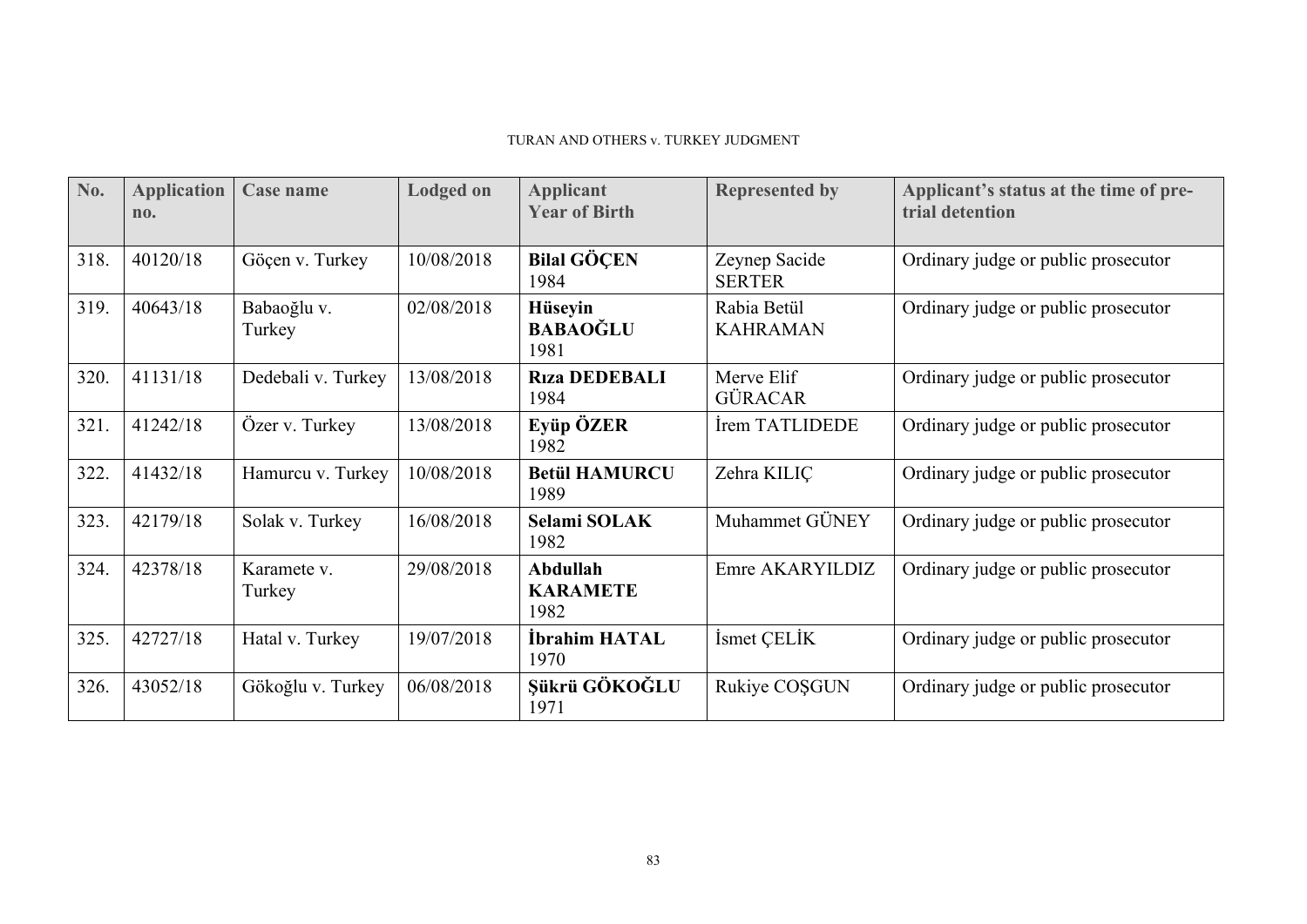| No.  | <b>Application</b><br>n <sub>0</sub> | <b>Case name</b>      | <b>Lodged on</b> | <b>Applicant</b><br><b>Year of Birth</b>        | <b>Represented by</b>       | Applicant's status at the time of pre-<br>trial detention |
|------|--------------------------------------|-----------------------|------------------|-------------------------------------------------|-----------------------------|-----------------------------------------------------------|
| 327. | 44227/18                             | Özyılmaz v.<br>Turkey | 28/08/2018       | Muhteşem<br>ÖZYILMAZ<br>1989                    | Mehmet ÖNCÜ (not<br>lawyer) | Ordinary judge or public prosecutor                       |
| 328. | 44388/18                             | Sabay v. Turkey       | 13/09/2018       | <b>Dursun SABAY</b><br>1977                     | Hüseyin AYGÜN               | Ordinary judge or public prosecutor                       |
| 329. | 45116/18                             | Iptes v. Turkey       | 17/08/2018       | <b>Gültekin IPTES</b><br>1967                   | Rukiye COŞGUN               | Ordinary judge or public prosecutor                       |
| 330. | 45362/18                             | Çalıkan v. Turkey     | 25/09/2018       | <b>Abdullah Seçil</b><br><b>CALIKAN</b><br>1985 | Cahit CIFTCI                | Ordinary judge or public prosecutor                       |
| 331. | 45455/18                             | Eğerci v. Turkey      | 07/09/2018       | Ahmet EĞERCİ<br>1969                            | Adem KAPLAN                 | Member of Supreme Administrative<br>Court                 |
| 332. | 45460/18                             | Kul v. Turkey         | 07/09/2018       | Süleyman KUL<br>1966                            | Mehmet ÖNCÜ (not<br>lawyer) | Member of Court of Cassation                              |
| 333. | 45467/18                             | Uslu v. Turkey        | 07/09/2018       | <b>Mehmet USLU</b><br>1959                      | Adem KAPLAN                 | Member of Court of Cassation                              |
| 334. | 45480/18                             | Taşdan v. Turkey      | 07/09/2018       | <b>Mehmet Nafi</b><br><b>TAŞDAN</b><br>1984     | Hatice YILDIZ               | Ordinary judge or public prosecutor                       |
| 335. | 46203/18                             | Baba v. Turkey        | 25/09/2018       | Ali Rıza BABA<br>1975                           | Mehmet Fatih ICER           | Ordinary judge or public prosecutor                       |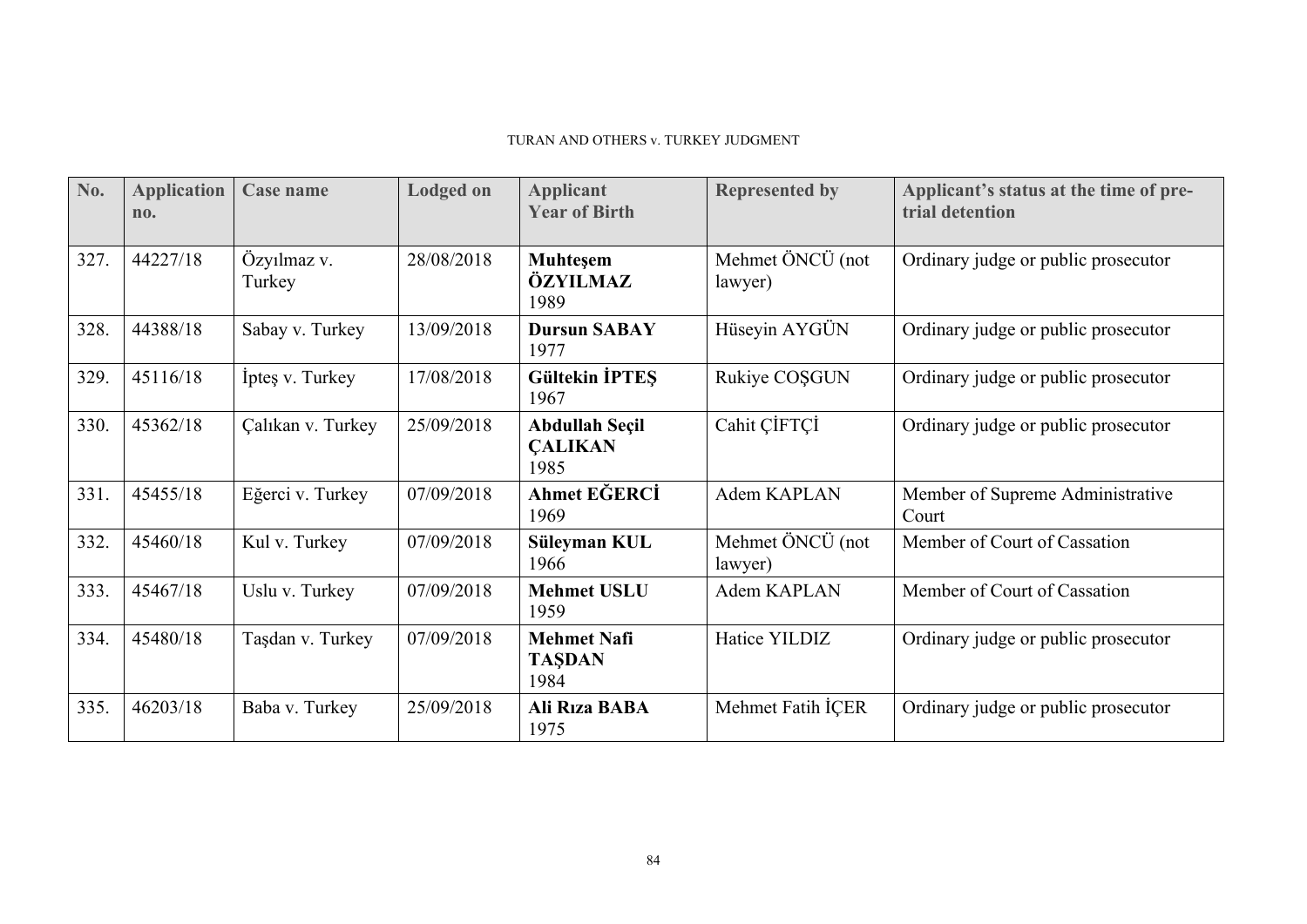| No.  | <b>Application</b><br>no. | <b>Case name</b>        | <b>Lodged on</b> | <b>Applicant</b><br><b>Year of Birth</b>       | <b>Represented by</b>           | Applicant's status at the time of pre-<br>trial detention |
|------|---------------------------|-------------------------|------------------|------------------------------------------------|---------------------------------|-----------------------------------------------------------|
| 336. | 46229/18                  | Buğuçam v.<br>Turkey    | 21/09/2018       | <b>Ziya Bekir</b><br><b>BUĞUÇAM</b><br>1980    | Utku Coşkuner<br><b>SAKARYA</b> | Ordinary judge or public prosecutor                       |
| 337. | 46260/18                  | Yalçın v. Turkey        | 21/09/2018       | Zeki YALÇIN<br>1974                            | Canan DANIS                     | Ordinary judge or public prosecutor                       |
| 338. | 46264/18                  | Gençoğlu v.<br>Turkey   | 26/09/2018       | <b>Mehmet</b><br><b>GENCOĞLU</b><br>1989       | <b>Sultan TEKE</b><br>SOYDINC   | Ordinary judge or public prosecutor                       |
| 339. | 46414/18                  | Demirezici v.<br>Turkey | 26/09/2018       | <b>Mehmet Ali</b><br><b>DEMIREZICI</b><br>1966 | Süeda Esma ŞEN<br><b>KARA</b>   | Member of Court of Cassation                              |
| 340. | 47130/18                  | Korkmaz v. Turkey       | 20/09/2018       | <b>Mahmut</b><br><b>KORKMAZ</b><br>1980        | İhsan MAKAS                     | Ordinary judge or public prosecutor                       |
| 341. | 47418/18                  | Sırlı v. Turkey         | 28/08/2018       | <b>Mustafa SIRLI</b><br>1973                   | Süleyman SARIBAŞ                | Ordinary judge or public prosecutor                       |
| 342. | 47439/18                  | Çelik v. Turkey         | 25/09/2018       | <b>Metin CELİK</b><br>1983                     | Ramazan ZEREY                   | Ordinary judge or public prosecutor                       |
| 343. | 47657/18                  | Musa v. Turkey          | 25/09/2018       | <b>Alperen MUSA</b><br>1983                    | Muhammet GÜNEY                  | Ordinary judge or public prosecutor                       |
| 344. | 48133/18                  | Yildirim v. Turkey      | 03/10/2018       | <b>Bünyamin</b>                                | Metin SÖNMEZ                    | Ordinary judge or public prosecutor                       |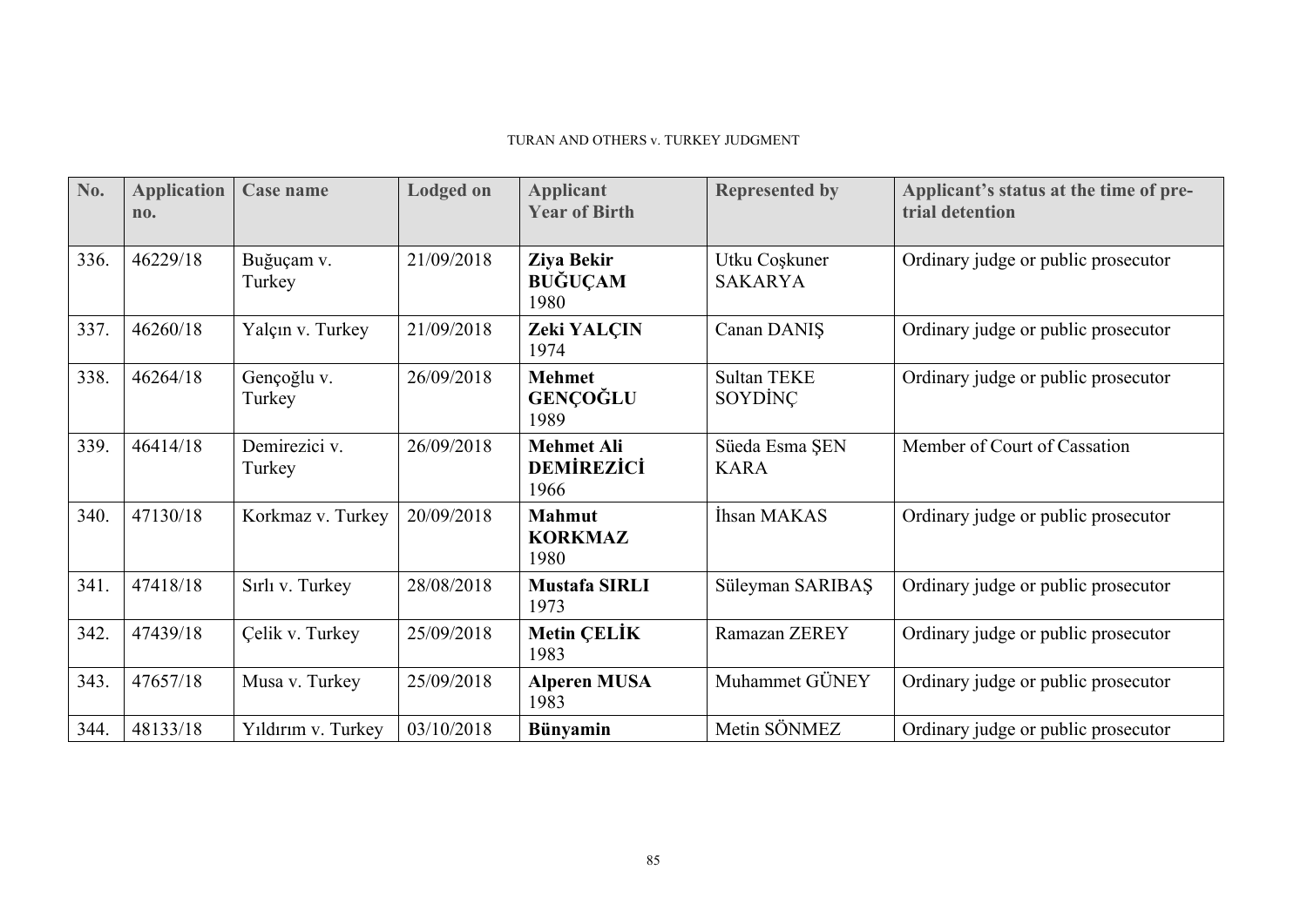| No.  | <b>Application</b><br>no. | Case name                | <b>Lodged on</b> | <b>Applicant</b><br><b>Year of Birth</b>        | <b>Represented by</b>              | Applicant's status at the time of pre-<br>trial detention |
|------|---------------------------|--------------------------|------------------|-------------------------------------------------|------------------------------------|-----------------------------------------------------------|
|      |                           |                          |                  | <b>YILDIRIM</b><br>1988                         |                                    |                                                           |
| 345. | 48158/18                  | Simavlı v. Turkey        | 27/09/2018       | <b>Mustafa SIMAVLI</b><br>1965                  | Süleyman Serdar<br><b>BALKANLI</b> | Member of Court of Cassation                              |
| 346. | 48210/18                  | Ak v. Turkey             | 04/10/2018       | Mustafa AK<br>1977                              | Burcu KÜTAHYA                      | Ordinary judge or public prosecutor                       |
| 347. | 48547/18                  | Kocabeyoğlu v.<br>Turkey | 08/10/2018       | <b>Hasan Nafi</b><br><b>KOCABEYOĞLU</b><br>1975 | Mehmet ARI (not<br>lawyer)         | Ordinary judge or public prosecutor                       |
| 348. | 49022/18                  | Alçık v. Turkey          | 05/10/2018       | Ali ALÇIK<br>1964                               | Adem KAPLAN                        | Member of Court of Cassation                              |
| 349. | 49092/18                  | Tutar v. Turkey          | 28/09/2018       | <b>Galip Tuncay</b><br><b>TUTAR</b><br>1964     | Adem KAPLAN                        | Member of Supreme Administrative<br>Court                 |
| 350. | 49260/18                  | Adalı v. Turkey          | 02/10/2018       | <b>Ercan ADALI</b><br>1973                      | Mehmet CAVDAR                      | Ordinary judge or public prosecutor                       |
| 351. | 49461/18                  | Kaleli v. Turkey         | 10/10/2018       | <b>Temel KALELI</b><br>1983                     | Irem TATLIDEDE                     | Ordinary judge or public prosecutor                       |
| 352. | 49832/18                  | Ince v. Turkey           | 12/10/2018       | <b>Hüseyin İNCE</b><br>1972                     | İrem TATLIDEDE                     | Ordinary judge or public prosecutor                       |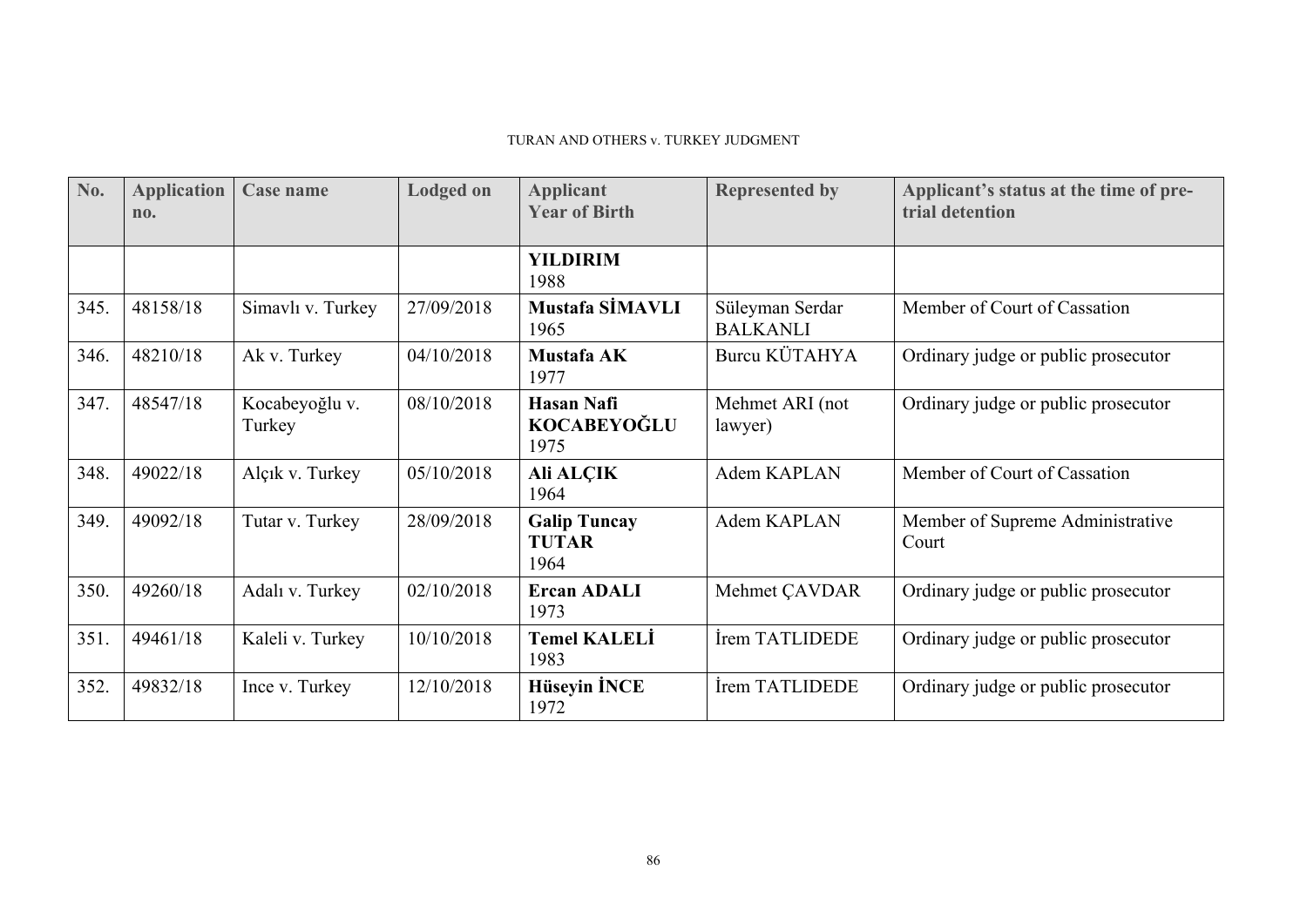| No.  | <b>Application</b><br>$n_{0}$ . | Case name          | <b>Lodged on</b> | <b>Applicant</b><br><b>Year of Birth</b>       | <b>Represented by</b>         | Applicant's status at the time of pre-<br>trial detention |
|------|---------------------------------|--------------------|------------------|------------------------------------------------|-------------------------------|-----------------------------------------------------------|
| 353. | 49843/18                        | Yardımcı v. Turkey | 11/10/2018       | <b>Mehmet Murat</b><br><b>YARDIMCI</b><br>1971 | Mehmet ARI (not<br>lawyer)    | Ordinary judge or public prosecutor                       |
| 354. | 49846/18                        | Aksoy v. Turkey    | 11/10/2018       | <b>Muharrem AKSOY</b><br>1976                  | Cabir Hulusi<br><b>GÜLDEN</b> | Ordinary judge or public prosecutor                       |
| 355. | 50052/18                        | Koçtekin v. Turkey | 15/10/2018       | <b>Okan KOÇTEKİN</b><br>1968                   | İrem TATLIDEDE                | Ordinary judge or public prosecutor                       |
| 356. | 50079/18                        | Aydın v. Turkey    | 12/10/2018       | <b>Turan AYDIN</b><br>1972                     | Zehra KILIC                   | Ordinary judge or public prosecutor                       |
| 357. | 50343/18                        | Dönmez v. Turkey   | 10/10/2018       | <b>Bekir DÖNMEZ</b><br>1977                    | Deniz UYSAL                   | Ordinary judge or public prosecutor                       |
| 358. | 51094/18                        | Alim v. Turkey     | 25/10/2018       | Ümit ALIM<br>1979                              | Hüseyin AYGÜN                 | Ordinary judge or public prosecutor                       |
| 359. | 51105/18                        | Kaya v. Turkey     | 25/10/2018       | <b>Levent KAYA</b><br>1980                     | Hüseyin AYGÜN                 | Ordinary judge or public prosecutor                       |
| 360. | 51377/18                        | Başlar v. Turkey   | 27/10/2018       | <b>Yusuf BAŞLAR</b><br>1981                    | Zehra KILIC                   | Ordinary judge or public prosecutor                       |
| 361. | 51430/18                        | Evğün v. Turkey    | 22/10/2018       | Mustafa EVĞÜN<br>1979                          | Emre AKARYILDIZ               | Ordinary judge or public prosecutor                       |
| 362. | 51548/18                        | Firat v. Turkey    | 18/10/2018       | <b>Bircan FIRAT</b>                            | Rukiye COSGUN                 | Ordinary judge or public prosecutor                       |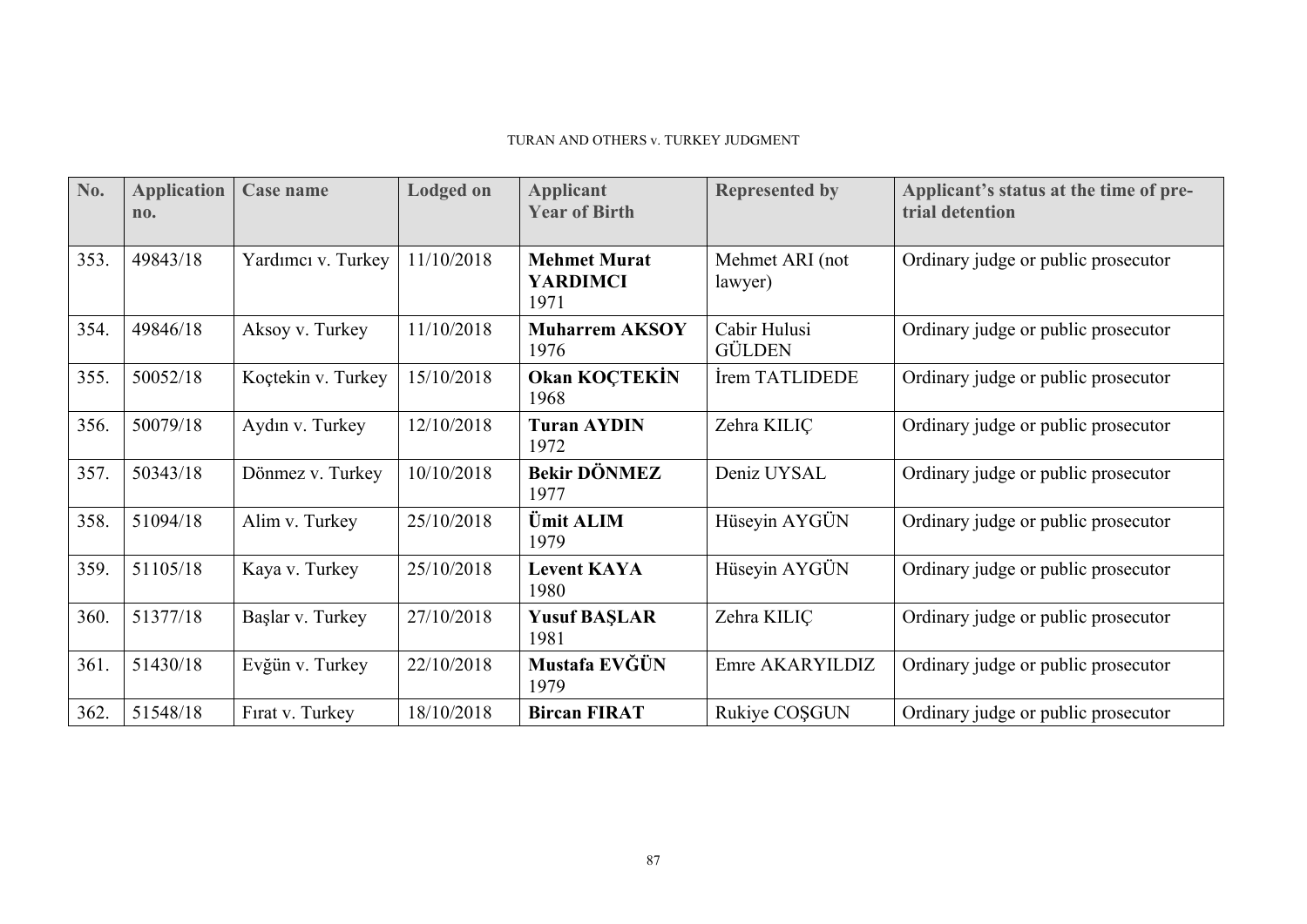| No.  | <b>Application</b><br>no. | Case name             | <b>Lodged on</b> | <b>Applicant</b><br><b>Year of Birth</b> | <b>Represented by</b>        | Applicant's status at the time of pre-<br>trial detention |
|------|---------------------------|-----------------------|------------------|------------------------------------------|------------------------------|-----------------------------------------------------------|
|      |                           |                       |                  | 1974                                     |                              |                                                           |
| 363. | 51920/18                  | Iren v. Turkey        | 26/10/2018       | <b>Muzaffer IREN</b><br>1974             | Hüseyin UÇAN                 | Ordinary judge or public prosecutor                       |
| 364. | 52171/18                  | Yiğit v. Turkey       | 16/10/2018       | Nazım YİĞİT<br>1972                      | Ali DURGUN                   | Ordinary judge or public prosecutor                       |
| 365. | 52298/18                  | Karakuş v. Turkey     | 09/10/2018       | <b>Nuri KARAKUŞ</b><br>1978              | Zeynep ŞEN<br><b>KARAKUS</b> | Ordinary judge or public prosecutor                       |
| 366. | 52471/18                  | Cambolat v.<br>Turkey | 29/10/2018       | <b>Ahmet CAMBOLAT</b><br>1979            | Mehmet Fatih İCER            | Ordinary judge or public prosecutor                       |
| 367. | 52535/18                  | Ermiş v. Turkey       | 24/10/2018       | Ercan ERMIS<br>1986                      | Duygu BUDAK                  | Ordinary judge or public prosecutor                       |
| 368. | 52615/18                  | Vatan v. Turkey       | 26/10/2018       | <b>Zeki VATAN</b><br>1974                | Mehmet Fatih ICER            | Ordinary judge or public prosecutor                       |
| 369. | 52817/18                  | Yıldız v. Turkey      | 22/10/2018       | Halil İbrahim<br><b>YILDIZ</b><br>1985   | İrem TATLIDEDE               | Ordinary judge or public prosecutor                       |
| 370. | 53077/18                  | Alada v. Turkey       | 05/11/2018       | Zakir ALADA<br>1985                      | İrem TATLIDEDE               | Ordinary judge or public prosecutor                       |
| 371. | 53381/18                  | Uğurlu v. Turkey      | 01/11/2018       | İbrahim UĞURLU<br>1982                   | <b>Burcu HAS</b>             | Ordinary judge or public prosecutor                       |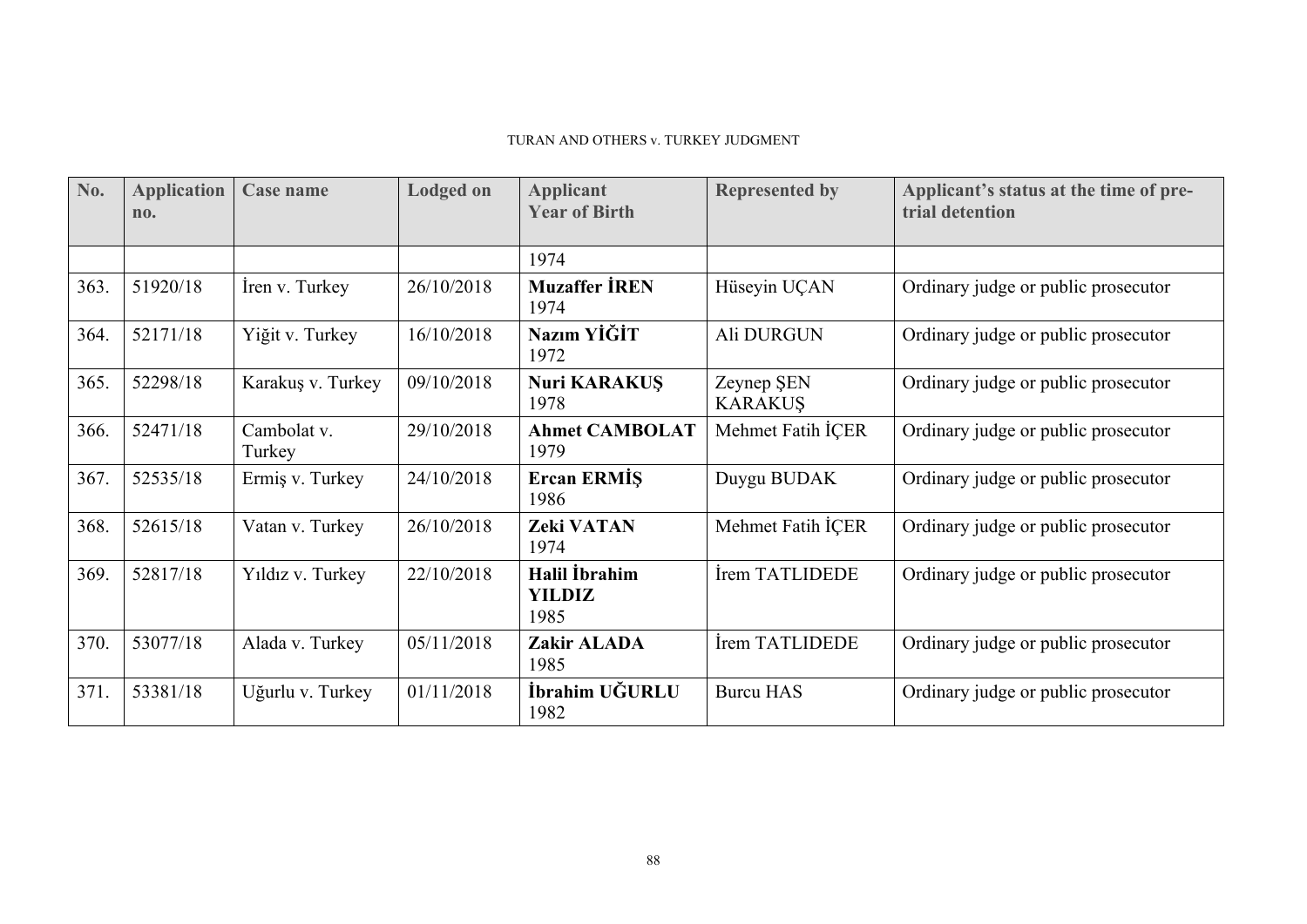| No.  | <b>Application</b><br>no. | Case name          | <b>Lodged on</b> | <b>Applicant</b><br><b>Year of Birth</b> | <b>Represented by</b>          | Applicant's status at the time of pre-<br>trial detention |
|------|---------------------------|--------------------|------------------|------------------------------------------|--------------------------------|-----------------------------------------------------------|
| 372. | 53564/18                  | Erdemir v. Turkey  | 23/10/2018       | <b>Ahmet ERDEMİR</b><br>1982             | Sefanur BOZGÖZ                 | Ordinary judge or public prosecutor                       |
| 373. | 53586/18                  | Inceoğlu v. Turkey | 01/11/2018       | İsmail İNCEOĞLU<br>1965                  | Ayşe Büşra<br><b>INCEOGLU</b>  | Member of Court of Cassation                              |
| 374. | 53610/18                  | Çelik v. Turkey    | 08/11/2018       | <b>Abdullah ÇELİK</b><br>1981            | Hüseyin AYGÜN                  | Ordinary judge or public prosecutor                       |
| 375. | 53682/18                  | Çeliktaş v. Turkey | 12/11/2018       | <b>Sedat CELIKTAS</b><br>1977            | Ahmet SAHIN                    | Ordinary judge or public prosecutor                       |
| 376. | 53840/18                  | Özcan v. Turkey    | 06/11/2018       | Lutfullah Sami<br>ÖZCAN<br>1974          | Menekse Merve<br><b>TEKTEN</b> | Ordinary judge or public prosecutor                       |
| 377. | 54260/18                  | Şen v. Turkey      | 12/10/2018       | <b>Şuayip ŞEN</b><br>1966                | Mehmet ÖNCÜ (not<br>lawyer)    | Member of Court of Cassation                              |
| 378. | 54263/18                  | Yılmaz v. Turkey   | 12/10/2018       | Zekeriya YILMAZ<br>1965                  | Adem KAPLAN                    | Member of Court of Cassation                              |
| 379. | 54318/18                  | Cengiz v. Turkey   | 25/10/2018       | Abdi CENGIZ<br>1965                      | Zehra KILIÇ                    | Member of Court of Cassation                              |
| 380. | 54584/18                  | Taşdelen v. Turkey | 12/10/2018       | <b>Resat TASDELEN</b><br>1963            | Mehmet ÖNCÜ (not<br>lawyer)    | Member of Court of Cassation                              |
| 381. | 54844/18                  | Gürbüz v. Turkey   | 13/11/2018       | Yasin GÜRBÜZ                             | Irem TATLIDEDE                 | Ordinary judge or public prosecutor                       |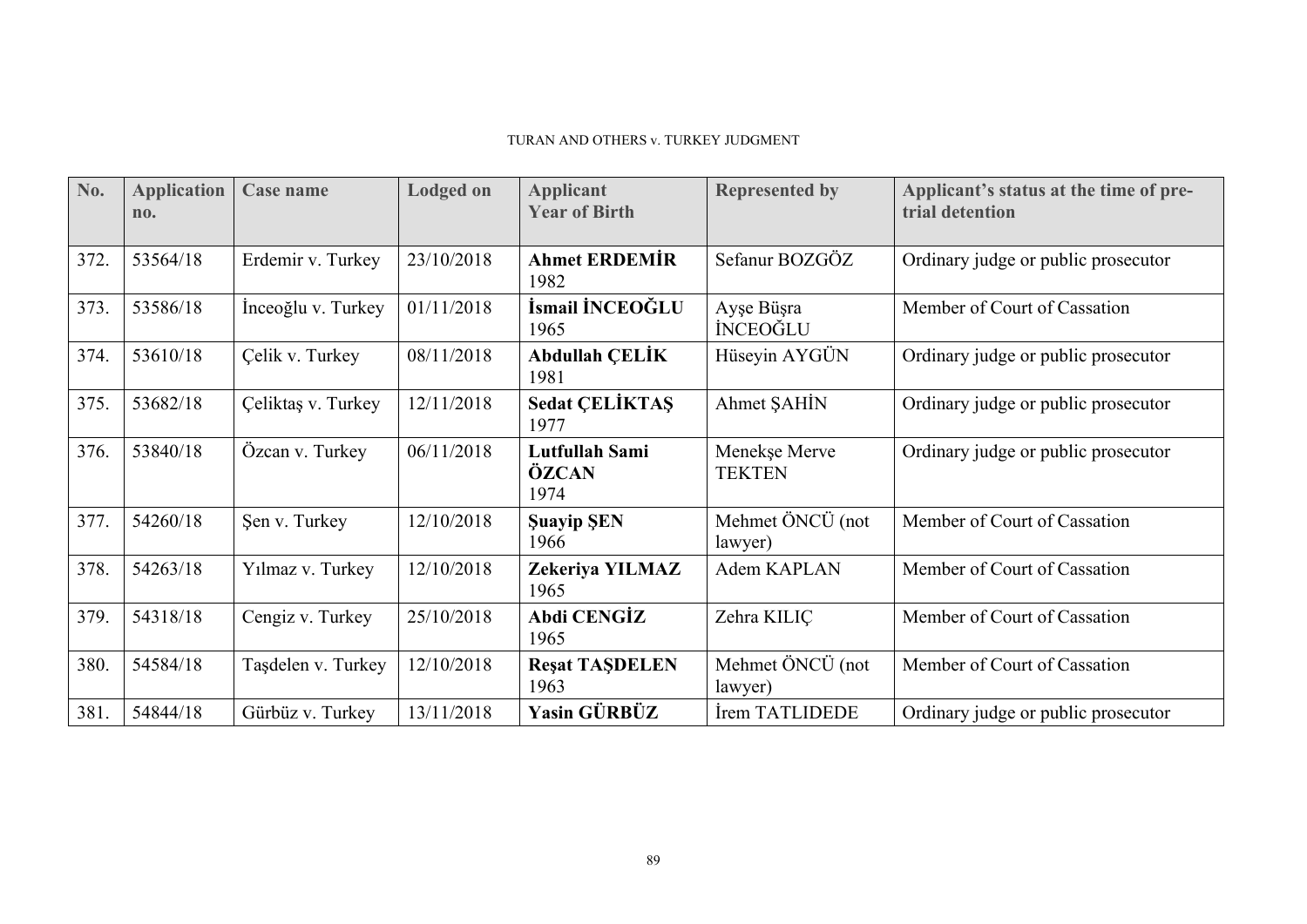| No.  | <b>Application</b><br>n <sub>0</sub> | Case name          | <b>Lodged on</b> | <b>Applicant</b><br><b>Year of Birth</b> | <b>Represented by</b>         | Applicant's status at the time of pre-<br>trial detention |
|------|--------------------------------------|--------------------|------------------|------------------------------------------|-------------------------------|-----------------------------------------------------------|
|      |                                      |                    |                  | 1981                                     |                               |                                                           |
| 382. | 54910/18                             | Sayıldı v. Turkey  | 16/11/2018       | <b>Yeşim SAYILDI</b><br>1972             | Ahmet Serdar<br><b>GÜNES</b>  | Ordinary judge or public prosecutor                       |
| 383. | 54942/18                             | Yılmaz v. Turkey   | 31/10/2018       | <b>Erkan YILMAZ</b><br>1986              | <b>Sultan TEKE</b><br>SOYDINC | Ordinary judge or public prosecutor                       |
| 384. | 55500/18                             | Sayıldı v. Turkey  | 16/11/2018       | <b>Selçuk SAYILDI</b><br>1969            | Ahmet Serdar<br><b>GÜNES</b>  | Ordinary judge or public prosecutor                       |
| 385. | 55596/18                             | S.D. v. Turkey     | 20/11/2018       | S.D.<br>1977                             | İbrahim KOCAOĞUL              | Ordinary judge or public prosecutor                       |
| 386. | 57177/18                             | Aydın v. Turkey    | 24/11/2018       | İlkay AYDIN<br>1982                      | İsmail GÜLER                  | Ordinary judge or public prosecutor                       |
| 387. | 57198/18                             | Mutlu v. Turkey    | 10/11/2018       | <b>Levent MUTLU</b><br>1977              | İrem TATLIDEDE                | Ordinary judge or public prosecutor                       |
| 388. | 57202/18                             | Palancı v. Turkey  | 13/11/2018       | <b>Erhan PALANCI</b><br>1987             | <b>Esat Selim ESEN</b>        | Ordinary judge or public prosecutor                       |
| 389. | 57504/18                             | Sarı v. Turkey     | 26/11/2018       | <b>Bozan SARI</b><br>1984                | Mehmet Fatih ICER             | Ordinary judge or public prosecutor                       |
| 390. | 57591/18                             | Özdemir v. Turkey  | 26/11/2018       | Muzaffer ÖZDEMİR<br>1968                 | Hüseyin AYGÜN                 | Member of Court of Cassation                              |
| 391. | 57936/18                             | Colaklar v. Turkey | 07/12/2018       | <b>İlyas ÇOLAKLAR</b>                    | Murat GÜNDEM                  | Ordinary judge or public prosecutor                       |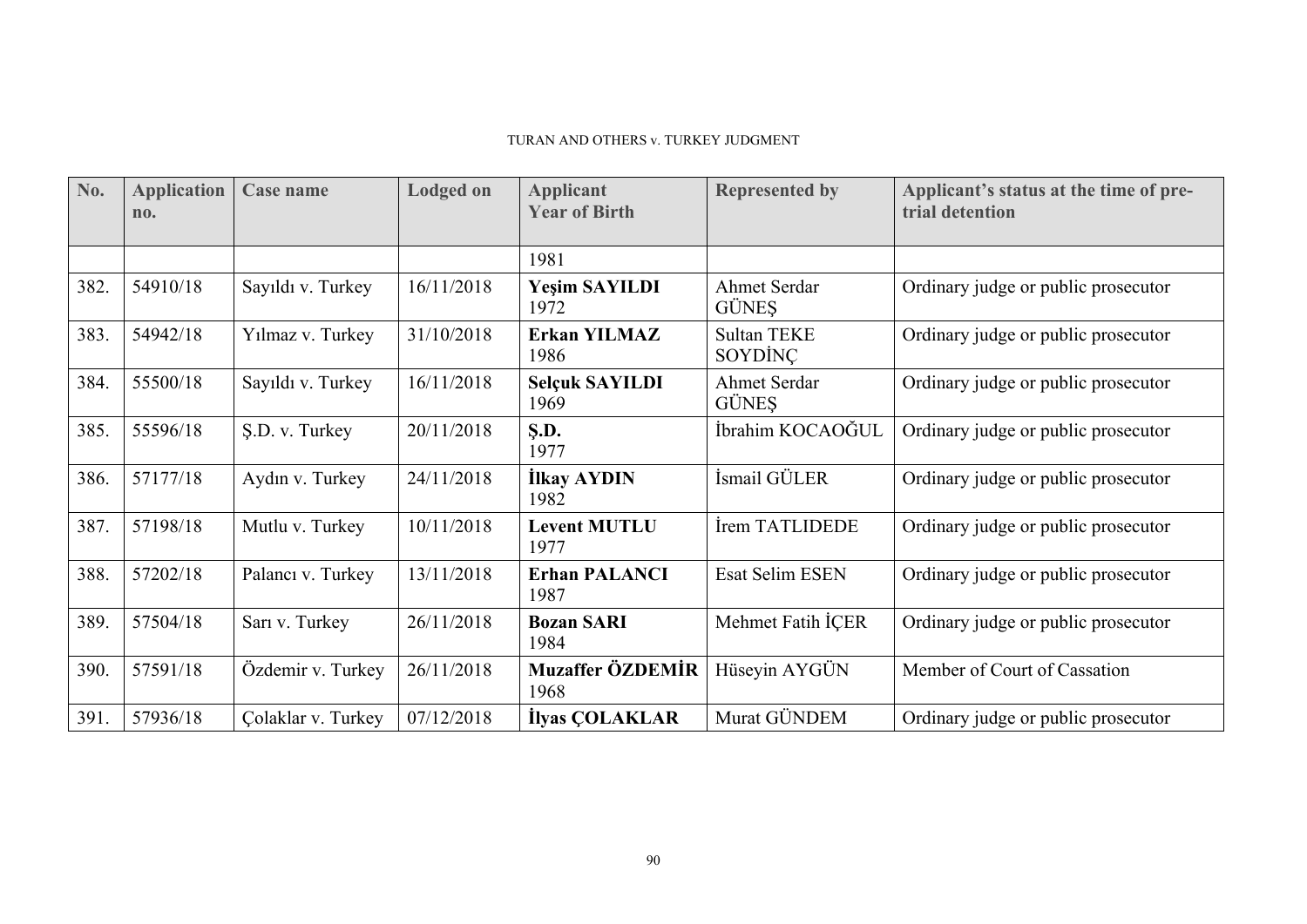| No.  | <b>Application</b><br>n <sub>0</sub> | <b>Case name</b>  | <b>Lodged on</b> | <b>Applicant</b><br><b>Year of Birth</b> | <b>Represented by</b>  | Applicant's status at the time of pre-<br>trial detention |
|------|--------------------------------------|-------------------|------------------|------------------------------------------|------------------------|-----------------------------------------------------------|
|      |                                      |                   |                  | 1985                                     |                        |                                                           |
| 392. | 58507/18                             | Özese v. Turkey   | 26/11/2018       | Hasan Hüseyin<br>ÖZESE<br>1960           | <b>Irem TATLIDEDE</b>  | Ordinary judge or public prosecutor                       |
| 393. | 58514/18                             | Tapar v. Turkey   | 26/11/2018       | <b>Hacı Yusuf TAPAR</b><br>1989          | Bünyamin TAPAR         | Ordinary judge or public prosecutor                       |
| 394. | 58522/18                             | Arabacı v. Turkey | 17/11/2018       | <b>Kerem ARABACI</b><br>1972             | İsmet ÇELİK            | Ordinary judge or public prosecutor                       |
| 395. | 58651/18                             | Demir v. Turkey   | 15/11/2018       | <b>Murat DEMIR</b><br>1968               | Muhammet GÜNEY         | Ordinary judge or public prosecutor                       |
| 396. | 58875/18                             | Gül v. Turkey     | 28/11/2018       | Hasan Basri GÜL<br>1979                  | Mehmet Fatih İÇER      | Ordinary judge or public prosecutor                       |
| 397. | 58925/18                             | Bahadır v. Turkey | 28/11/2018       | <b>Oktay BAHADIR</b><br>1982             | Emre AKARYILDIZ        | Ordinary judge or public prosecutor                       |
| 398. | 59274/18                             | T.C. v. Turkey    | 03/12/2018       | T.C.<br>1977                             | <b>Abdullah BIRDIR</b> | Ordinary judge or public prosecutor                       |
| 399. | 59555/18                             | Yıldız v. Turkey  | 07/12/2018       | <b>Hasan YILDIZ</b><br>1981              | Serafettin AKTAS       | Ordinary judge or public prosecutor                       |
| 400. | 59840/18                             | Sakman v. Turkey  | 04/12/2018       | <b>Ahmet SAKMAN</b><br>1981              | Serdar CELEBI          | Ordinary judge or public prosecutor                       |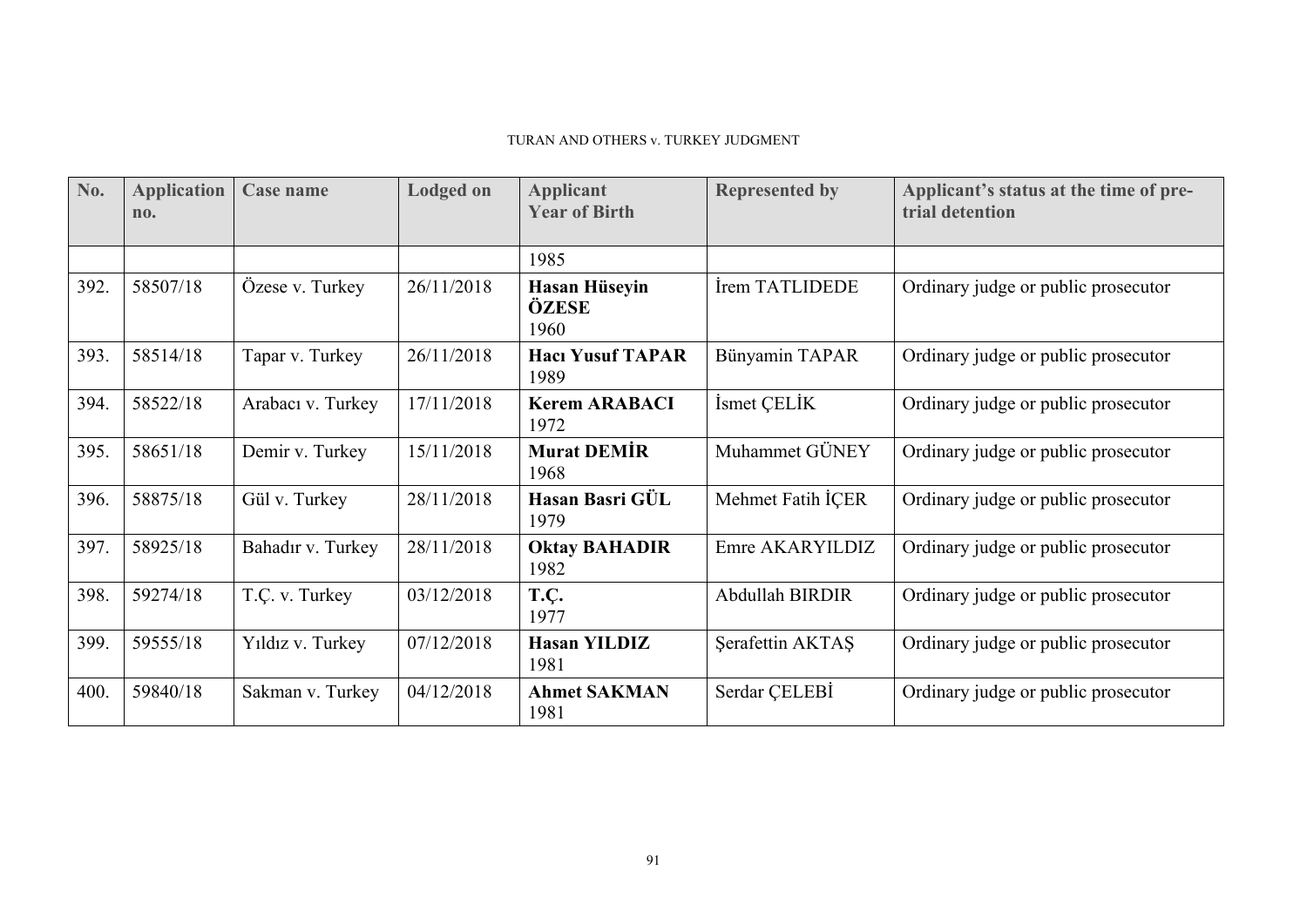| No.  | <b>Application</b><br>no. | Case name           | <b>Lodged on</b> | <b>Applicant</b><br><b>Year of Birth</b> | <b>Represented by</b> | Applicant's status at the time of pre-<br>trial detention |
|------|---------------------------|---------------------|------------------|------------------------------------------|-----------------------|-----------------------------------------------------------|
| 401. | 59990/18                  | Kaya v. Turkey      | 30/11/2018       | <b>Mehmet KAYA</b><br>1972               | <b>Fatih SAHİNLER</b> | Ordinary judge or public prosecutor                       |
| 402. | 233/19                    | Vural v. Turkey     | 11/12/2018       | <b>Hamdi VURAL</b><br>1978               | Murat YILMAZ          | Ordinary judge or public prosecutor                       |
| 403. | 752/19                    | Sarıkaya v. Turkey  | 29/12/2018       | <b>Cebrail SARIKAYA</b><br>1976          | Cahit CİFTCİ          | Ordinary judge or public prosecutor                       |
| 404. | 1641/19                   | Göktopal v. Turkey  | 14/12/2018       | <b>Bülent GÖKTOPAL</b><br>1979           | Muhammet ATALAY       | Ordinary judge or public prosecutor                       |
| 405. | 1668/19                   | Kırmaz v. Turkey    | 05/12/2018       | <b>Fikret KIRMAZ</b><br>1980             | İrem TATLIDEDE        | Ordinary judge or public prosecutor                       |
| 406. | 1779/19                   | Yumma v. Turkey     | 02/01/2019       | Süleyman YUMMA<br>1970                   | İrem TATLIDEDE        | Ordinary judge or public prosecutor                       |
| 407. | 1843/19                   | Altınışık v. Turkey | 01/12/2018       | <b>Kadir ALTINIŞIK</b><br>1968           | Handan CAN            | Member of Court of Cassation                              |
| 408. | 1844/19                   | Aydın v. Turkey     | 14/11/2018       | <b>Mahmut AYDIN</b><br>1967              | Mehmet Fatih ICER     | Ordinary judge or public prosecutor                       |
| 409. | 2111/19                   | Erdoğan v. Turkey   | 06/12/2018       | Zekeriya<br><b>ERDOĞAN</b><br>1966       | Handan CAN            | Member of Court of Cassation                              |
| 410. | 2413/19                   | Demir v. Turkey     | 27/11/2018       | Gökhan DEMİR                             | Imdat BERKSOY         | Ordinary judge or public prosecutor                       |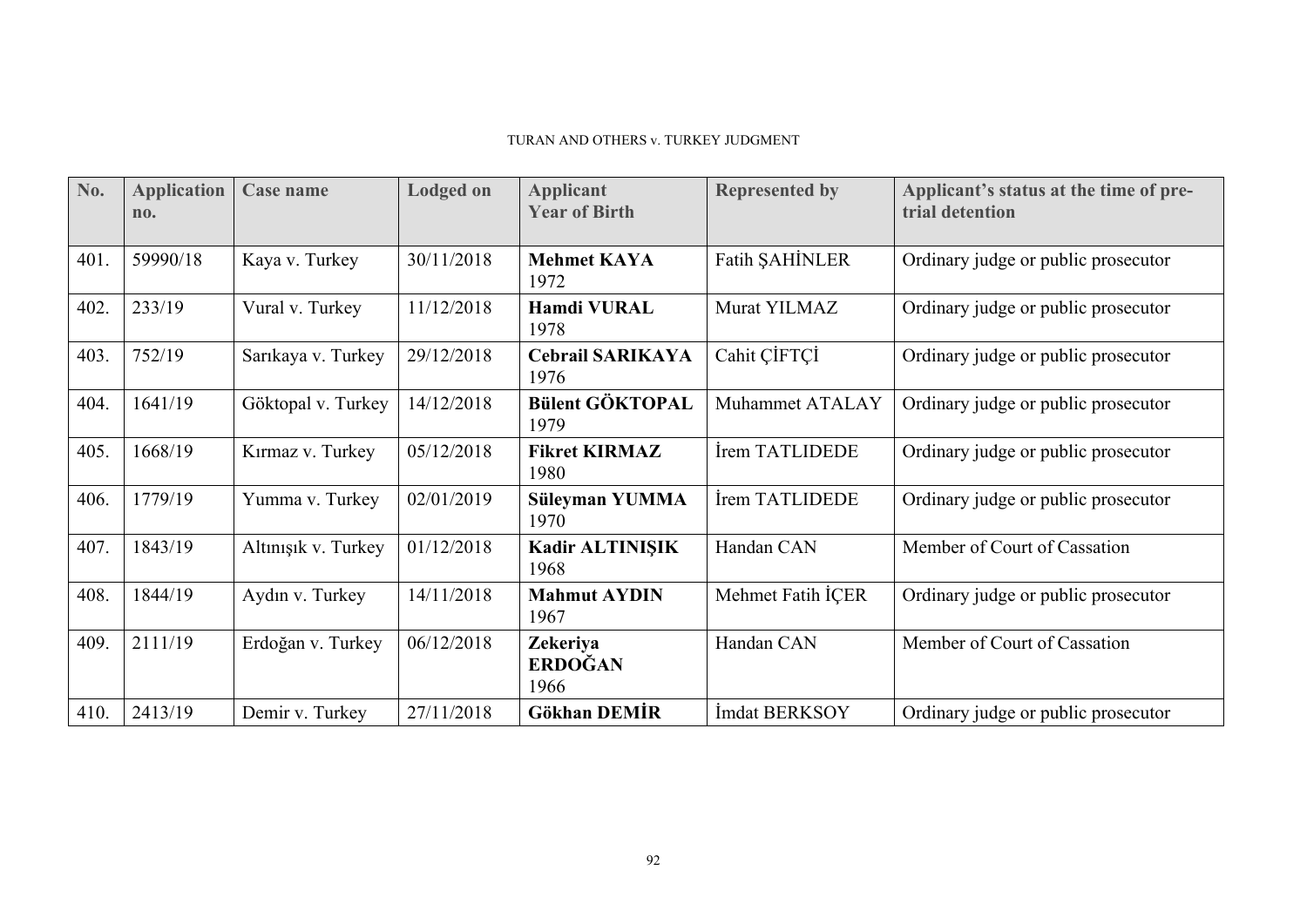| No.  | <b>Application</b><br>no. | <b>Case name</b>        | <b>Lodged on</b> | <b>Applicant</b><br><b>Year of Birth</b>  | <b>Represented by</b>        | Applicant's status at the time of pre-<br>trial detention |
|------|---------------------------|-------------------------|------------------|-------------------------------------------|------------------------------|-----------------------------------------------------------|
|      |                           |                         |                  | 1986                                      |                              |                                                           |
| 411. | 3078/19                   | Demiryürek v.<br>Turkey | 17/12/2018       | <b>Ahmet</b><br><b>DEMİRYÜREK</b><br>1970 | Hüseyin AYGÜN                | Ordinary judge or public prosecutor                       |
| 412. | 3114/19                   | Yılmaz v. Turkey        | 05/12/2018       | <b>Mustafa YILMAZ</b><br>1967             | Hilal YILMAZ<br><b>PUSAT</b> | Ordinary judge or public prosecutor                       |
| 413. | 3660/19                   | Cenik v. Turkey         | 21/12/2018       | <b>Fatih CENIK</b><br>1979                | Tufan YILMAZ                 | Ordinary judge or public prosecutor                       |
| 414. | 4149/19                   | Tekelioğlu v.<br>Turkey | 15/01/2019       | <b>Murat</b><br><b>TEKELİOĞLU</b><br>1983 | Hüseyin AYGÜN                | Ordinary judge or public prosecutor                       |
| 415. | 4575/19                   | Cuvoğlu v. Turkey       | 04/01/2019       | Mahmut CUVOĞLU<br>1985                    | Tufan YILMAZ                 | Ordinary judge or public prosecutor                       |
| 416. | 4995/19                   | Ertaşkın v. Turkey      | 10/01/2019       | <b>Sedat ERTAŞKIN</b><br>1976             | Zülküf ARSLAN                | Ordinary judge or public prosecutor                       |
| 417. | 5153/19                   | Bilici v. Turkey        | 11/01/2019       | <b>Hasan BİLİCİ</b><br>1986               | Regaip DEMIR                 | Ordinary judge or public prosecutor                       |
| 418. | 5313/19                   | Memiş v. Turkey         | 08/01/2019       | Yahya MEMIŞ<br>1965                       | Hüseyin AYGÜN                | Member of Court of Cassation                              |
| 419. | 5316/19                   | Aydın v. Turkey         | 21/01/2019       | <b>Mustafa AYDIN</b>                      | Mehmet ARI (not              | Ordinary judge or public prosecutor                       |